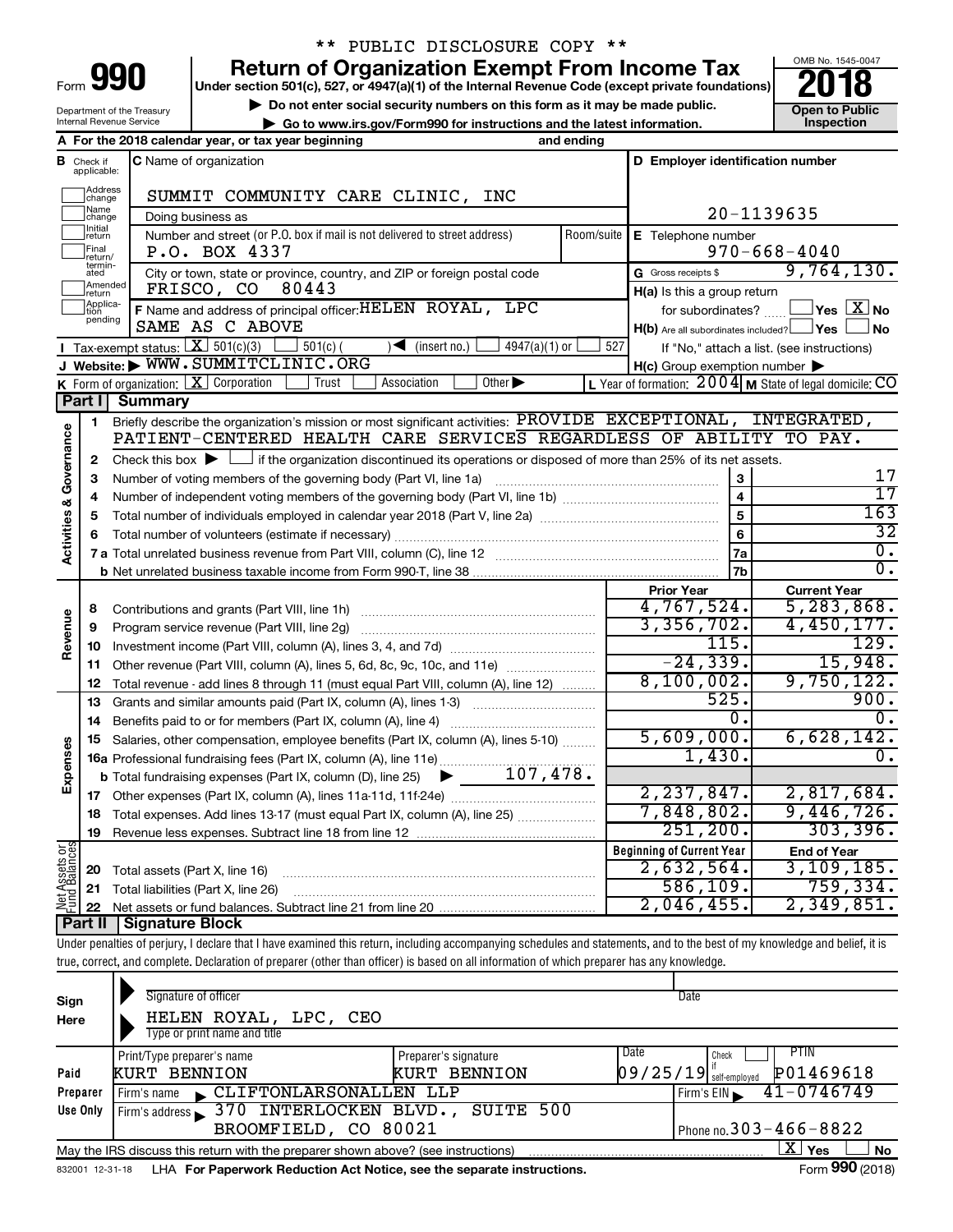|              | 20-1139635<br>SUMMIT COMMUNITY CARE CLINIC, INC<br>Page 2<br>Form 990 (2018)<br><b>Statement of Program Service Accomplishments</b><br>Part III                                         |
|--------------|-----------------------------------------------------------------------------------------------------------------------------------------------------------------------------------------|
|              | $\boxed{\textbf{X}}$                                                                                                                                                                    |
| 1            | Briefly describe the organization's mission:<br>PROVIDE EXCEPTIONAL, INTEGRATED, PATIENT-CENTERED HEALTH CARE SERVICES                                                                  |
|              | DESIGNED TO MEET THE NEEDS OF ALL PATIENTS, PARTICULARLY THOSE WHO<br>EXPERIENCE BARRIERS TO ACCESSING<br>CARE, REGARDLESS OF THEIR ABILITY TO                                          |
|              | $\overline{PAY}$ .                                                                                                                                                                      |
| $\mathbf{2}$ | Did the organization undertake any significant program services during the year which were not listed on the                                                                            |
|              | $\sqrt{\mathsf{Yes}\ \mathbf{X}}$ No<br>prior Form 990 or 990-EZ?<br>If "Yes," describe these new services on Schedule O.                                                               |
| 3            | $\overline{\ }$ Yes $\overline{\phantom{a}X}$ No<br>Did the organization cease conducting, or make significant changes in how it conducts, any program services?                        |
| 4            | If "Yes," describe these changes on Schedule O.<br>Describe the organization's program service accomplishments for each of its three largest program services, as measured by expenses. |
|              | Section 501(c)(3) and 501(c)(4) organizations are required to report the amount of grants and allocations to others, the total expenses, and                                            |
| 4a           | revenue, if any, for each program service reported.<br>4,450,177.<br>$900.$ (Revenue \$<br>$8,148,129$ $\cdot$ including grants of \$<br>) (Expenses \$<br>(Code:                       |
|              | THE SUMMIT COMMUNITY CARE CLINIC WAS ESTABLISHED IN 1993 AS A<br>ONE-NIGHT-A-WEEK WALK-IN CLINIC STAFFED ENTIRELY BY VOLUNTEERS AND                                                     |
|              | MANAGED BY SUMMIT COUNTY PUBLIC HEALTH.<br>THE CARE CLINIC WAS<br>FOUNDED TO                                                                                                            |
|              | ADDRESS THE NEED FOR PRIMARY AND PREVENTATIVE HEALTH CARE FOR PEOPLE                                                                                                                    |
|              | WHO WERE UNINSURED AND UNDERINSURED IN SUMMIT COUNTY, COLORADO.<br>IN THE                                                                                                               |
|              | FIRST YEAR OF OPERATION THE CARE CLINIC PROVIDED 294 VISITS.<br>IN 2005,                                                                                                                |
|              | THE CARE CLINIC BECAME ITS OWN $501(C)(3)$<br>ORGANIZATION, AND IN 2006, THE                                                                                                            |
|              | CARE CLINIC MOVED INTO ITS CURRENT FACILITY<br>IN THE MEDICAL OFFICE                                                                                                                    |
|              | BUILDING, LOCATED BESIDE ST ANTHONY SUMMIT MEDICAL CENTER IN FRISCO.                                                                                                                    |
|              | WITH THE EXPANDED CLINIC SPACE, THE CARE CLINIC WAS ABLE TO ADD                                                                                                                         |
|              | BEHAVIORAL HEALTH<br>(2006) AND ORAL HEALTH<br>(2007)<br>TO ITS MENU OF                                                                                                                 |
| 4b           | SERVICES.<br>including grants of \$<br>(Revenue \$<br>(Code: ) (Expenses \$                                                                                                             |
|              |                                                                                                                                                                                         |
|              |                                                                                                                                                                                         |
|              |                                                                                                                                                                                         |
|              |                                                                                                                                                                                         |
|              |                                                                                                                                                                                         |
|              |                                                                                                                                                                                         |
| 4с           | ) (Revenue \$<br>(Code:<br>) (Expenses \$<br>including grants of \$                                                                                                                     |
|              |                                                                                                                                                                                         |
|              |                                                                                                                                                                                         |
|              |                                                                                                                                                                                         |
|              |                                                                                                                                                                                         |
|              |                                                                                                                                                                                         |
|              |                                                                                                                                                                                         |
| 4d           | Other program services (Describe in Schedule O.)                                                                                                                                        |
|              | (Expenses \$<br>(Revenue \$<br>including grants of \$<br>8,148,129.<br>4e Total program service expenses                                                                                |
|              | Form 990 (2018)<br>SEE SCHEDULE O FOR CONTINUATION(S)<br>832002 12-31-18                                                                                                                |
|              | 19300925 099347 011-05701800 2018.04030 SUMMIT COMMUNITY CARE CLINI 011-1ZO1                                                                                                            |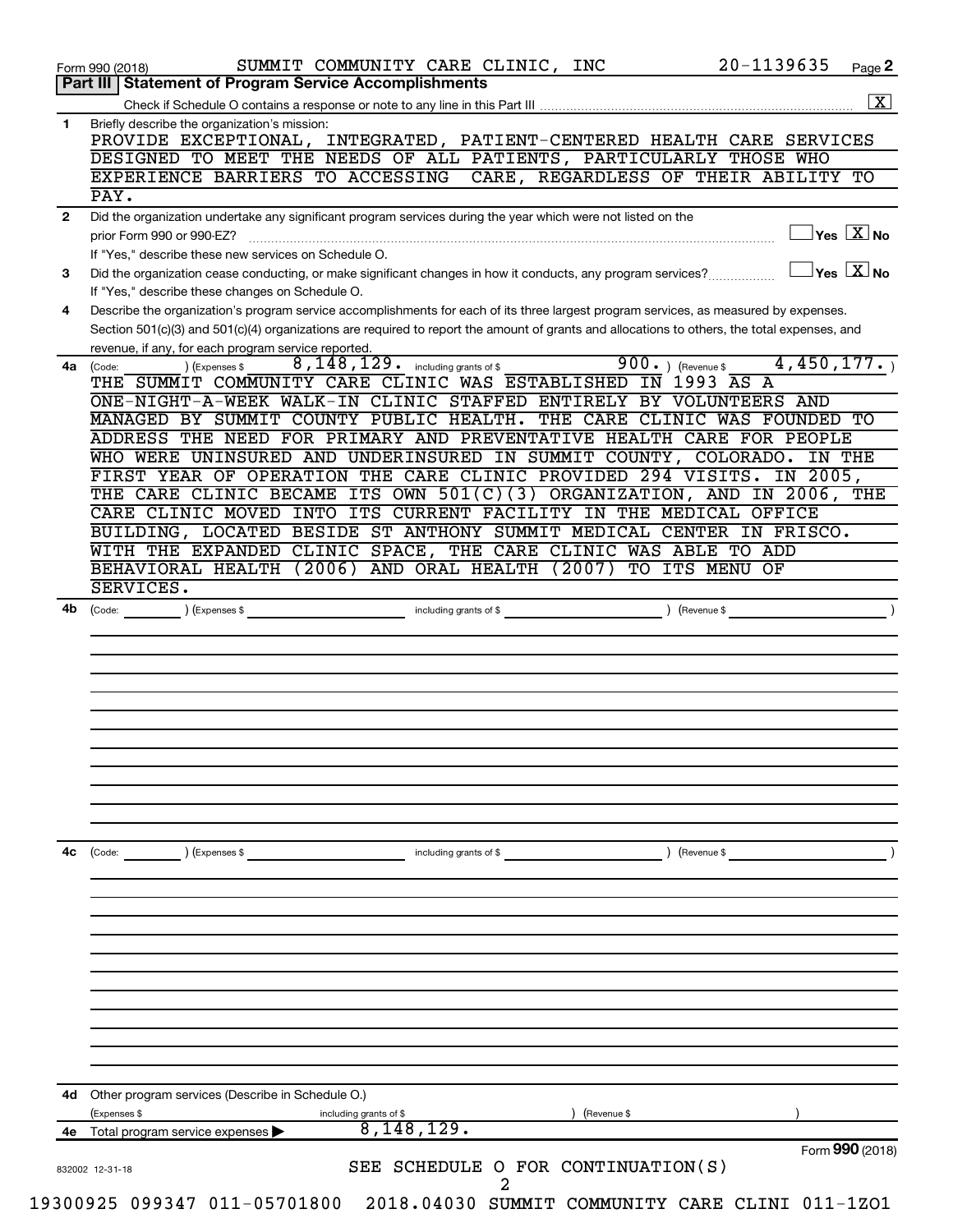|  | Form 990 (2018) |  |
|--|-----------------|--|
|  |                 |  |

**Part IV Checklist of Required Schedules**

Form 990 (2018) SUMMIT COMMUNITY CARE CLINIC, INC 20-1139635 <sub>Page</sub>

|    |                                                                                                                                                                                                                                                   |                        | Yes                     | No                         |
|----|---------------------------------------------------------------------------------------------------------------------------------------------------------------------------------------------------------------------------------------------------|------------------------|-------------------------|----------------------------|
| 1  | Is the organization described in section $501(c)(3)$ or $4947(a)(1)$ (other than a private foundation)?                                                                                                                                           |                        |                         |                            |
|    | If "Yes," complete Schedule A                                                                                                                                                                                                                     | 1                      | х                       |                            |
| 2  | Is the organization required to complete Schedule B, Schedule of Contributors? [11] The organization required to complete Schedule B, Schedule of Contributors?                                                                                   | $\overline{2}$         | $\overline{\textbf{x}}$ |                            |
| 3  | Did the organization engage in direct or indirect political campaign activities on behalf of or in opposition to candidates for                                                                                                                   |                        |                         |                            |
|    | public office? If "Yes," complete Schedule C, Part I                                                                                                                                                                                              | 3                      |                         | x                          |
| 4  | Section 501(c)(3) organizations. Did the organization engage in lobbying activities, or have a section 501(h) election in effect                                                                                                                  |                        |                         |                            |
|    |                                                                                                                                                                                                                                                   | 4                      | х                       |                            |
| 5  | Is the organization a section 501(c)(4), 501(c)(5), or 501(c)(6) organization that receives membership dues, assessments, or                                                                                                                      |                        |                         | x                          |
|    |                                                                                                                                                                                                                                                   | 5                      |                         |                            |
| 6  | Did the organization maintain any donor advised funds or any similar funds or accounts for which donors have the right to                                                                                                                         | 6                      |                         | x                          |
| 7  | provide advice on the distribution or investment of amounts in such funds or accounts? If "Yes," complete Schedule D, Part I<br>Did the organization receive or hold a conservation easement, including easements to preserve open space,         |                        |                         |                            |
|    |                                                                                                                                                                                                                                                   | $\overline{7}$         |                         | х                          |
| 8  | Did the organization maintain collections of works of art, historical treasures, or other similar assets? If "Yes," complete                                                                                                                      |                        |                         |                            |
|    |                                                                                                                                                                                                                                                   | 8                      |                         | х                          |
| 9  | Did the organization report an amount in Part X, line 21, for escrow or custodial account liability, serve as a custodian for                                                                                                                     |                        |                         |                            |
|    | amounts not listed in Part X; or provide credit counseling, debt management, credit repair, or debt negotiation services?                                                                                                                         |                        |                         |                            |
|    | If "Yes," complete Schedule D, Part IV                                                                                                                                                                                                            | 9                      |                         | х                          |
| 10 | Did the organization, directly or through a related organization, hold assets in temporarily restricted endowments, permanent                                                                                                                     |                        |                         |                            |
|    |                                                                                                                                                                                                                                                   | 10                     | x                       |                            |
| 11 | If the organization's answer to any of the following questions is "Yes," then complete Schedule D, Parts VI, VII, VIII, IX, or X                                                                                                                  |                        |                         |                            |
|    | as applicable.                                                                                                                                                                                                                                    |                        |                         |                            |
|    | a Did the organization report an amount for land, buildings, and equipment in Part X, line 10? If "Yes," complete Schedule D,                                                                                                                     |                        |                         |                            |
|    | Part VI                                                                                                                                                                                                                                           | 11a                    | х                       |                            |
|    | <b>b</b> Did the organization report an amount for investments - other securities in Part X, line 12 that is 5% or more of its total                                                                                                              |                        |                         |                            |
|    |                                                                                                                                                                                                                                                   | 11b                    |                         | x                          |
|    | c Did the organization report an amount for investments - program related in Part X, line 13 that is 5% or more of its total                                                                                                                      |                        |                         |                            |
|    |                                                                                                                                                                                                                                                   | 11c                    |                         | х                          |
|    | d Did the organization report an amount for other assets in Part X, line 15 that is 5% or more of its total assets reported in                                                                                                                    |                        |                         |                            |
|    |                                                                                                                                                                                                                                                   | 11d                    | $\overline{\textbf{x}}$ | х                          |
|    |                                                                                                                                                                                                                                                   | 11e                    |                         |                            |
| f  | Did the organization's separate or consolidated financial statements for the tax year include a footnote that addresses<br>the organization's liability for uncertain tax positions under FIN 48 (ASC 740)? If "Yes," complete Schedule D, Part X | 11f                    | х                       |                            |
|    | 12a Did the organization obtain separate, independent audited financial statements for the tax year? If "Yes," complete                                                                                                                           |                        |                         |                            |
|    | Schedule D, Parts XI and XII                                                                                                                                                                                                                      | 12a                    | x                       |                            |
|    | <b>b</b> Was the organization included in consolidated, independent audited financial statements for the tax year?                                                                                                                                |                        |                         |                            |
|    | If "Yes," and if the organization answered "No" to line 12a, then completing Schedule D, Parts XI and XII is optional <i>www.</i>                                                                                                                 | 12 <sub>b</sub>        |                         | ∡⊾                         |
| 13 | Is the organization a school described in section $170(b)(1)(A)(ii)?$ If "Yes," complete Schedule E                                                                                                                                               | 13                     |                         | $\overline{\mathbf{X}}$    |
|    | 14a Did the organization maintain an office, employees, or agents outside of the United States?                                                                                                                                                   | 14a                    |                         | х                          |
|    | <b>b</b> Did the organization have aggregate revenues or expenses of more than \$10,000 from grantmaking, fundraising, business,                                                                                                                  |                        |                         |                            |
|    | investment, and program service activities outside the United States, or aggregate foreign investments valued at \$100,000                                                                                                                        |                        |                         |                            |
|    |                                                                                                                                                                                                                                                   | 14b                    |                         | x                          |
| 15 | Did the organization report on Part IX, column (A), line 3, more than \$5,000 of grants or other assistance to or for any                                                                                                                         |                        |                         |                            |
|    |                                                                                                                                                                                                                                                   | 15                     |                         | x                          |
| 16 | Did the organization report on Part IX, column (A), line 3, more than \$5,000 of aggregate grants or other assistance to                                                                                                                          |                        |                         |                            |
|    |                                                                                                                                                                                                                                                   | 16                     |                         | х                          |
| 17 | Did the organization report a total of more than \$15,000 of expenses for professional fundraising services on Part IX,                                                                                                                           |                        |                         |                            |
|    |                                                                                                                                                                                                                                                   | 17                     |                         | x                          |
| 18 | Did the organization report more than \$15,000 total of fundraising event gross income and contributions on Part VIII, lines                                                                                                                      |                        |                         |                            |
|    |                                                                                                                                                                                                                                                   | 18                     | x                       |                            |
| 19 | Did the organization report more than \$15,000 of gross income from gaming activities on Part VIII, line 9a? If "Yes,"                                                                                                                            |                        |                         |                            |
|    |                                                                                                                                                                                                                                                   | 19                     |                         | x<br>$\overline{\text{X}}$ |
|    | 20a Did the organization operate one or more hospital facilities? If "Yes," complete Schedule H                                                                                                                                                   | 20a<br>20 <sub>b</sub> |                         |                            |
| 21 | <b>b</b> If "Yes" to line 20a, did the organization attach a copy of its audited financial statements to this return?<br>Did the organization report more than \$5,000 of grants or other assistance to any domestic organization or              |                        |                         |                            |
|    |                                                                                                                                                                                                                                                   | 21                     |                         | x                          |
|    |                                                                                                                                                                                                                                                   |                        |                         |                            |

832003 12-31-18

Form (2018) **990**

19300925 099347 011-05701800 2018.04030 SUMMIT COMMUNITY CARE CLINI 011-1ZO1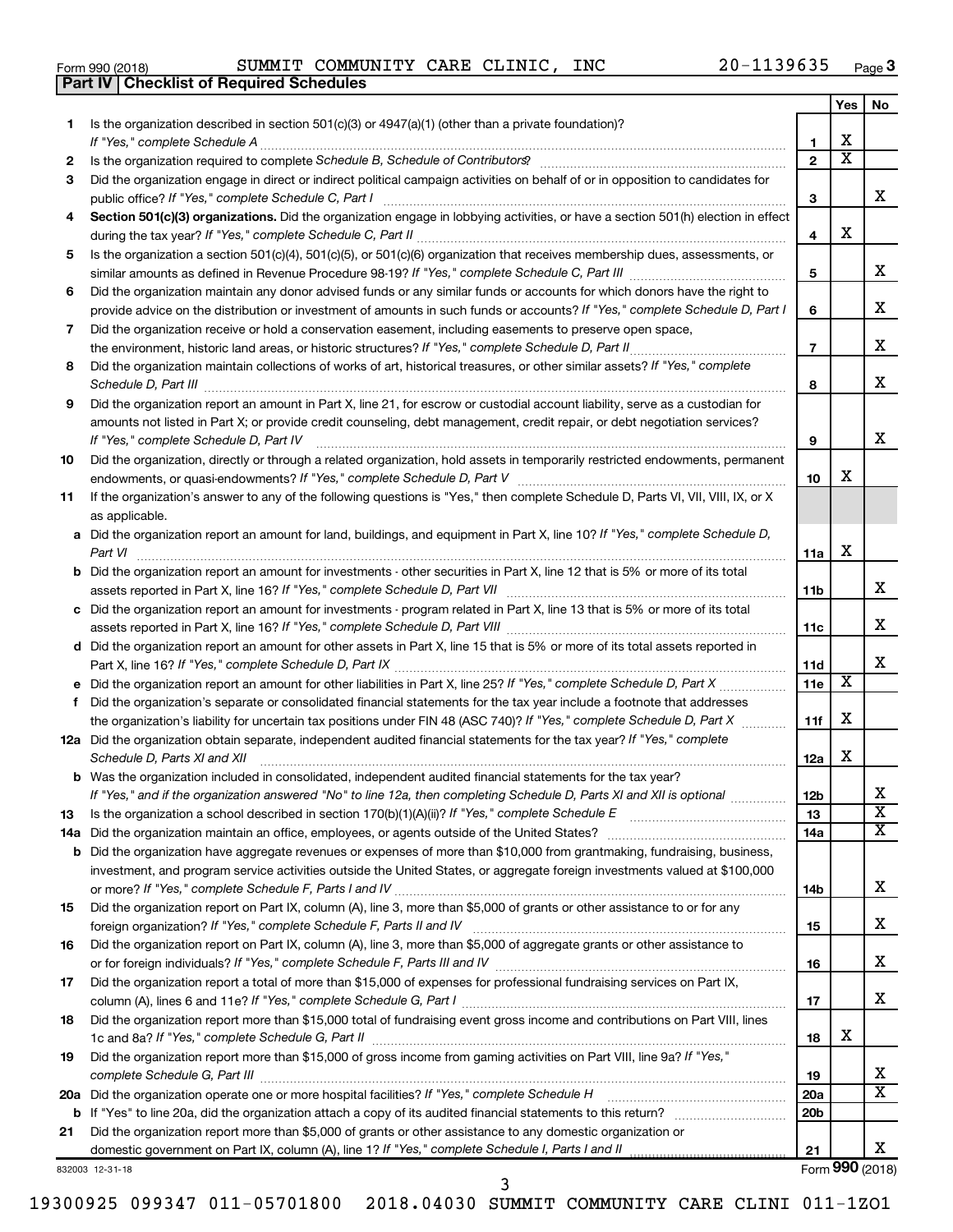|  | Form 990 (2018) |
|--|-----------------|
|  |                 |

*(continued)* **Part IV Checklist of Required Schedules**

|               |                                                                                                                                                                                                                                |                 | Yes             | <b>No</b> |
|---------------|--------------------------------------------------------------------------------------------------------------------------------------------------------------------------------------------------------------------------------|-----------------|-----------------|-----------|
| 22            | Did the organization report more than \$5,000 of grants or other assistance to or for domestic individuals on                                                                                                                  |                 |                 |           |
|               |                                                                                                                                                                                                                                | 22              |                 | х         |
| 23            | Did the organization answer "Yes" to Part VII, Section A, line 3, 4, or 5 about compensation of the organization's current                                                                                                     |                 |                 |           |
|               | and former officers, directors, trustees, key employees, and highest compensated employees? If "Yes," complete                                                                                                                 |                 |                 |           |
|               |                                                                                                                                                                                                                                | 23              | х               |           |
|               | 24a Did the organization have a tax-exempt bond issue with an outstanding principal amount of more than \$100,000 as of the                                                                                                    |                 |                 |           |
|               | last day of the year, that was issued after December 31, 2002? If "Yes," answer lines 24b through 24d and complete                                                                                                             |                 |                 |           |
|               | Schedule K. If "No," go to line 25a                                                                                                                                                                                            | 24a             |                 | х         |
|               |                                                                                                                                                                                                                                | 24 <sub>b</sub> |                 |           |
|               | c Did the organization maintain an escrow account other than a refunding escrow at any time during the year to defease                                                                                                         |                 |                 |           |
|               |                                                                                                                                                                                                                                | 24c             |                 |           |
|               |                                                                                                                                                                                                                                | 24d             |                 |           |
|               | 25a Section 501(c)(3), 501(c)(4), and 501(c)(29) organizations. Did the organization engage in an excess benefit                                                                                                               |                 |                 |           |
|               |                                                                                                                                                                                                                                | 25a             |                 | x         |
|               | <b>b</b> Is the organization aware that it engaged in an excess benefit transaction with a disqualified person in a prior year, and                                                                                            |                 |                 |           |
|               | that the transaction has not been reported on any of the organization's prior Forms 990 or 990-EZ? If "Yes," complete                                                                                                          |                 |                 |           |
|               | Schedule L, Part I                                                                                                                                                                                                             | 25b             |                 | X         |
| 26            | Did the organization report any amount on Part X, line 5, 6, or 22 for receivables from or payables to any current or                                                                                                          |                 |                 |           |
|               | former officers, directors, trustees, key employees, highest compensated employees, or disqualified persons? If "Yes,"                                                                                                         |                 |                 |           |
|               | complete Schedule L, Part II                                                                                                                                                                                                   | 26              |                 | X         |
| 27            | Did the organization provide a grant or other assistance to an officer, director, trustee, key employee, substantial                                                                                                           |                 |                 |           |
|               | contributor or employee thereof, a grant selection committee member, or to a 35% controlled entity or family member                                                                                                            |                 |                 |           |
|               |                                                                                                                                                                                                                                | 27              |                 | х         |
| 28            | Was the organization a party to a business transaction with one of the following parties (see Schedule L, Part IV                                                                                                              |                 |                 |           |
|               | instructions for applicable filing thresholds, conditions, and exceptions):                                                                                                                                                    |                 |                 |           |
| a             | A current or former officer, director, trustee, or key employee? If "Yes," complete Schedule L, Part IV                                                                                                                        | 28a             |                 | х         |
| b             | A family member of a current or former officer, director, trustee, or key employee? If "Yes," complete Schedule L, Part IV                                                                                                     | 28 <sub>b</sub> |                 | х         |
|               | c An entity of which a current or former officer, director, trustee, or key employee (or a family member thereof) was an officer,                                                                                              |                 |                 | X         |
|               |                                                                                                                                                                                                                                | 28c             | х               |           |
| 29            |                                                                                                                                                                                                                                | 29              |                 |           |
| 30            | Did the organization receive contributions of art, historical treasures, or other similar assets, or qualified conservation                                                                                                    |                 |                 | х         |
|               |                                                                                                                                                                                                                                | 30              |                 |           |
| 31            | Did the organization liquidate, terminate, or dissolve and cease operations?                                                                                                                                                   |                 |                 | X         |
|               | If "Yes," complete Schedule N, Part I manufactured and a series of the series of the series of the series of the series of the series of the series of the series of the series of the series of the series of the series of t | 31              |                 |           |
| 32            | Did the organization sell, exchange, dispose of, or transfer more than 25% of its net assets? If "Yes," complete                                                                                                               | 32              |                 | X         |
|               | Did the organization own 100% of an entity disregarded as separate from the organization under Regulations                                                                                                                     |                 |                 |           |
| 33            |                                                                                                                                                                                                                                | 33              |                 | х         |
| 34            | Was the organization related to any tax-exempt or taxable entity? If "Yes," complete Schedule R, Part II, III, or IV, and                                                                                                      |                 |                 |           |
|               | Part V, line 1                                                                                                                                                                                                                 | 34              |                 | х         |
|               |                                                                                                                                                                                                                                | <b>35a</b>      |                 | х         |
|               | <b>b</b> If "Yes" to line 35a, did the organization receive any payment from or engage in any transaction with a controlled entity                                                                                             |                 |                 |           |
|               |                                                                                                                                                                                                                                | 35b             |                 |           |
| 36            | Section 501(c)(3) organizations. Did the organization make any transfers to an exempt non-charitable related organization?                                                                                                     |                 |                 |           |
|               |                                                                                                                                                                                                                                | 36              |                 | х         |
| 37            | Did the organization conduct more than 5% of its activities through an entity that is not a related organization                                                                                                               |                 |                 |           |
|               |                                                                                                                                                                                                                                | 37              |                 | х         |
| 38            | Did the organization complete Schedule O and provide explanations in Schedule O for Part VI, lines 11b and 19?                                                                                                                 |                 |                 |           |
|               |                                                                                                                                                                                                                                | 38              | X               |           |
| <b>Part V</b> | <b>Statements Regarding Other IRS Filings and Tax Compliance</b>                                                                                                                                                               |                 |                 |           |
|               | Check if Schedule O contains a response or note to any line in this Part V                                                                                                                                                     |                 |                 |           |
|               |                                                                                                                                                                                                                                |                 | Yes             | No        |
|               | 16<br>1a                                                                                                                                                                                                                       |                 |                 |           |
|               | O<br>1b                                                                                                                                                                                                                        |                 |                 |           |
|               | c Did the organization comply with backup withholding rules for reportable payments to vendors and reportable gaming                                                                                                           |                 |                 |           |
|               |                                                                                                                                                                                                                                | 1c              |                 |           |
|               | 832004 12-31-18                                                                                                                                                                                                                |                 | Form 990 (2018) |           |
|               | 4                                                                                                                                                                                                                              |                 |                 |           |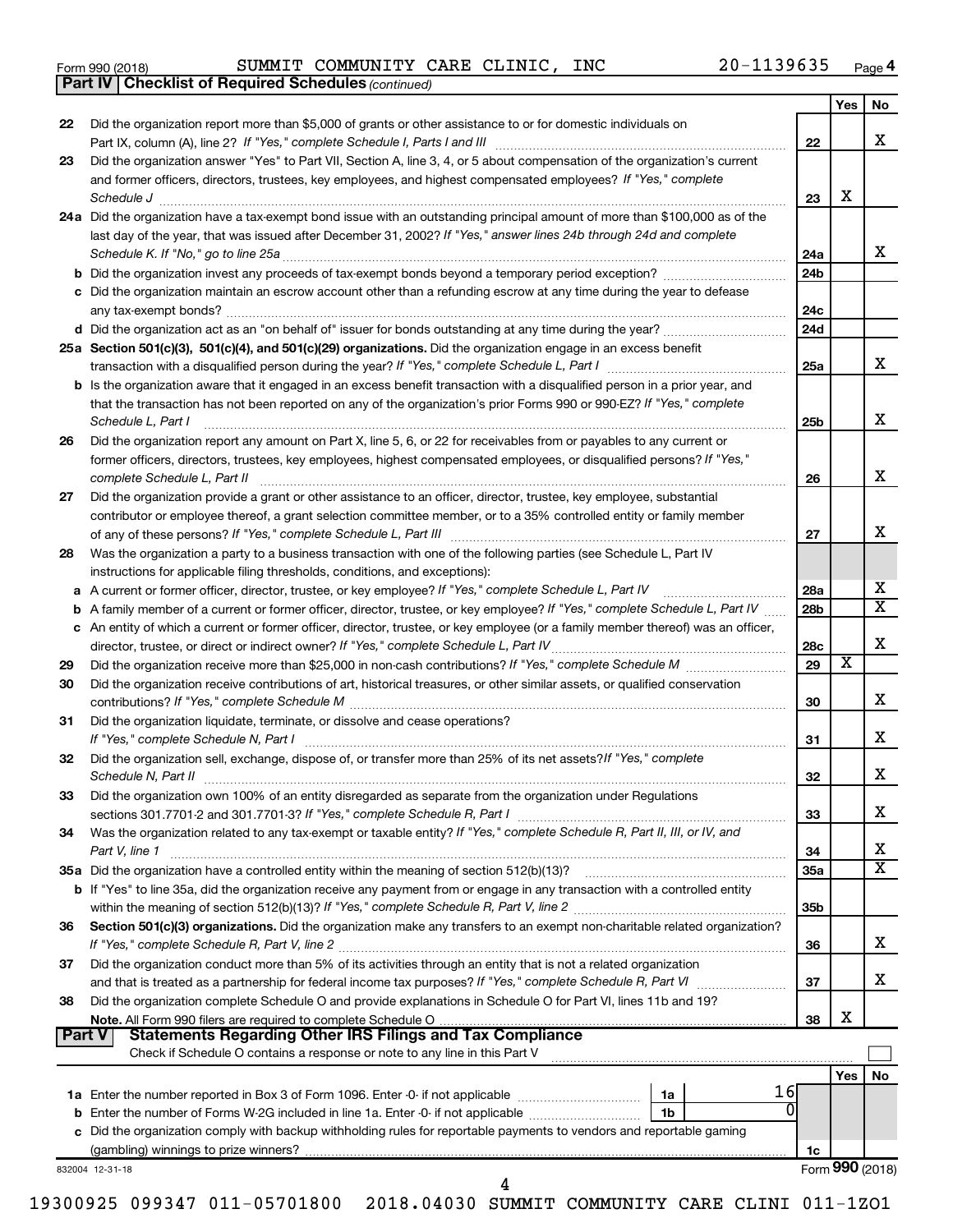| Form 990 (2018) |  |  | SUMMIT COMMUNITY CARE CLINIC, |  |  | INC | 20-1139635 | Page |  |
|-----------------|--|--|-------------------------------|--|--|-----|------------|------|--|
|-----------------|--|--|-------------------------------|--|--|-----|------------|------|--|

**Part V Statements Regarding Other IRS Filings and Tax Compliance**

*(continued)*

|         |                                                                                                                                                                                                      |                | <b>Yes</b>              | No                           |
|---------|------------------------------------------------------------------------------------------------------------------------------------------------------------------------------------------------------|----------------|-------------------------|------------------------------|
|         | 2a Enter the number of employees reported on Form W-3, Transmittal of Wage and Tax Statements,                                                                                                       |                |                         |                              |
|         | 163<br>filed for the calendar year ending with or within the year covered by this return<br>2a                                                                                                       |                |                         |                              |
|         |                                                                                                                                                                                                      | 2b             | x                       |                              |
|         |                                                                                                                                                                                                      |                |                         |                              |
|         | 3a Did the organization have unrelated business gross income of \$1,000 or more during the year?                                                                                                     | За             |                         | x                            |
|         |                                                                                                                                                                                                      | 3 <sub>b</sub> |                         |                              |
|         | 4a At any time during the calendar year, did the organization have an interest in, or a signature or other authority over, a                                                                         |                |                         |                              |
|         | financial account in a foreign country (such as a bank account, securities account, or other financial account)?                                                                                     | 4a             |                         | x                            |
|         | <b>b</b> If "Yes," enter the name of the foreign country: $\blacktriangleright$                                                                                                                      |                |                         |                              |
|         | See instructions for filing requirements for FinCEN Form 114, Report of Foreign Bank and Financial Accounts (FBAR).                                                                                  |                |                         |                              |
|         |                                                                                                                                                                                                      | 5a             |                         | х<br>$\overline{\mathbf{X}}$ |
| b       |                                                                                                                                                                                                      | 5 <sub>b</sub> |                         |                              |
|         | 6a Does the organization have annual gross receipts that are normally greater than \$100,000, and did the organization solicit                                                                       | 5 <sub>c</sub> |                         |                              |
|         | any contributions that were not tax deductible as charitable contributions?                                                                                                                          | 6a             |                         | x                            |
|         | b If "Yes," did the organization include with every solicitation an express statement that such contributions or gifts                                                                               |                |                         |                              |
|         | were not tax deductible?                                                                                                                                                                             | 6b             |                         |                              |
| 7       | Organizations that may receive deductible contributions under section 170(c).                                                                                                                        |                |                         |                              |
| a       | Did the organization receive a payment in excess of \$75 made partly as a contribution and partly for goods and services provided to the payor?                                                      | 7a             | х                       |                              |
| b       |                                                                                                                                                                                                      | 7b             | $\overline{\textbf{x}}$ |                              |
|         | c Did the organization sell, exchange, or otherwise dispose of tangible personal property for which it was required                                                                                  |                |                         |                              |
|         | to file Form 8282?                                                                                                                                                                                   | 7с             |                         | x                            |
| d       | 7d                                                                                                                                                                                                   |                |                         |                              |
|         | Did the organization receive any funds, directly or indirectly, to pay premiums on a personal benefit contract?                                                                                      | 7е             |                         | x                            |
|         |                                                                                                                                                                                                      | 7f             |                         | $\overline{\mathbf{X}}$      |
| g       | If the organization received a contribution of qualified intellectual property, did the organization file Form 8899 as required?                                                                     | 7g             |                         |                              |
| h.      | If the organization received a contribution of cars, boats, airplanes, or other vehicles, did the organization file a Form 1098-C?                                                                   | 7h             |                         |                              |
| 8       | Sponsoring organizations maintaining donor advised funds. Did a donor advised fund maintained by the                                                                                                 |                |                         |                              |
|         | sponsoring organization have excess business holdings at any time during the year?<br>and a series of the contract of the contract of the contract of the contract of the contract of the contract o | 8              |                         |                              |
| 9       | Sponsoring organizations maintaining donor advised funds.                                                                                                                                            |                |                         |                              |
| a       | Did the sponsoring organization make any taxable distributions under section 4966?                                                                                                                   | 9а             |                         |                              |
| b       |                                                                                                                                                                                                      | 9b             |                         |                              |
| 10      | Section 501(c)(7) organizations. Enter:                                                                                                                                                              |                |                         |                              |
| а       | 10a<br>10 <sub>b</sub>                                                                                                                                                                               |                |                         |                              |
| b<br>11 | Gross receipts, included on Form 990, Part VIII, line 12, for public use of club facilities<br>Section 501(c)(12) organizations. Enter:                                                              |                |                         |                              |
|         | 11a                                                                                                                                                                                                  |                |                         |                              |
|         | <b>b</b> Gross income from other sources (Do not net amounts due or paid to other sources against                                                                                                    |                |                         |                              |
|         | amounts due or received from them.)<br>11b                                                                                                                                                           |                |                         |                              |
|         | 12a Section 4947(a)(1) non-exempt charitable trusts. Is the organization filing Form 990 in lieu of Form 1041?                                                                                       | 12a            |                         |                              |
|         | <b>b</b> If "Yes," enter the amount of tax-exempt interest received or accrued during the year<br>12b                                                                                                |                |                         |                              |
| 13      | Section 501(c)(29) qualified nonprofit health insurance issuers.                                                                                                                                     |                |                         |                              |
|         | <b>a</b> Is the organization licensed to issue qualified health plans in more than one state?                                                                                                        | 1За            |                         |                              |
|         | Note. See the instructions for additional information the organization must report on Schedule O.                                                                                                    |                |                         |                              |
|         | <b>b</b> Enter the amount of reserves the organization is required to maintain by the states in which the                                                                                            |                |                         |                              |
|         | 13 <sub>b</sub>                                                                                                                                                                                      |                |                         |                              |
|         | 13с                                                                                                                                                                                                  |                |                         |                              |
|         | 14a Did the organization receive any payments for indoor tanning services during the tax year?                                                                                                       | 14a            |                         | x                            |
|         |                                                                                                                                                                                                      | 14b            |                         |                              |
| 15      | Is the organization subject to the section 4960 tax on payment(s) of more than \$1,000,000 in remuneration or                                                                                        |                |                         |                              |
|         |                                                                                                                                                                                                      | 15             |                         | x                            |
|         | If "Yes," see instructions and file Form 4720, Schedule N.                                                                                                                                           |                |                         | x                            |
| 16      | Is the organization an educational institution subject to the section 4968 excise tax on net investment income?                                                                                      | 16             |                         |                              |
|         | If "Yes," complete Form 4720, Schedule O.                                                                                                                                                            |                |                         |                              |

Form (2018) **990**

832005 12-31-18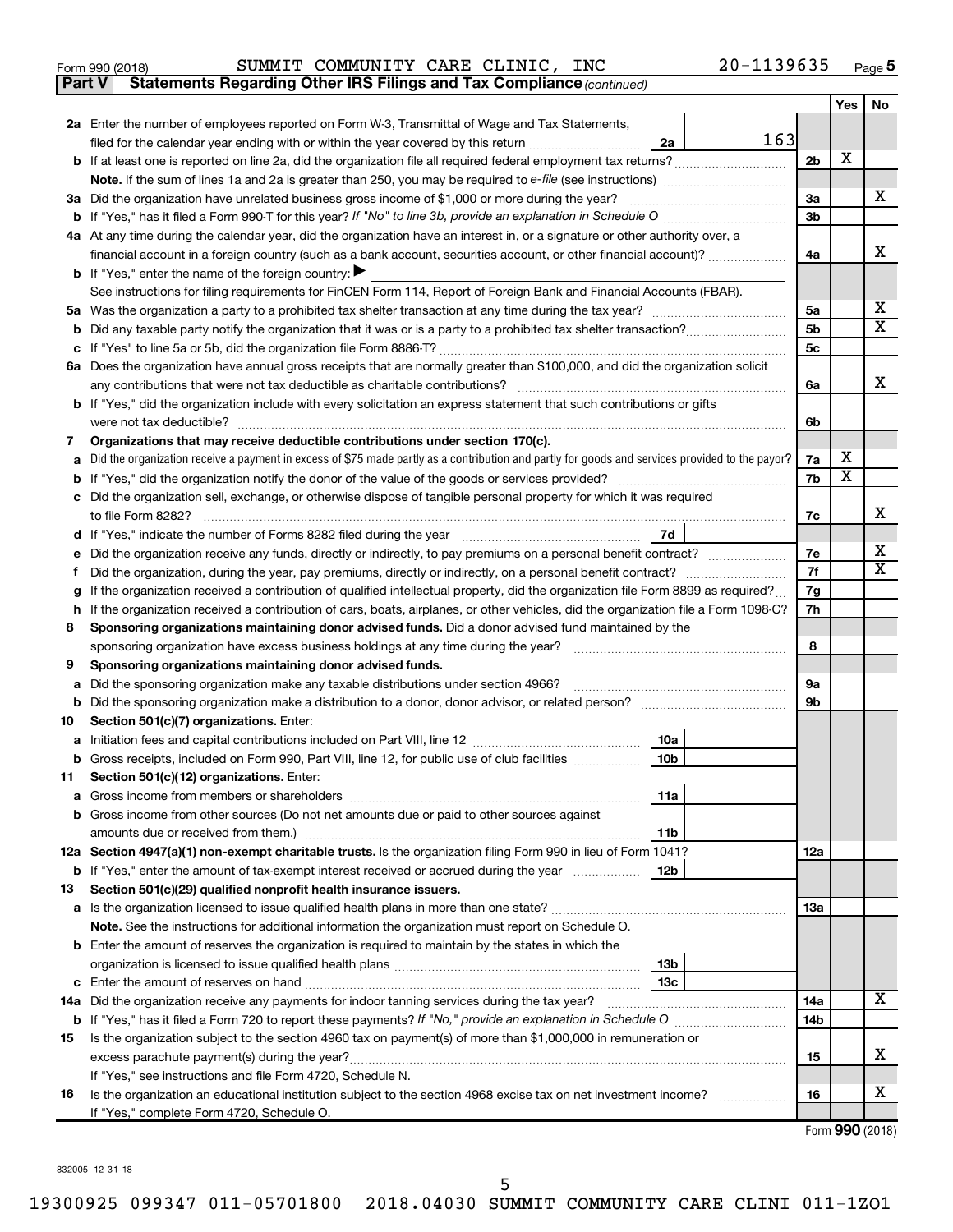|  |  | Form 990 (2018) |  |
|--|--|-----------------|--|
|--|--|-----------------|--|

### Form 990 (2018) SUMMIT COMMUNITY CARE CLINIC, INC 20-1139635 <sub>Page</sub>

**Part VI** Governance, Management, and Disclosure For each "Yes" response to lines 2 through 7b below, and for a "No" response *to line 8a, 8b, or 10b below, describe the circumstances, processes, or changes in Schedule O. See instructions.*

|     |                                                                                                                                                 |                 |                         | $\mathbf{X}$            |
|-----|-------------------------------------------------------------------------------------------------------------------------------------------------|-----------------|-------------------------|-------------------------|
|     | <b>Section A. Governing Body and Management</b>                                                                                                 |                 |                         |                         |
|     |                                                                                                                                                 |                 | Yes                     | No                      |
|     | 17<br><b>1a</b> Enter the number of voting members of the governing body at the end of the tax year<br>1a                                       |                 |                         |                         |
|     | If there are material differences in voting rights among members of the governing body, or if the governing                                     |                 |                         |                         |
|     | body delegated broad authority to an executive committee or similar committee, explain in Schedule O.                                           |                 |                         |                         |
| b   | 17<br>Enter the number of voting members included in line 1a, above, who are independent <i>manume</i><br>1b                                    |                 |                         |                         |
| 2   | Did any officer, director, trustee, or key employee have a family relationship or a business relationship with any other                        |                 |                         |                         |
|     | officer, director, trustee, or key employee?                                                                                                    | 2               |                         | x                       |
| 3   | Did the organization delegate control over management duties customarily performed by or under the direct supervision                           |                 |                         |                         |
|     |                                                                                                                                                 | 3               |                         | х                       |
| 4   | Did the organization make any significant changes to its governing documents since the prior Form 990 was filed?                                | 4               |                         | $\overline{\mathbf{x}}$ |
| 5   |                                                                                                                                                 | 5               |                         | $\overline{\mathbf{x}}$ |
| 6   |                                                                                                                                                 | 6               |                         | X                       |
|     | 7a Did the organization have members, stockholders, or other persons who had the power to elect or appoint one or                               |                 |                         |                         |
|     |                                                                                                                                                 | 7a              |                         | x                       |
|     | <b>b</b> Are any governance decisions of the organization reserved to (or subject to approval by) members, stockholders, or                     |                 |                         |                         |
|     |                                                                                                                                                 | 7b              |                         | x                       |
| 8   | Did the organization contemporaneously document the meetings held or written actions undertaken during the year by the following:               |                 |                         |                         |
| a   |                                                                                                                                                 | 8а              | х                       |                         |
| b   |                                                                                                                                                 | 8b              | $\overline{\textbf{x}}$ |                         |
| 9   | Is there any officer, director, trustee, or key employee listed in Part VII, Section A, who cannot be reached at the                            |                 |                         |                         |
|     |                                                                                                                                                 | 9               |                         | x                       |
|     | <b>Section B. Policies</b> (This Section B requests information about policies not required by the Internal Revenue Code.)                      |                 |                         |                         |
|     |                                                                                                                                                 |                 | Yes                     | No                      |
|     |                                                                                                                                                 | 10a             | х                       |                         |
|     | <b>b</b> If "Yes," did the organization have written policies and procedures governing the activities of such chapters, affiliates,             |                 |                         |                         |
|     | and branches to ensure their operations are consistent with the organization's exempt purposes? www.www.www.www.                                | 10 <sub>b</sub> | х                       |                         |
|     | 11a Has the organization provided a complete copy of this Form 990 to all members of its governing body before filing the form?                 | 11a             |                         | x                       |
|     | <b>b</b> Describe in Schedule O the process, if any, used by the organization to review this Form 990.                                          |                 |                         |                         |
| 12a | Did the organization have a written conflict of interest policy? If "No," go to line 13                                                         | 12a             | х                       |                         |
| b   | Were officers, directors, or trustees, and key employees required to disclose annually interests that could give rise to conflicts?             | 12 <sub>b</sub> | X                       |                         |
| с   | Did the organization regularly and consistently monitor and enforce compliance with the policy? If "Yes," describe                              |                 |                         |                         |
|     | in Schedule O how this was done                                                                                                                 | 12c             | х                       |                         |
| 13  |                                                                                                                                                 | 13              | $\overline{\textbf{x}}$ |                         |
| 14  | Did the organization have a written document retention and destruction policy? manufaction manufaction manufaction.                             | 14              | $\overline{\textbf{x}}$ |                         |
| 15  | Did the process for determining compensation of the following persons include a review and approval by independent                              |                 |                         |                         |
|     | persons, comparability data, and contemporaneous substantiation of the deliberation and decision?                                               |                 |                         |                         |
| а   |                                                                                                                                                 | 15a             | х                       |                         |
|     |                                                                                                                                                 | 15b             |                         | X                       |
|     | If "Yes" to line 15a or 15b, describe the process in Schedule O (see instructions).                                                             |                 |                         |                         |
|     | 16a Did the organization invest in, contribute assets to, or participate in a joint venture or similar arrangement with a                       |                 |                         |                         |
|     | taxable entity during the year?                                                                                                                 | 16a             |                         | x                       |
|     | b If "Yes," did the organization follow a written policy or procedure requiring the organization to evaluate its participation                  |                 |                         |                         |
|     | in joint venture arrangements under applicable federal tax law, and take steps to safequard the organization's                                  |                 |                         |                         |
|     | exempt status with respect to such arrangements?                                                                                                | 16b             |                         |                         |
|     | <b>Section C. Disclosure</b>                                                                                                                    |                 |                         |                         |
| 17  | <b>NONE</b><br>List the states with which a copy of this Form 990 is required to be filed $\blacktriangleright$                                 |                 |                         |                         |
| 18  | Section 6104 requires an organization to make its Forms 1023 (1024 or 1024 A if applicable), 990, and 990-T (Section 501(c)(3)s only) available |                 |                         |                         |
|     | for public inspection. Indicate how you made these available. Check all that apply.                                                             |                 |                         |                         |
|     | $\lfloor x \rfloor$ Upon request<br>Another's website<br>Other (explain in Schedule O)<br>Own website                                           |                 |                         |                         |
| 19  | Describe in Schedule O whether (and if so, how) the organization made its governing documents, conflict of interest policy, and financial       |                 |                         |                         |
|     | statements available to the public during the tax year.                                                                                         |                 |                         |                         |
| 20  | State the name, address, and telephone number of the person who possesses the organization's books and records                                  |                 |                         |                         |
|     | HELEN ROYAL, LPC - 970-668-4040                                                                                                                 |                 |                         |                         |
|     | P.O. BOX 4337, FRISCO,<br>80443<br>CO                                                                                                           |                 |                         |                         |
|     | 832006 12-31-18                                                                                                                                 |                 |                         | Form 990 (2018)         |
|     | 6                                                                                                                                               |                 |                         |                         |
|     |                                                                                                                                                 |                 |                         |                         |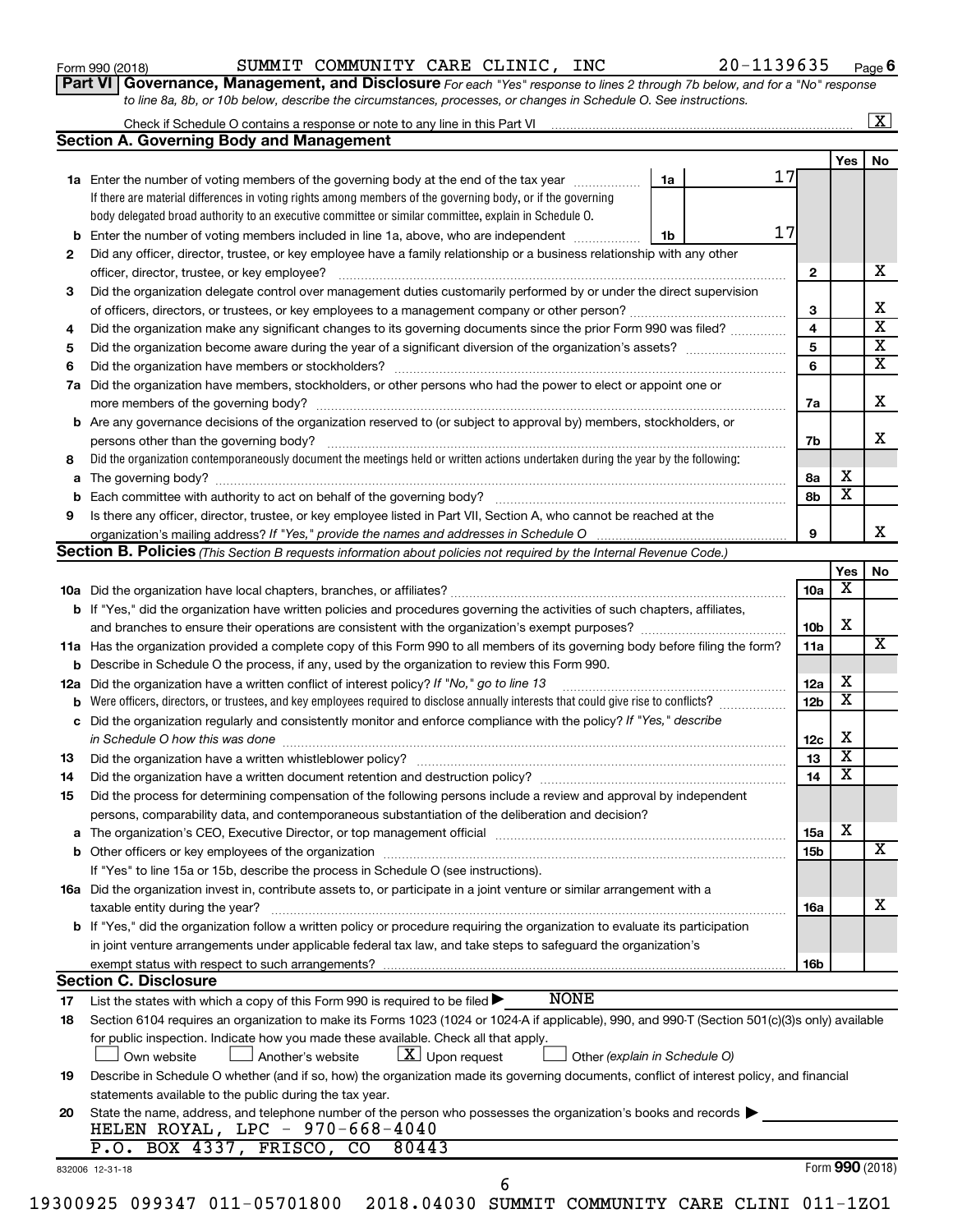$\Box$ 

| Part VII Compensation of Officers, Directors, Trustees, Key Employees, Highest Compensated |  |  |  |  |
|--------------------------------------------------------------------------------------------|--|--|--|--|
| <b>Employees, and Independent Contractors</b>                                              |  |  |  |  |

Check if Schedule O contains a response or note to any line in this Part VII

**Section A. Officers, Directors, Trustees, Key Employees, and Highest Compensated Employees**

**1a**  Complete this table for all persons required to be listed. Report compensation for the calendar year ending with or within the organization's tax year.

**•** List all of the organization's current officers, directors, trustees (whether individuals or organizations), regardless of amount of compensation. Enter -0- in columns  $(D)$ ,  $(E)$ , and  $(F)$  if no compensation was paid.

**•** List all of the organization's **current** key employees, if any. See instructions for definition of "key employee."

**•** List the organization's five current highest compensated employees (other than an officer, director, trustee, or key employee) who received reportable compensation (Box 5 of Form W-2 and/or Box 7 of Form 1099-MISC) of more than \$100,000 from the organization and any related organizations.

**•** List all of the organization's former officers, key employees, and highest compensated employees who received more than \$100,000 of reportable compensation from the organization and any related organizations.

**•** List all of the organization's former directors or trustees that received, in the capacity as a former director or trustee of the organization, more than \$10,000 of reportable compensation from the organization and any related organizations.

List persons in the following order: individual trustees or directors; institutional trustees; officers; key employees; highest compensated employees; and former such persons.

Check this box if neither the organization nor any related organization compensated any current officer, director, or trustee.  $\Box$ 

| (A)                             | (C)<br>(B)                                                                   |                                |                                                                                                 |             |              |                                 |        | (D)                                            | (E)                                              | (F)                                                                               |  |  |
|---------------------------------|------------------------------------------------------------------------------|--------------------------------|-------------------------------------------------------------------------------------------------|-------------|--------------|---------------------------------|--------|------------------------------------------------|--------------------------------------------------|-----------------------------------------------------------------------------------|--|--|
| Name and Title                  | Average<br>hours per                                                         |                                | (do not check more than one<br>box, unless person is both an<br>officer and a director/trustee) | Position    |              |                                 |        | Reportable<br>compensation                     | Reportable<br>compensation                       | Estimated<br>amount of                                                            |  |  |
|                                 | week<br>(list any<br>hours for<br>related<br>organizations<br>below<br>line) | Individual trustee or director | trustee<br>Institutional t                                                                      | Officer     | Key employee | Highest compensated<br>employee | Former | from<br>the<br>organization<br>(W-2/1099-MISC) | from related<br>organizations<br>(W-2/1099-MISC) | other<br>compensation<br>from the<br>organization<br>and related<br>organizations |  |  |
| (1)<br>PAT KOPYSTIANSKYJ, RN    | 1.50                                                                         |                                |                                                                                                 |             |              |                                 |        |                                                |                                                  |                                                                                   |  |  |
| PRESIDENT (THROUGH OCT 2018)    |                                                                              | $\mathbf X$                    |                                                                                                 | $\mathbf X$ |              |                                 |        | 0.                                             | $\mathbf 0$ .                                    | $\mathbf 0$ .                                                                     |  |  |
| (2)<br>DAVID NICOLI, ESQ.       | 1.50                                                                         |                                |                                                                                                 |             |              |                                 |        |                                                |                                                  |                                                                                   |  |  |
| VICE PRESIDENT & PRESIDENT      |                                                                              | $\mathbf X$                    |                                                                                                 | X           |              |                                 |        | $\mathbf 0$ .                                  | $\mathbf 0$ .                                    | $\mathbf 0$ .                                                                     |  |  |
| MARK SPIERS<br>(3)              | 1.50                                                                         |                                |                                                                                                 |             |              |                                 |        |                                                |                                                  |                                                                                   |  |  |
| BOARD MEMBER & VICE PRESIDENT   |                                                                              | X                              |                                                                                                 | X           |              |                                 |        | $\mathbf 0$ .                                  | $\mathbf 0$ .                                    | $\boldsymbol{0}$ .                                                                |  |  |
| (4) MARGE GAVENDA               | 1.50                                                                         |                                |                                                                                                 |             |              |                                 |        |                                                |                                                  |                                                                                   |  |  |
| <b>SECRETARY</b>                |                                                                              | $\mathbf X$                    |                                                                                                 | X           |              |                                 |        | $\mathbf 0$ .                                  | $\mathbf 0$ .                                    | $\mathbf 0$ .                                                                     |  |  |
| (5) BRADEN MCMILLAN             | 1.50                                                                         |                                |                                                                                                 |             |              |                                 |        |                                                |                                                  |                                                                                   |  |  |
| TREASURER                       |                                                                              | $\mathbf X$                    |                                                                                                 | $\mathbf X$ |              |                                 |        | $\mathbf 0$ .                                  | $\mathbf 0$ .                                    | $\boldsymbol{0}$ .                                                                |  |  |
| (6) YOLI BAUER                  | 1.50                                                                         |                                |                                                                                                 |             |              |                                 |        |                                                |                                                  |                                                                                   |  |  |
| <b>BOARD MEMBER</b>             |                                                                              | $\mathbf X$                    |                                                                                                 |             |              |                                 |        | 0.                                             | $\mathbf 0$ .                                    | $\mathbf 0$ .                                                                     |  |  |
| (7) WILSON BLAKE                | 1.50                                                                         |                                |                                                                                                 |             |              |                                 |        |                                                |                                                  |                                                                                   |  |  |
| <b>BOARD MEMBER</b>             |                                                                              | $\mathbf X$                    |                                                                                                 |             |              |                                 |        | 0.                                             | $\mathbf 0$                                      | $\mathbf 0$ .                                                                     |  |  |
| (8) KEVIN BURNS                 | 1.50                                                                         |                                |                                                                                                 |             |              |                                 |        |                                                |                                                  |                                                                                   |  |  |
| <b>BOARD MEMBER</b>             |                                                                              | X                              |                                                                                                 |             |              |                                 |        | $\mathbf 0$ .                                  | $\mathbf 0$ .                                    | $\mathbf 0$ .                                                                     |  |  |
| (9) ANTONIETTA BUTLER           | 1.50                                                                         |                                |                                                                                                 |             |              |                                 |        |                                                |                                                  |                                                                                   |  |  |
| <b>BOARD MEMBER</b>             |                                                                              | X                              |                                                                                                 |             |              |                                 |        | 0.                                             | $\mathbf 0$ .                                    | $\mathbf 0$ .                                                                     |  |  |
| $(10)$ DEB CROOK, RN, MSN       | 1.50                                                                         |                                |                                                                                                 |             |              |                                 |        |                                                |                                                  |                                                                                   |  |  |
| <b>BOARD MEMBER</b>             |                                                                              | X                              |                                                                                                 |             |              |                                 |        | 0                                              | $\mathbf 0$                                      | $\mathbf 0$ .                                                                     |  |  |
| (11) JUDI LAPOINT               | 1.50                                                                         |                                |                                                                                                 |             |              |                                 |        |                                                |                                                  |                                                                                   |  |  |
| <b>BOARD MEMBER</b>             |                                                                              | $\mathbf X$                    |                                                                                                 |             |              |                                 |        | 0.                                             | 0.                                               | $\mathbf 0$ .                                                                     |  |  |
| (12) TOM MARMINS                | 1.50                                                                         |                                |                                                                                                 |             |              |                                 |        |                                                |                                                  |                                                                                   |  |  |
| BOARD MEMBER                    |                                                                              | $\mathbf X$                    |                                                                                                 |             |              |                                 |        | $\mathbf 0$ .                                  | $\mathbf 0$ .                                    | $\mathbf 0$ .                                                                     |  |  |
| (13) RICK O'BRIEN, MD           | 1.50                                                                         |                                |                                                                                                 |             |              |                                 |        |                                                |                                                  |                                                                                   |  |  |
| <b>BOARD MEMBER</b>             |                                                                              | $\mathbf X$                    |                                                                                                 |             |              |                                 |        | $\mathbf 0$ .                                  | $\mathbf 0$ .                                    | $\mathbf 0$ .                                                                     |  |  |
| (14) DON PARSONS, MD            | 1.50                                                                         |                                |                                                                                                 |             |              |                                 |        |                                                |                                                  |                                                                                   |  |  |
| BOARD MEMBER (THROUGH OCT 2018) |                                                                              | X                              |                                                                                                 |             |              |                                 |        | $\mathbf 0$ .                                  | $\mathbf 0$ .                                    | $0$ .                                                                             |  |  |
| (15) TONY PASTELLO              | 1.50                                                                         |                                |                                                                                                 |             |              |                                 |        |                                                |                                                  |                                                                                   |  |  |
| <b>BOARD MEMBER</b>             |                                                                              | $\overline{\mathbf{X}}$        |                                                                                                 |             |              |                                 |        | 0.                                             | $\mathbf 0$ .                                    | $\mathbf 0$ .                                                                     |  |  |
| (16) NORM STOLLER DMD           | 1.50                                                                         |                                |                                                                                                 |             |              |                                 |        |                                                |                                                  |                                                                                   |  |  |
| <b>BOARD MEMBER</b>             |                                                                              | $\mathbf X$                    |                                                                                                 |             |              |                                 |        | 0.                                             | $\mathbf 0$ .                                    | 0.                                                                                |  |  |
| (17) KIMBERLY TRAMONTANA        | 1.50                                                                         |                                |                                                                                                 |             |              |                                 |        |                                                |                                                  |                                                                                   |  |  |
| <b>BOARD MEMBER</b>             |                                                                              | X                              |                                                                                                 |             |              |                                 |        | 0.                                             | О.                                               | 0.                                                                                |  |  |

832007 12-31-18

Form (2018) **990**

19300925 099347 011-05701800 2018.04030 SUMMIT COMMUNITY CARE CLINI 011-1ZO1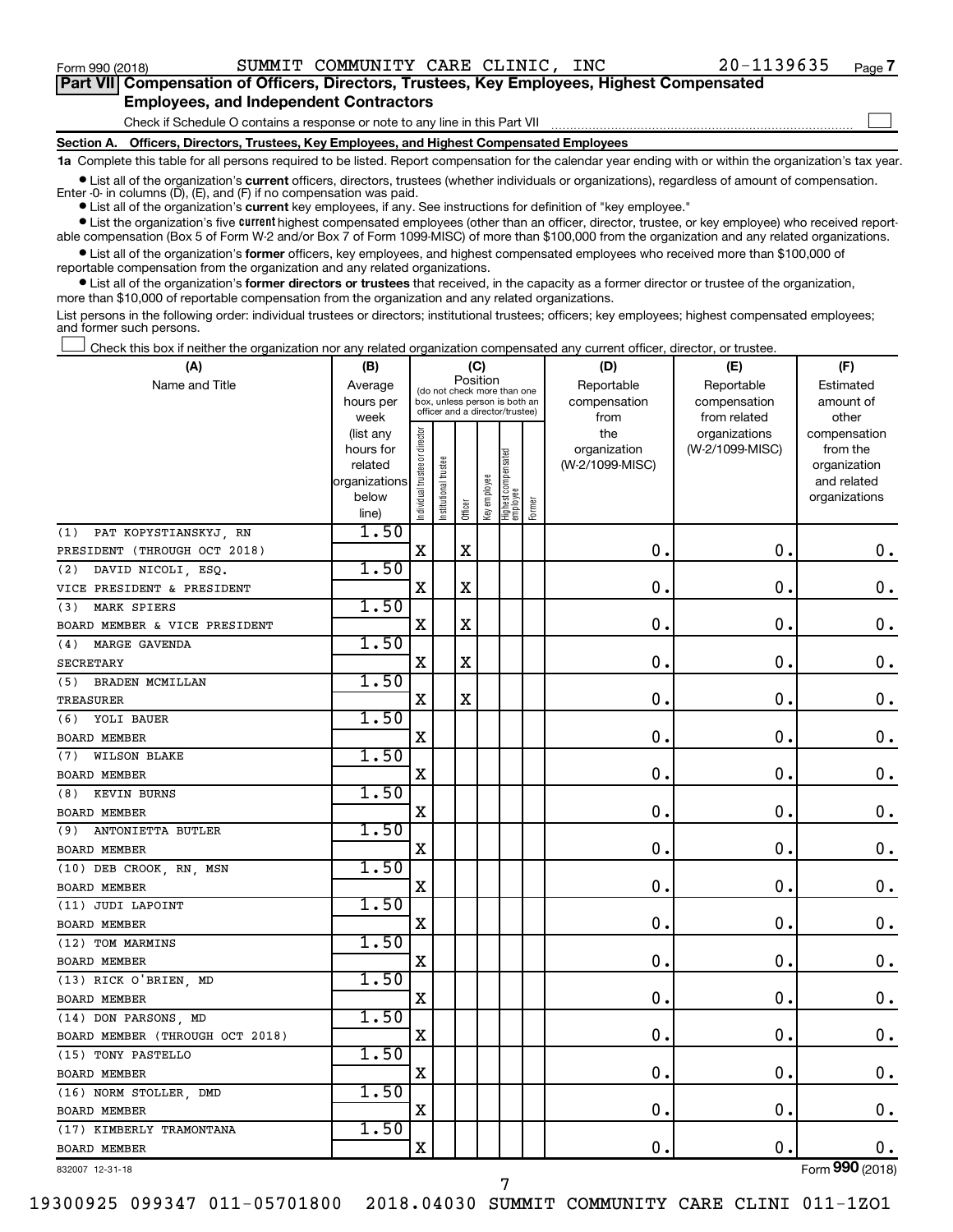| SUMMIT COMMUNITY CARE CLINIC, INC<br>Form 990 (2018)                                                                                                                                          |                   |                                |                       |         |              |                                                                  |        |                         | 20-1139635                       |              |                          | Page 8  |
|-----------------------------------------------------------------------------------------------------------------------------------------------------------------------------------------------|-------------------|--------------------------------|-----------------------|---------|--------------|------------------------------------------------------------------|--------|-------------------------|----------------------------------|--------------|--------------------------|---------|
| Part VII Section A. Officers, Directors, Trustees, Key Employees, and Highest Compensated Employees (continued)                                                                               |                   |                                |                       |         |              |                                                                  |        |                         |                                  |              |                          |         |
| (A)                                                                                                                                                                                           | (B)               |                                |                       |         | (C)          |                                                                  |        | (D)                     | (E)                              |              | (F)                      |         |
| Name and title                                                                                                                                                                                | Average           |                                |                       |         | Position     | (do not check more than one                                      |        | Reportable              | Reportable                       |              | Estimated                |         |
|                                                                                                                                                                                               | hours per         |                                |                       |         |              | box, unless person is both an<br>officer and a director/trustee) |        | compensation            | compensation                     |              | amount of                |         |
|                                                                                                                                                                                               | week<br>(list any |                                |                       |         |              |                                                                  |        | from                    | from related                     |              | other                    |         |
|                                                                                                                                                                                               | hours for         |                                |                       |         |              |                                                                  |        | the<br>organization     | organizations<br>(W-2/1099-MISC) |              | compensation<br>from the |         |
|                                                                                                                                                                                               | related           |                                |                       |         |              |                                                                  |        | (W-2/1099-MISC)         |                                  |              | organization             |         |
|                                                                                                                                                                                               | organizations     |                                |                       |         |              |                                                                  |        |                         |                                  |              | and related              |         |
|                                                                                                                                                                                               | below             | Individual trustee or director | Institutional trustee |         | Key employee | Highest compensated<br>employee                                  | Former |                         |                                  |              | organizations            |         |
|                                                                                                                                                                                               | line)             |                                |                       | Officer |              |                                                                  |        |                         |                                  |              |                          |         |
| (18) AMY WINELAND                                                                                                                                                                             | 1.50              | X                              |                       |         |              |                                                                  |        | 0.                      | 0.                               |              |                          | 0.      |
| <b>BOARD MEMBER</b><br>(19) MARYJO ZWEIG                                                                                                                                                      | 1.50              |                                |                       |         |              |                                                                  |        |                         |                                  |              |                          |         |
| <b>BOARD MEMBER</b>                                                                                                                                                                           |                   | X                              |                       |         |              |                                                                  |        | 0.                      | 0.                               |              |                          | 0.      |
| (20) HELEN ROYAL, LPC                                                                                                                                                                         | 40.00             |                                |                       |         |              |                                                                  |        |                         |                                  |              |                          |         |
| CEO                                                                                                                                                                                           |                   |                                |                       | X       |              |                                                                  |        | 120,287.                | 0.                               |              |                          | 27,427. |
| (21) CHRIS OSGOOD                                                                                                                                                                             | 40.00             |                                |                       |         |              |                                                                  |        |                         |                                  |              |                          |         |
| CFO                                                                                                                                                                                           |                   |                                |                       | X       |              |                                                                  |        | 94,738.                 | 0.                               |              |                          | 7,512.  |
| (22) MARY BETH JOHNSON                                                                                                                                                                        | 40.00             |                                |                       |         |              |                                                                  |        |                         |                                  |              |                          |         |
| COO (THROUGH DEC 2018)                                                                                                                                                                        |                   |                                |                       | X       |              |                                                                  |        | 74,875.                 | 0.                               |              |                          | 15,499. |
| (23) KATHLEEN COWIE, MD                                                                                                                                                                       | 40.00             |                                |                       |         |              |                                                                  |        |                         |                                  |              |                          |         |
| <b>CMO</b><br>(24) CHARLES LACKEY                                                                                                                                                             | 40.00             |                                |                       |         |              | X                                                                |        | 154,122.                | 0.                               |              |                          | 15,385. |
| PHYSICIAN                                                                                                                                                                                     |                   |                                |                       |         |              | X                                                                |        | 121,521.                | 0.                               |              |                          | 1,003.  |
|                                                                                                                                                                                               |                   |                                |                       |         |              |                                                                  |        |                         |                                  |              |                          |         |
|                                                                                                                                                                                               |                   |                                |                       |         |              |                                                                  |        |                         |                                  |              |                          |         |
|                                                                                                                                                                                               |                   |                                |                       |         |              |                                                                  |        |                         |                                  |              |                          |         |
| 1b Sub-total                                                                                                                                                                                  |                   |                                |                       |         |              |                                                                  |        | 565, 543.               | $\overline{0}$ .                 |              |                          | 66,826. |
| c Total from continuation sheets to Part VII, Section A [111] [2000]                                                                                                                          |                   |                                |                       |         |              |                                                                  |        | σ.                      | $\overline{0}$ .                 |              |                          | $0$ .   |
|                                                                                                                                                                                               |                   |                                |                       |         |              |                                                                  |        | 565, 543.               | $\overline{0}$ .                 |              |                          | 66,826. |
| Total number of individuals (including but not limited to those listed above) who received more than \$100,000 of reportable<br>$\mathbf{2}$                                                  |                   |                                |                       |         |              |                                                                  |        |                         |                                  |              |                          |         |
| compensation from the organization $\blacktriangleright$                                                                                                                                      |                   |                                |                       |         |              |                                                                  |        |                         |                                  |              |                          |         |
|                                                                                                                                                                                               |                   |                                |                       |         |              |                                                                  |        |                         |                                  |              | Yes                      | No      |
| Did the organization list any former officer, director, or trustee, key employee, or highest compensated employee on<br>3                                                                     |                   |                                |                       |         |              |                                                                  |        |                         |                                  | 3            |                          | х       |
| 4<br>For any individual listed on line 1a, is the sum of reportable compensation and other compensation from the organization                                                                 |                   |                                |                       |         |              |                                                                  |        |                         |                                  |              |                          |         |
| and related organizations greater than \$150,000? If "Yes," complete Schedule J for such individual                                                                                           |                   |                                |                       |         |              |                                                                  |        |                         |                                  | 4            | X                        |         |
| Did any person listed on line 1a receive or accrue compensation from any unrelated organization or individual for services<br>5                                                               |                   |                                |                       |         |              |                                                                  |        |                         |                                  |              |                          |         |
| rendered to the organization? If "Yes," complete Schedule J for such person manufactured to the organization? If "Yes," complete Schedule J for such person manufactured to the organization? |                   |                                |                       |         |              |                                                                  |        |                         |                                  | 5            |                          | x       |
| <b>Section B. Independent Contractors</b>                                                                                                                                                     |                   |                                |                       |         |              |                                                                  |        |                         |                                  |              |                          |         |
| Complete this table for your five highest compensated independent contractors that received more than \$100,000 of compensation from<br>1                                                     |                   |                                |                       |         |              |                                                                  |        |                         |                                  |              |                          |         |
| the organization. Report compensation for the calendar year ending with or within the organization's tax year.<br>(A)                                                                         |                   |                                |                       |         |              |                                                                  |        | (B)                     |                                  | (C)          |                          |         |
| Name and business address                                                                                                                                                                     |                   |                                | <b>NONE</b>           |         |              |                                                                  |        | Description of services |                                  | Compensation |                          |         |
|                                                                                                                                                                                               |                   |                                |                       |         |              |                                                                  |        |                         |                                  |              |                          |         |
|                                                                                                                                                                                               |                   |                                |                       |         |              |                                                                  |        |                         |                                  |              |                          |         |
|                                                                                                                                                                                               |                   |                                |                       |         |              |                                                                  |        |                         |                                  |              |                          |         |
|                                                                                                                                                                                               |                   |                                |                       |         |              |                                                                  |        |                         |                                  |              |                          |         |
|                                                                                                                                                                                               |                   |                                |                       |         |              |                                                                  |        |                         |                                  |              |                          |         |
|                                                                                                                                                                                               |                   |                                |                       |         |              |                                                                  |        |                         |                                  |              |                          |         |
|                                                                                                                                                                                               |                   |                                |                       |         |              |                                                                  |        |                         |                                  |              |                          |         |
|                                                                                                                                                                                               |                   |                                |                       |         |              |                                                                  |        |                         |                                  |              |                          |         |
| Total number of independent contractors (including but not limited to those listed above) who received more than<br>2                                                                         |                   |                                |                       |         |              |                                                                  |        |                         |                                  |              |                          |         |
| \$100,000 of compensation from the organization                                                                                                                                               |                   |                                |                       |         |              | U                                                                |        |                         |                                  |              |                          |         |

832008 12-31-18

Form (2018) **990**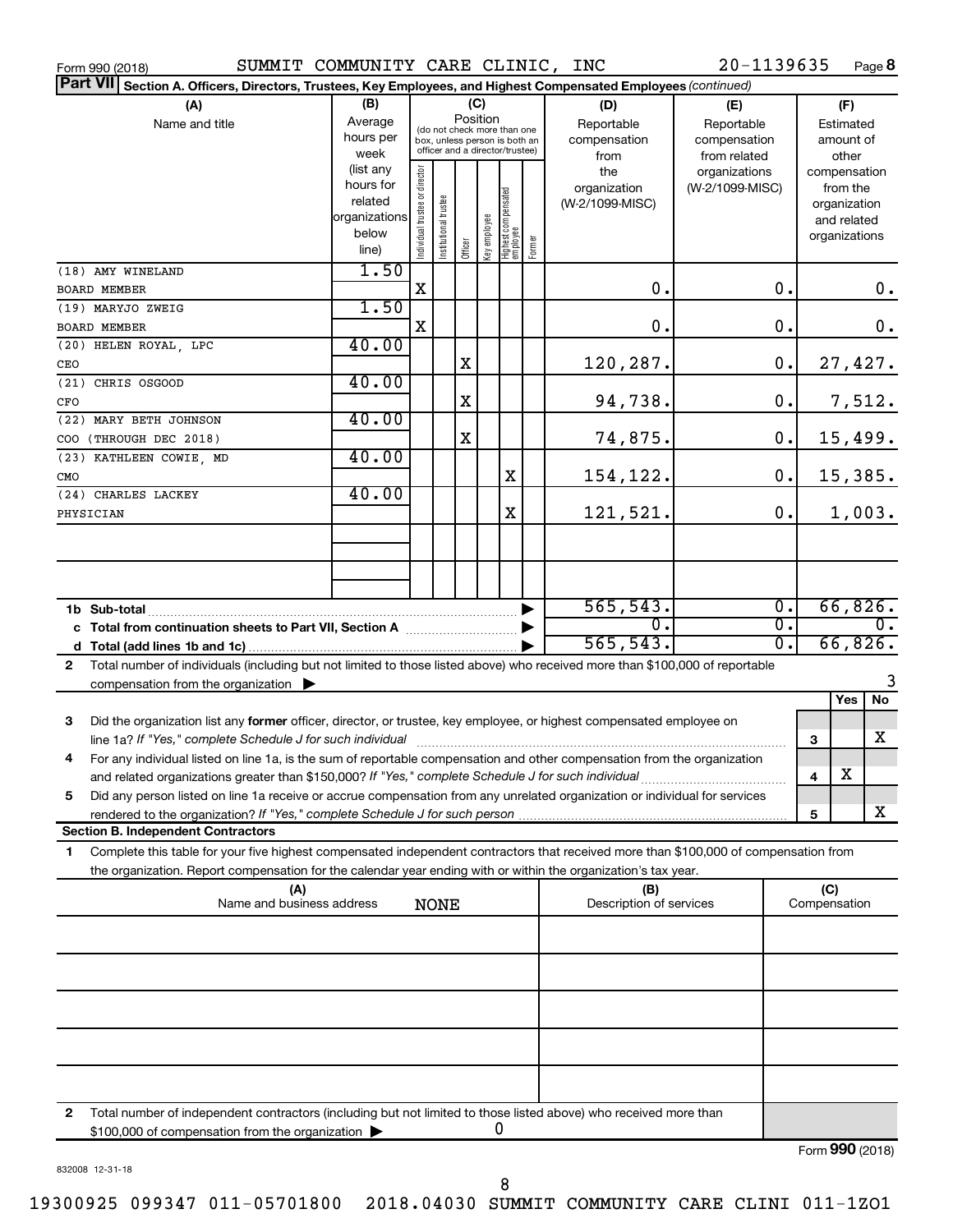|                                                           | <b>Part VIII</b><br><b>Statement of Revenue</b> |             |                                                                                                                                                                                                                                |                                           |                                                                                                                                     |                                                 |                                         |                                                                    |  |  |  |
|-----------------------------------------------------------|-------------------------------------------------|-------------|--------------------------------------------------------------------------------------------------------------------------------------------------------------------------------------------------------------------------------|-------------------------------------------|-------------------------------------------------------------------------------------------------------------------------------------|-------------------------------------------------|-----------------------------------------|--------------------------------------------------------------------|--|--|--|
|                                                           |                                                 |             |                                                                                                                                                                                                                                |                                           |                                                                                                                                     |                                                 |                                         |                                                                    |  |  |  |
|                                                           |                                                 |             |                                                                                                                                                                                                                                |                                           | (A)<br>Total revenue                                                                                                                | (B)<br>Related or<br>exempt function<br>revenue | (C)<br>Unrelated<br>business<br>revenue | (D)<br>Revenue excluded<br>from tax under<br>sections<br>512 - 514 |  |  |  |
| Contributions, Gifts, Grants<br>and Other Similar Amounts |                                                 |             | 1 a Federated campaigns<br>1a<br>1 <sub>b</sub><br>1 <sub>c</sub><br>c Fundraising events<br>1 <sub>d</sub><br>d Related organizations<br>e Government grants (contributions)<br>f All other contributions, gifts, grants, and | 126,403.<br>$1e$ 2,821,295.               |                                                                                                                                     |                                                 |                                         |                                                                    |  |  |  |
|                                                           |                                                 |             | similar amounts not included above<br>g Noncash contributions included in lines 1a-1f: \$                                                                                                                                      | $\vert$ 1f $\vert$ 2, 336, 170.<br>95,676 |                                                                                                                                     |                                                 |                                         |                                                                    |  |  |  |
|                                                           |                                                 |             |                                                                                                                                                                                                                                | $\blacktriangleright$                     | 5, 283, 868.                                                                                                                        |                                                 |                                         |                                                                    |  |  |  |
|                                                           |                                                 |             |                                                                                                                                                                                                                                | <b>Business Code</b>                      |                                                                                                                                     |                                                 |                                         |                                                                    |  |  |  |
|                                                           |                                                 |             | 2 a PATIENT FEES                                                                                                                                                                                                               |                                           | $\begin{array}{ c c c c c c }\n\hline\n624100 & 4,463,177.4,463,177. \\ \hline\n624100 & -13,000. & -13,000. \\\hline\n\end{array}$ |                                                 |                                         |                                                                    |  |  |  |
|                                                           |                                                 | $\mathbf b$ | <b>MEDICAID EHR INCENTIVE</b>                                                                                                                                                                                                  |                                           |                                                                                                                                     |                                                 |                                         |                                                                    |  |  |  |
|                                                           |                                                 | с           |                                                                                                                                                                                                                                |                                           |                                                                                                                                     |                                                 |                                         |                                                                    |  |  |  |
|                                                           |                                                 | d           | the control of the control of the control of the control of the control of                                                                                                                                                     |                                           |                                                                                                                                     |                                                 |                                         |                                                                    |  |  |  |
| Program Service<br>Revenue                                |                                                 |             | <u> 1990 - Johann Barbara, martxa alemaniar a</u>                                                                                                                                                                              |                                           |                                                                                                                                     |                                                 |                                         |                                                                    |  |  |  |
|                                                           |                                                 |             |                                                                                                                                                                                                                                |                                           |                                                                                                                                     |                                                 |                                         |                                                                    |  |  |  |
|                                                           |                                                 |             |                                                                                                                                                                                                                                |                                           | $\blacktriangleright$ 4,450,177.                                                                                                    |                                                 |                                         |                                                                    |  |  |  |
|                                                           | 3                                               |             | Investment income (including dividends, interest, and                                                                                                                                                                          |                                           |                                                                                                                                     |                                                 |                                         |                                                                    |  |  |  |
|                                                           |                                                 |             |                                                                                                                                                                                                                                |                                           | 129.                                                                                                                                |                                                 |                                         | 129.                                                               |  |  |  |
|                                                           | 4                                               |             | Income from investment of tax-exempt bond proceeds                                                                                                                                                                             |                                           |                                                                                                                                     |                                                 |                                         |                                                                    |  |  |  |
|                                                           | 5                                               |             |                                                                                                                                                                                                                                |                                           |                                                                                                                                     |                                                 |                                         |                                                                    |  |  |  |
|                                                           |                                                 |             | (i) Real                                                                                                                                                                                                                       | (ii) Personal                             |                                                                                                                                     |                                                 |                                         |                                                                    |  |  |  |
|                                                           |                                                 |             | 6 a Gross rents                                                                                                                                                                                                                |                                           |                                                                                                                                     |                                                 |                                         |                                                                    |  |  |  |
|                                                           |                                                 | b           | Less: rental expenses                                                                                                                                                                                                          |                                           |                                                                                                                                     |                                                 |                                         |                                                                    |  |  |  |
|                                                           |                                                 |             | c Rental income or (loss)                                                                                                                                                                                                      |                                           |                                                                                                                                     |                                                 |                                         |                                                                    |  |  |  |
|                                                           |                                                 |             |                                                                                                                                                                                                                                | ▶                                         |                                                                                                                                     |                                                 |                                         |                                                                    |  |  |  |
|                                                           |                                                 |             |                                                                                                                                                                                                                                |                                           |                                                                                                                                     |                                                 |                                         |                                                                    |  |  |  |
|                                                           |                                                 |             | <b>7 a</b> Gross amount from sales of<br>(i) Securities                                                                                                                                                                        | (ii) Other                                |                                                                                                                                     |                                                 |                                         |                                                                    |  |  |  |
|                                                           |                                                 |             | assets other than inventory                                                                                                                                                                                                    |                                           |                                                                                                                                     |                                                 |                                         |                                                                    |  |  |  |
|                                                           |                                                 |             | <b>b</b> Less: cost or other basis                                                                                                                                                                                             |                                           |                                                                                                                                     |                                                 |                                         |                                                                    |  |  |  |
|                                                           |                                                 |             | and sales expenses                                                                                                                                                                                                             |                                           |                                                                                                                                     |                                                 |                                         |                                                                    |  |  |  |
|                                                           |                                                 |             |                                                                                                                                                                                                                                |                                           |                                                                                                                                     |                                                 |                                         |                                                                    |  |  |  |
|                                                           |                                                 |             | 8 a Gross income from fundraising events (not                                                                                                                                                                                  | ▶                                         |                                                                                                                                     |                                                 |                                         |                                                                    |  |  |  |
| <b>Other Revenue</b>                                      |                                                 |             | $126$ ,403. $_{\sf of}$<br>including \$                                                                                                                                                                                        |                                           |                                                                                                                                     |                                                 |                                         |                                                                    |  |  |  |
|                                                           |                                                 |             | contributions reported on line 1c). See                                                                                                                                                                                        |                                           |                                                                                                                                     |                                                 |                                         |                                                                    |  |  |  |
|                                                           |                                                 |             |                                                                                                                                                                                                                                | 14,008.                                   |                                                                                                                                     |                                                 |                                         |                                                                    |  |  |  |
|                                                           |                                                 |             | $\mathbf{h}$                                                                                                                                                                                                                   |                                           | 4,542.                                                                                                                              |                                                 |                                         | 4,542.                                                             |  |  |  |
|                                                           |                                                 |             | c Net income or (loss) from fundraising events                                                                                                                                                                                 | ▶<br>.                                    |                                                                                                                                     |                                                 |                                         |                                                                    |  |  |  |
|                                                           |                                                 |             | 9 a Gross income from gaming activities. See                                                                                                                                                                                   |                                           |                                                                                                                                     |                                                 |                                         |                                                                    |  |  |  |
|                                                           |                                                 |             |                                                                                                                                                                                                                                |                                           |                                                                                                                                     |                                                 |                                         |                                                                    |  |  |  |
|                                                           |                                                 |             | b                                                                                                                                                                                                                              |                                           |                                                                                                                                     |                                                 |                                         |                                                                    |  |  |  |
|                                                           |                                                 |             | c Net income or (loss) from gaming activities                                                                                                                                                                                  |                                           |                                                                                                                                     |                                                 |                                         |                                                                    |  |  |  |
|                                                           |                                                 |             | 10 a Gross sales of inventory, less returns                                                                                                                                                                                    |                                           |                                                                                                                                     |                                                 |                                         |                                                                    |  |  |  |
|                                                           |                                                 |             |                                                                                                                                                                                                                                |                                           |                                                                                                                                     |                                                 |                                         |                                                                    |  |  |  |
|                                                           |                                                 |             | b                                                                                                                                                                                                                              |                                           |                                                                                                                                     |                                                 |                                         |                                                                    |  |  |  |
|                                                           |                                                 |             | c Net income or (loss) from sales of inventory                                                                                                                                                                                 |                                           |                                                                                                                                     |                                                 |                                         |                                                                    |  |  |  |
|                                                           |                                                 |             | Miscellaneous Revenue                                                                                                                                                                                                          | <b>Business Code</b>                      |                                                                                                                                     |                                                 |                                         |                                                                    |  |  |  |
|                                                           | 11 a                                            |             | <b>MISCELLANEOUS INCOME</b>                                                                                                                                                                                                    | 900099                                    | 11,406.                                                                                                                             |                                                 |                                         | 11,406.                                                            |  |  |  |
|                                                           |                                                 | b           | the control of the control of the control of the control of the                                                                                                                                                                |                                           |                                                                                                                                     |                                                 |                                         |                                                                    |  |  |  |
|                                                           |                                                 | с           |                                                                                                                                                                                                                                |                                           |                                                                                                                                     |                                                 |                                         |                                                                    |  |  |  |
|                                                           |                                                 | d           |                                                                                                                                                                                                                                |                                           |                                                                                                                                     |                                                 |                                         |                                                                    |  |  |  |
|                                                           |                                                 |             |                                                                                                                                                                                                                                | $\blacktriangleright$                     | 11,406.<br>9,750,122.4,450,177.                                                                                                     |                                                 | $\overline{0}$ .                        | 16,077.                                                            |  |  |  |
| $022000 + 223 + 10$                                       | 12                                              |             |                                                                                                                                                                                                                                |                                           |                                                                                                                                     |                                                 |                                         | $Form$ 990 (2018)                                                  |  |  |  |

Form 990 (2018) SUMMIT COMMUNITY CARE CLINIC, INC 20-1139635 Page

832009 12-31-18

Form **990** (2018) **990**

20-1139635 Page 9

19300925 099347 011-05701800 2018.04030 SUMMIT COMMUNITY CARE CLINI 011-1ZO1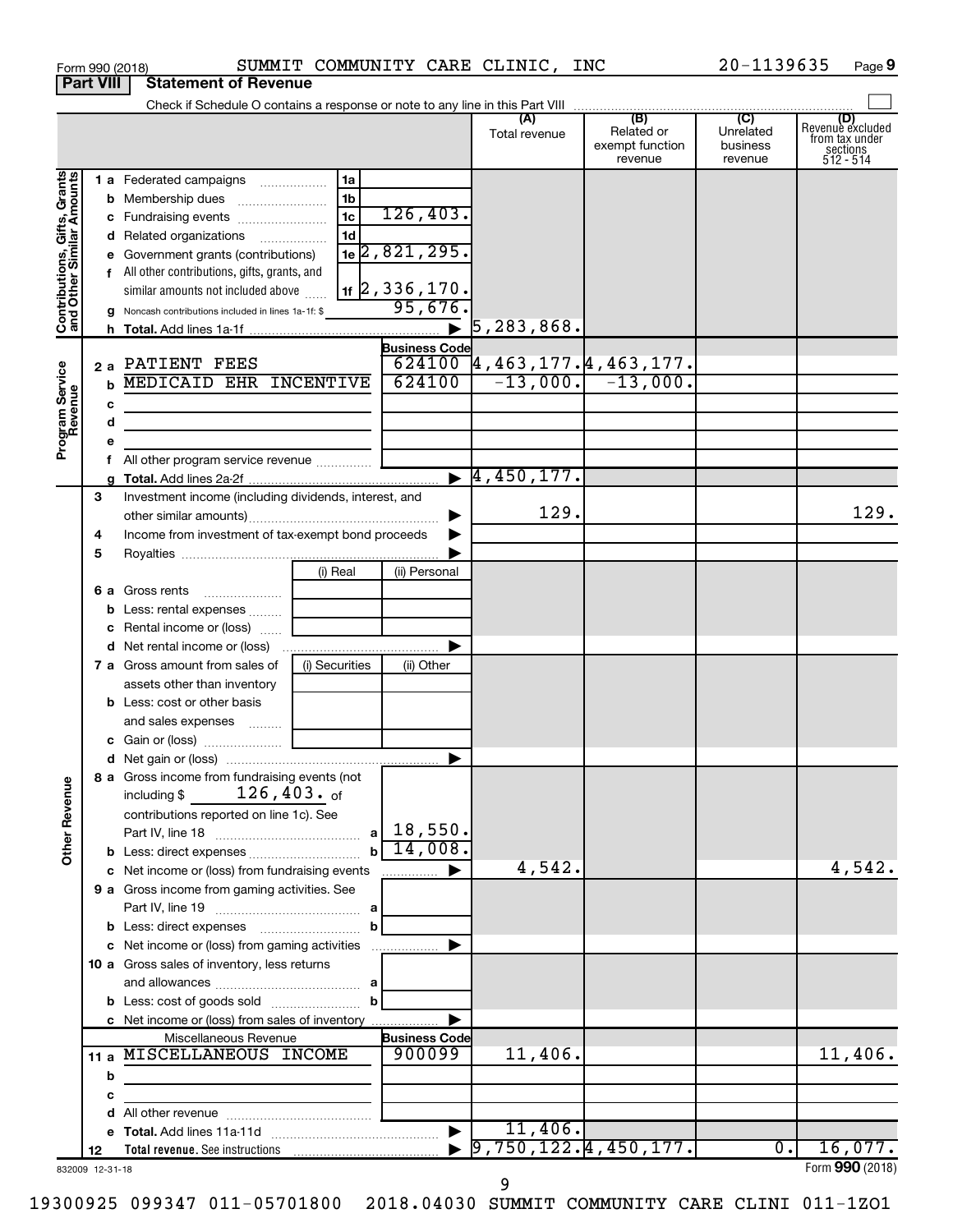Form 990 (2018) SUMMIT COMMUNITY CARE CLINIC, INC 20-1139635 Page **Part IX Statement of Functional Expenses**

*Section 501(c)(3) and 501(c)(4) organizations must complete all columns. All other organizations must complete column (A).*

|              | Check if Schedule O contains a response or note to any line in this Part IX.                                                                              |                          |                                    |                                           |                                |  |  |  |  |  |  |
|--------------|-----------------------------------------------------------------------------------------------------------------------------------------------------------|--------------------------|------------------------------------|-------------------------------------------|--------------------------------|--|--|--|--|--|--|
|              | Do not include amounts reported on lines 6b,<br>7b, 8b, 9b, and 10b of Part VIII.                                                                         | (A)<br>Total expenses    | (B)<br>Program service<br>expenses | TC)<br>Management and<br>general expenses | (D)<br>Fundraising<br>expenses |  |  |  |  |  |  |
| 1.           | Grants and other assistance to domestic organizations                                                                                                     |                          |                                    |                                           |                                |  |  |  |  |  |  |
|              | and domestic governments. See Part IV, line 21                                                                                                            | 900.                     | 900.                               |                                           |                                |  |  |  |  |  |  |
| $\mathbf{2}$ | Grants and other assistance to domestic                                                                                                                   |                          |                                    |                                           |                                |  |  |  |  |  |  |
|              | individuals. See Part IV, line 22                                                                                                                         |                          |                                    |                                           |                                |  |  |  |  |  |  |
| 3            | Grants and other assistance to foreign                                                                                                                    |                          |                                    |                                           |                                |  |  |  |  |  |  |
|              | organizations, foreign governments, and foreign                                                                                                           |                          |                                    |                                           |                                |  |  |  |  |  |  |
|              | individuals. See Part IV, lines 15 and 16                                                                                                                 |                          |                                    |                                           |                                |  |  |  |  |  |  |
| 4            | Benefits paid to or for members                                                                                                                           |                          |                                    |                                           |                                |  |  |  |  |  |  |
| 5            | Compensation of current officers, directors,                                                                                                              |                          |                                    |                                           |                                |  |  |  |  |  |  |
|              | trustees, and key employees                                                                                                                               | 340,338.                 |                                    | 332,952.                                  | 7,386.                         |  |  |  |  |  |  |
| 6            | Compensation not included above, to disqualified                                                                                                          |                          |                                    |                                           |                                |  |  |  |  |  |  |
|              | persons (as defined under section 4958(f)(1)) and                                                                                                         |                          |                                    |                                           |                                |  |  |  |  |  |  |
|              | persons described in section 4958(c)(3)(B)                                                                                                                |                          |                                    |                                           |                                |  |  |  |  |  |  |
| 7            |                                                                                                                                                           | 5, 131, 593.             | 4,822,350.                         | 245,961.                                  | 63, 282.                       |  |  |  |  |  |  |
| 8            | Pension plan accruals and contributions (include                                                                                                          |                          |                                    |                                           |                                |  |  |  |  |  |  |
|              | section 401(k) and 403(b) employer contributions)                                                                                                         | $\frac{71,987}{669,552}$ |                                    | $\frac{1,590}{30,981}$                    | $\frac{1,517.}{4,151.}$        |  |  |  |  |  |  |
| 9            | Other employee benefits                                                                                                                                   | 414,672.                 | 368,906.                           | 39,860.                                   | 5,906.                         |  |  |  |  |  |  |
| 10           |                                                                                                                                                           |                          |                                    |                                           |                                |  |  |  |  |  |  |
| 11           | Fees for services (non-employees):                                                                                                                        |                          |                                    |                                           |                                |  |  |  |  |  |  |
| a            |                                                                                                                                                           |                          |                                    |                                           |                                |  |  |  |  |  |  |
|              |                                                                                                                                                           | $\frac{6,052}{29,790}$   |                                    | $\frac{6,052}{29,790}$                    |                                |  |  |  |  |  |  |
| c            |                                                                                                                                                           |                          |                                    |                                           |                                |  |  |  |  |  |  |
| е            | Professional fundraising services. See Part IV, line 17                                                                                                   |                          |                                    |                                           |                                |  |  |  |  |  |  |
|              | Investment management fees                                                                                                                                |                          |                                    |                                           |                                |  |  |  |  |  |  |
| g            | Other. (If line 11g amount exceeds 10% of line 25,                                                                                                        |                          |                                    |                                           |                                |  |  |  |  |  |  |
|              | column (A) amount, list line 11g expenses on Sch O.)                                                                                                      |                          | 549,519.                           | 156,209.                                  |                                |  |  |  |  |  |  |
| 12           |                                                                                                                                                           | $\frac{707,416}{24,373}$ | 20,877.                            | 3,234.                                    | $\frac{1,688}{262}$            |  |  |  |  |  |  |
| 13           |                                                                                                                                                           | 227,805.                 | 136,605.                           | 91,110.                                   | 90.                            |  |  |  |  |  |  |
| 14           |                                                                                                                                                           | 139,834.                 | 42,960.                            | 94,737.                                   | 2,137.                         |  |  |  |  |  |  |
| 15           |                                                                                                                                                           |                          |                                    |                                           |                                |  |  |  |  |  |  |
| 16           |                                                                                                                                                           | 185, 237.                | 129,632.                           | $\frac{37,255}{2,337}$                    | 18,350.                        |  |  |  |  |  |  |
| 17           |                                                                                                                                                           | 5,588.                   | 3,247.                             |                                           | 4.                             |  |  |  |  |  |  |
| 18           | Payments of travel or entertainment expenses                                                                                                              |                          |                                    |                                           |                                |  |  |  |  |  |  |
|              | for any federal, state, or local public officials                                                                                                         |                          |                                    |                                           |                                |  |  |  |  |  |  |
| 19           | Conferences, conventions, and meetings                                                                                                                    | 30, 194.                 | 15,762.                            | 14,419.                                   | 13.                            |  |  |  |  |  |  |
| 20           | Interest                                                                                                                                                  |                          |                                    |                                           |                                |  |  |  |  |  |  |
| 21           |                                                                                                                                                           |                          |                                    |                                           |                                |  |  |  |  |  |  |
| 22           | Depreciation, depletion, and amortization                                                                                                                 | 132,489.                 | 112,131.                           | 20, 358.                                  |                                |  |  |  |  |  |  |
| 23           | Insurance                                                                                                                                                 | 69,945.                  | 39,751.                            | 30, 194.                                  |                                |  |  |  |  |  |  |
| 24           | Other expenses. Itemize expenses not covered<br>above. (List miscellaneous expenses in line 24e. If line<br>24e amount exceeds 10% of line 25, column (A) |                          |                                    |                                           |                                |  |  |  |  |  |  |
|              | amount, list line 24e expenses on Schedule O.)                                                                                                            |                          |                                    |                                           |                                |  |  |  |  |  |  |
| a            | <b>BAD DEBT EXPENSE</b>                                                                                                                                   | 533,340.                 | 533,340.                           |                                           |                                |  |  |  |  |  |  |
|              | <b>MEDICAL SUPPLIES</b>                                                                                                                                   | 492,976.                 | 492,976.                           |                                           |                                |  |  |  |  |  |  |
|              | <b>EDUCATION &amp; TRAINING</b>                                                                                                                           | 132,465.                 | 112,633.                           | 19,797.                                   | 35.                            |  |  |  |  |  |  |
|              | DUES & LICENSES                                                                                                                                           | 58,503.                  | 49,200.                            | 9,303.                                    |                                |  |  |  |  |  |  |
| е            | All other expenses                                                                                                                                        | 41,677.<br>9,446,726.    | 14,040.<br>8,148,129.              | 24,980.<br>1,191,119.                     | 2,657.<br>107,478.             |  |  |  |  |  |  |
| 25           | Total functional expenses. Add lines 1 through 24e                                                                                                        |                          |                                    |                                           |                                |  |  |  |  |  |  |
| 26           | Joint costs. Complete this line only if the organization<br>reported in column (B) joint costs from a combined                                            |                          |                                    |                                           |                                |  |  |  |  |  |  |
|              | educational campaign and fundraising solicitation.                                                                                                        |                          |                                    |                                           |                                |  |  |  |  |  |  |
|              | Check here $\blacktriangleright$<br>if following SOP 98-2 (ASC 958-720)                                                                                   |                          |                                    |                                           |                                |  |  |  |  |  |  |
|              |                                                                                                                                                           |                          |                                    |                                           |                                |  |  |  |  |  |  |

832010 12-31-18

Form (2018) **990**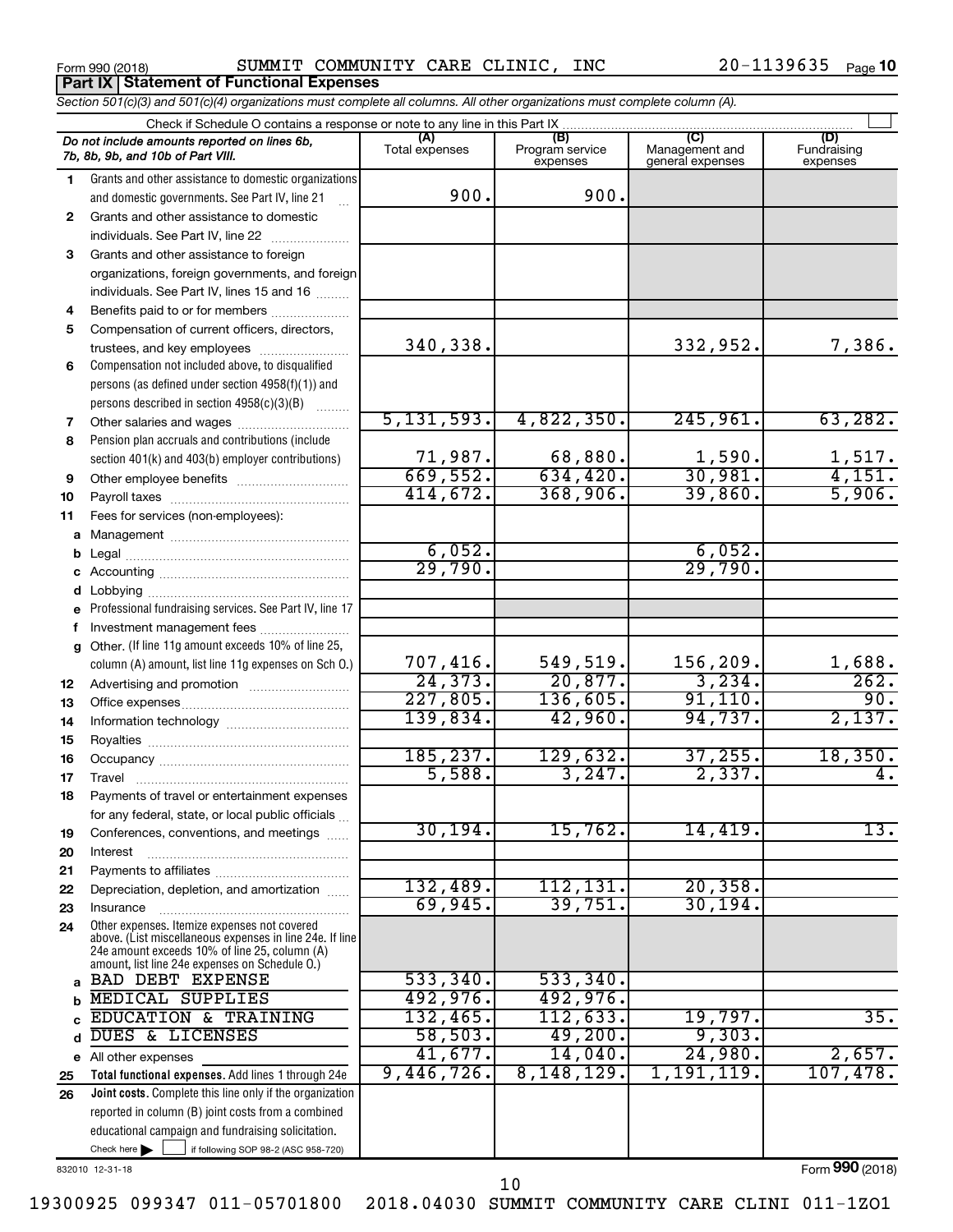**Part X Balance Sheet**

 $\overline{a}$ 

| Form 990 (2018) |  | SUMMIT COMMUNITY CARE CLINIC, |  |  | INC | $20 - 1139635$ Page 11 |  |  |
|-----------------|--|-------------------------------|--|--|-----|------------------------|--|--|
|-----------------|--|-------------------------------|--|--|-----|------------------------|--|--|

|                             |    |                                                                                                                                                                                                                                |  |                               | (A)<br>Beginning of year |                         | (B)<br>End of year         |
|-----------------------------|----|--------------------------------------------------------------------------------------------------------------------------------------------------------------------------------------------------------------------------------|--|-------------------------------|--------------------------|-------------------------|----------------------------|
|                             | 1  |                                                                                                                                                                                                                                |  |                               | 554, 505.                | $\mathbf{1}$            | 790,078.                   |
|                             | 2  |                                                                                                                                                                                                                                |  |                               |                          | $\mathbf{2}$            |                            |
|                             | 3  |                                                                                                                                                                                                                                |  |                               | 410,964.                 | $\overline{\mathbf{3}}$ | 317,815.                   |
|                             | 4  |                                                                                                                                                                                                                                |  |                               | 565,067.                 | $\overline{\mathbf{4}}$ | 979, 214.                  |
|                             | 5  | Loans and other receivables from current and former officers, directors,                                                                                                                                                       |  |                               |                          |                         |                            |
|                             |    | trustees, key employees, and highest compensated employees. Complete                                                                                                                                                           |  |                               |                          |                         |                            |
|                             |    |                                                                                                                                                                                                                                |  |                               |                          | 5                       |                            |
|                             | 6  | Loans and other receivables from other disqualified persons (as defined under                                                                                                                                                  |  |                               |                          |                         |                            |
|                             |    | section 4958(f)(1)), persons described in section 4958(c)(3)(B), and contributing                                                                                                                                              |  |                               |                          |                         |                            |
|                             |    | employers and sponsoring organizations of section 501(c)(9) voluntary                                                                                                                                                          |  |                               |                          |                         |                            |
|                             |    | employees' beneficiary organizations (see instr). Complete Part II of Sch L                                                                                                                                                    |  |                               |                          | 6                       |                            |
| Assets                      | 7  |                                                                                                                                                                                                                                |  |                               |                          | $\overline{7}$          |                            |
|                             | 8  |                                                                                                                                                                                                                                |  |                               | 68, 230.                 | 8                       | 57,216.                    |
|                             | 9  |                                                                                                                                                                                                                                |  |                               | 56,982.                  | $\mathbf{9}$            | 72,488.                    |
|                             |    | Prepaid expenses and deferred charges [11] matter continuum matter and referred charges [11] matter continuum matter continuum matter and continuum matter continuum matter continuum matter continuum matter continuum matter |  |                               |                          |                         |                            |
|                             |    | 10a Land, buildings, and equipment: cost or other                                                                                                                                                                              |  |                               |                          |                         |                            |
|                             |    | basis. Complete Part VI of Schedule D  10a                                                                                                                                                                                     |  | $\frac{1,548,617.}{663,743.}$ | 969, 316.                |                         | 884,874.                   |
|                             |    |                                                                                                                                                                                                                                |  |                               |                          | 10 <sub>c</sub><br>11   |                            |
|                             | 11 |                                                                                                                                                                                                                                |  |                               |                          |                         |                            |
|                             | 12 |                                                                                                                                                                                                                                |  |                               | 12                       |                         |                            |
|                             | 13 |                                                                                                                                                                                                                                |  | 13                            |                          |                         |                            |
|                             | 14 |                                                                                                                                                                                                                                |  | 7,500.                        | 14                       | 7,500.                  |                            |
|                             | 15 |                                                                                                                                                                                                                                |  |                               | 2,632,564.               | 15                      | 3, 109, 185.               |
|                             | 16 |                                                                                                                                                                                                                                |  |                               | 521,935.                 | 16                      | 660, 156.                  |
|                             | 17 |                                                                                                                                                                                                                                |  |                               |                          | 17                      |                            |
|                             | 18 |                                                                                                                                                                                                                                |  | 18                            |                          |                         |                            |
|                             | 19 |                                                                                                                                                                                                                                |  |                               |                          | 19                      |                            |
|                             | 20 |                                                                                                                                                                                                                                |  |                               |                          | 20                      |                            |
|                             | 21 | Escrow or custodial account liability. Complete Part IV of Schedule D                                                                                                                                                          |  |                               |                          | 21                      |                            |
| abilities                   | 22 | Loans and other payables to current and former officers, directors, trustees,                                                                                                                                                  |  |                               |                          |                         |                            |
|                             |    | key employees, highest compensated employees, and disqualified persons.                                                                                                                                                        |  |                               |                          |                         |                            |
|                             |    |                                                                                                                                                                                                                                |  |                               |                          | 22                      |                            |
|                             | 23 | Secured mortgages and notes payable to unrelated third parties                                                                                                                                                                 |  |                               |                          | 23                      |                            |
|                             | 24 | Unsecured notes and loans payable to unrelated third parties                                                                                                                                                                   |  |                               |                          | 24                      |                            |
|                             | 25 | Other liabilities (including federal income tax, payables to related third                                                                                                                                                     |  |                               |                          |                         |                            |
|                             |    | parties, and other liabilities not included on lines 17-24). Complete Part X of                                                                                                                                                |  |                               | 64,174.                  |                         | 99,178.                    |
|                             |    | Schedule D                                                                                                                                                                                                                     |  |                               | 586,109.                 | 25                      | 759, 334.                  |
|                             | 26 |                                                                                                                                                                                                                                |  |                               |                          | 26                      |                            |
|                             |    | Organizations that follow SFAS 117 (ASC 958), check here $\blacktriangleright \begin{array}{c} \perp X \end{array}$ and                                                                                                        |  |                               |                          |                         |                            |
|                             |    | complete lines 27 through 29, and lines 33 and 34.                                                                                                                                                                             |  |                               | 1,765,306.               |                         |                            |
|                             | 27 |                                                                                                                                                                                                                                |  |                               | 281,149.                 | 27                      | 1,094,618.<br>1, 255, 233. |
|                             | 28 |                                                                                                                                                                                                                                |  |                               |                          | 28                      |                            |
|                             | 29 | Permanently restricted net assets                                                                                                                                                                                              |  |                               |                          | 29                      |                            |
|                             |    | Organizations that do not follow SFAS 117 (ASC 958), check here $\blacktriangleright$                                                                                                                                          |  |                               |                          |                         |                            |
| Net Assets or Fund Balances |    | and complete lines 30 through 34.                                                                                                                                                                                              |  |                               |                          |                         |                            |
|                             | 30 |                                                                                                                                                                                                                                |  |                               | 30                       |                         |                            |
|                             | 31 | Paid-in or capital surplus, or land, building, or equipment fund                                                                                                                                                               |  |                               |                          | 31                      |                            |
|                             | 32 | Retained earnings, endowment, accumulated income, or other funds                                                                                                                                                               |  |                               |                          | 32                      |                            |
|                             | 33 |                                                                                                                                                                                                                                |  |                               | 2,046,455.               | 33                      | 2,349,851.                 |
|                             | 34 |                                                                                                                                                                                                                                |  |                               | 2,632,564.               | 34                      | 3,109,185.                 |

Form (2018) **990**

11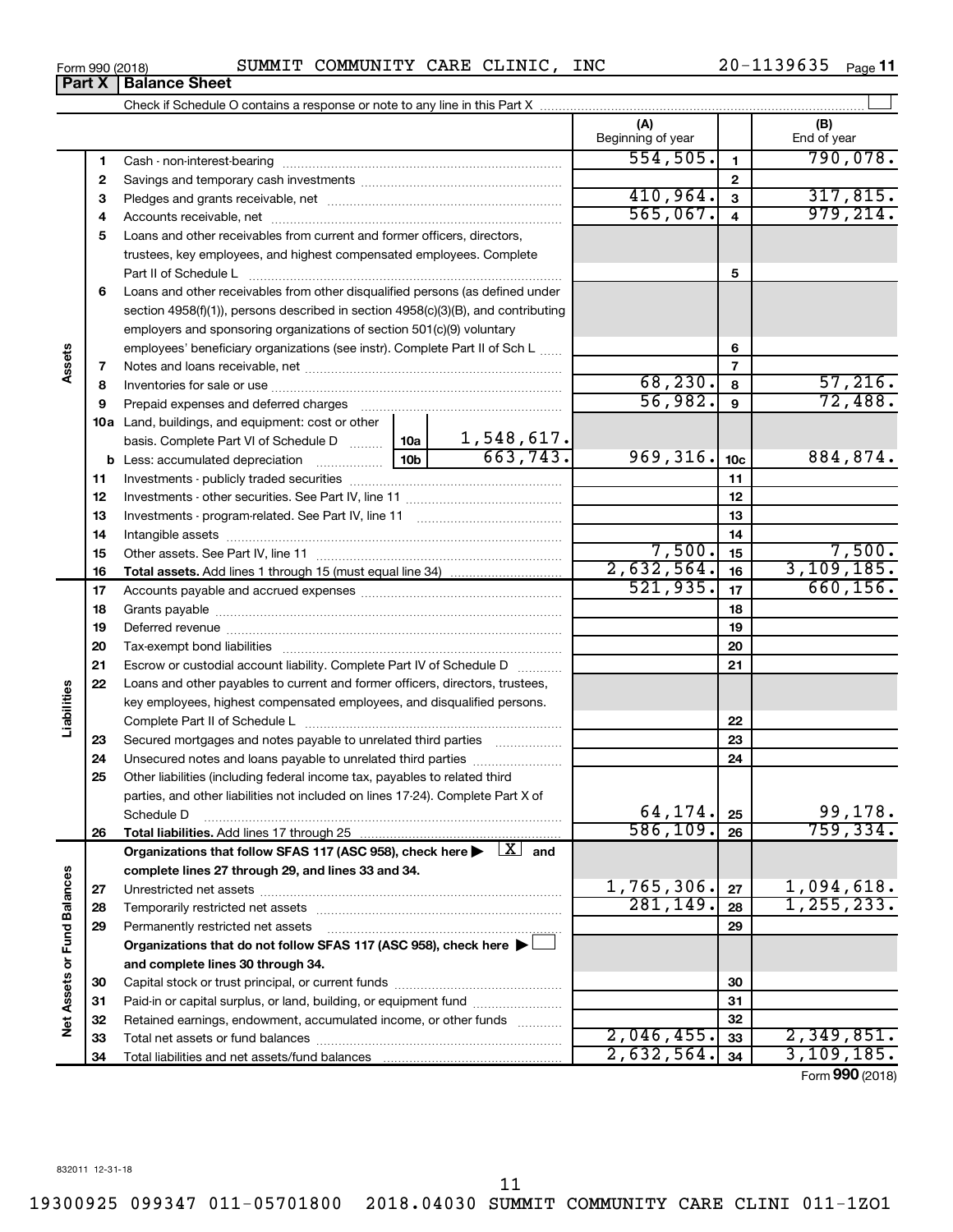|    | SUMMIT COMMUNITY CARE CLINIC, INC<br>Form 990 (2018)                                                                                                                                                                           | 20-1139635     |                |              | Page 12          |  |  |  |
|----|--------------------------------------------------------------------------------------------------------------------------------------------------------------------------------------------------------------------------------|----------------|----------------|--------------|------------------|--|--|--|
|    | Part XI Reconciliation of Net Assets                                                                                                                                                                                           |                |                |              |                  |  |  |  |
|    |                                                                                                                                                                                                                                |                |                |              |                  |  |  |  |
|    |                                                                                                                                                                                                                                |                |                |              |                  |  |  |  |
| 1  |                                                                                                                                                                                                                                | $\mathbf{1}$   | 9,750,122.     |              |                  |  |  |  |
| 2  |                                                                                                                                                                                                                                | $\overline{2}$ | 9,446,726.     |              |                  |  |  |  |
| 3  |                                                                                                                                                                                                                                | 3              | 2,046,455.     |              | 303,396.         |  |  |  |
| 4  | $\overline{4}$                                                                                                                                                                                                                 |                |                |              |                  |  |  |  |
| 5  | Net unrealized gains (losses) on investments [111] matter in the contract of the contract of the contract of the contract of the contract of the contract of the contract of the contract of the contract of the contract of t | 5              |                |              |                  |  |  |  |
| 6  | Donated services and use of facilities                                                                                                                                                                                         | 6              |                |              |                  |  |  |  |
| 7  | Investment expenses                                                                                                                                                                                                            | $\overline{7}$ |                |              |                  |  |  |  |
| 8  | Prior period adjustments                                                                                                                                                                                                       | 8              |                |              |                  |  |  |  |
| 9  |                                                                                                                                                                                                                                | 9              |                |              | $\overline{0}$ . |  |  |  |
| 10 | Net assets or fund balances at end of year. Combine lines 3 through 9 (must equal Part X, line 33,                                                                                                                             |                |                |              |                  |  |  |  |
|    | column (B))                                                                                                                                                                                                                    | 10             | 2,349,851.     |              |                  |  |  |  |
|    | <b>Part XII</b> Financial Statements and Reporting                                                                                                                                                                             |                |                |              |                  |  |  |  |
|    |                                                                                                                                                                                                                                |                |                |              |                  |  |  |  |
|    |                                                                                                                                                                                                                                |                |                | Yes          | No               |  |  |  |
| 1  | Accounting method used to prepare the Form 990: $\Box$ Cash $\Box X$ Accrual<br>Other                                                                                                                                          |                |                |              |                  |  |  |  |
|    | If the organization changed its method of accounting from a prior year or checked "Other," explain in Schedule O.                                                                                                              |                |                |              |                  |  |  |  |
|    |                                                                                                                                                                                                                                |                | 2a             |              | x                |  |  |  |
|    | If "Yes," check a box below to indicate whether the financial statements for the year were compiled or reviewed on a                                                                                                           |                |                |              |                  |  |  |  |
|    | separate basis, consolidated basis, or both:                                                                                                                                                                                   |                |                |              |                  |  |  |  |
|    | Both consolidated and separate basis<br>Separate basis<br><b>Consolidated basis</b>                                                                                                                                            |                |                |              |                  |  |  |  |
|    |                                                                                                                                                                                                                                |                | 2 <sub>b</sub> | x            |                  |  |  |  |
|    | If "Yes," check a box below to indicate whether the financial statements for the year were audited on a separate basis,                                                                                                        |                |                |              |                  |  |  |  |
|    | consolidated basis, or both:                                                                                                                                                                                                   |                |                |              |                  |  |  |  |
|    | $X$ Separate basis<br>Consolidated basis<br>Both consolidated and separate basis                                                                                                                                               |                |                |              |                  |  |  |  |
|    | c If "Yes" to line 2a or 2b, does the organization have a committee that assumes responsibility for oversight of the audit,                                                                                                    |                |                |              |                  |  |  |  |
|    |                                                                                                                                                                                                                                |                | 2c             | х            |                  |  |  |  |
|    | If the organization changed either its oversight process or selection process during the tax year, explain in Schedule O.                                                                                                      |                |                |              |                  |  |  |  |
|    | 3a As a result of a federal award, was the organization required to undergo an audit or audits as set forth in the Single Audit                                                                                                |                |                |              |                  |  |  |  |
|    | Act and OMB Circular A-133?                                                                                                                                                                                                    |                | 3a             | X            |                  |  |  |  |
|    | <b>b</b> If "Yes," did the organization undergo the required audit or audits? If the organization did not undergo the required audit                                                                                           |                |                |              |                  |  |  |  |
|    |                                                                                                                                                                                                                                |                | 3b             | X<br>000(00) |                  |  |  |  |
|    |                                                                                                                                                                                                                                |                |                |              |                  |  |  |  |

Form (2018) **990**

832012 12-31-18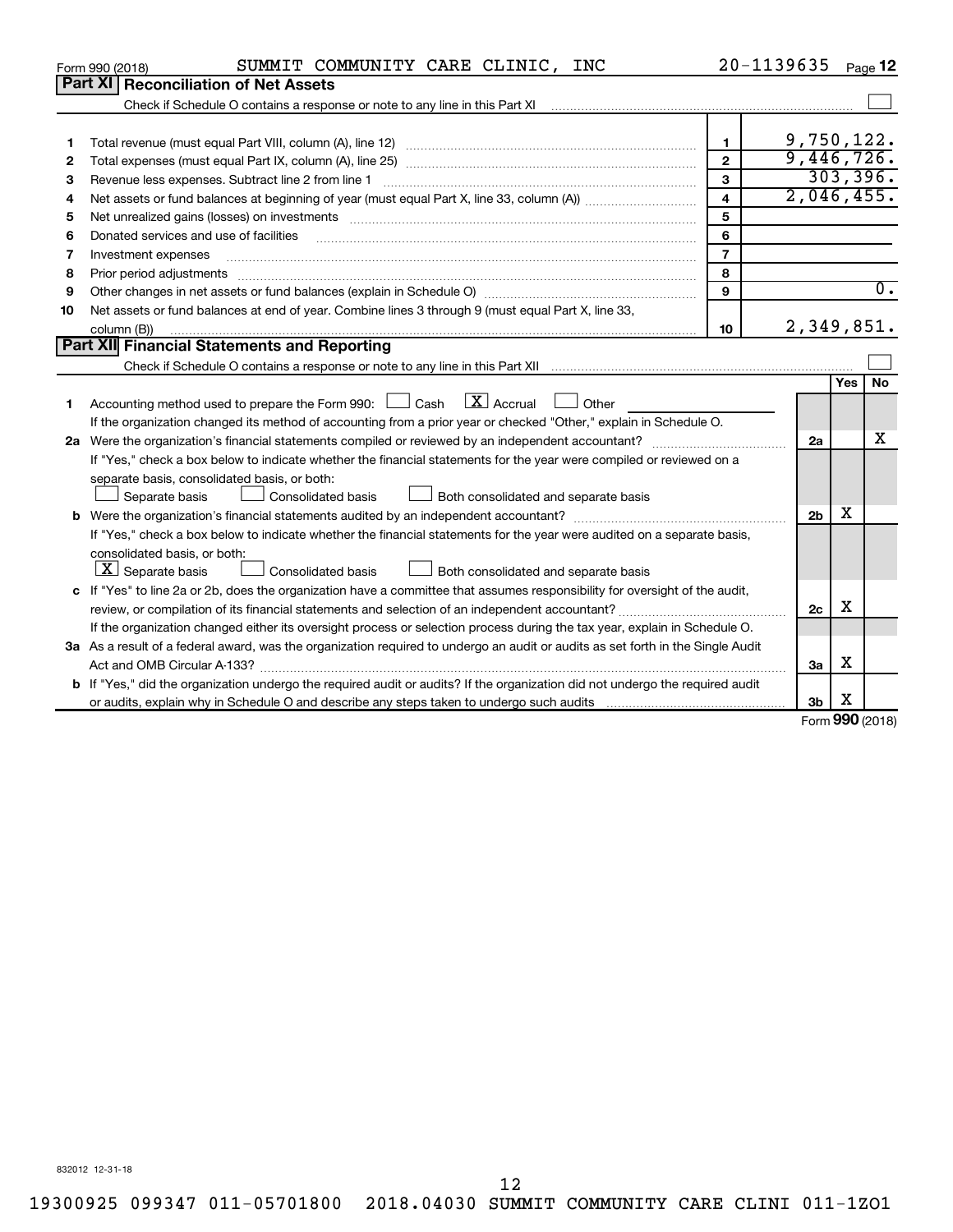| <b>SCHEDULE A</b> |  |
|-------------------|--|
|-------------------|--|

|  |  | (Form 990 or 990-EZ) |
|--|--|----------------------|
|  |  |                      |

# Form 990 or 990-EZ)<br>
Complete if the organization is a section 501(c)(3) organization or a section<br> **Public Charity Status and Public Support**

**4947(a)(1) nonexempt charitable trust.**

| OMB No. 1545-0047                   |
|-------------------------------------|
| '018                                |
| <b>Open to Public</b><br>Inspection |

| Department of the Treasury<br>Internal Revenue Service |                     |                                                                                                                                                   |                                               | Attach to Form 990 or Form 990-EZ.<br>$\blacktriangleright$ Go to www.irs.gov/Form990 for instructions and the latest information. | <b>Open to Public</b><br>Inspection                                                                                                           |                             |                                 |                            |  |                                       |
|--------------------------------------------------------|---------------------|---------------------------------------------------------------------------------------------------------------------------------------------------|-----------------------------------------------|------------------------------------------------------------------------------------------------------------------------------------|-----------------------------------------------------------------------------------------------------------------------------------------------|-----------------------------|---------------------------------|----------------------------|--|---------------------------------------|
|                                                        |                     | Name of the organization                                                                                                                          |                                               |                                                                                                                                    |                                                                                                                                               |                             |                                 |                            |  | <b>Employer identification number</b> |
|                                                        |                     |                                                                                                                                                   |                                               |                                                                                                                                    | SUMMIT COMMUNITY CARE CLINIC, INC                                                                                                             |                             |                                 |                            |  | 20-1139635                            |
|                                                        | Part I              |                                                                                                                                                   |                                               |                                                                                                                                    | Reason for Public Charity Status (All organizations must complete this part.) See instructions.                                               |                             |                                 |                            |  |                                       |
|                                                        |                     |                                                                                                                                                   |                                               |                                                                                                                                    | The organization is not a private foundation because it is: (For lines 1 through 12, check only one box.)                                     |                             |                                 |                            |  |                                       |
| 1.                                                     |                     |                                                                                                                                                   |                                               |                                                                                                                                    | A church, convention of churches, or association of churches described in section 170(b)(1)(A)(i).                                            |                             |                                 |                            |  |                                       |
| 2                                                      |                     |                                                                                                                                                   |                                               |                                                                                                                                    | A school described in section 170(b)(1)(A)(ii). (Attach Schedule E (Form 990 or 990-EZ).)                                                     |                             |                                 |                            |  |                                       |
| 3                                                      |                     |                                                                                                                                                   |                                               |                                                                                                                                    | A hospital or a cooperative hospital service organization described in section 170(b)(1)(A)(iii).                                             |                             |                                 |                            |  |                                       |
| 4                                                      |                     |                                                                                                                                                   |                                               |                                                                                                                                    | A medical research organization operated in conjunction with a hospital described in section 170(b)(1)(A)(iii). Enter the hospital's name,    |                             |                                 |                            |  |                                       |
|                                                        |                     | city, and state:                                                                                                                                  |                                               |                                                                                                                                    |                                                                                                                                               |                             |                                 |                            |  |                                       |
| 5                                                      |                     |                                                                                                                                                   |                                               |                                                                                                                                    | An organization operated for the benefit of a college or university owned or operated by a governmental unit described in                     |                             |                                 |                            |  |                                       |
|                                                        |                     |                                                                                                                                                   |                                               |                                                                                                                                    |                                                                                                                                               |                             |                                 |                            |  |                                       |
|                                                        |                     | section 170(b)(1)(A)(iv). (Complete Part II.)<br>A federal, state, or local government or governmental unit described in section 170(b)(1)(A)(v). |                                               |                                                                                                                                    |                                                                                                                                               |                             |                                 |                            |  |                                       |
| 6                                                      |                     |                                                                                                                                                   |                                               |                                                                                                                                    |                                                                                                                                               |                             |                                 |                            |  |                                       |
| 7                                                      |                     |                                                                                                                                                   |                                               |                                                                                                                                    | An organization that normally receives a substantial part of its support from a governmental unit or from the general public described in     |                             |                                 |                            |  |                                       |
|                                                        |                     |                                                                                                                                                   |                                               | section 170(b)(1)(A)(vi). (Complete Part II.)                                                                                      |                                                                                                                                               |                             |                                 |                            |  |                                       |
| 8                                                      |                     |                                                                                                                                                   |                                               |                                                                                                                                    | A community trust described in section 170(b)(1)(A)(vi). (Complete Part II.)                                                                  |                             |                                 |                            |  |                                       |
| 9                                                      |                     |                                                                                                                                                   |                                               |                                                                                                                                    | An agricultural research organization described in section 170(b)(1)(A)(ix) operated in conjunction with a land-grant college                 |                             |                                 |                            |  |                                       |
|                                                        |                     |                                                                                                                                                   |                                               |                                                                                                                                    | or university or a non-land-grant college of agriculture (see instructions). Enter the name, city, and state of the college or                |                             |                                 |                            |  |                                       |
|                                                        |                     | university:                                                                                                                                       |                                               |                                                                                                                                    |                                                                                                                                               |                             |                                 |                            |  |                                       |
|                                                        | $10 \quad \text{X}$ |                                                                                                                                                   |                                               |                                                                                                                                    | An organization that normally receives: (1) more than 33 1/3% of its support from contributions, membership fees, and gross receipts from     |                             |                                 |                            |  |                                       |
|                                                        |                     |                                                                                                                                                   |                                               |                                                                                                                                    | activities related to its exempt functions - subject to certain exceptions, and (2) no more than 33 1/3% of its support from gross investment |                             |                                 |                            |  |                                       |
|                                                        |                     |                                                                                                                                                   |                                               |                                                                                                                                    | income and unrelated business taxable income (less section 511 tax) from businesses acquired by the organization after June 30, 1975.         |                             |                                 |                            |  |                                       |
|                                                        |                     |                                                                                                                                                   |                                               | See section 509(a)(2). (Complete Part III.)                                                                                        |                                                                                                                                               |                             |                                 |                            |  |                                       |
| 11                                                     |                     |                                                                                                                                                   |                                               |                                                                                                                                    | An organization organized and operated exclusively to test for public safety. See section 509(a)(4).                                          |                             |                                 |                            |  |                                       |
| 12                                                     |                     |                                                                                                                                                   |                                               |                                                                                                                                    | An organization organized and operated exclusively for the benefit of, to perform the functions of, or to carry out the purposes of one or    |                             |                                 |                            |  |                                       |
|                                                        |                     |                                                                                                                                                   |                                               |                                                                                                                                    | more publicly supported organizations described in section 509(a)(1) or section 509(a)(2). See section 509(a)(3). Check the box in            |                             |                                 |                            |  |                                       |
|                                                        |                     |                                                                                                                                                   |                                               |                                                                                                                                    | lines 12a through 12d that describes the type of supporting organization and complete lines 12e, 12f, and 12g.                                |                             |                                 |                            |  |                                       |
| a                                                      |                     |                                                                                                                                                   |                                               |                                                                                                                                    | Type I. A supporting organization operated, supervised, or controlled by its supported organization(s), typically by giving                   |                             |                                 |                            |  |                                       |
|                                                        |                     |                                                                                                                                                   |                                               |                                                                                                                                    | the supported organization(s) the power to regularly appoint or elect a majority of the directors or trustees of the supporting               |                             |                                 |                            |  |                                       |
|                                                        |                     |                                                                                                                                                   |                                               | organization. You must complete Part IV, Sections A and B.                                                                         |                                                                                                                                               |                             |                                 |                            |  |                                       |
| b                                                      |                     |                                                                                                                                                   |                                               |                                                                                                                                    | Type II. A supporting organization supervised or controlled in connection with its supported organization(s), by having                       |                             |                                 |                            |  |                                       |
|                                                        |                     |                                                                                                                                                   |                                               |                                                                                                                                    | control or management of the supporting organization vested in the same persons that control or manage the supported                          |                             |                                 |                            |  |                                       |
|                                                        |                     |                                                                                                                                                   |                                               | organization(s). You must complete Part IV, Sections A and C.                                                                      |                                                                                                                                               |                             |                                 |                            |  |                                       |
| c                                                      |                     |                                                                                                                                                   |                                               |                                                                                                                                    | Type III functionally integrated. A supporting organization operated in connection with, and functionally integrated with,                    |                             |                                 |                            |  |                                       |
|                                                        |                     |                                                                                                                                                   |                                               |                                                                                                                                    | its supported organization(s) (see instructions). You must complete Part IV, Sections A, D, and E.                                            |                             |                                 |                            |  |                                       |
| d                                                      |                     |                                                                                                                                                   |                                               |                                                                                                                                    | Type III non-functionally integrated. A supporting organization operated in connection with its supported organization(s)                     |                             |                                 |                            |  |                                       |
|                                                        |                     |                                                                                                                                                   |                                               |                                                                                                                                    | that is not functionally integrated. The organization generally must satisfy a distribution requirement and an attentiveness                  |                             |                                 |                            |  |                                       |
|                                                        |                     |                                                                                                                                                   |                                               |                                                                                                                                    | requirement (see instructions). You must complete Part IV, Sections A and D, and Part V.                                                      |                             |                                 |                            |  |                                       |
| е                                                      |                     |                                                                                                                                                   |                                               |                                                                                                                                    | Check this box if the organization received a written determination from the IRS that it is a Type I, Type II, Type III                       |                             |                                 |                            |  |                                       |
|                                                        |                     |                                                                                                                                                   |                                               |                                                                                                                                    | functionally integrated, or Type III non-functionally integrated supporting organization.                                                     |                             |                                 |                            |  |                                       |
|                                                        |                     |                                                                                                                                                   | f Enter the number of supported organizations |                                                                                                                                    |                                                                                                                                               |                             |                                 |                            |  |                                       |
| a                                                      |                     |                                                                                                                                                   |                                               | Provide the following information about the supported organization(s).                                                             |                                                                                                                                               |                             |                                 |                            |  |                                       |
|                                                        |                     | (i) Name of supported                                                                                                                             |                                               | (ii) EIN                                                                                                                           | (iii) Type of organization                                                                                                                    | in your governing document? | (iv) Is the organization listed | (v) Amount of monetary     |  | (vi) Amount of other                  |
|                                                        |                     | organization                                                                                                                                      |                                               |                                                                                                                                    | (described on lines 1-10<br>above (see instructions))                                                                                         | Yes                         | No                              | support (see instructions) |  | support (see instructions)            |
|                                                        |                     |                                                                                                                                                   |                                               |                                                                                                                                    |                                                                                                                                               |                             |                                 |                            |  |                                       |
|                                                        |                     |                                                                                                                                                   |                                               |                                                                                                                                    |                                                                                                                                               |                             |                                 |                            |  |                                       |
|                                                        |                     |                                                                                                                                                   |                                               |                                                                                                                                    |                                                                                                                                               |                             |                                 |                            |  |                                       |
|                                                        |                     |                                                                                                                                                   |                                               |                                                                                                                                    |                                                                                                                                               |                             |                                 |                            |  |                                       |
|                                                        |                     |                                                                                                                                                   |                                               |                                                                                                                                    |                                                                                                                                               |                             |                                 |                            |  |                                       |
|                                                        |                     |                                                                                                                                                   |                                               |                                                                                                                                    |                                                                                                                                               |                             |                                 |                            |  |                                       |
|                                                        |                     |                                                                                                                                                   |                                               |                                                                                                                                    |                                                                                                                                               |                             |                                 |                            |  |                                       |
|                                                        |                     |                                                                                                                                                   |                                               |                                                                                                                                    |                                                                                                                                               |                             |                                 |                            |  |                                       |
|                                                        |                     |                                                                                                                                                   |                                               |                                                                                                                                    |                                                                                                                                               |                             |                                 |                            |  |                                       |
|                                                        |                     |                                                                                                                                                   |                                               |                                                                                                                                    |                                                                                                                                               |                             |                                 |                            |  |                                       |
| Total                                                  |                     |                                                                                                                                                   |                                               |                                                                                                                                    |                                                                                                                                               |                             |                                 |                            |  |                                       |

LHA For Paperwork Reduction Act Notice, see the Instructions for Form 990 or 990-EZ. 832021 10-11-18 Schedule A (Form 990 or 990-EZ) 2018 13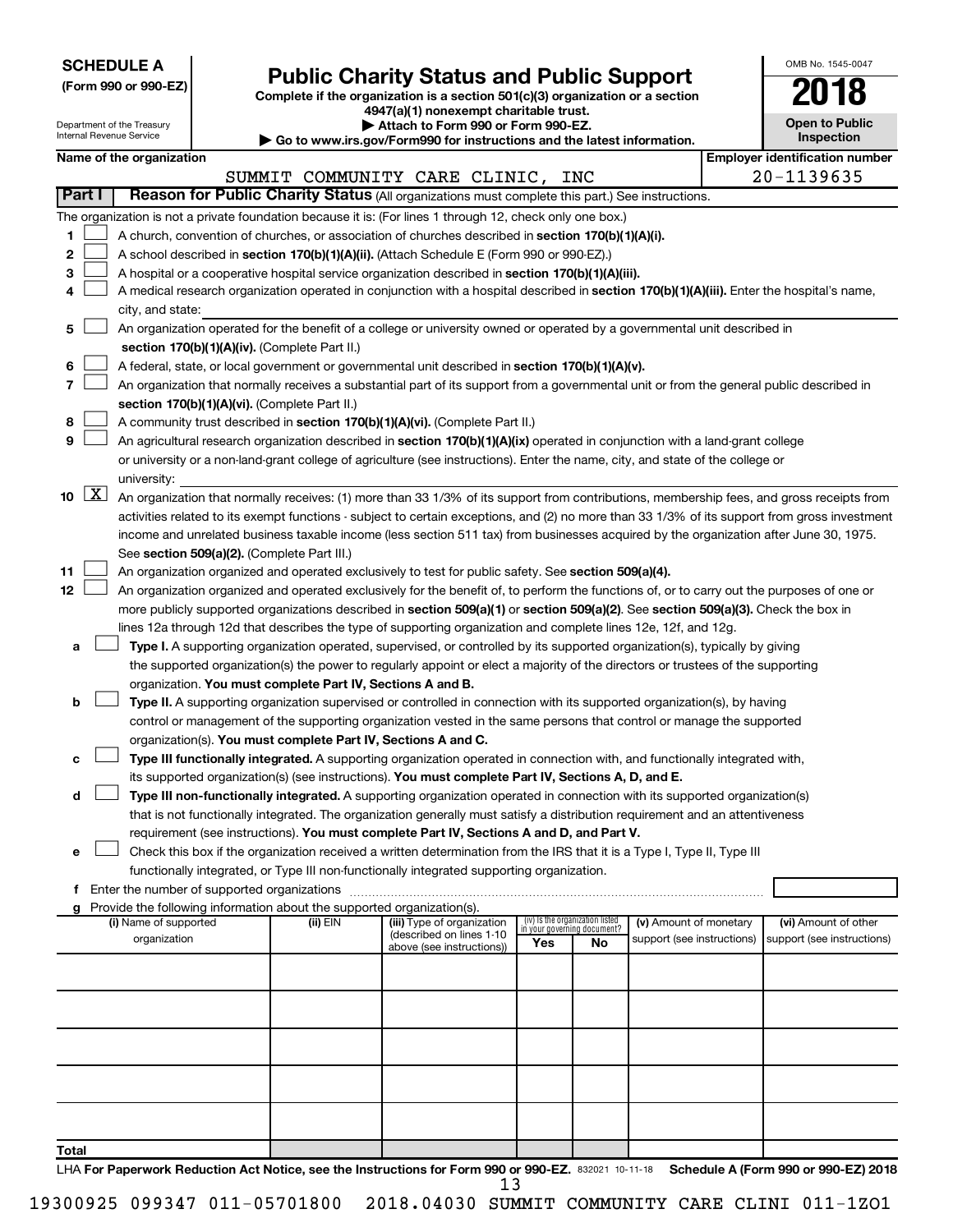### Schedule A (Form 990 or 990-EZ) 2018 Page SUMMIT COMMUNITY CARE CLINIC, INC 20-1139635

(Complete only if you checked the box on line 5, 7, or 8 of Part I or if the organization failed to qualify under Part III. If the organization fails to qualify under the tests listed below, please complete Part III.) **Part II Support Schedule for Organizations Described in Sections 170(b)(1)(A)(iv) and 170(b)(1)(A)(vi)**

|   | <b>Section A. Public Support</b>                                                                                                                                                                                               |          |          |            |            |                                      |           |
|---|--------------------------------------------------------------------------------------------------------------------------------------------------------------------------------------------------------------------------------|----------|----------|------------|------------|--------------------------------------|-----------|
|   | Calendar year (or fiscal year beginning in)                                                                                                                                                                                    | (a) 2014 | (b) 2015 | $(c)$ 2016 | $(d)$ 2017 | (e) 2018                             | (f) Total |
|   | 1 Gifts, grants, contributions, and                                                                                                                                                                                            |          |          |            |            |                                      |           |
|   | membership fees received. (Do not                                                                                                                                                                                              |          |          |            |            |                                      |           |
|   | include any "unusual grants.")                                                                                                                                                                                                 |          |          |            |            |                                      |           |
|   | 2 Tax revenues levied for the organ-                                                                                                                                                                                           |          |          |            |            |                                      |           |
|   | ization's benefit and either paid to                                                                                                                                                                                           |          |          |            |            |                                      |           |
|   | or expended on its behalf                                                                                                                                                                                                      |          |          |            |            |                                      |           |
|   | 3 The value of services or facilities                                                                                                                                                                                          |          |          |            |            |                                      |           |
|   | furnished by a governmental unit to                                                                                                                                                                                            |          |          |            |            |                                      |           |
|   | the organization without charge                                                                                                                                                                                                |          |          |            |            |                                      |           |
|   | 4 Total. Add lines 1 through 3                                                                                                                                                                                                 |          |          |            |            |                                      |           |
|   | 5 The portion of total contributions                                                                                                                                                                                           |          |          |            |            |                                      |           |
|   | by each person (other than a                                                                                                                                                                                                   |          |          |            |            |                                      |           |
|   | governmental unit or publicly                                                                                                                                                                                                  |          |          |            |            |                                      |           |
|   | supported organization) included                                                                                                                                                                                               |          |          |            |            |                                      |           |
|   | on line 1 that exceeds 2% of the                                                                                                                                                                                               |          |          |            |            |                                      |           |
|   | amount shown on line 11,                                                                                                                                                                                                       |          |          |            |            |                                      |           |
|   | column (f)                                                                                                                                                                                                                     |          |          |            |            |                                      |           |
|   | 6 Public support. Subtract line 5 from line 4.                                                                                                                                                                                 |          |          |            |            |                                      |           |
|   | <b>Section B. Total Support</b>                                                                                                                                                                                                |          |          |            |            |                                      |           |
|   | Calendar year (or fiscal year beginning in)                                                                                                                                                                                    | (a) 2014 | (b) 2015 | $(c)$ 2016 | $(d)$ 2017 | (e) 2018                             | (f) Total |
|   | 7 Amounts from line 4                                                                                                                                                                                                          |          |          |            |            |                                      |           |
|   | 8 Gross income from interest.                                                                                                                                                                                                  |          |          |            |            |                                      |           |
|   | dividends, payments received on                                                                                                                                                                                                |          |          |            |            |                                      |           |
|   | securities loans, rents, royalties,                                                                                                                                                                                            |          |          |            |            |                                      |           |
|   | and income from similar sources                                                                                                                                                                                                |          |          |            |            |                                      |           |
| 9 | Net income from unrelated business                                                                                                                                                                                             |          |          |            |            |                                      |           |
|   | activities, whether or not the                                                                                                                                                                                                 |          |          |            |            |                                      |           |
|   | business is regularly carried on                                                                                                                                                                                               |          |          |            |            |                                      |           |
|   | 10 Other income. Do not include gain                                                                                                                                                                                           |          |          |            |            |                                      |           |
|   | or loss from the sale of capital                                                                                                                                                                                               |          |          |            |            |                                      |           |
|   | assets (Explain in Part VI.)                                                                                                                                                                                                   |          |          |            |            |                                      |           |
|   | 11 Total support. Add lines 7 through 10                                                                                                                                                                                       |          |          |            |            |                                      |           |
|   | <b>12</b> Gross receipts from related activities, etc. (see instructions)                                                                                                                                                      |          |          |            |            | 12                                   |           |
|   | 13 First five years. If the Form 990 is for the organization's first, second, third, fourth, or fifth tax year as a section 501(c)(3)                                                                                          |          |          |            |            |                                      |           |
|   | organization, check this box and stop here                                                                                                                                                                                     |          |          |            |            |                                      |           |
|   | Section C. Computation of Public Support Percentage                                                                                                                                                                            |          |          |            |            |                                      |           |
|   |                                                                                                                                                                                                                                |          |          |            |            | 14                                   | %         |
|   |                                                                                                                                                                                                                                |          |          |            |            | 15                                   | %         |
|   | 16a 33 1/3% support test - 2018. If the organization did not check the box on line 13, and line 14 is 33 1/3% or more, check this box and                                                                                      |          |          |            |            |                                      |           |
|   |                                                                                                                                                                                                                                |          |          |            |            |                                      |           |
|   | b 33 1/3% support test - 2017. If the organization did not check a box on line 13 or 16a, and line 15 is 33 1/3% or more, check this box                                                                                       |          |          |            |            |                                      |           |
|   | and stop here. The organization qualifies as a publicly supported organization [11] manuscription [11] and stop here. The organization [11] and stop here. The organization [11] and stop here. The organization [11] and stop |          |          |            |            |                                      |           |
|   | 17a 10% -facts-and-circumstances test - 2018. If the organization did not check a box on line 13, 16a, or 16b, and line 14 is 10% or more,                                                                                     |          |          |            |            |                                      |           |
|   | and if the organization meets the "facts-and-circumstances" test, check this box and stop here. Explain in Part VI how the organization                                                                                        |          |          |            |            |                                      |           |
|   | meets the "facts-and-circumstances" test. The organization qualifies as a publicly supported organization <i>manumumumumum</i>                                                                                                 |          |          |            |            |                                      |           |
|   | b 10% -facts-and-circumstances test - 2017. If the organization did not check a box on line 13, 16a, 16b, or 17a, and line 15 is 10% or                                                                                        |          |          |            |            |                                      |           |
|   | more, and if the organization meets the "facts-and-circumstances" test, check this box and stop here. Explain in Part VI how the                                                                                               |          |          |            |            |                                      |           |
|   | organization meets the "facts-and-circumstances" test. The organization qualifies as a publicly supported organization                                                                                                         |          |          |            |            |                                      |           |
|   | 18 Private foundation. If the organization did not check a box on line 13, 16a, 16b, 17a, or 17b, check this box and see instructions                                                                                          |          |          |            |            | Schodule A (Form 000 or 000 E7) 2010 |           |

**Schedule A (Form 990 or 990-EZ) 2018**

832022 10-11-18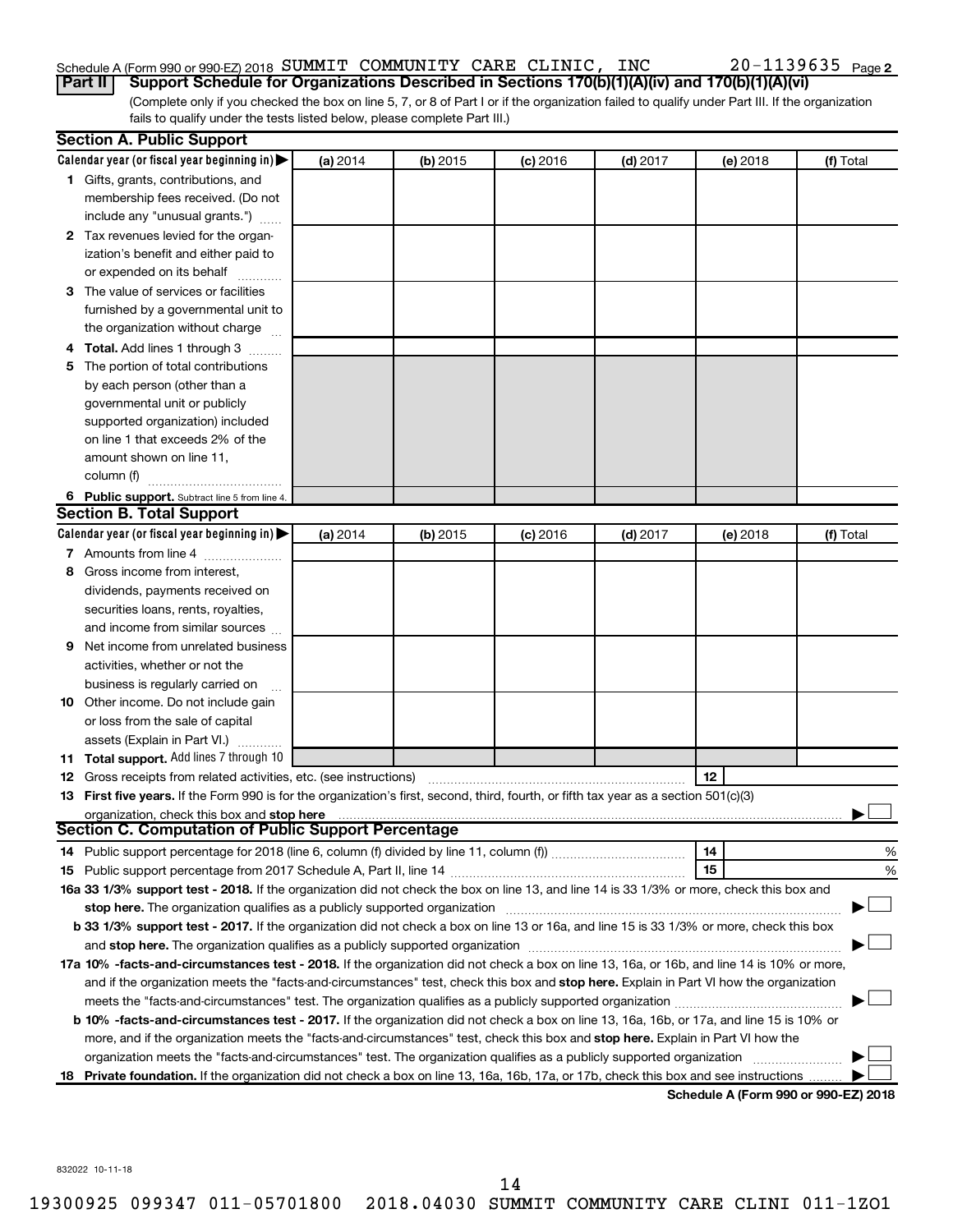### Schedule A (Form 990 or 990-EZ) 2018 Page SUMMIT COMMUNITY CARE CLINIC, INC 20-1139635 **Part III Support Schedule for Organizations Described in Section 509(a)(2)**

(Complete only if you checked the box on line 10 of Part I or if the organization failed to qualify under Part II. If the organization fails to qualify under the tests listed below, please complete Part II.)

| <b>Section A. Public Support</b>                                                                                                                                                                                         |            |                     |            |                         |                                      |                                          |
|--------------------------------------------------------------------------------------------------------------------------------------------------------------------------------------------------------------------------|------------|---------------------|------------|-------------------------|--------------------------------------|------------------------------------------|
| Calendar year (or fiscal year beginning in)                                                                                                                                                                              | (a) 2014   | $(b)$ 2015          | $(c)$ 2016 | $(d)$ 2017              | (e) 2018                             | (f) Total                                |
| 1 Gifts, grants, contributions, and                                                                                                                                                                                      |            |                     |            |                         |                                      |                                          |
| membership fees received. (Do not                                                                                                                                                                                        |            |                     |            |                         |                                      |                                          |
| include any "unusual grants.")                                                                                                                                                                                           | 3,562,451. | 2,103,284.          | 4,428,989. | 4,767,524.              | 5,283,868.                           | 20, 146, 116.                            |
| 2 Gross receipts from admissions,<br>merchandise sold or services per-<br>formed, or facilities furnished in<br>any activity that is related to the                                                                      |            |                     |            |                         |                                      |                                          |
| organization's tax-exempt purpose                                                                                                                                                                                        | 2,145,064. | 1,140,601.          | 2,778,666. | 3, 356, 702.            | 4,450,177.                           | 13,871,210.                              |
| 3 Gross receipts from activities that                                                                                                                                                                                    |            |                     |            |                         |                                      |                                          |
| are not an unrelated trade or bus-                                                                                                                                                                                       |            |                     |            |                         |                                      |                                          |
| iness under section 513                                                                                                                                                                                                  | 43,200.    |                     | 20,655.    | 7,455.                  |                                      | 71,310.                                  |
| 4 Tax revenues levied for the organ-                                                                                                                                                                                     |            |                     |            |                         |                                      |                                          |
| ization's benefit and either paid to                                                                                                                                                                                     |            |                     |            |                         |                                      |                                          |
| or expended on its behalf                                                                                                                                                                                                |            |                     |            |                         |                                      |                                          |
| 5 The value of services or facilities                                                                                                                                                                                    |            |                     |            |                         |                                      |                                          |
| furnished by a governmental unit to<br>the organization without charge                                                                                                                                                   |            | $325,650.$ 130,875. | 340, 350.  | 421,550.                | 367,050.                             | 1,585,475.                               |
|                                                                                                                                                                                                                          | 6,076,365. | 3, 374, 760.        | 7,568,660  | 8,553,231.              | 10,101,095                           | 35, 674, 111.                            |
| 6 Total. Add lines 1 through 5                                                                                                                                                                                           |            |                     |            |                         |                                      |                                          |
| 7a Amounts included on lines 1, 2, and                                                                                                                                                                                   |            |                     |            |                         |                                      | 0.                                       |
| 3 received from disqualified persons<br><b>b</b> Amounts included on lines 2 and 3 received<br>from other than disqualified persons that<br>exceed the greater of \$5,000 or 1% of the<br>amount on line 13 for the year |            |                     |            |                         |                                      | 0.                                       |
| c Add lines 7a and 7b                                                                                                                                                                                                    |            |                     |            |                         |                                      | σ.                                       |
| 8 Public support. (Subtract line 7c from line 6.)                                                                                                                                                                        |            |                     |            |                         |                                      | 35, 674, 111.                            |
| <b>Section B. Total Support</b>                                                                                                                                                                                          |            |                     |            |                         |                                      |                                          |
| Calendar year (or fiscal year beginning in)                                                                                                                                                                              | (a) 2014   | $(b)$ 2015          | $(c)$ 2016 | $(d)$ 2017              | (e) 2018                             | (f) Total                                |
| 9 Amounts from line 6                                                                                                                                                                                                    | 6,076,365  | 3, 374, 760         | 7,568,660  | $\overline{8,}553,231.$ | 10,101,095                           | 35, 674, 111.                            |
| <b>10a</b> Gross income from interest,<br>dividends, payments received on<br>securities loans, rents, royalties,                                                                                                         | 18,353.    | 12,817.             | 8,904.     | 115.                    | 129.                                 | 40,318.                                  |
| and income from similar sources<br><b>b</b> Unrelated business taxable income                                                                                                                                            |            |                     |            |                         |                                      |                                          |
| (less section 511 taxes) from businesses<br>acquired after June 30, 1975                                                                                                                                                 |            |                     |            |                         |                                      |                                          |
| c Add lines 10a and 10b                                                                                                                                                                                                  | 18, 353.   | 12,817.             | 8,904.     | 115.                    | 129.                                 | 40,318.                                  |
| 11 Net income from unrelated business<br>activities not included in line 10b.<br>whether or not the business is<br>regularly carried on                                                                                  |            |                     |            |                         |                                      |                                          |
| <b>12</b> Other income. Do not include gain<br>or loss from the sale of capital<br>assets (Explain in Part VI.)                                                                                                          | 2,561.     | 2,739.              | 1,076.     | 4,720.                  | 29,956.                              | 41,052.                                  |
| 13 Total support. (Add lines 9, 10c, 11, and 12.)                                                                                                                                                                        | 6,097,279. | 3,390,316           | 7,578,640. | 8,558,066.              | 10, 131, 180                         | 35, 755, 481.                            |
| 14 First five years. If the Form 990 is for the organization's first, second, third, fourth, or fifth tax year as a section 501(c)(3) organization,                                                                      |            |                     |            |                         |                                      |                                          |
| check this box and stop here                                                                                                                                                                                             |            |                     |            |                         |                                      |                                          |
| <b>Section C. Computation of Public Support Percentage</b>                                                                                                                                                               |            |                     |            |                         |                                      |                                          |
|                                                                                                                                                                                                                          |            |                     |            |                         | 15                                   | 99.77<br>%                               |
| 16 Public support percentage from 2017 Schedule A, Part III, line 15                                                                                                                                                     |            |                     |            |                         | 16                                   | 99.77<br>$\%$                            |
| Section D. Computation of Investment Income Percentage                                                                                                                                                                   |            |                     |            |                         |                                      |                                          |
| 17 Investment income percentage for 2018 (line 10c, column (f), divided by line 13, column (f))                                                                                                                          |            |                     |            |                         | 17                                   | .11<br>$\%$                              |
| 18 Investment income percentage from 2017 Schedule A, Part III, line 17                                                                                                                                                  |            |                     |            |                         | 18                                   | .19<br>$\%$                              |
| 19a 33 1/3% support tests - 2018. If the organization did not check the box on line 14, and line 15 is more than 33 1/3%, and line 17 is not                                                                             |            |                     |            |                         |                                      |                                          |
| more than 33 1/3%, check this box and stop here. The organization qualifies as a publicly supported organization                                                                                                         |            |                     |            |                         |                                      | $\blacktriangleright$ $\boxed{\text{X}}$ |
| b 33 1/3% support tests - 2017. If the organization did not check a box on line 14 or line 19a, and line 16 is more than 33 1/3%, and                                                                                    |            |                     |            |                         |                                      |                                          |
| line 18 is not more than 33 1/3%, check this box and stop here. The organization qualifies as a publicly supported organization                                                                                          |            |                     |            |                         |                                      |                                          |
|                                                                                                                                                                                                                          |            |                     |            |                         |                                      |                                          |
| 832023 10-11-18                                                                                                                                                                                                          |            |                     | 15         |                         | Schedule A (Form 990 or 990-EZ) 2018 |                                          |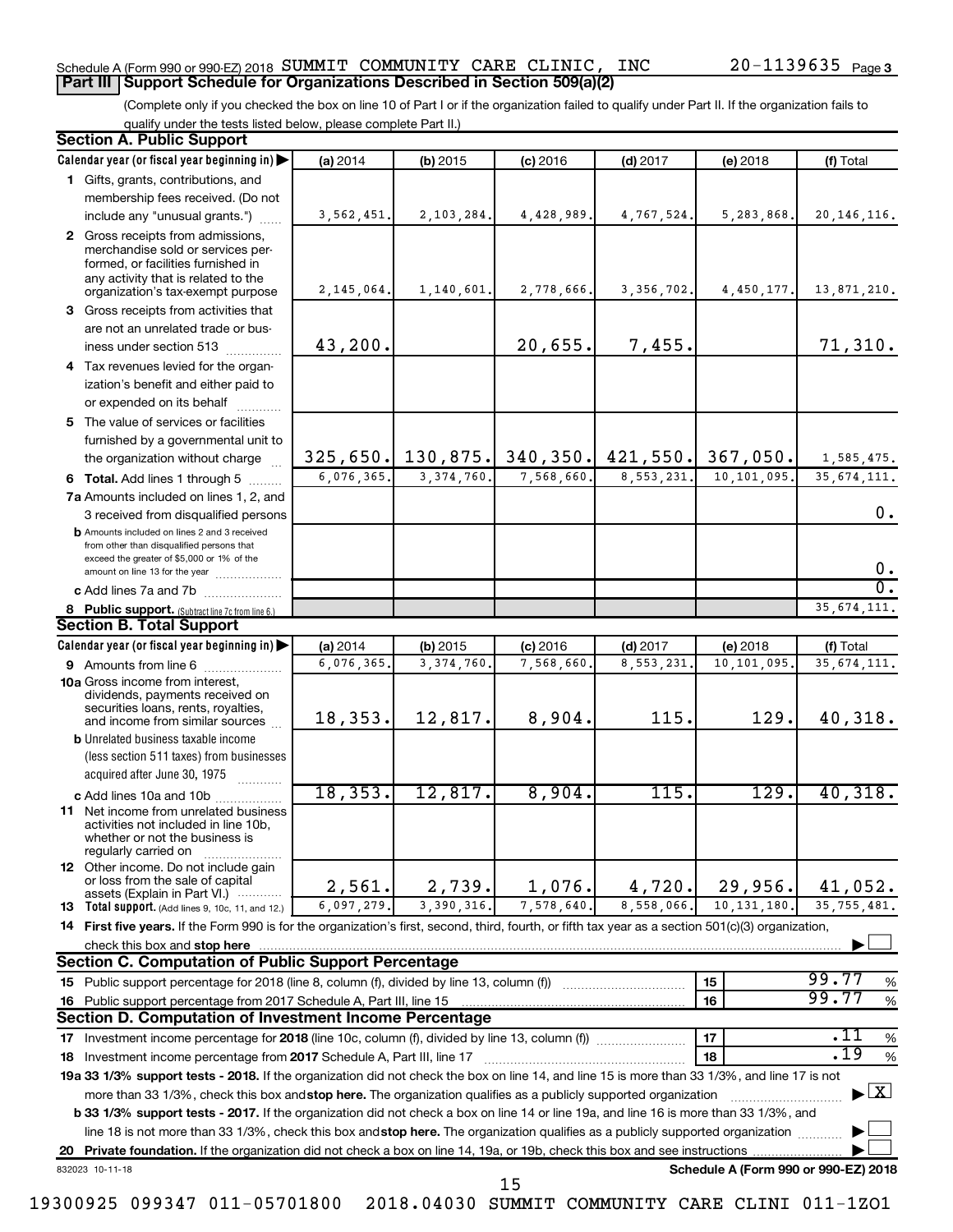**1**

**2**

**3a**

**3b**

**3c**

**4a**

**4b**

**4c**

**5a**

**5b 5c**

**6**

**7**

**8**

**9a**

**9b**

**9c**

**10a**

**10b**

**Yes No**

### **Part IV Supporting Organizations**

(Complete only if you checked a box in line 12 on Part I. If you checked 12a of Part I, complete Sections A and B. If you checked 12b of Part I, complete Sections A and C. If you checked 12c of Part I, complete Sections A, D, and E. If you checked 12d of Part I, complete Sections A and D, and complete Part V.)

### **Section A. All Supporting Organizations**

- **1** Are all of the organization's supported organizations listed by name in the organization's governing documents? If "No," describe in Part VI how the supported organizations are designated. If designated by *class or purpose, describe the designation. If historic and continuing relationship, explain.*
- **2** Did the organization have any supported organization that does not have an IRS determination of status under section 509(a)(1) or (2)? If "Yes," explain in Part **VI** how the organization determined that the supported *organization was described in section 509(a)(1) or (2).*
- **3a** Did the organization have a supported organization described in section 501(c)(4), (5), or (6)? If "Yes," answer *(b) and (c) below.*
- **b** Did the organization confirm that each supported organization qualified under section 501(c)(4), (5), or (6) and satisfied the public support tests under section 509(a)(2)? If "Yes," describe in Part VI when and how the *organization made the determination.*
- **c** Did the organization ensure that all support to such organizations was used exclusively for section 170(c)(2)(B) purposes? If "Yes," explain in Part VI what controls the organization put in place to ensure such use.
- **4 a** *If* Was any supported organization not organized in the United States ("foreign supported organization")? *"Yes," and if you checked 12a or 12b in Part I, answer (b) and (c) below.*
- **b** Did the organization have ultimate control and discretion in deciding whether to make grants to the foreign supported organization? If "Yes," describe in Part VI how the organization had such control and discretion *despite being controlled or supervised by or in connection with its supported organizations.*
- **c** Did the organization support any foreign supported organization that does not have an IRS determination under sections 501(c)(3) and 509(a)(1) or (2)? If "Yes," explain in Part VI what controls the organization used *to ensure that all support to the foreign supported organization was used exclusively for section 170(c)(2)(B) purposes.*
- **5a** Did the organization add, substitute, or remove any supported organizations during the tax year? If "Yes," answer (b) and (c) below (if applicable). Also, provide detail in **Part VI,** including (i) the names and EIN *numbers of the supported organizations added, substituted, or removed; (ii) the reasons for each such action; (iii) the authority under the organization's organizing document authorizing such action; and (iv) how the action was accomplished (such as by amendment to the organizing document).*
- **b Type I or Type II only.** Was any added or substituted supported organization part of a class already designated in the organization's organizing document?
- **c Substitutions only.**  Was the substitution the result of an event beyond the organization's control?
- **6** Did the organization provide support (whether in the form of grants or the provision of services or facilities) to **Part VI.** support or benefit one or more of the filing organization's supported organizations? If "Yes," provide detail in anyone other than (i) its supported organizations, (ii) individuals that are part of the charitable class benefited by one or more of its supported organizations, or (iii) other supporting organizations that also
- **7** Did the organization provide a grant, loan, compensation, or other similar payment to a substantial contributor regard to a substantial contributor? If "Yes," complete Part I of Schedule L (Form 990 or 990-EZ). (as defined in section 4958(c)(3)(C)), a family member of a substantial contributor, or a 35% controlled entity with
- **8** Did the organization make a loan to a disqualified person (as defined in section 4958) not described in line 7? *If "Yes," complete Part I of Schedule L (Form 990 or 990-EZ).*
- **9 a** Was the organization controlled directly or indirectly at any time during the tax year by one or more in section 509(a)(1) or (2))? If "Yes," provide detail in **Part VI.** disqualified persons as defined in section 4946 (other than foundation managers and organizations described
- **b** Did one or more disqualified persons (as defined in line 9a) hold a controlling interest in any entity in which the supporting organization had an interest? If "Yes," provide detail in Part VI.
- **c** Did a disqualified person (as defined in line 9a) have an ownership interest in, or derive any personal benefit from, assets in which the supporting organization also had an interest? If "Yes," provide detail in Part VI.
- **10 a** Was the organization subject to the excess business holdings rules of section 4943 because of section supporting organizations)? If "Yes," answer 10b below. 4943(f) (regarding certain Type II supporting organizations, and all Type III non-functionally integrated
	- **b** Did the organization have any excess business holdings in the tax year? (Use Schedule C, Form 4720, to *determine whether the organization had excess business holdings.)*

832024 10-11-18

**Schedule A (Form 990 or 990-EZ) 2018**

19300925 099347 011-05701800 2018.04030 SUMMIT COMMUNITY CARE CLINI 011-1ZO1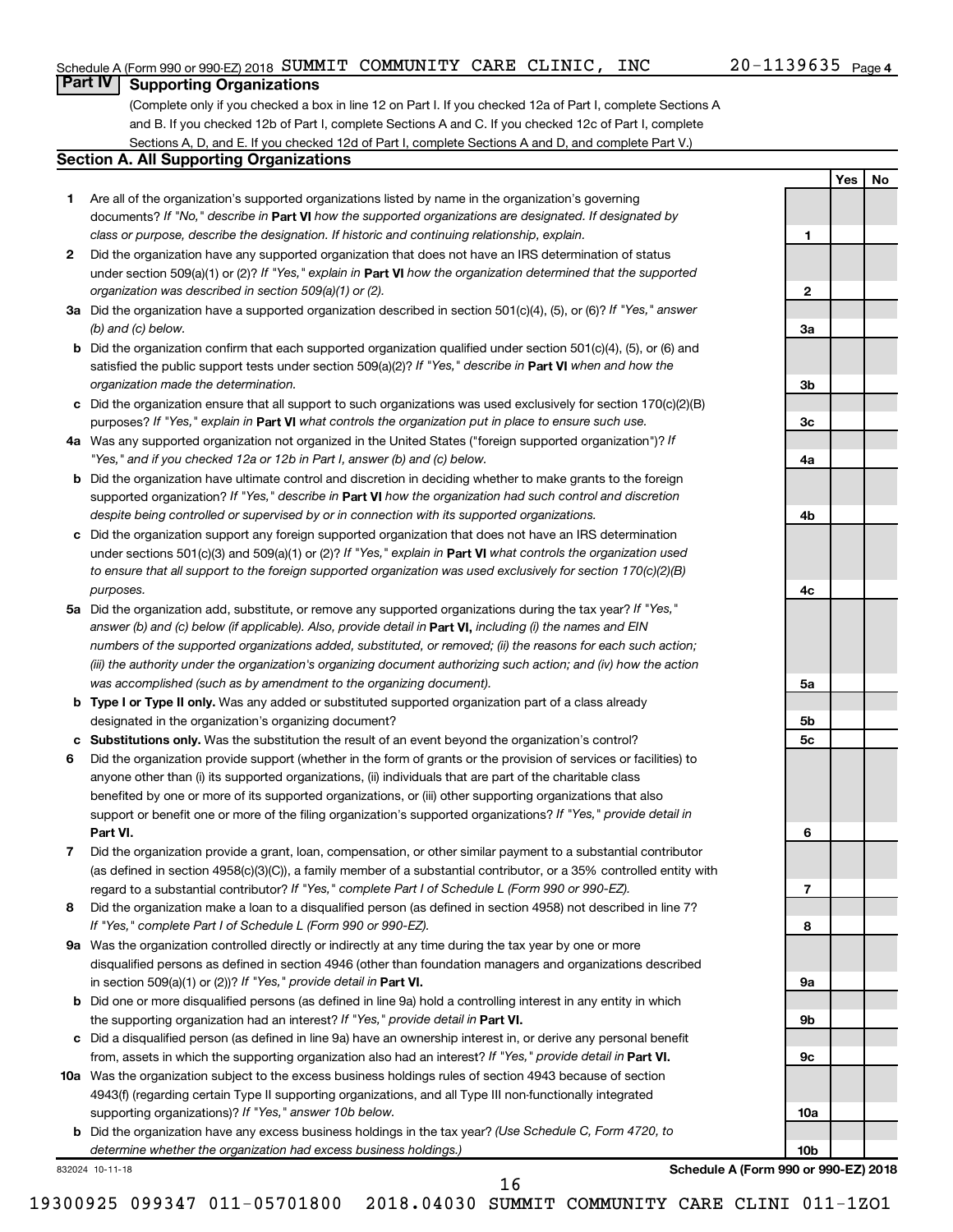### Schedule A (Form 990 or 990-EZ) 2018 Page SUMMIT COMMUNITY CARE CLINIC, INC 20-1139635

|             | Part IV<br><b>Supporting Organizations (continued)</b>                                                                          |                 |     |    |
|-------------|---------------------------------------------------------------------------------------------------------------------------------|-----------------|-----|----|
|             |                                                                                                                                 |                 | Yes | No |
| 11          | Has the organization accepted a gift or contribution from any of the following persons?                                         |                 |     |    |
|             | a A person who directly or indirectly controls, either alone or together with persons described in (b) and (c)                  |                 |     |    |
|             | below, the governing body of a supported organization?                                                                          | 11a             |     |    |
|             | <b>b</b> A family member of a person described in (a) above?                                                                    | 11 <sub>b</sub> |     |    |
|             | c A 35% controlled entity of a person described in (a) or (b) above? If "Yes" to a, b, or c, provide detail in Part VI.         | 11c             |     |    |
|             | <b>Section B. Type I Supporting Organizations</b>                                                                               |                 |     |    |
|             |                                                                                                                                 |                 | Yes | No |
|             |                                                                                                                                 |                 |     |    |
| 1           | Did the directors, trustees, or membership of one or more supported organizations have the power to                             |                 |     |    |
|             | regularly appoint or elect at least a majority of the organization's directors or trustees at all times during the              |                 |     |    |
|             | tax year? If "No," describe in Part VI how the supported organization(s) effectively operated, supervised, or                   |                 |     |    |
|             | controlled the organization's activities. If the organization had more than one supported organization,                         |                 |     |    |
|             | describe how the powers to appoint and/or remove directors or trustees were allocated among the supported                       |                 |     |    |
|             | organizations and what conditions or restrictions, if any, applied to such powers during the tax year.                          | 1               |     |    |
| 2           | Did the organization operate for the benefit of any supported organization other than the supported                             |                 |     |    |
|             | organization(s) that operated, supervised, or controlled the supporting organization? If "Yes," explain in                      |                 |     |    |
|             | Part VI how providing such benefit carried out the purposes of the supported organization(s) that operated,                     |                 |     |    |
|             | supervised, or controlled the supporting organization.                                                                          | $\mathbf{2}$    |     |    |
|             | <b>Section C. Type II Supporting Organizations</b>                                                                              |                 |     |    |
|             |                                                                                                                                 |                 | Yes | No |
| 1           | Were a majority of the organization's directors or trustees during the tax year also a majority of the directors                |                 |     |    |
|             | or trustees of each of the organization's supported organization(s)? If "No," describe in Part VI how control                   |                 |     |    |
|             | or management of the supporting organization was vested in the same persons that controlled or managed                          |                 |     |    |
|             | the supported organization(s).                                                                                                  | 1               |     |    |
|             | <b>Section D. All Type III Supporting Organizations</b>                                                                         |                 |     |    |
|             |                                                                                                                                 |                 | Yes | No |
| 1           | Did the organization provide to each of its supported organizations, by the last day of the fifth month of the                  |                 |     |    |
|             | organization's tax year, (i) a written notice describing the type and amount of support provided during the prior tax           |                 |     |    |
|             | year, (ii) a copy of the Form 990 that was most recently filed as of the date of notification, and (iii) copies of the          |                 |     |    |
|             |                                                                                                                                 | 1               |     |    |
|             | organization's governing documents in effect on the date of notification, to the extent not previously provided?                |                 |     |    |
| 2           | Were any of the organization's officers, directors, or trustees either (i) appointed or elected by the supported                |                 |     |    |
|             | organization(s) or (ii) serving on the governing body of a supported organization? If "No," explain in Part VI how              |                 |     |    |
|             | the organization maintained a close and continuous working relationship with the supported organization(s).                     | 2               |     |    |
| 3           | By reason of the relationship described in (2), did the organization's supported organizations have a                           |                 |     |    |
|             | significant voice in the organization's investment policies and in directing the use of the organization's                      |                 |     |    |
|             | income or assets at all times during the tax year? If "Yes," describe in Part VI the role the organization's                    |                 |     |    |
|             | supported organizations played in this regard.                                                                                  | з               |     |    |
|             | Section E. Type III Functionally Integrated Supporting Organizations                                                            |                 |     |    |
| 1           | Check the box next to the method that the organization used to satisfy the Integral Part Test during the yealsee instructions). |                 |     |    |
| a           | The organization satisfied the Activities Test. Complete line 2 below.                                                          |                 |     |    |
| $\mathbf b$ | The organization is the parent of each of its supported organizations. Complete line 3 below.                                   |                 |     |    |
| c           | The organization supported a governmental entity. Describe in Part VI how you supported a government entity (see instructions). |                 |     |    |
| 2           | Activities Test. Answer (a) and (b) below.                                                                                      |                 | Yes | No |
| а           | Did substantially all of the organization's activities during the tax year directly further the exempt purposes of              |                 |     |    |
|             | the supported organization(s) to which the organization was responsive? If "Yes," then in Part VI identify                      |                 |     |    |
|             | those supported organizations and explain how these activities directly furthered their exempt purposes,                        |                 |     |    |
|             | how the organization was responsive to those supported organizations, and how the organization determined                       |                 |     |    |
|             | that these activities constituted substantially all of its activities.                                                          | 2a              |     |    |
|             | <b>b</b> Did the activities described in (a) constitute activities that, but for the organization's involvement, one or more    |                 |     |    |
|             | of the organization's supported organization(s) would have been engaged in? If "Yes," explain in Part VI the                    |                 |     |    |
|             | reasons for the organization's position that its supported organization(s) would have engaged in these                          |                 |     |    |
|             | activities but for the organization's involvement.                                                                              | 2b              |     |    |
| з           | Parent of Supported Organizations. Answer (a) and (b) below.                                                                    |                 |     |    |
| а           | Did the organization have the power to regularly appoint or elect a majority of the officers, directors, or                     |                 |     |    |
|             | trustees of each of the supported organizations? Provide details in Part VI.                                                    | За              |     |    |
|             | <b>b</b> Did the organization exercise a substantial degree of direction over the policies, programs, and activities of each    |                 |     |    |
|             | of its supported organizations? If "Yes," describe in Part VI the role played by the organization in this regard.               | 3b              |     |    |
|             | Schedule A (Form 990 or 990-EZ) 2018<br>832025 10-11-18                                                                         |                 |     |    |
|             | 17                                                                                                                              |                 |     |    |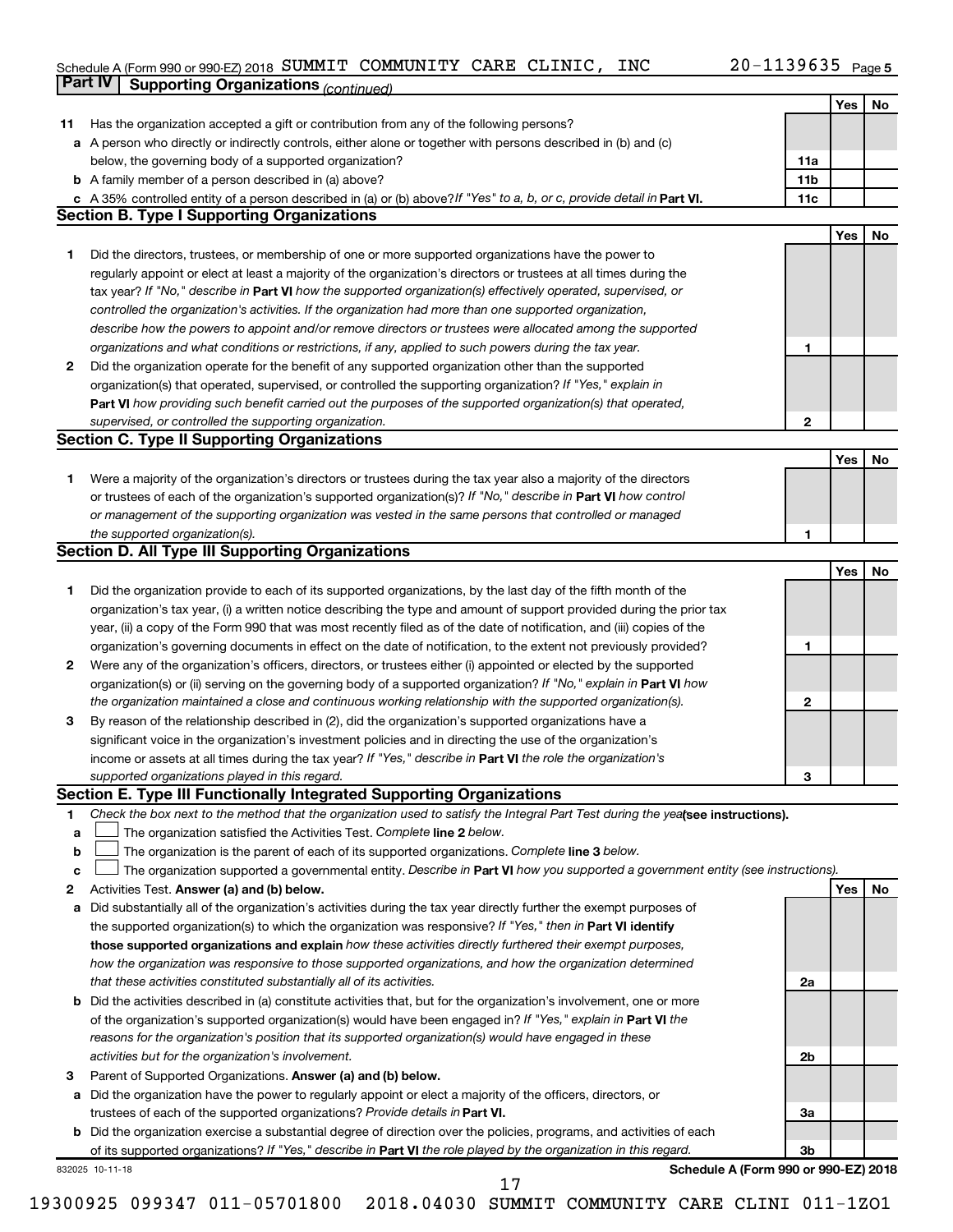### Schedule A (Form 990 or 990-EZ) 2018 Page SUMMIT COMMUNITY CARE CLINIC, INC 20-1139635 **Part V Type III Non-Functionally Integrated 509(a)(3) Supporting Organizations**

1 **Letter See instructions.** All Check here if the organization satisfied the Integral Part Test as a qualifying trust on Nov. 20, 1970 (explain in Part VI.) See instructions. All other Type III non-functionally integrated supporting organizations must complete Sections A through E.

|              | Section A - Adjusted Net Income                                              |                | (A) Prior Year | (B) Current Year<br>(optional) |
|--------------|------------------------------------------------------------------------------|----------------|----------------|--------------------------------|
| 1            | Net short-term capital gain                                                  | 1              |                |                                |
| 2            | Recoveries of prior-year distributions                                       | $\overline{2}$ |                |                                |
| 3            | Other gross income (see instructions)                                        | 3              |                |                                |
| 4            | Add lines 1 through 3                                                        | 4              |                |                                |
| 5            | Depreciation and depletion                                                   | 5              |                |                                |
| 6            | Portion of operating expenses paid or incurred for production or             |                |                |                                |
|              | collection of gross income or for management, conservation, or               |                |                |                                |
|              | maintenance of property held for production of income (see instructions)     | 6              |                |                                |
| 7            | Other expenses (see instructions)                                            | $\overline{7}$ |                |                                |
| 8            | Adjusted Net Income (subtract lines 5, 6, and 7 from line 4)                 | 8              |                |                                |
|              | <b>Section B - Minimum Asset Amount</b>                                      |                | (A) Prior Year | (B) Current Year<br>(optional) |
| 1.           | Aggregate fair market value of all non-exempt-use assets (see                |                |                |                                |
|              | instructions for short tax year or assets held for part of year):            |                |                |                                |
|              | a Average monthly value of securities                                        | 1a             |                |                                |
|              | <b>b</b> Average monthly cash balances                                       | 1 <sub>b</sub> |                |                                |
|              | c Fair market value of other non-exempt-use assets                           | 1c             |                |                                |
|              | <b>d</b> Total (add lines 1a, 1b, and 1c)                                    | 1d             |                |                                |
|              | e Discount claimed for blockage or other                                     |                |                |                                |
|              | factors (explain in detail in <b>Part VI</b> ):                              |                |                |                                |
| 2            | Acquisition indebtedness applicable to non-exempt-use assets                 | $\mathbf{2}$   |                |                                |
| 3            | Subtract line 2 from line 1d                                                 | 3              |                |                                |
| 4            | Cash deemed held for exempt use. Enter 1-1/2% of line 3 (for greater amount, |                |                |                                |
|              | see instructions)                                                            | 4              |                |                                |
| 5            | Net value of non-exempt-use assets (subtract line 4 from line 3)             | 5              |                |                                |
| 6            | Multiply line 5 by .035                                                      | 6              |                |                                |
| 7            | Recoveries of prior-year distributions                                       | $\overline{7}$ |                |                                |
| 8            | Minimum Asset Amount (add line 7 to line 6)                                  | 8              |                |                                |
|              | <b>Section C - Distributable Amount</b>                                      |                |                | <b>Current Year</b>            |
| 1            | Adjusted net income for prior year (from Section A, line 8, Column A)        | 1              |                |                                |
| $\mathbf{2}$ | Enter 85% of line 1                                                          | $\mathbf{2}$   |                |                                |
| 3            | Minimum asset amount for prior year (from Section B, line 8, Column A)       | 3              |                |                                |
| 4            | Enter greater of line 2 or line 3                                            | 4              |                |                                |
| 5            | Income tax imposed in prior year                                             | 5              |                |                                |
| 6            | Distributable Amount. Subtract line 5 from line 4, unless subject to         |                |                |                                |
|              | emergency temporary reduction (see instructions)                             | 6              |                |                                |
|              |                                                                              |                |                |                                |

**7** Check here if the current year is the organization's first as a non-functionally integrated Type III supporting organization (see † instructions).

**Schedule A (Form 990 or 990-EZ) 2018**

832026 10-11-18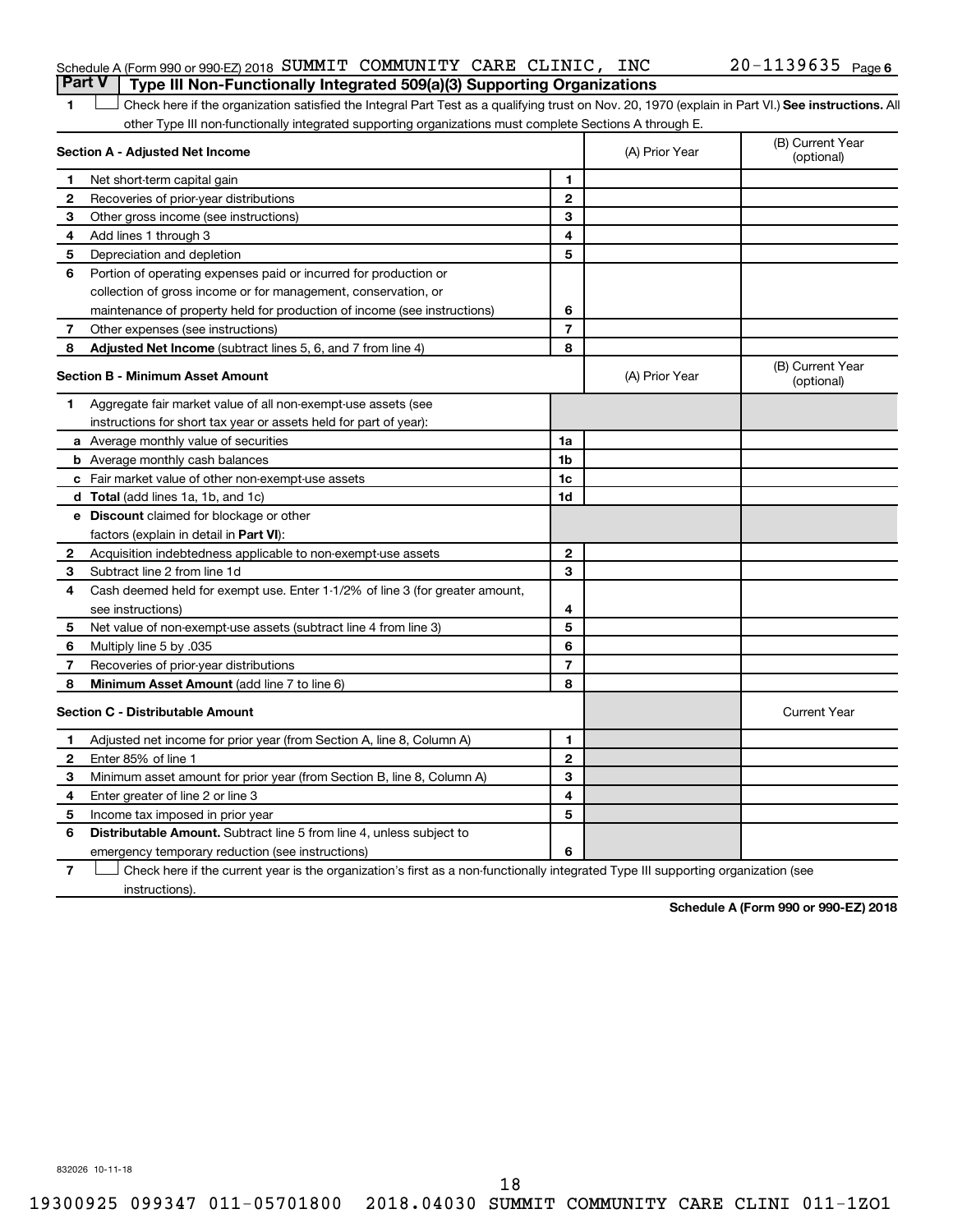### Schedule A (Form 990 or 990-EZ) 2018 Page SUMMIT COMMUNITY CARE CLINIC, INC 20-1139635

| <b>Part V</b> | Type III Non-Functionally Integrated 509(a)(3) Supporting Organizations (continued)        |                                    |                                               |                                                  |  |  |  |  |  |  |
|---------------|--------------------------------------------------------------------------------------------|------------------------------------|-----------------------------------------------|--------------------------------------------------|--|--|--|--|--|--|
|               | <b>Section D - Distributions</b>                                                           |                                    |                                               | <b>Current Year</b>                              |  |  |  |  |  |  |
| 1             | Amounts paid to supported organizations to accomplish exempt purposes                      |                                    |                                               |                                                  |  |  |  |  |  |  |
| $\mathbf{2}$  | Amounts paid to perform activity that directly furthers exempt purposes of supported       |                                    |                                               |                                                  |  |  |  |  |  |  |
|               | organizations, in excess of income from activity                                           |                                    |                                               |                                                  |  |  |  |  |  |  |
| 3             | Administrative expenses paid to accomplish exempt purposes of supported organizations      |                                    |                                               |                                                  |  |  |  |  |  |  |
| 4             | Amounts paid to acquire exempt-use assets                                                  |                                    |                                               |                                                  |  |  |  |  |  |  |
| 5             | Qualified set-aside amounts (prior IRS approval required)                                  |                                    |                                               |                                                  |  |  |  |  |  |  |
| 6             | Other distributions (describe in <b>Part VI</b> ). See instructions.                       |                                    |                                               |                                                  |  |  |  |  |  |  |
| 7             | <b>Total annual distributions.</b> Add lines 1 through 6.                                  |                                    |                                               |                                                  |  |  |  |  |  |  |
| 8             | Distributions to attentive supported organizations to which the organization is responsive |                                    |                                               |                                                  |  |  |  |  |  |  |
|               | (provide details in Part VI). See instructions.                                            |                                    |                                               |                                                  |  |  |  |  |  |  |
| 9             | Distributable amount for 2018 from Section C, line 6                                       |                                    |                                               |                                                  |  |  |  |  |  |  |
| 10            | Line 8 amount divided by line 9 amount                                                     |                                    |                                               |                                                  |  |  |  |  |  |  |
|               | <b>Section E - Distribution Allocations (see instructions)</b>                             | (i)<br><b>Excess Distributions</b> | (ii)<br><b>Underdistributions</b><br>Pre-2018 | (iii)<br><b>Distributable</b><br>Amount for 2018 |  |  |  |  |  |  |
| 1             | Distributable amount for 2018 from Section C, line 6                                       |                                    |                                               |                                                  |  |  |  |  |  |  |
| 2             | Underdistributions, if any, for years prior to 2018 (reason-                               |                                    |                                               |                                                  |  |  |  |  |  |  |
|               | able cause required-explain in Part VI). See instructions.                                 |                                    |                                               |                                                  |  |  |  |  |  |  |
| 3             | Excess distributions carryover, if any, to 2018                                            |                                    |                                               |                                                  |  |  |  |  |  |  |
|               | <b>a</b> From 2013                                                                         |                                    |                                               |                                                  |  |  |  |  |  |  |
|               | $b$ From 2014                                                                              |                                    |                                               |                                                  |  |  |  |  |  |  |
|               | c From 2015                                                                                |                                    |                                               |                                                  |  |  |  |  |  |  |
|               | d From 2016                                                                                |                                    |                                               |                                                  |  |  |  |  |  |  |
|               | e From 2017                                                                                |                                    |                                               |                                                  |  |  |  |  |  |  |
|               | f Total of lines 3a through e                                                              |                                    |                                               |                                                  |  |  |  |  |  |  |
|               | <b>g</b> Applied to underdistributions of prior years                                      |                                    |                                               |                                                  |  |  |  |  |  |  |
|               | <b>h</b> Applied to 2018 distributable amount                                              |                                    |                                               |                                                  |  |  |  |  |  |  |
| Ť.            | Carryover from 2013 not applied (see instructions)                                         |                                    |                                               |                                                  |  |  |  |  |  |  |
|               | Remainder. Subtract lines 3g, 3h, and 3i from 3f.                                          |                                    |                                               |                                                  |  |  |  |  |  |  |
| 4             | Distributions for 2018 from Section D,                                                     |                                    |                                               |                                                  |  |  |  |  |  |  |
|               | line $7:$                                                                                  |                                    |                                               |                                                  |  |  |  |  |  |  |
|               | a Applied to underdistributions of prior years                                             |                                    |                                               |                                                  |  |  |  |  |  |  |
|               | <b>b</b> Applied to 2018 distributable amount                                              |                                    |                                               |                                                  |  |  |  |  |  |  |
| c             | Remainder. Subtract lines 4a and 4b from 4.                                                |                                    |                                               |                                                  |  |  |  |  |  |  |
| 5             | Remaining underdistributions for years prior to 2018, if                                   |                                    |                                               |                                                  |  |  |  |  |  |  |
|               | any. Subtract lines 3g and 4a from line 2. For result greater                              |                                    |                                               |                                                  |  |  |  |  |  |  |
|               | than zero, explain in Part VI. See instructions.                                           |                                    |                                               |                                                  |  |  |  |  |  |  |
| 6             | Remaining underdistributions for 2018. Subtract lines 3h                                   |                                    |                                               |                                                  |  |  |  |  |  |  |
|               | and 4b from line 1. For result greater than zero, explain in                               |                                    |                                               |                                                  |  |  |  |  |  |  |
|               | <b>Part VI.</b> See instructions.                                                          |                                    |                                               |                                                  |  |  |  |  |  |  |
| $\mathbf{7}$  | Excess distributions carryover to 2019. Add lines 3j                                       |                                    |                                               |                                                  |  |  |  |  |  |  |
|               | and 4c.                                                                                    |                                    |                                               |                                                  |  |  |  |  |  |  |
| 8             | Breakdown of line 7:                                                                       |                                    |                                               |                                                  |  |  |  |  |  |  |
|               | a Excess from 2014                                                                         |                                    |                                               |                                                  |  |  |  |  |  |  |
|               | <b>b</b> Excess from 2015                                                                  |                                    |                                               |                                                  |  |  |  |  |  |  |
|               | c Excess from 2016                                                                         |                                    |                                               |                                                  |  |  |  |  |  |  |
|               | d Excess from 2017                                                                         |                                    |                                               |                                                  |  |  |  |  |  |  |
|               | e Excess from 2018                                                                         |                                    |                                               |                                                  |  |  |  |  |  |  |

**Schedule A (Form 990 or 990-EZ) 2018**

832027 10-11-18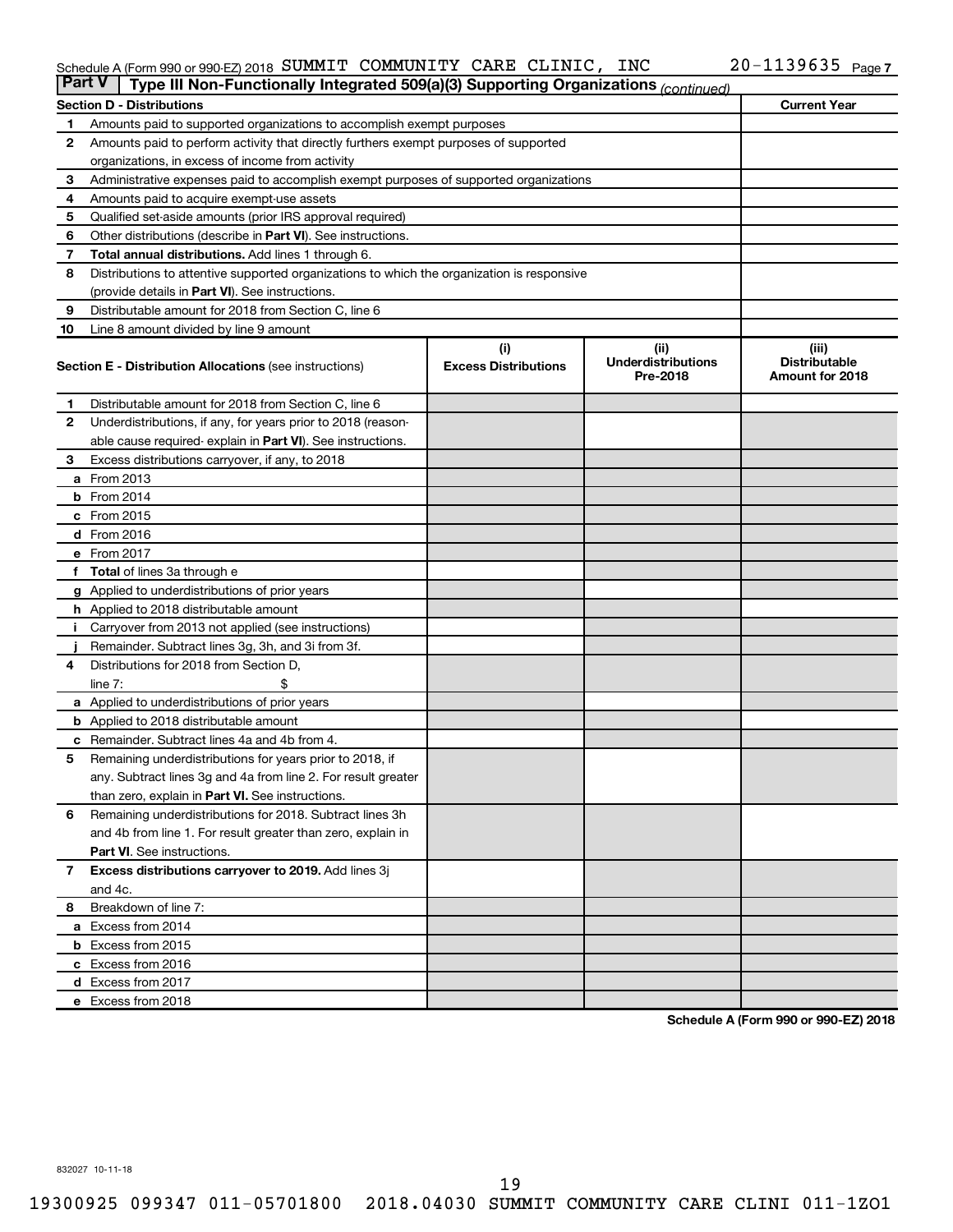| SCHEDULE A, PART III, LINE 12, EXPLANATION FOR OTHER INCOME: |  |                              |  |                                                 |    |  |  |                                      |
|--------------------------------------------------------------|--|------------------------------|--|-------------------------------------------------|----|--|--|--------------------------------------|
| MISCELLANEOUS INCOME                                         |  |                              |  |                                                 |    |  |  |                                      |
| FUNDRAISING EVENT REVENUES                                   |  |                              |  |                                                 |    |  |  |                                      |
|                                                              |  |                              |  |                                                 |    |  |  |                                      |
|                                                              |  |                              |  |                                                 |    |  |  |                                      |
|                                                              |  |                              |  |                                                 |    |  |  |                                      |
|                                                              |  |                              |  |                                                 |    |  |  |                                      |
|                                                              |  |                              |  |                                                 |    |  |  |                                      |
|                                                              |  |                              |  |                                                 |    |  |  |                                      |
|                                                              |  |                              |  |                                                 |    |  |  |                                      |
|                                                              |  |                              |  |                                                 |    |  |  |                                      |
|                                                              |  |                              |  |                                                 |    |  |  |                                      |
|                                                              |  |                              |  |                                                 |    |  |  |                                      |
|                                                              |  |                              |  |                                                 |    |  |  |                                      |
|                                                              |  |                              |  |                                                 |    |  |  |                                      |
|                                                              |  |                              |  |                                                 |    |  |  |                                      |
|                                                              |  |                              |  |                                                 |    |  |  |                                      |
|                                                              |  |                              |  |                                                 |    |  |  |                                      |
|                                                              |  |                              |  |                                                 |    |  |  |                                      |
|                                                              |  |                              |  |                                                 |    |  |  |                                      |
|                                                              |  |                              |  |                                                 |    |  |  |                                      |
|                                                              |  |                              |  |                                                 |    |  |  |                                      |
|                                                              |  |                              |  |                                                 |    |  |  |                                      |
|                                                              |  |                              |  |                                                 |    |  |  |                                      |
|                                                              |  |                              |  |                                                 |    |  |  |                                      |
|                                                              |  |                              |  |                                                 |    |  |  |                                      |
|                                                              |  |                              |  |                                                 |    |  |  |                                      |
|                                                              |  |                              |  |                                                 |    |  |  |                                      |
|                                                              |  |                              |  |                                                 |    |  |  |                                      |
|                                                              |  |                              |  |                                                 |    |  |  |                                      |
| 832028 10-11-18                                              |  |                              |  |                                                 |    |  |  | Schedule A (Form 990 or 990-EZ) 2018 |
|                                                              |  | 19300925 099347 011-05701800 |  | 2018.04030 SUMMIT COMMUNITY CARE CLINI 011-1ZO1 | 20 |  |  |                                      |

Provide the explanations required by Part II, line 10; Part II, line 17a or 17b; Part III, line 12; Part IV, Section A, lines 1, 2, 3b, 3c, 4b, 4c, 5a, 6, 9a, 9b, 9c, 11a, 11b, and 11c; Part IV, Section B, lines 1 and 2; Part IV, Section C, line 1; Part IV, Section D, lines 2 and 3; Part IV, Section E, lines 1c, 2a, 2b, 3a, and 3b; Part V, line 1; Part V, Section B, line 1e; Part V, **Part VI Supplemental Information.**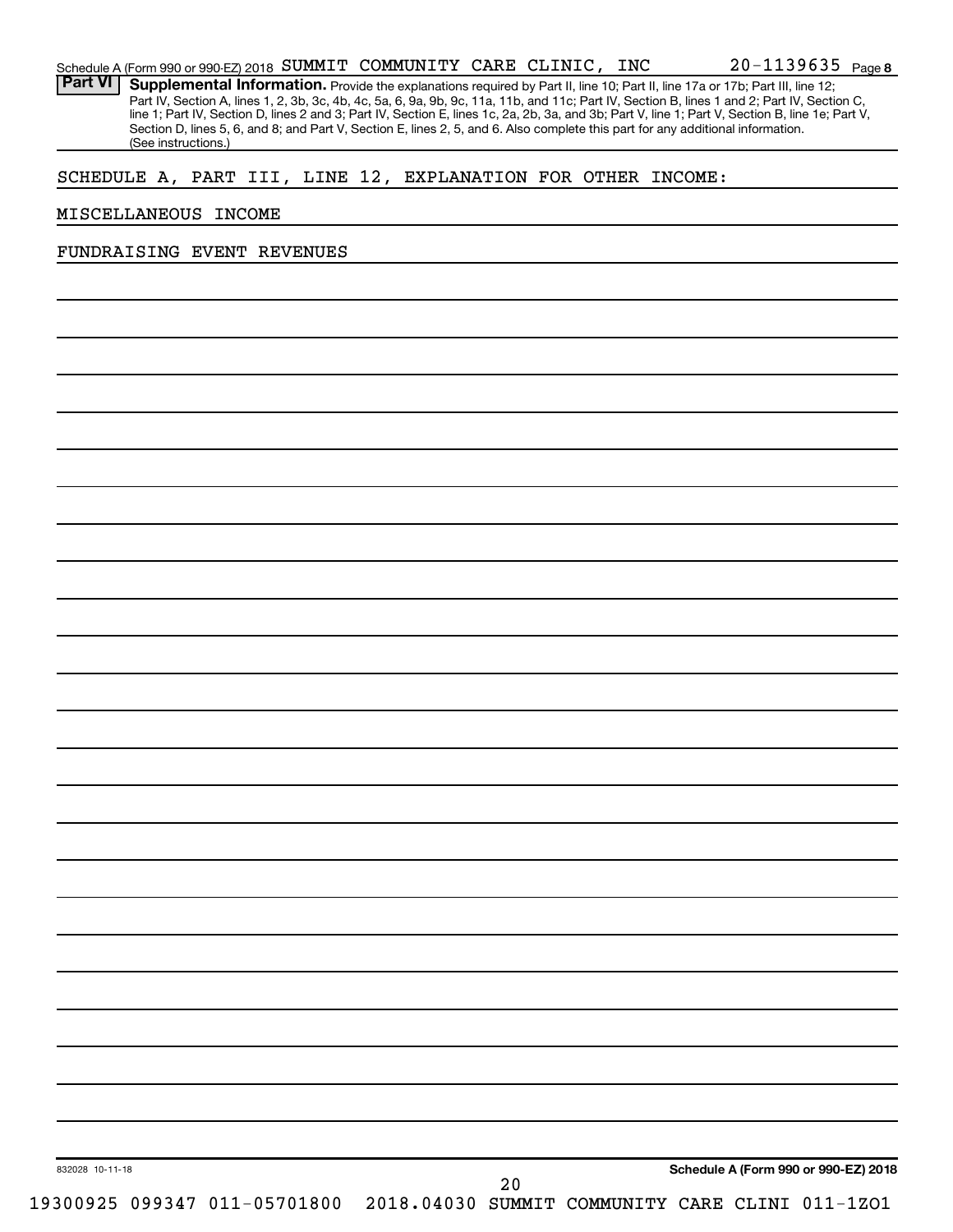**(Form 990, 990-EZ,**

Department of the Treasury Internal Revenue Service

Name of the organization

### \*\* PUBLIC DISCLOSURE COPY \*\*

## **Schedule B Schedule of Contributors**

**or 990-PF) | Attach to Form 990, Form 990-EZ, or Form 990-PF. | Go to www.irs.gov/Form990 for the latest information.** OMB No. 1545-0047

**2018**

**Employer identification number**

|                                       | SUMMIT COMMUNITY CARE CLINIC, INC                                         | 20-1139635 |
|---------------------------------------|---------------------------------------------------------------------------|------------|
| <b>Organization type (check one):</b> |                                                                           |            |
| Filers of:                            | Section:                                                                  |            |
| Form 990 or 990-EZ                    | $ \mathbf{X} $ 501(c)( 3) (enter number) organization                     |            |
|                                       | 4947(a)(1) nonexempt charitable trust not treated as a private foundation |            |
|                                       | 527 political organization                                                |            |
| Form 990-PF                           | 501(c)(3) exempt private foundation                                       |            |
|                                       | 4947(a)(1) nonexempt charitable trust treated as a private foundation     |            |

501(c)(3) taxable private foundation  $\Box$ 

Check if your organization is covered by the General Rule or a Special Rule.

**Note:**  Only a section 501(c)(7), (8), or (10) organization can check boxes for both the General Rule and a Special Rule. See instructions.

### **General Rule**

**K** For an organization filing Form 990, 990-EZ, or 990-PF that received, during the year, contributions totaling \$5,000 or more (in money or property) from any one contributor. Complete Parts I and II. See instructions for determining a contributor's total contributions.

### **Special Rules**

any one contributor, during the year, total contributions of the greater of (1) \$5,000; or (2) 2% of the amount on (i) Form 990, Part VIII, line 1h; For an organization described in section 501(c)(3) filing Form 990 or 990-EZ that met the 33 1/3% support test of the regulations under sections 509(a)(1) and 170(b)(1)(A)(vi), that checked Schedule A (Form 990 or 990-EZ), Part II, line 13, 16a, or 16b, and that received from or (ii) Form 990-EZ, line 1. Complete Parts I and II.  $\Box$ 

year, total contributions of more than \$1,000 *exclusively* for religious, charitable, scientific, literary, or educational purposes, or for the For an organization described in section 501(c)(7), (8), or (10) filing Form 990 or 990-EZ that received from any one contributor, during the prevention of cruelty to children or animals. Complete Parts I (entering "N/A" in column (b) instead of the contributor name and address), II, and III.  $\Box$ 

purpose. Don't complete any of the parts unless the General Rule applies to this organization because it received nonexclusively year, contributions exclusively for religious, charitable, etc., purposes, but no such contributions totaled more than \$1,000. If this box is checked, enter here the total contributions that were received during the year for an exclusively religious, charitable, etc., For an organization described in section 501(c)(7), (8), or (10) filing Form 990 or 990-EZ that received from any one contributor, during the religious, charitable, etc., contributions totaling \$5,000 or more during the year  $\ldots$  $\ldots$  $\ldots$  $\ldots$  $\ldots$  $\ldots$  $\Box$ 

**Caution:**  An organization that isn't covered by the General Rule and/or the Special Rules doesn't file Schedule B (Form 990, 990-EZ, or 990-PF),  **must** but it answer "No" on Part IV, line 2, of its Form 990; or check the box on line H of its Form 990-EZ or on its Form 990-PF, Part I, line 2, to certify that it doesn't meet the filing requirements of Schedule B (Form 990, 990-EZ, or 990-PF).

**For Paperwork Reduction Act Notice, see the instructions for Form 990, 990-EZ, or 990-PF. Schedule B (Form 990, 990-EZ, or 990-PF) (2018)** LHA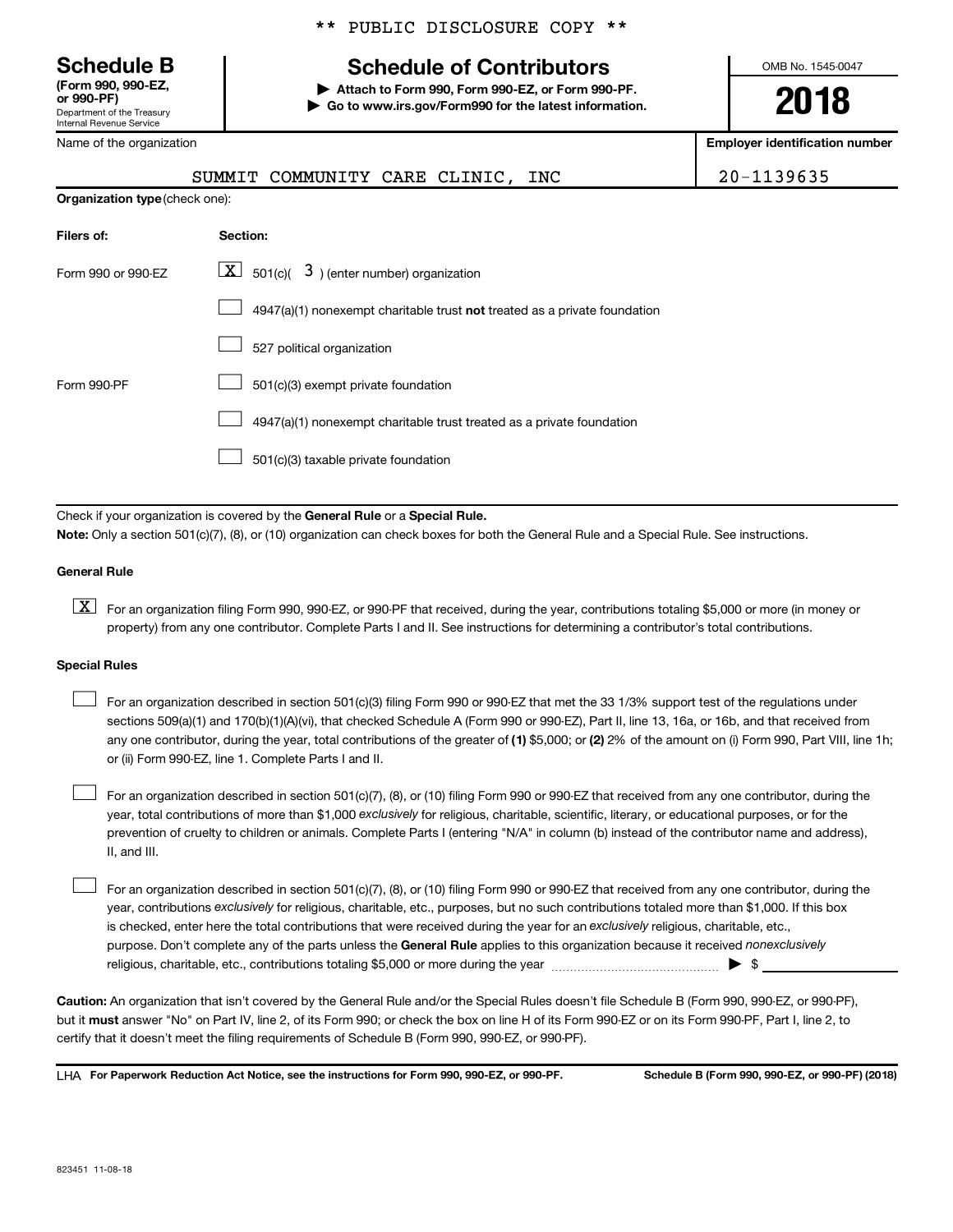Name of organization

**Employer identification number**

### SUMMIT COMMUNITY CARE CLINIC, INC 20-1139635

**Part I** Contributors (see instructions). Use duplicate copies of Part I if additional space is needed.

| (a)        | (b)                               | (c)<br><b>Total contributions</b> | (d)                                                                                                                                 |
|------------|-----------------------------------|-----------------------------------|-------------------------------------------------------------------------------------------------------------------------------------|
| No.<br>1   | Name, address, and ZIP + 4        | 1, 241, 234.<br>$\mathfrak{S}$    | Type of contribution<br>$\boxed{\text{X}}$<br>Person<br>Payroll<br><b>Noncash</b>                                                   |
| (a)<br>No. | (b)<br>Name, address, and ZIP + 4 | (c)<br><b>Total contributions</b> | (Complete Part II for<br>noncash contributions.)<br>(d)<br>Type of contribution                                                     |
| 2          |                                   | 854,482.<br>\$                    | $\boxed{\textbf{X}}$<br>Person<br>Payroll<br>$\overline{\mathbf{X}}$<br>Noncash<br>(Complete Part II for<br>noncash contributions.) |
| (a)<br>No. | (b)<br>Name, address, and ZIP + 4 | (c)<br><b>Total contributions</b> | (d)<br>Type of contribution                                                                                                         |
| 3          |                                   | 139,702.<br>\$                    | $\overline{\mathbf{X}}$<br>Person<br>Payroll<br>Noncash<br>(Complete Part II for<br>noncash contributions.)                         |
| (a)<br>No. | (b)<br>Name, address, and ZIP + 4 | (c)<br><b>Total contributions</b> | (d)<br>Type of contribution                                                                                                         |
| 4          |                                   | 457,144.<br>\$                    | $\overline{\mathbf{X}}$<br>Person<br>Payroll<br><b>Noncash</b><br>(Complete Part II for<br>noncash contributions.)                  |
| (a)<br>No. | (b)<br>Name, address, and ZIP + 4 | (c)<br><b>Total contributions</b> | (d)<br>Type of contribution                                                                                                         |
| 5          |                                   | 7,500.<br>\$                      | $\boxed{\text{X}}$<br>Person<br>Payroll<br>Noncash<br>(Complete Part II for<br>noncash contributions.)                              |
| (a)<br>No. | (b)<br>Name, address, and ZIP + 4 | (c)<br><b>Total contributions</b> | (d)<br>Type of contribution                                                                                                         |
| 6          |                                   |                                   | $\boxed{\text{X}}$<br>Person<br>Payroll                                                                                             |

19300925 099347 011-05701800 2018.04030 SUMMIT COMMUNITY CARE CLINI 011-1ZO1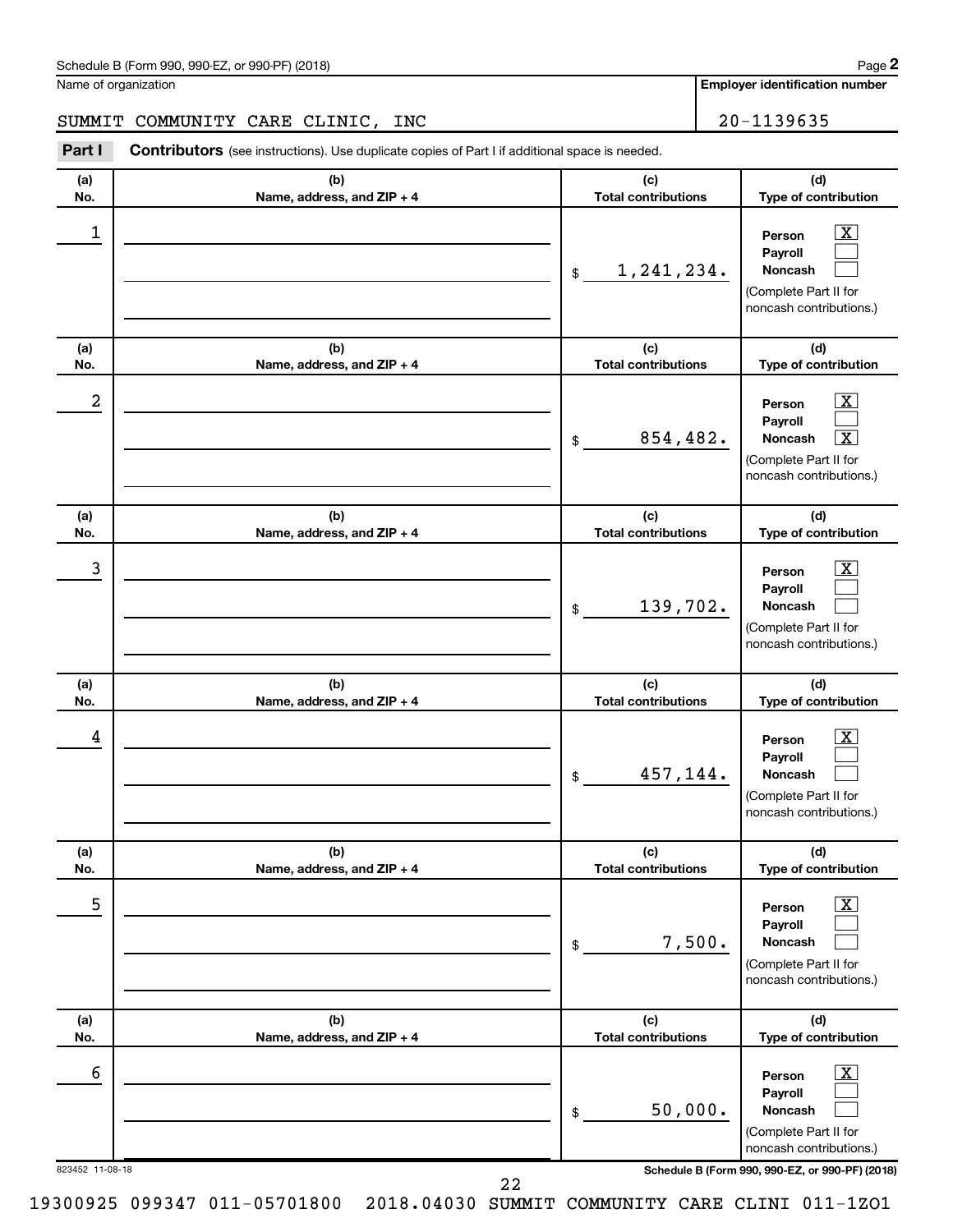**Employer identification number**

**(a) No. (b) Name, address, and ZIP + 4 (c) Total contributions (d) Type of contribution Person Payroll Noncash (a) No. (b) Name, address, and ZIP + 4 (c) Total contributions (d) Type of contribution Person Payroll Noncash (a) No. (b) Name, address, and ZIP + 4 (c) Total contributions (d) Type of contribution Person Payroll Noncash (a) No. (b) Name, address, and ZIP + 4 (c) Total contributions (d) Type of contribution Person Payroll Noncash (a) No. (b) Name, address, and ZIP + 4 (c) Total contributions (d) Type of contribution Person Payroll Noncash (a) No. (b) Name, address, and ZIP + 4 (c) Total contributions (d) Type of contribution Person Payroll Noncash Part I** Contributors (see instructions). Use duplicate copies of Part I if additional space is needed. \$ (Complete Part II for noncash contributions.) \$ (Complete Part II for noncash contributions.) \$ (Complete Part II for noncash contributions.) \$ (Complete Part II for noncash contributions.) \$ (Complete Part II for noncash contributions.) \$  $\lfloor x \rfloor$  $\Box$  $\Box$  $\overline{\mathbf{X}}$  $\Box$  $\Box$  $\boxed{\textbf{X}}$  $\Box$  $\Box$  $\boxed{\textbf{X}}$  $\Box$  $\Box$  $\boxed{\text{X}}$  $\Box$  $\Box$  $\boxed{\text{X}}$  $\Box$  $\Box$ SUMMIT COMMUNITY CARE CLINIC, INC  $\vert$  20-1139635  $7$   $|$  Person  $\overline{\text{X}}$ 25,000.  $8$  Person  $\overline{\text{X}}$ 85,365. 9 X 265,359.  $10$  Person  $\overline{\text{X}}$ 8,386.  $\begin{array}{|c|c|c|c|c|}\hline \text{11} & \text{Person} & \text{X} \\\hline \end{array}$ 16,000.  $\begin{array}{|c|c|c|c|c|}\hline \text{12} & \text{Person} & \text{X} \\\hline \end{array}$ 214,000.

823452 11-08-18 **Schedule B (Form 990, 990-EZ, or 990-PF) (2018)**

(Complete Part II for noncash contributions.)

19300925 099347 011-05701800 2018.04030 SUMMIT COMMUNITY CARE CLINI 011-1ZO1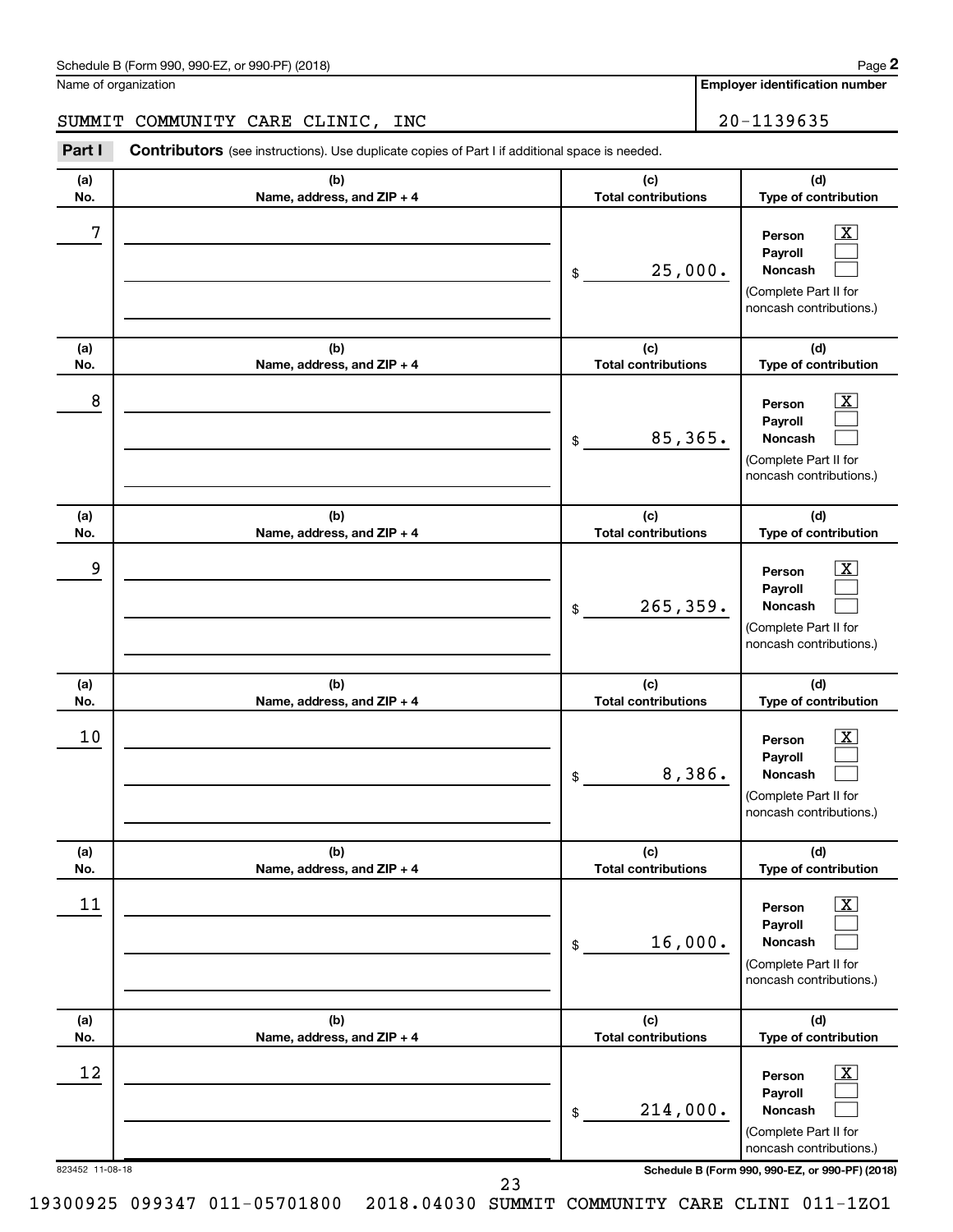**Employer identification number**

### SUMMIT COMMUNITY CARE CLINIC, INC | 20-1139635

823452 11-08-18 **Schedule B (Form 990, 990-EZ, or 990-PF) (2018) (a) No. (b) Name, address, and ZIP + 4 (c) Total contributions (d) Type of contribution Person Payroll Noncash (a) No. (b) Name, address, and ZIP + 4 (c) Total contributions (d) Type of contribution Person Payroll Noncash (a) No. (b) Name, address, and ZIP + 4 (c) Total contributions (d) Type of contribution Person Payroll Noncash (a) No. (b) Name, address, and ZIP + 4 (c) Total contributions (d) Type of contribution Person Payroll Noncash (a) No. (b) Name, address, and ZIP + 4 (c) Total contributions (d) Type of contribution Person Payroll Noncash (a) No. (b) Name, address, and ZIP + 4 (c) Total contributions (d) Type of contribution Person Payroll Noncash Part I** Contributors (see instructions). Use duplicate copies of Part I if additional space is needed. \$ (Complete Part II for noncash contributions.) \$ (Complete Part II for noncash contributions.) \$ (Complete Part II for noncash contributions.) \$ (Complete Part II for noncash contributions.) \$ (Complete Part II for noncash contributions.) \$ (Complete Part II for noncash contributions.)  $\lfloor x \rfloor$  $\Box$  $\Box$  $\boxed{\textbf{X}}$  $\Box$  $\Box$  $\boxed{\textbf{X}}$  $\Box$  $\Box$  $\boxed{\textbf{X}}$  $\Box$  $\Box$  $\boxed{\text{X}}$  $\Box$  $\Box$  $\boxed{\textbf{X}}$  $\Box$  $\Box$  $\begin{array}{|c|c|c|c|c|}\hline \text{13} & \text{Person} & \text{X} \\\hline \end{array}$ 102,847.  $\begin{array}{|c|c|c|c|c|}\hline \text{14} & \text{Person} & \text{X} \\\hline \end{array}$ 33,333.  $15$  Person  $\overline{\text{X}}$ 32,000.  $16$  Person  $\overline{\text{X}}$ 141,153.  $17$  Person  $\overline{\text{X}}$ 37,114.  $\begin{array}{|c|c|c|c|c|c|}\hline \text{18} & \text{Person} & \text{X} \\\hline \end{array}$ 73,119.

24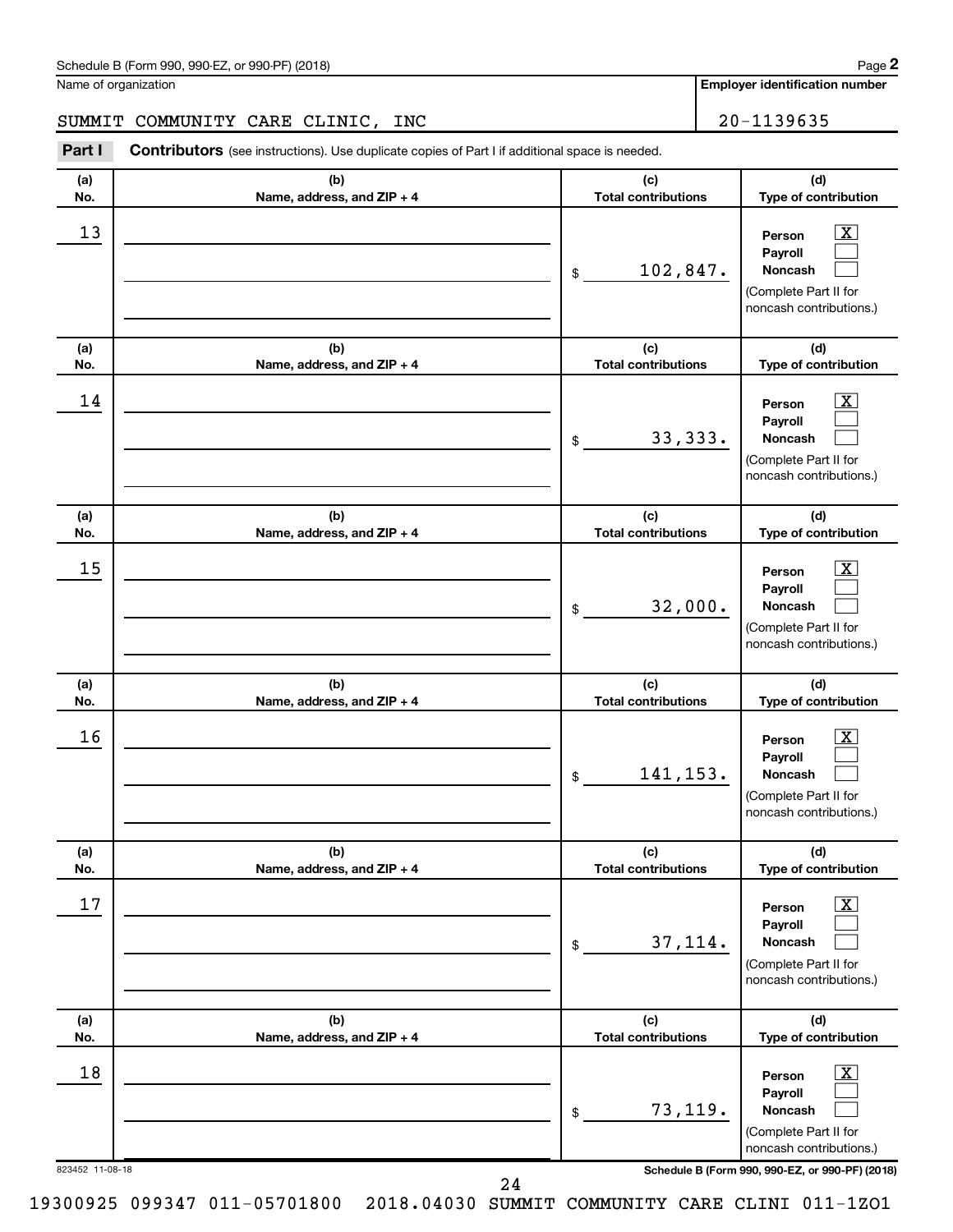Name of organization

**Employer identification number (a) No. (b) Name, address, and ZIP + 4 (c) Total contributions (d) Type of contribution Person Payroll Noncash (a) No. (b) Name, address, and ZIP + 4 (c) Total contributions (d) Type of contribution Person Payroll Noncash (a) No. (b) Name, address, and ZIP + 4 (c) Total contributions (d) Type of contribution Person Payroll Noncash (a) No. (b) Name, address, and ZIP + 4 (c) Total contributions (d) Type of contribution Person Payroll Noncash (a) No. (b) Name, address, and ZIP + 4 (c) Total contributions (d) Type of contribution Person Payroll Noncash (a) No. (b) Name, address, and ZIP + 4 (c) Total contributions (d) Type of contribution Person Payroll Noncash Part I** Contributors (see instructions). Use duplicate copies of Part I if additional space is needed. \$ (Complete Part II for noncash contributions.) \$ (Complete Part II for noncash contributions.) \$ (Complete Part II for noncash contributions.) \$ (Complete Part II for noncash contributions.) \$ (Complete Part II for noncash contributions.) \$  $\lfloor x \rfloor$  $\Box$  $\Box$  $\boxed{\textbf{X}}$  $\Box$  $\Box$  $\boxed{\textbf{X}}$  $\Box$  $\Box$  $\boxed{\textbf{X}}$  $\Box$  $\Box$  $\boxed{\text{X}}$  $\Box$  $\Box$  $\boxed{\text{X}}$  $\Box$  $\Box$ SUMMIT COMMUNITY CARE CLINIC, INC 20-1139635  $19$  Person  $\overline{\text{X}}$ 5,556.  $20$  Person  $\overline{\text{X}}$ 65,455.  $21$  Person  $\overline{\text{X}}$ 20,000.  $22$  Person  $\overline{\text{X}}$ 14,946.  $23$  Person  $\overline{\text{X}}$ 5,597.  $24$  Person  $\overline{\text{X}}$ 10,000.

823452 11-08-18 **Schedule B (Form 990, 990-EZ, or 990-PF) (2018)**

(Complete Part II for noncash contributions.)

**2**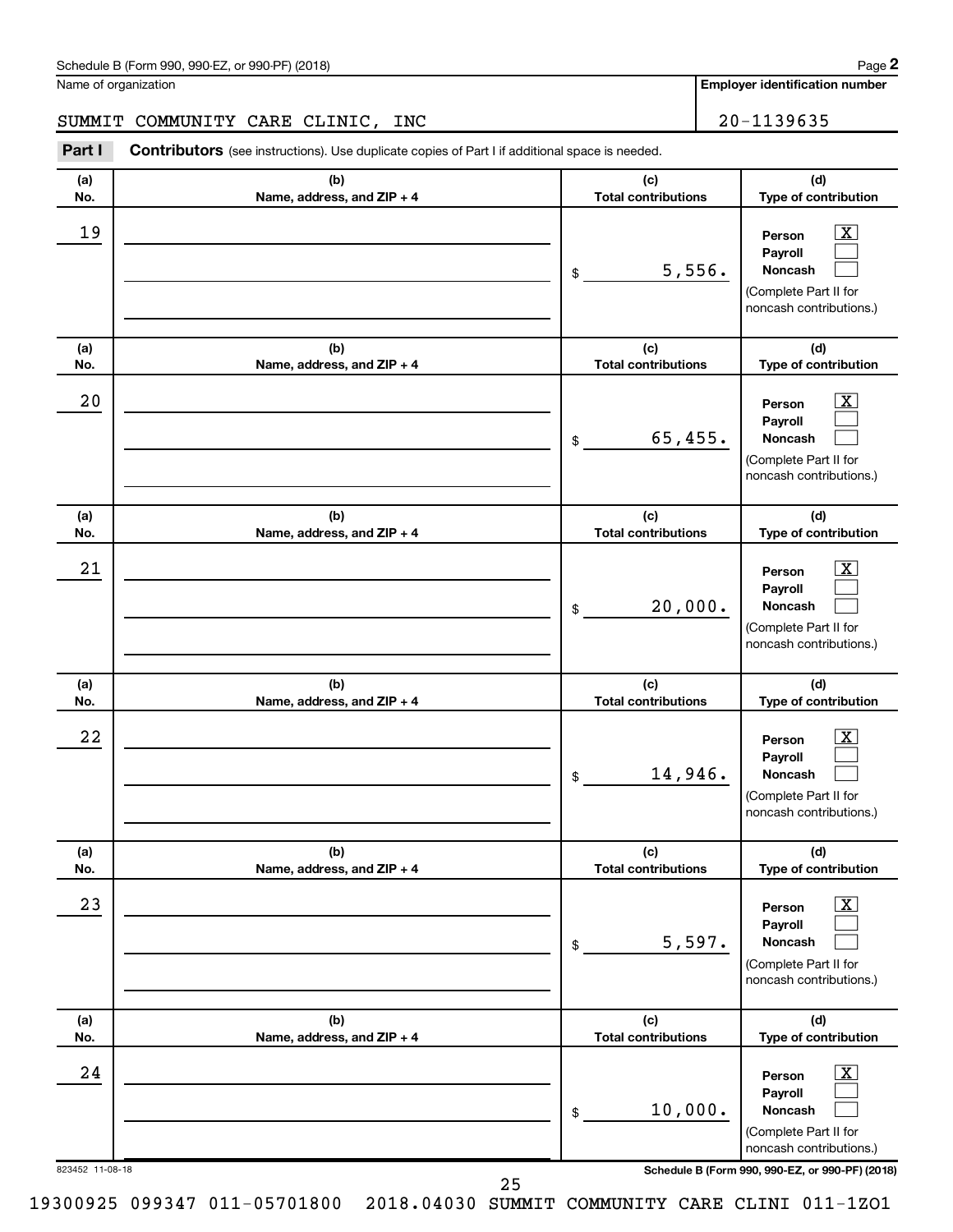**Employer identification number**

### SUMMIT COMMUNITY CARE CLINIC, INC | 20-1139635

823452 11-08-18 **Schedule B (Form 990, 990-EZ, or 990-PF) (2018) (a) No. (b) Name, address, and ZIP + 4 (c) Total contributions (d) Type of contribution Person Payroll Noncash (a) No. (b) Name, address, and ZIP + 4 (c) Total contributions (d) Type of contribution Person Payroll Noncash (a) No. (b) Name, address, and ZIP + 4 (c) Total contributions (d) Type of contribution Person Payroll Noncash (a) No. (b) Name, address, and ZIP + 4 (c) Total contributions (d) Type of contribution Person Payroll Noncash (a) No. (b) Name, address, and ZIP + 4 (c) Total contributions (d) Type of contribution Person Payroll Noncash (a) No. (b) Name, address, and ZIP + 4 (c) Total contributions (d) Type of contribution Person Payroll Noncash Part I** Contributors (see instructions). Use duplicate copies of Part I if additional space is needed. \$ (Complete Part II for noncash contributions.) \$ (Complete Part II for noncash contributions.) \$ (Complete Part II for noncash contributions.) \$ (Complete Part II for noncash contributions.) \$ (Complete Part II for noncash contributions.) \$ (Complete Part II for noncash contributions.)  $\lfloor x \rfloor$  $\Box$  $\Box$  $\overline{\mathbf{X}}$  $\Box$  $\Box$  $\boxed{\textbf{X}}$  $\Box$  $\Box$  $\boxed{\textbf{X}}$  $\Box$  $\Box$  $\boxed{\text{X}}$  $\Box$  $\Box$  $\boxed{\text{X}}$  $\Box$  $\Box$  $25$  Person  $\overline{\text{X}}$ 10,000.  $26$  Person  $\overline{\text{X}}$ 10,000.  $27$  Person  $\overline{\text{X}}$ 25,000.  $28$  Person  $\overline{\text{X}}$ 10,000.  $29$  Person  $\overline{\text{X}}$ 20,000.  $\overline{30}$  Person  $\overline{\text{X}}$ 10,000.

26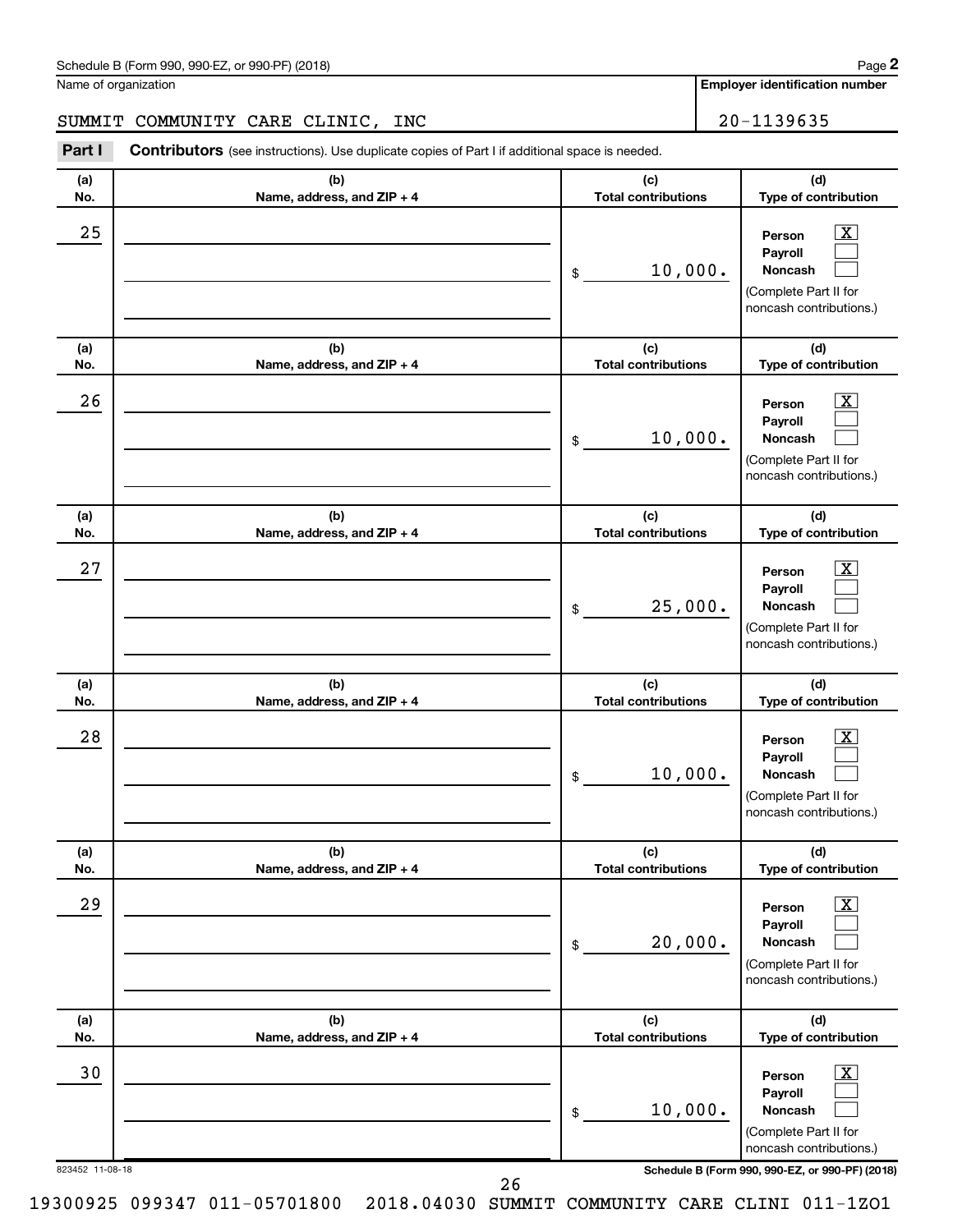36

**Employer identification number (a) No. (b) Name, address, and ZIP + 4 (c) Total contributions (d) Type of contribution Person Payroll Noncash (a) No. (b) Name, address, and ZIP + 4 (c) Total contributions (d) Type of contribution Person Payroll Noncash (a) No. (b) Name, address, and ZIP + 4 (c) Total contributions (d) Type of contribution Person Payroll Noncash (a) No. (b) Name, address, and ZIP + 4 (c) Total contributions (d) Type of contribution Person Payroll Noncash (a) No. (b) Name, address, and ZIP + 4 (c) Total contributions (d) Type of contribution Person Payroll Noncash (a) No. (b) Name, address, and ZIP + 4 (c) Total contributions (d) Type of contribution** Name of organization **Part I** Contributors (see instructions). Use duplicate copies of Part I if additional space is needed. \$ (Complete Part II for noncash contributions.) \$ (Complete Part II for noncash contributions.) \$ (Complete Part II for noncash contributions.) \$ (Complete Part II for noncash contributions.) \$ (Complete Part II for noncash contributions.)  $\lfloor x \rfloor$  $\Box$  $\Box$  $\boxed{\textbf{X}}$  $\Box$  $\Box$  $\boxed{\textbf{X}}$  $\Box$  $\Box$  $\boxed{\textbf{X}}$  $\Box$  $\Box$  $\Box$  $\Box$  $\boxed{\text{X}}$ SUMMIT COMMUNITY CARE CLINIC, INC 20-1139635  $\begin{array}{|c|c|c|c|c|}\hline \text{31} & \text{Person} & \text{X} \\\hline \end{array}$ 5,000.  $\begin{array}{|c|c|c|c|c|}\hline \text{32} & \text{Person} & \text{X} \ \hline \end{array}$ 5,000.  $\overline{33}$  Person  $\overline{\text{X}}$ 5,000.  $\begin{array}{|c|c|c|c|c|}\hline \text{34} & \text{Person} & \text{X} \\\hline \end{array}$ 5,000. 35  $5,357.$ 

> **Person Payroll Noncash** \$ (Complete Part II for noncash contributions.)  $\Box$  $\Box$  $\boxed{\textbf{X}}$  $12,500.$

823452 11-08-18 **Schedule B (Form 990, 990-EZ, or 990-PF) (2018)**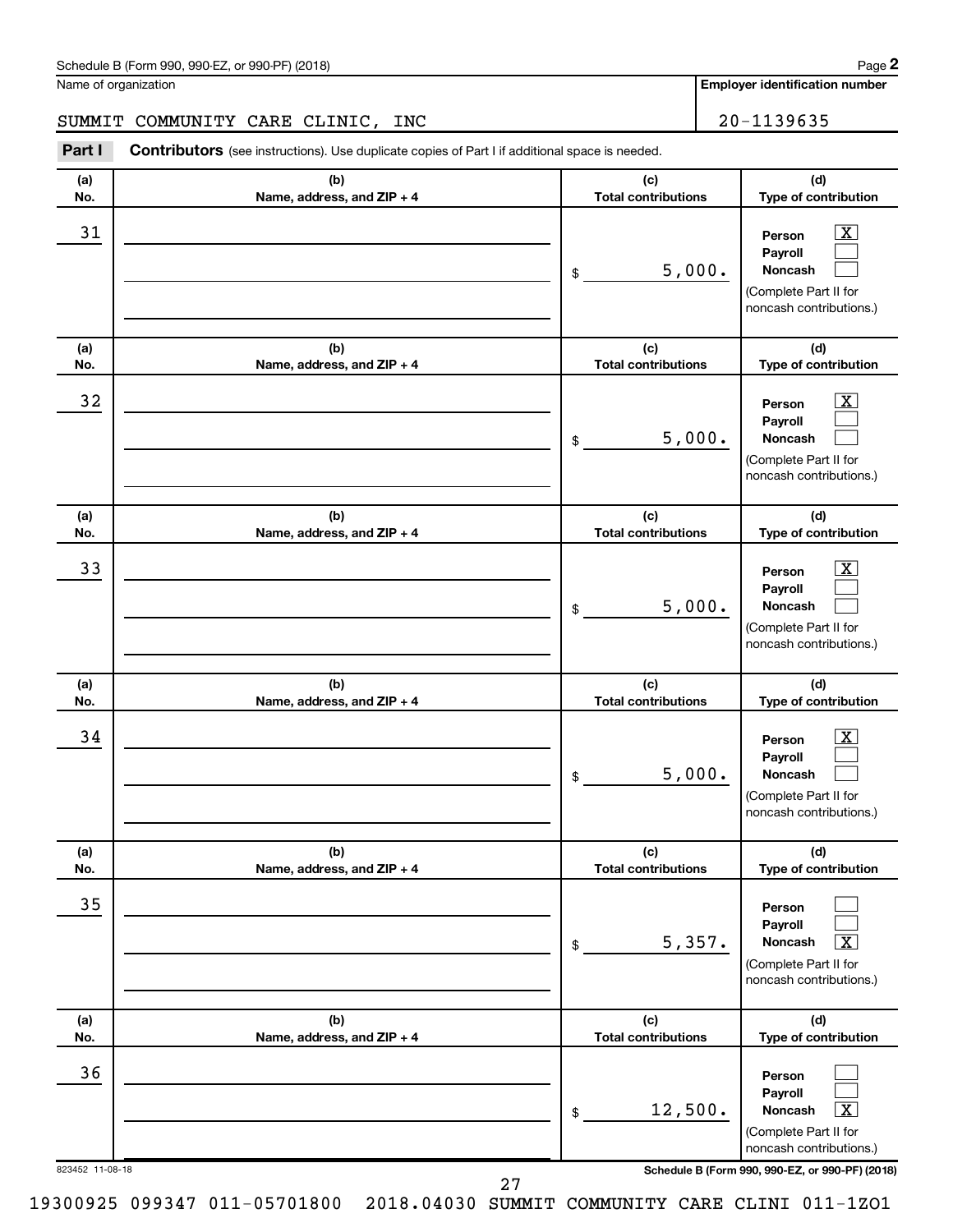**3**

**Employer identification number**

SUMMIT COMMUNITY CARE CLINIC, INC 20-1139635

Part II Noncash Property (see instructions). Use duplicate copies of Part II if additional space is needed.

| (a)<br>No.<br>from<br>Part I | (b)<br>Description of noncash property given | (c)<br>FMV (or estimate)<br>(See instructions.) | (d)<br>Date received                            |
|------------------------------|----------------------------------------------|-------------------------------------------------|-------------------------------------------------|
|                              | <b>VACCINES</b>                              |                                                 |                                                 |
| 2                            |                                              |                                                 |                                                 |
|                              |                                              |                                                 |                                                 |
|                              |                                              | 75,239.<br>$\$$                                 | 12/31/18                                        |
|                              |                                              |                                                 |                                                 |
| (a)                          |                                              | (c)                                             |                                                 |
| No.<br>from                  | (b)<br>Description of noncash property given | FMV (or estimate)                               | (d)<br>Date received                            |
| Part I                       |                                              | (See instructions.)                             |                                                 |
|                              | <b>30 SHARES OF APPLE STOCK</b>              |                                                 |                                                 |
| 35                           |                                              |                                                 |                                                 |
|                              |                                              |                                                 |                                                 |
|                              |                                              | 5,357.<br>\$                                    | 12/31/18                                        |
|                              |                                              |                                                 |                                                 |
| (a)                          |                                              | (c)                                             |                                                 |
| No.                          | (b)                                          | FMV (or estimate)                               | (d)                                             |
| from<br>Part I               | Description of noncash property given        | (See instructions.)                             | Date received                                   |
|                              | FOOD                                         |                                                 |                                                 |
| 36                           |                                              |                                                 |                                                 |
|                              |                                              |                                                 |                                                 |
|                              |                                              | 12,500.<br>$\$$                                 | 12/31/18                                        |
|                              |                                              |                                                 |                                                 |
| (a)                          |                                              | (c)                                             |                                                 |
| No.<br>from                  | (b)                                          | FMV (or estimate)                               | (d)                                             |
| Part I                       | Description of noncash property given        | (See instructions.)                             | Date received                                   |
|                              |                                              |                                                 |                                                 |
|                              |                                              |                                                 |                                                 |
|                              |                                              |                                                 |                                                 |
|                              |                                              | \$                                              |                                                 |
|                              |                                              |                                                 |                                                 |
| (a)                          |                                              | (c)                                             |                                                 |
| No.<br>from                  | (b)                                          | FMV (or estimate)                               | (d)                                             |
| Part I                       | Description of noncash property given        | (See instructions.)                             | Date received                                   |
|                              |                                              |                                                 |                                                 |
|                              |                                              |                                                 |                                                 |
|                              |                                              |                                                 |                                                 |
|                              |                                              | \$                                              |                                                 |
|                              |                                              |                                                 |                                                 |
| (a)                          |                                              | (c)                                             |                                                 |
| No.                          | (b)                                          | FMV (or estimate)                               | (d)                                             |
| from<br>Part I               | Description of noncash property given        | (See instructions.)                             | Date received                                   |
|                              |                                              |                                                 |                                                 |
|                              |                                              |                                                 |                                                 |
|                              |                                              |                                                 |                                                 |
|                              |                                              | \$                                              |                                                 |
| 823453 11-08-18              |                                              |                                                 | Schedule B (Form 990, 990-EZ, or 990-PF) (2018) |
|                              | 28                                           |                                                 |                                                 |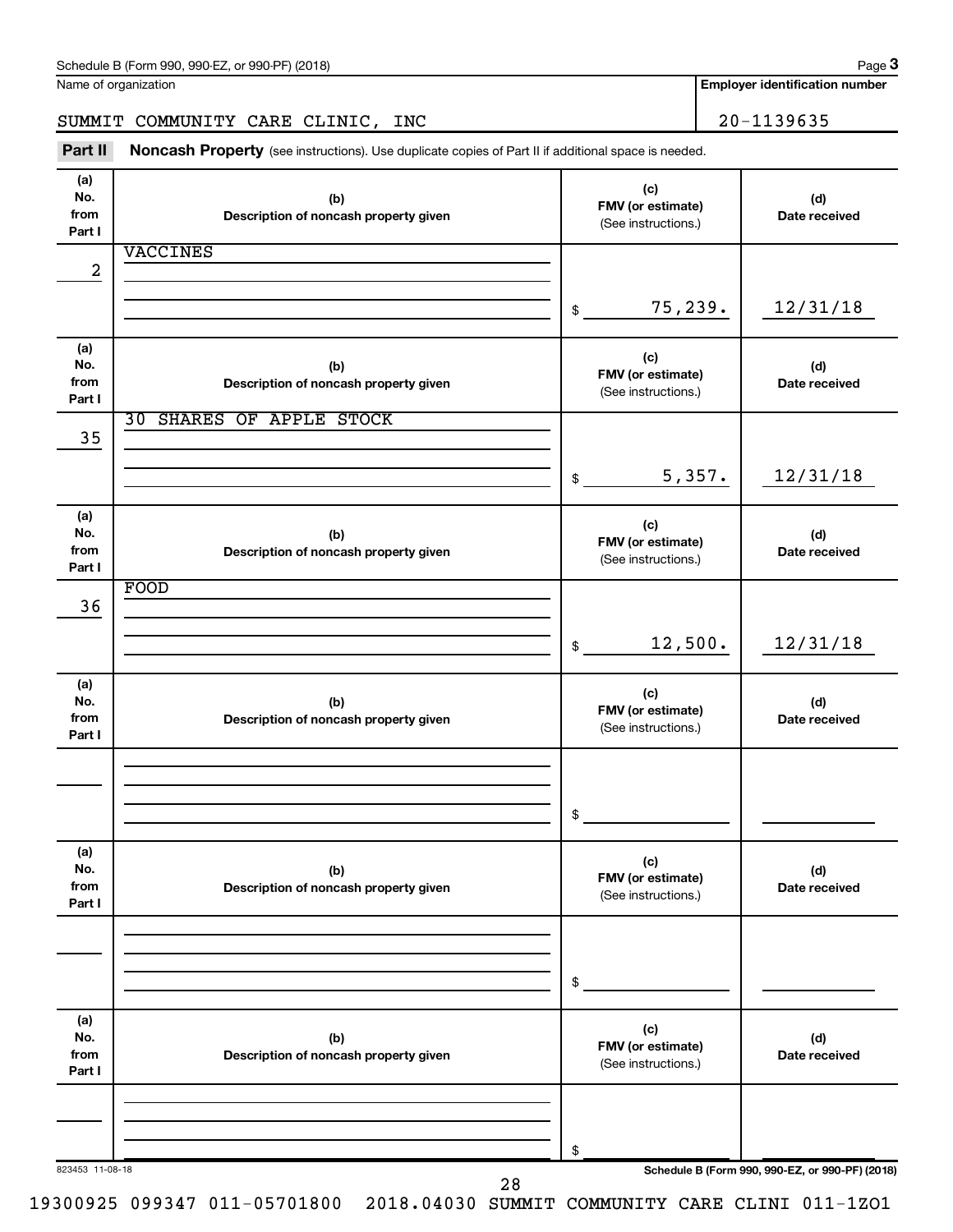|                      | Schedule B (Form 990, 990-EZ, or 990-PF) (2018)                                                                                                                                                                                                                              |                      |                                          | Page 4                                          |  |  |  |  |
|----------------------|------------------------------------------------------------------------------------------------------------------------------------------------------------------------------------------------------------------------------------------------------------------------------|----------------------|------------------------------------------|-------------------------------------------------|--|--|--|--|
| Name of organization |                                                                                                                                                                                                                                                                              |                      |                                          | <b>Employer identification number</b>           |  |  |  |  |
|                      | SUMMIT COMMUNITY CARE CLINIC, INC                                                                                                                                                                                                                                            |                      |                                          | 20-1139635                                      |  |  |  |  |
| Part III             | Exclusively religious, charitable, etc., contributions to organizations described in section 501(c)(7), (8), or (10) that total more than \$1,000 for the year<br>from any one contributor. Complete columns (a) through (e) and the following line entry. For organizations |                      |                                          |                                                 |  |  |  |  |
|                      | completing Part III, enter the total of exclusively religious, charitable, etc., contributions of \$1,000 or less for the year. (Enter this info. once.)                                                                                                                     |                      |                                          |                                                 |  |  |  |  |
| (a) No.              | Use duplicate copies of Part III if additional space is needed.                                                                                                                                                                                                              |                      |                                          |                                                 |  |  |  |  |
| from<br>Part I       | (b) Purpose of gift                                                                                                                                                                                                                                                          | (c) Use of gift      |                                          | (d) Description of how gift is held             |  |  |  |  |
|                      |                                                                                                                                                                                                                                                                              |                      |                                          |                                                 |  |  |  |  |
|                      |                                                                                                                                                                                                                                                                              |                      |                                          |                                                 |  |  |  |  |
|                      |                                                                                                                                                                                                                                                                              |                      |                                          |                                                 |  |  |  |  |
|                      |                                                                                                                                                                                                                                                                              | (e) Transfer of gift |                                          |                                                 |  |  |  |  |
|                      | Transferee's name, address, and ZIP + 4                                                                                                                                                                                                                                      |                      |                                          | Relationship of transferor to transferee        |  |  |  |  |
|                      |                                                                                                                                                                                                                                                                              |                      |                                          |                                                 |  |  |  |  |
|                      |                                                                                                                                                                                                                                                                              |                      |                                          |                                                 |  |  |  |  |
|                      |                                                                                                                                                                                                                                                                              |                      |                                          |                                                 |  |  |  |  |
| (a) No.<br>from      | (b) Purpose of gift                                                                                                                                                                                                                                                          | (c) Use of gift      |                                          | (d) Description of how gift is held             |  |  |  |  |
| Part I               |                                                                                                                                                                                                                                                                              |                      |                                          |                                                 |  |  |  |  |
|                      |                                                                                                                                                                                                                                                                              |                      |                                          |                                                 |  |  |  |  |
|                      |                                                                                                                                                                                                                                                                              |                      |                                          |                                                 |  |  |  |  |
|                      | (e) Transfer of gift                                                                                                                                                                                                                                                         |                      |                                          |                                                 |  |  |  |  |
|                      |                                                                                                                                                                                                                                                                              |                      |                                          |                                                 |  |  |  |  |
|                      | Transferee's name, address, and ZIP + 4                                                                                                                                                                                                                                      |                      |                                          | Relationship of transferor to transferee        |  |  |  |  |
|                      |                                                                                                                                                                                                                                                                              |                      |                                          |                                                 |  |  |  |  |
|                      |                                                                                                                                                                                                                                                                              |                      |                                          |                                                 |  |  |  |  |
| (a) No.              |                                                                                                                                                                                                                                                                              |                      |                                          |                                                 |  |  |  |  |
| from<br>Part I       | (b) Purpose of gift                                                                                                                                                                                                                                                          | (c) Use of gift      |                                          | (d) Description of how gift is held             |  |  |  |  |
|                      |                                                                                                                                                                                                                                                                              |                      |                                          |                                                 |  |  |  |  |
|                      |                                                                                                                                                                                                                                                                              |                      |                                          |                                                 |  |  |  |  |
|                      |                                                                                                                                                                                                                                                                              |                      |                                          |                                                 |  |  |  |  |
|                      | (e) Transfer of gift                                                                                                                                                                                                                                                         |                      |                                          |                                                 |  |  |  |  |
|                      | Transferee's name, address, and ZIP + 4                                                                                                                                                                                                                                      |                      | Relationship of transferor to transferee |                                                 |  |  |  |  |
|                      |                                                                                                                                                                                                                                                                              |                      |                                          |                                                 |  |  |  |  |
|                      |                                                                                                                                                                                                                                                                              |                      |                                          |                                                 |  |  |  |  |
| (a) No.              |                                                                                                                                                                                                                                                                              |                      |                                          |                                                 |  |  |  |  |
| from<br>Part I       | (b) Purpose of gift                                                                                                                                                                                                                                                          | (c) Use of gift      |                                          | (d) Description of how gift is held             |  |  |  |  |
|                      |                                                                                                                                                                                                                                                                              |                      |                                          |                                                 |  |  |  |  |
|                      |                                                                                                                                                                                                                                                                              |                      |                                          |                                                 |  |  |  |  |
|                      |                                                                                                                                                                                                                                                                              |                      |                                          |                                                 |  |  |  |  |
|                      |                                                                                                                                                                                                                                                                              | (e) Transfer of gift |                                          |                                                 |  |  |  |  |
|                      | Transferee's name, address, and ZIP + 4                                                                                                                                                                                                                                      |                      |                                          | Relationship of transferor to transferee        |  |  |  |  |
|                      |                                                                                                                                                                                                                                                                              |                      |                                          |                                                 |  |  |  |  |
|                      |                                                                                                                                                                                                                                                                              |                      |                                          |                                                 |  |  |  |  |
|                      |                                                                                                                                                                                                                                                                              |                      |                                          |                                                 |  |  |  |  |
| 823454 11-08-18      |                                                                                                                                                                                                                                                                              |                      |                                          | Schedule B (Form 990, 990-EZ, or 990-PF) (2018) |  |  |  |  |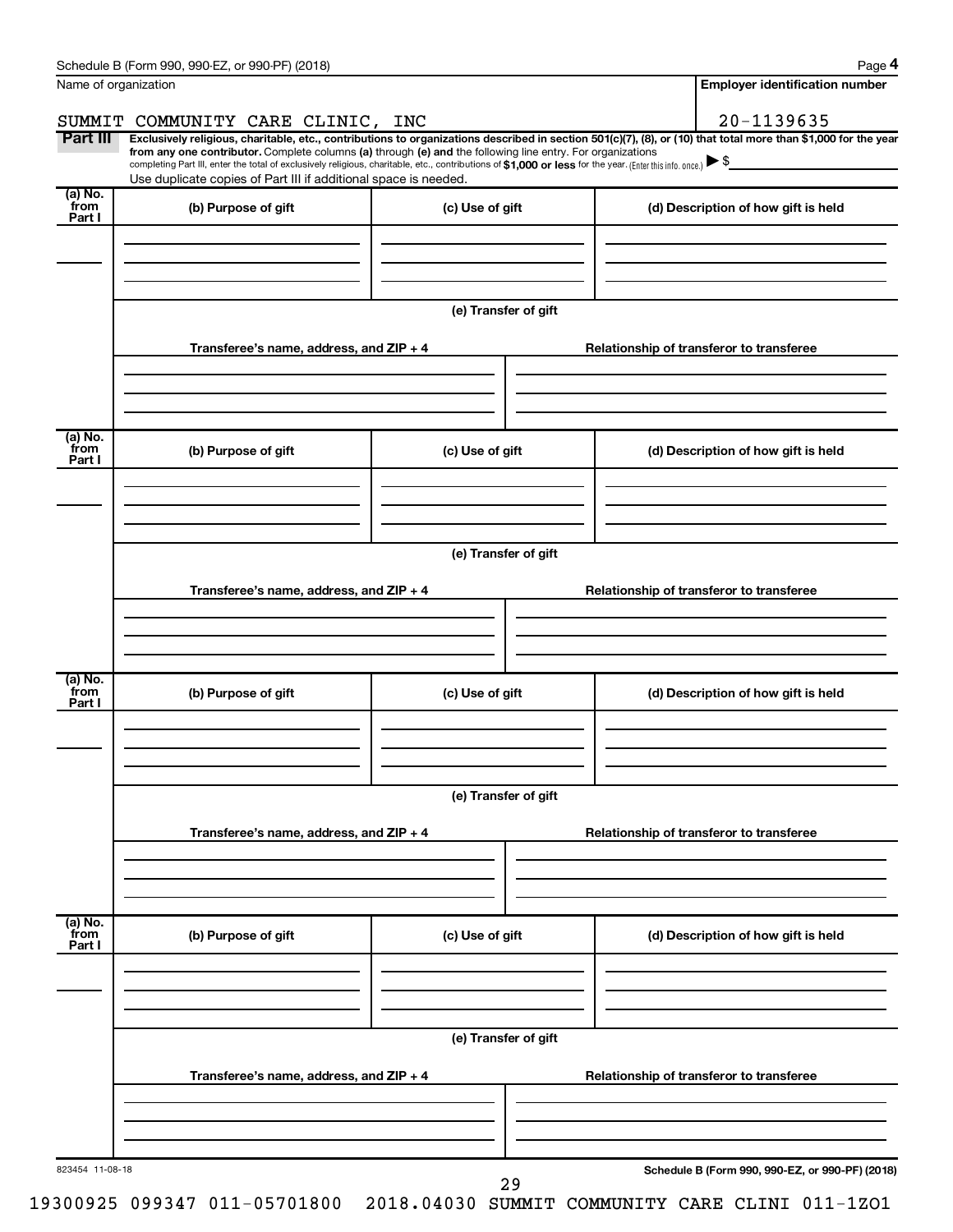| <b>Political Campaign and Lobbying Activities</b><br><b>SCHEDULE C</b>                                                                                                                                                                                     | OMB No. 1545-0047                                                                                                                                           |  |  |  |  |  |  |  |  |  |
|------------------------------------------------------------------------------------------------------------------------------------------------------------------------------------------------------------------------------------------------------------|-------------------------------------------------------------------------------------------------------------------------------------------------------------|--|--|--|--|--|--|--|--|--|
| (Form 990 or 990-EZ)<br>For Organizations Exempt From Income Tax Under section 501(c) and section 527                                                                                                                                                      | 2018                                                                                                                                                        |  |  |  |  |  |  |  |  |  |
| Complete if the organization is described below. Attach to Form 990 or Form 990-EZ.                                                                                                                                                                        |                                                                                                                                                             |  |  |  |  |  |  |  |  |  |
| Department of the Treasury<br>Go to www.irs.gov/Form990 for instructions and the latest information.<br>Internal Revenue Service                                                                                                                           | <b>Open to Public</b><br>Inspection                                                                                                                         |  |  |  |  |  |  |  |  |  |
| If the organization answered "Yes," on Form 990, Part IV, line 3, or Form 990-EZ, Part V, line 46 (Political Campaign Activities), then                                                                                                                    |                                                                                                                                                             |  |  |  |  |  |  |  |  |  |
| • Section 501(c)(3) organizations: Complete Parts I-A and B. Do not complete Part I-C.                                                                                                                                                                     |                                                                                                                                                             |  |  |  |  |  |  |  |  |  |
| • Section 501(c) (other than section 501(c)(3)) organizations: Complete Parts I-A and C below. Do not complete Part I-B.                                                                                                                                   |                                                                                                                                                             |  |  |  |  |  |  |  |  |  |
| • Section 527 organizations: Complete Part I-A only.<br>If the organization answered "Yes," on Form 990, Part IV, line 4, or Form 990-EZ, Part VI, line 47 (Lobbying Activities), then                                                                     |                                                                                                                                                             |  |  |  |  |  |  |  |  |  |
| • Section 501(c)(3) organizations that have filed Form 5768 (election under section 501(h)): Complete Part II-A. Do not complete Part II-B.                                                                                                                |                                                                                                                                                             |  |  |  |  |  |  |  |  |  |
| • Section 501(c)(3) organizations that have NOT filed Form 5768 (election under section 501(h)): Complete Part II-B. Do not complete Part II-A.                                                                                                            |                                                                                                                                                             |  |  |  |  |  |  |  |  |  |
| If the organization answered "Yes," on Form 990, Part IV, line 5 (Proxy Tax) (see separate instructions) or Form 990-EZ, Part V, line 35c (Proxy                                                                                                           |                                                                                                                                                             |  |  |  |  |  |  |  |  |  |
| Tax) (see separate instructions), then                                                                                                                                                                                                                     |                                                                                                                                                             |  |  |  |  |  |  |  |  |  |
| • Section 501(c)(4), (5), or (6) organizations: Complete Part III.                                                                                                                                                                                         |                                                                                                                                                             |  |  |  |  |  |  |  |  |  |
| <b>Employer identification number</b><br>Name of organization                                                                                                                                                                                              |                                                                                                                                                             |  |  |  |  |  |  |  |  |  |
| 20-1139635<br>SUMMIT COMMUNITY CARE CLINIC, INC<br>Complete if the organization is exempt under section 501(c) or is a section 527 organization.<br>Part I-A                                                                                               |                                                                                                                                                             |  |  |  |  |  |  |  |  |  |
|                                                                                                                                                                                                                                                            |                                                                                                                                                             |  |  |  |  |  |  |  |  |  |
| 1 Provide a description of the organization's direct and indirect political campaign activities in Part IV.                                                                                                                                                |                                                                                                                                                             |  |  |  |  |  |  |  |  |  |
| $\triangleright$ \$<br>Political campaign activity expenditures [111] production and the control of the control of the control of the control of the control of the control of the control of the control of the control of the control of the contro<br>2 |                                                                                                                                                             |  |  |  |  |  |  |  |  |  |
| Volunteer hours for political campaign activities<br>3                                                                                                                                                                                                     |                                                                                                                                                             |  |  |  |  |  |  |  |  |  |
|                                                                                                                                                                                                                                                            |                                                                                                                                                             |  |  |  |  |  |  |  |  |  |
| Part $I-B$<br>Complete if the organization is exempt under section 501(c)(3).                                                                                                                                                                              |                                                                                                                                                             |  |  |  |  |  |  |  |  |  |
| $\triangleright$ \$                                                                                                                                                                                                                                        |                                                                                                                                                             |  |  |  |  |  |  |  |  |  |
| 2                                                                                                                                                                                                                                                          |                                                                                                                                                             |  |  |  |  |  |  |  |  |  |
| Yes<br>з<br>Yes                                                                                                                                                                                                                                            | No<br>No                                                                                                                                                    |  |  |  |  |  |  |  |  |  |
| <b>b</b> If "Yes," describe in Part IV.                                                                                                                                                                                                                    |                                                                                                                                                             |  |  |  |  |  |  |  |  |  |
| Part I-C Complete if the organization is exempt under section 501(c), except section 501(c)(3).                                                                                                                                                            |                                                                                                                                                             |  |  |  |  |  |  |  |  |  |
| $\triangleright$ \$<br>1 Enter the amount directly expended by the filing organization for section 527 exempt function activities                                                                                                                          |                                                                                                                                                             |  |  |  |  |  |  |  |  |  |
| Enter the amount of the filing organization's funds contributed to other organizations for section 527<br>$\mathbf{2}$                                                                                                                                     |                                                                                                                                                             |  |  |  |  |  |  |  |  |  |
| ▶ \$<br>exempt function activities                                                                                                                                                                                                                         |                                                                                                                                                             |  |  |  |  |  |  |  |  |  |
| 3 Total exempt function expenditures. Add lines 1 and 2. Enter here and on Form 1120-POL,                                                                                                                                                                  |                                                                                                                                                             |  |  |  |  |  |  |  |  |  |
| $\blacktriangleright$ \$<br>Yes<br>Did the filing organization file Form 1120-POL for this year?                                                                                                                                                           | <b>No</b>                                                                                                                                                   |  |  |  |  |  |  |  |  |  |
| Enter the names, addresses and employer identification number (EIN) of all section 527 political organizations to which the filing organization<br>5                                                                                                       |                                                                                                                                                             |  |  |  |  |  |  |  |  |  |
| made payments. For each organization listed, enter the amount paid from the filing organization's funds. Also enter the amount of political                                                                                                                |                                                                                                                                                             |  |  |  |  |  |  |  |  |  |
| contributions received that were promptly and directly delivered to a separate political organization, such as a separate segregated fund or a                                                                                                             |                                                                                                                                                             |  |  |  |  |  |  |  |  |  |
| political action committee (PAC). If additional space is needed, provide information in Part IV.                                                                                                                                                           |                                                                                                                                                             |  |  |  |  |  |  |  |  |  |
| (b) Address<br>(a) Name<br>$(c)$ EIN<br>(d) Amount paid from<br>filing organization's<br>funds. If none, enter -0-.                                                                                                                                        | (e) Amount of political<br>contributions received and<br>promptly and directly<br>delivered to a separate<br>political organization.<br>If none, enter -0-. |  |  |  |  |  |  |  |  |  |
|                                                                                                                                                                                                                                                            |                                                                                                                                                             |  |  |  |  |  |  |  |  |  |
|                                                                                                                                                                                                                                                            |                                                                                                                                                             |  |  |  |  |  |  |  |  |  |
|                                                                                                                                                                                                                                                            |                                                                                                                                                             |  |  |  |  |  |  |  |  |  |
|                                                                                                                                                                                                                                                            |                                                                                                                                                             |  |  |  |  |  |  |  |  |  |
|                                                                                                                                                                                                                                                            |                                                                                                                                                             |  |  |  |  |  |  |  |  |  |
|                                                                                                                                                                                                                                                            |                                                                                                                                                             |  |  |  |  |  |  |  |  |  |
|                                                                                                                                                                                                                                                            |                                                                                                                                                             |  |  |  |  |  |  |  |  |  |

**For Paperwork Reduction Act Notice, see the Instructions for Form 990 or 990-EZ. Schedule C (Form 990 or 990-EZ) 2018** LHA

832041 11-08-18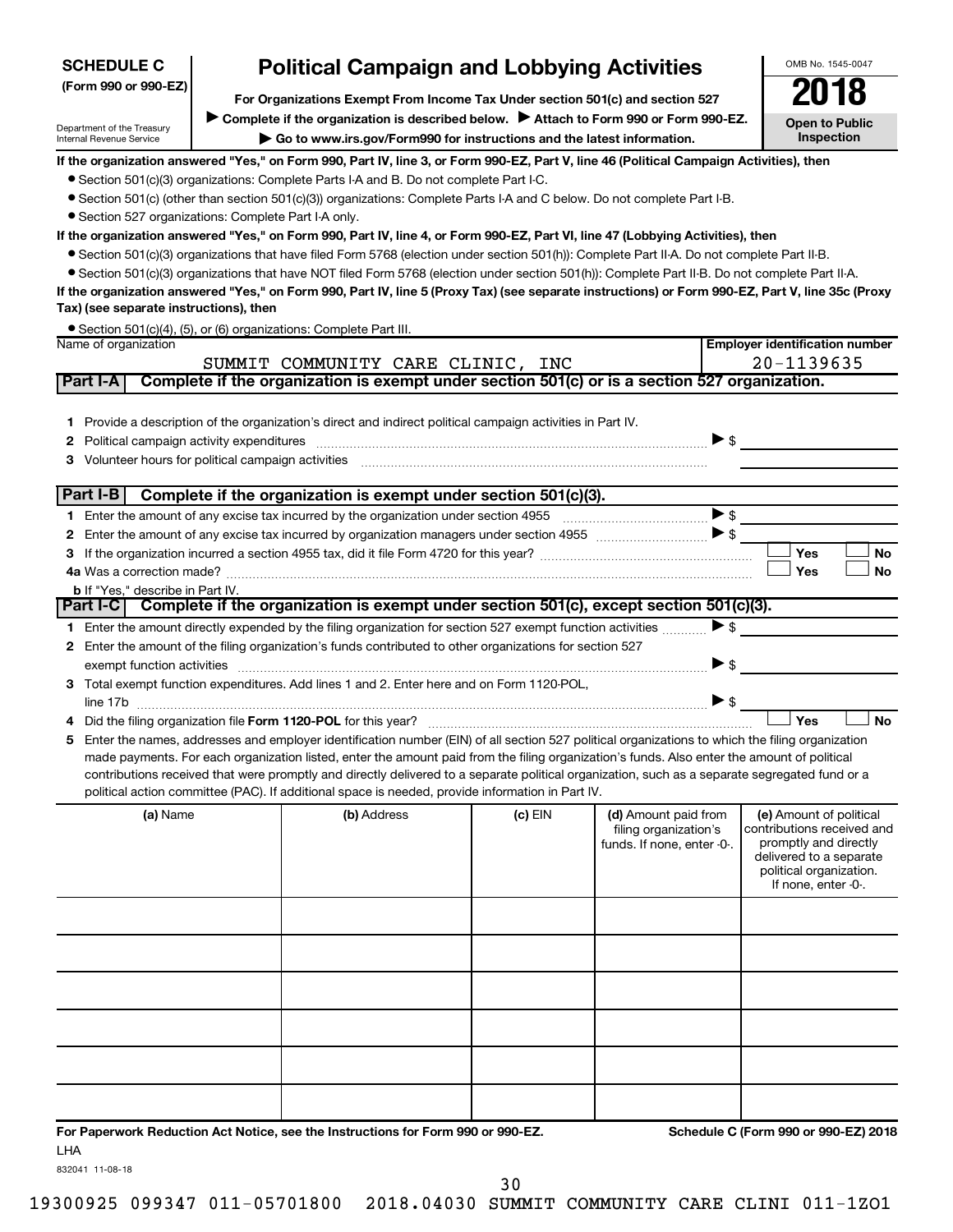| Schedule C (Form 990 or 990-EZ) 2018 SUMMIT COMMUNITY CARE CLINIC, INC                                                                                                                 |                                        |                                                         |            |                              | $20 - 1139635$ Page 2          |
|----------------------------------------------------------------------------------------------------------------------------------------------------------------------------------------|----------------------------------------|---------------------------------------------------------|------------|------------------------------|--------------------------------|
| Complete if the organization is exempt under section 501(c)(3) and filed Form 5768 (election under<br>Part II-A                                                                        |                                        |                                                         |            |                              |                                |
| section 501(h)).<br>A Check $\blacktriangleright$<br>if the filing organization belongs to an affiliated group (and list in Part IV each affiliated group member's name, address, EIN, |                                        |                                                         |            |                              |                                |
| expenses, and share of excess lobbying expenditures).                                                                                                                                  |                                        |                                                         |            |                              |                                |
| B Check P<br>if the filing organization checked box A and "limited control" provisions apply.                                                                                          | <b>Limits on Lobbying Expenditures</b> |                                                         |            | (a) Filing<br>organization's | (b) Affiliated group<br>totals |
| (The term "expenditures" means amounts paid or incurred.)                                                                                                                              |                                        |                                                         |            | totals                       |                                |
| 1a Total lobbying expenditures to influence public opinion (grass roots lobbying)                                                                                                      |                                        |                                                         |            |                              |                                |
|                                                                                                                                                                                        |                                        |                                                         |            |                              |                                |
| c                                                                                                                                                                                      |                                        |                                                         |            |                              |                                |
|                                                                                                                                                                                        |                                        |                                                         |            |                              |                                |
|                                                                                                                                                                                        |                                        |                                                         |            |                              |                                |
| f Lobbying nontaxable amount. Enter the amount from the following table in both columns.                                                                                               |                                        |                                                         |            |                              |                                |
| If the amount on line 1e, column (a) or (b) is:                                                                                                                                        |                                        | The lobbying nontaxable amount is:                      |            |                              |                                |
| Not over \$500,000                                                                                                                                                                     |                                        | 20% of the amount on line 1e.                           |            |                              |                                |
| Over \$500,000 but not over \$1,000,000                                                                                                                                                |                                        | \$100,000 plus 15% of the excess over \$500,000.        |            |                              |                                |
| Over \$1,000,000 but not over \$1,500,000                                                                                                                                              |                                        | \$175,000 plus 10% of the excess over \$1,000,000       |            |                              |                                |
| Over \$1,500,000 but not over \$17,000,000                                                                                                                                             |                                        | \$225,000 plus 5% of the excess over \$1,500,000.       |            |                              |                                |
| Over \$17,000,000                                                                                                                                                                      | \$1,000,000.                           |                                                         |            |                              |                                |
|                                                                                                                                                                                        |                                        |                                                         |            |                              |                                |
|                                                                                                                                                                                        |                                        |                                                         |            |                              |                                |
| h Subtract line 1g from line 1a. If zero or less, enter -0-                                                                                                                            |                                        |                                                         |            |                              |                                |
| If there is an amount other than zero on either line 1h or line 1i, did the organization file Form 4720                                                                                |                                        |                                                         |            |                              |                                |
| reporting section 4911 tax for this year?                                                                                                                                              |                                        |                                                         |            |                              | Yes<br>No                      |
|                                                                                                                                                                                        |                                        | 4-Year Averaging Period Under Section 501(h)            |            |                              |                                |
| (Some organizations that made a section 501(h) election do not have to complete all of the five columns below.                                                                         |                                        | See the separate instructions for lines 2a through 2f.) |            |                              |                                |
|                                                                                                                                                                                        |                                        | Lobbying Expenditures During 4-Year Averaging Period    |            |                              |                                |
| Calendar year<br>(or fiscal year beginning in)                                                                                                                                         | (a) 2015                               | (b) 2016                                                | $(c)$ 2017 | $(d)$ 2018                   | (e) Total                      |
| 2a Lobbying nontaxable amount                                                                                                                                                          |                                        |                                                         |            |                              |                                |
| <b>b</b> Lobbying ceiling amount<br>(150% of line 2a, column(e))                                                                                                                       |                                        |                                                         |            |                              |                                |
| c Total lobbying expenditures                                                                                                                                                          |                                        |                                                         |            |                              |                                |
| d Grassroots nontaxable amount                                                                                                                                                         |                                        |                                                         |            |                              |                                |
| e Grassroots ceiling amount<br>(150% of line 2d, column (e))                                                                                                                           |                                        |                                                         |            |                              |                                |
| f Grassroots lobbying expenditures                                                                                                                                                     |                                        |                                                         |            |                              |                                |

**Schedule C (Form 990 or 990-EZ) 2018**

832042 11-08-18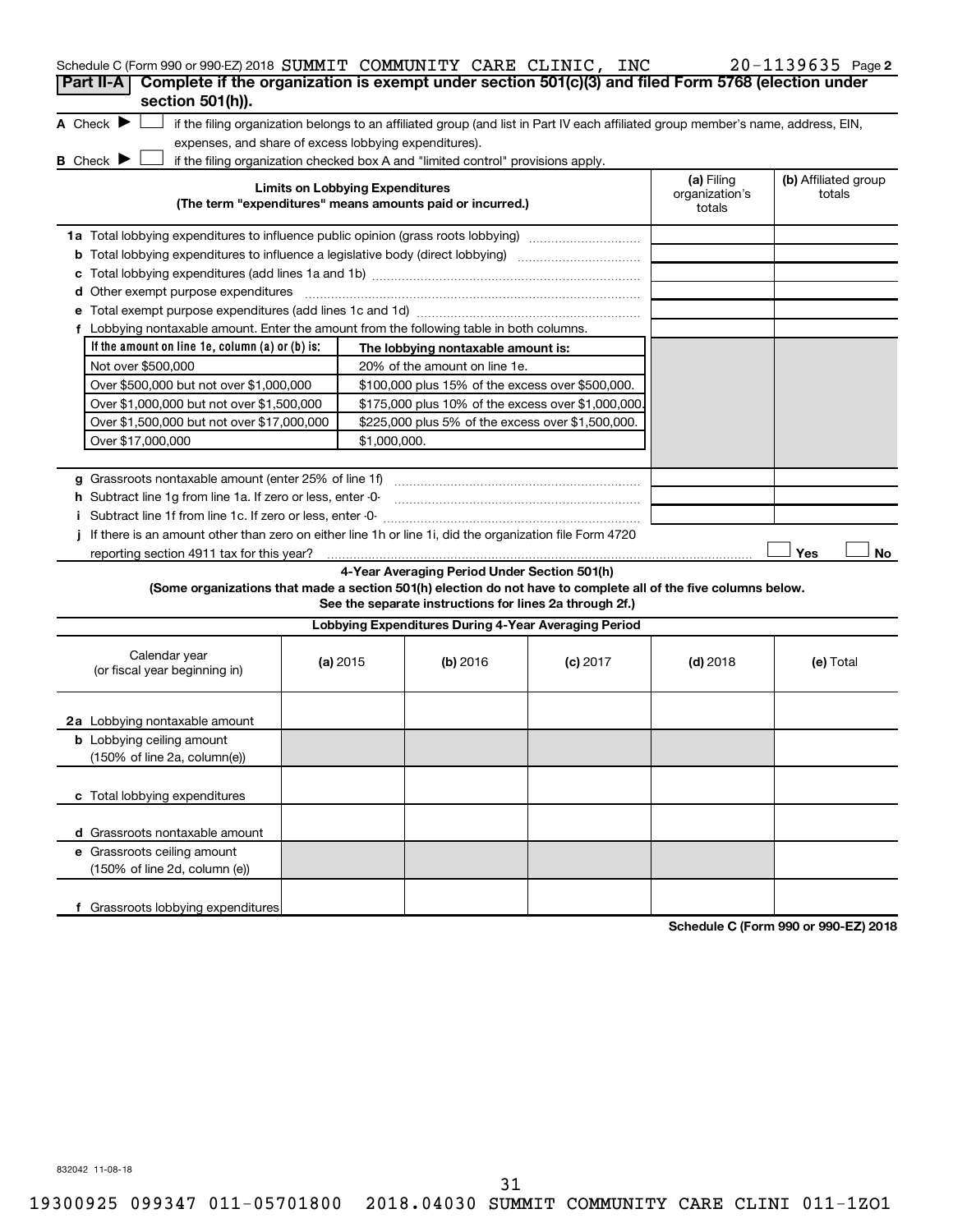### Schedule C (Form 990 or 990-EZ) 2018  $\bf SUMMIT$   $\bf COMMUNITY$   $\bf CARE$   $\bf CLINIC$ ,  $\bf INC$   $\bf 20-1139635$  Page

### 20-1139635 Page 3

### **Part II-B Complete if the organization is exempt under section 501(c)(3) and has NOT filed Form 5768 (election under section 501(h)).**

| For each "Yes," response on lines 1a through 1i below, provide in Part IV a detailed description                                                                                                                                    |  | (a)                   |                         | (b) |        |
|-------------------------------------------------------------------------------------------------------------------------------------------------------------------------------------------------------------------------------------|--|-----------------------|-------------------------|-----|--------|
| of the lobbying activity.                                                                                                                                                                                                           |  | Yes                   | No.                     |     | Amount |
| During the year, did the filing organization attempt to influence foreign, national, state, or<br>1.                                                                                                                                |  |                       |                         |     |        |
| local legislation, including any attempt to influence public opinion on a legislative matter                                                                                                                                        |  |                       |                         |     |        |
| or referendum, through the use of:                                                                                                                                                                                                  |  |                       |                         |     |        |
|                                                                                                                                                                                                                                     |  |                       | х                       |     |        |
| b Paid staff or management (include compensation in expenses reported on lines 1c through 1i)?                                                                                                                                      |  |                       | $\overline{\text{x}}$   |     |        |
|                                                                                                                                                                                                                                     |  |                       | X                       |     |        |
|                                                                                                                                                                                                                                     |  |                       | $\overline{\textbf{x}}$ |     |        |
|                                                                                                                                                                                                                                     |  |                       | $\overline{\text{x}}$   |     |        |
|                                                                                                                                                                                                                                     |  |                       | $\overline{\text{x}}$   |     |        |
| g Direct contact with legislators, their staffs, government officials, or a legislative body?                                                                                                                                       |  |                       | $\overline{\text{x}}$   |     |        |
| h Rallies, demonstrations, seminars, conventions, speeches, lectures, or any similar means?                                                                                                                                         |  |                       | X                       |     |        |
| <i>i</i> Other activities?                                                                                                                                                                                                          |  | $\overline{\text{x}}$ |                         |     | 1,494. |
|                                                                                                                                                                                                                                     |  |                       |                         |     | 1,494. |
| 2a Did the activities in line 1 cause the organization to be not described in section 501(c)(3)?                                                                                                                                    |  |                       | $\overline{\mathbf{X}}$ |     |        |
|                                                                                                                                                                                                                                     |  |                       |                         |     |        |
| c If "Yes," enter the amount of any tax incurred by organization managers under section 4912                                                                                                                                        |  |                       |                         |     |        |
| d If the filing organization incurred a section 4912 tax, did it file Form 4720 for this year?                                                                                                                                      |  |                       |                         |     |        |
| Part III-A Complete if the organization is exempt under section 501(c)(4), section 501(c)(5), or section                                                                                                                            |  |                       |                         |     |        |
| $501(c)(6)$ .                                                                                                                                                                                                                       |  |                       |                         |     |        |
|                                                                                                                                                                                                                                     |  |                       |                         | Yes | No     |
| 1                                                                                                                                                                                                                                   |  |                       | $\mathbf{1}$            |     |        |
| 2                                                                                                                                                                                                                                   |  |                       | $\mathbf{2}$            |     |        |
| Did the organization agree to carry over lobbying and political campaign activity expenditures from the prior year?<br>З                                                                                                            |  |                       | 3                       |     |        |
| Part III-B Complete if the organization is exempt under section 501(c)(4), section 501(c)(5), or section<br>501(c)(6) and if either (a) BOTH Part III-A, lines 1 and 2, are answered "No," OR (b) Part III-A, line 3, is            |  |                       |                         |     |        |
| answered "Yes."                                                                                                                                                                                                                     |  |                       |                         |     |        |
| Dues, assessments and similar amounts from members [111] Dues, assemination and similar and similar amounts from members [11] Dues, assessments and similar amounts from members [11] Dues and Superior and Superior and Super<br>1 |  |                       | 1                       |     |        |
| Section 162(e) nondeductible lobbying and political expenditures (do not include amounts of political<br>2                                                                                                                          |  |                       |                         |     |        |
| expenses for which the section 527(f) tax was paid).                                                                                                                                                                                |  |                       |                         |     |        |
|                                                                                                                                                                                                                                     |  |                       | 2a                      |     |        |
| b Carryover from last year manufactured and contract the contract of the contract of the contract of the contract of the contract of the contract of the contract of the contract of the contract of contract of contract of c      |  |                       | 2b                      |     |        |
| c                                                                                                                                                                                                                                   |  |                       | 2с                      |     |        |
|                                                                                                                                                                                                                                     |  |                       | 3                       |     |        |
| If notices were sent and the amount on line 2c exceeds the amount on line 3, what portion of the excess<br>4                                                                                                                        |  |                       |                         |     |        |
| does the organization agree to carryover to the reasonable estimate of nondeductible lobbying and political                                                                                                                         |  |                       |                         |     |        |
| expenditure next year?                                                                                                                                                                                                              |  |                       | 4                       |     |        |
|                                                                                                                                                                                                                                     |  |                       | 5                       |     |        |
| <b>Part IV</b><br><b>Supplemental Information</b>                                                                                                                                                                                   |  |                       |                         |     |        |
| Provide the descriptions required for Part I-A, line 1; Part I-B, line 4; Part I-C, line 5; Part II-A (affiliated group list); Part II-A, lines 1 and 2 (see                                                                        |  |                       |                         |     |        |
| instructions); and Part II-B, line 1. Also, complete this part for any additional information.<br>PART II-B, LINE 1, LOBBYING ACTIVITIES:                                                                                           |  |                       |                         |     |        |
| SUMMIT COMMUNITY CARE CLINIC PAYS ANNUAL DUES TO THE COLORADO COMMUNITY                                                                                                                                                             |  |                       |                         |     |        |
| HEALTH NETWORK (CCHN). CCHN USES A PORTION OF THOSE DUES TO CONDUCT                                                                                                                                                                 |  |                       |                         |     |        |
| LOBBYING ON BEHALF OF SUMMIT COMMUNITY CARE CLINIC AND OTHER MEMBER                                                                                                                                                                 |  |                       |                         |     |        |
| ORGANIZATIONS.                                                                                                                                                                                                                      |  |                       |                         |     |        |
|                                                                                                                                                                                                                                     |  |                       |                         |     |        |

832043 11-08-18

**Schedule C (Form 990 or 990-EZ) 2018**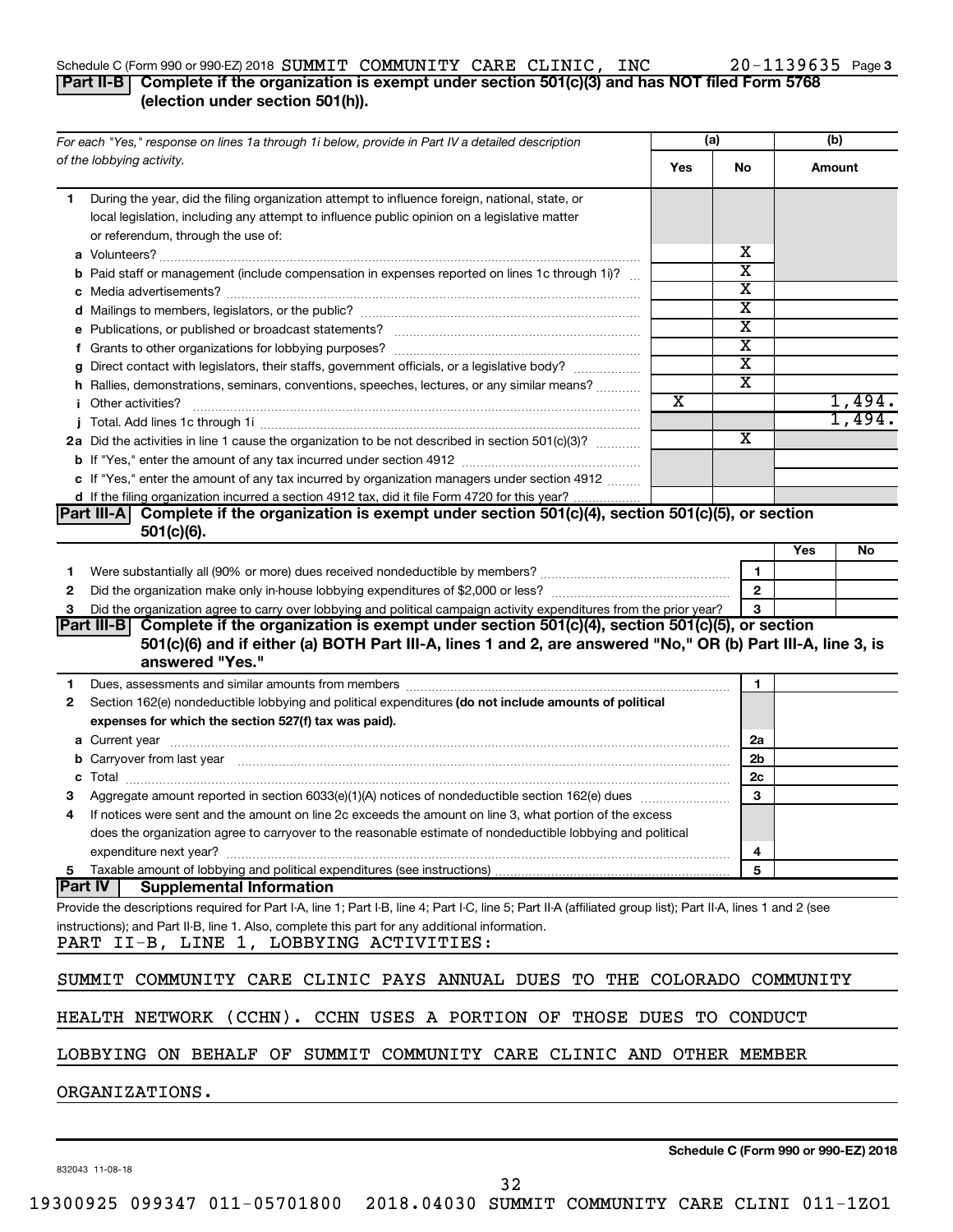| (Form 990) |  |
|------------|--|
|------------|--|

**6**

**1**

**3**

**d**

**4**

**6**

**7**

**8**

**9**

# **SCHEDULE D Supplemental Financial Statements**<br>(Form 990) **2018** Complete if the organization answered "Yes" on Form 990, **2018**

**(Form 990) | Complete if the organization answered "Yes" on Form 990,**



**Yes No**

**Yes No**

Department of the Treasury Internal Revenue Service **Held at the End of the Tax Year Part IV, line 6, 7, 8, 9, 10, 11a, 11b, 11c, 11d, 11e, 11f, 12a, or 12b.**<br>■ Attach to Form 990. **| Attach to Form 990. |Go to www.irs.gov/Form990 for instructions and the latest information. Name of the organization Employer identification number** (a) Donor advised funds **2** Complete lines 2a through 2d if the organization held a qualified conservation contribution in the form of a conservation easement on the last **5** Does the organization have a written policy regarding the periodic monitoring, inspection, handling of **a** Total number of conservation easements ~~~~~~~~~~~~~~~~~~~~~~~~~~~~~~~~ **b** Total acreage restricted by conservation easements ~~~~~~~~~~~~~~~~~~~~~~~~~~ **c** Number of conservation easements on a certified historic structure included in (a)  $\ldots$  $\ldots$  $\ldots$  $\ldots$  $\ldots$  $\ldots$ **2a 2b 2c 2d Yes No Yes No Part I** | Organizations Maintaining Donor Advised Funds or Other Similar Funds or Accounts. Complete if the organization answered "Yes" on Form 990, Part IV, line 6. (b) Funds and other accounts Total number at end of year ~~~~~~~~~~~~~~~ Aggregate value of contributions to (during year)  $\quad \quad \ldots \ldots \ldots$ Aggregate value of grants from (during year) will contain the Aggregate value of grants from (during year) Aggregate value at end of year ~~~~~~~~~~~~~ Did the organization inform all donors and donor advisors in writing that the assets held in donor advised funds are the organization's property, subject to the organization's exclusive legal control?~~~~~~~~~~~~~~~~~~ Did the organization inform all grantees, donors, and donor advisors in writing that grant funds can be used only for charitable purposes and not for the benefit of the donor or donor advisor, or for any other purpose conferring impermissible private benefit? **Part II** Conservation Easements. Complete if the organization answered "Yes" on Form 990, Part IV, line 7. Purpose(s) of conservation easements held by the organization (check all that apply). **Preservation of land for public use (e.g., recreation or education) Example 1** Protection of natural habitat Preservation of open space Preservation of a historically important land area Preservation of a certified historic structure day of the tax year. Number of conservation easements included in (c) acquired after 7/25/06, and not on a historic structure listed in the National Register ~~~~~~~~~~~~~~~~~~~~~~~~~~~~~~~~~~~~~~ Number of conservation easements modified, transferred, released, extinguished, or terminated by the organization during the tax  $year$ Number of states where property subject to conservation easement is located  $\blacktriangleright$ violations, and enforcement of the conservation easements it holds? ~~~~~~~~~~~~~~~~~~~~~~~~~ Staff and volunteer hours devoted to monitoring, inspecting, handling of violations, and enforcing conservation easements during the year  $\blacktriangleright$ Amount of expenses incurred in monitoring, inspecting, handling of violations, and enforcing conservation easements during the year  $\triangleright$  \$ Does each conservation easement reported on line 2(d) above satisfy the requirements of section 170(h)(4)(B)(i) and section 170(h)(4)(B)(ii)? ~~~~~~~~~~~~~~~~~~~~~~~~~~~~~~~~~~~~~~~~~~~~~~ In Part XIII, describe how the organization reports conservation easements in its revenue and expense statement, and balance sheet, and include, if applicable, the text of the footnote to the organization's financial statements that describes the organization's accounting for conservation easements. **Part III Organizations Maintaining Collections of Art, Historical Treasures, or Other Similar Assets.** Yes  $\lfloor \ \ \rfloor$  Yes  $\lfloor \ \ \rfloor$  $\Box$  $|$  Yes  $Y_{\mathsf{A}}$ SUMMIT COMMUNITY CARE CLINIC, INC  $\vert$  20-1139635

Complete if the organization answered "Yes" on Form 990, Part IV, line 8.

**1 a** If the organization elected, as permitted under SFAS 116 (ASC 958), not to report in its revenue statement and balance sheet works of art, historical treasures, or other similar assets held for public exhibition, education, or research in furtherance of public service, provide, in Part XIII, the text of the footnote to its financial statements that describes these items.

| <b>b</b> If the organization elected, as permitted under SFAS 116 (ASC 958), to report in its revenue statement and balance sheet works of art, historical |
|------------------------------------------------------------------------------------------------------------------------------------------------------------|
| treasures, or other similar assets held for public exhibition, education, or research in furtherance of public service, provide the following amounts      |
| relating to these items:                                                                                                                                   |

| Revenue included on Form 990, Part VIII, line 1 [2000] [2000] [2000] [2000] [2000] [2000] [2000] [2000] [2000<br>(i)           |
|--------------------------------------------------------------------------------------------------------------------------------|
| (ii) Assets included in Form 990, Part X                                                                                       |
| 2 If the organization received or held works of art, historical treasures, or other similar assets for financial gain, provide |
| the following amounts required to be reported under SFAS 116 (ASC 958) relating to these items:                                |
| a Revenue included on Form 990, Part VIII, line 1                                                                              |
| <b>b</b> Assets included in Form 990, Part X                                                                                   |

| LHA For Paperwork Reduction Act Notice, see the Instructions for Form 990. |  |
|----------------------------------------------------------------------------|--|
| 832051 10-29-18                                                            |  |

**Schedule D (Form 990) 2018**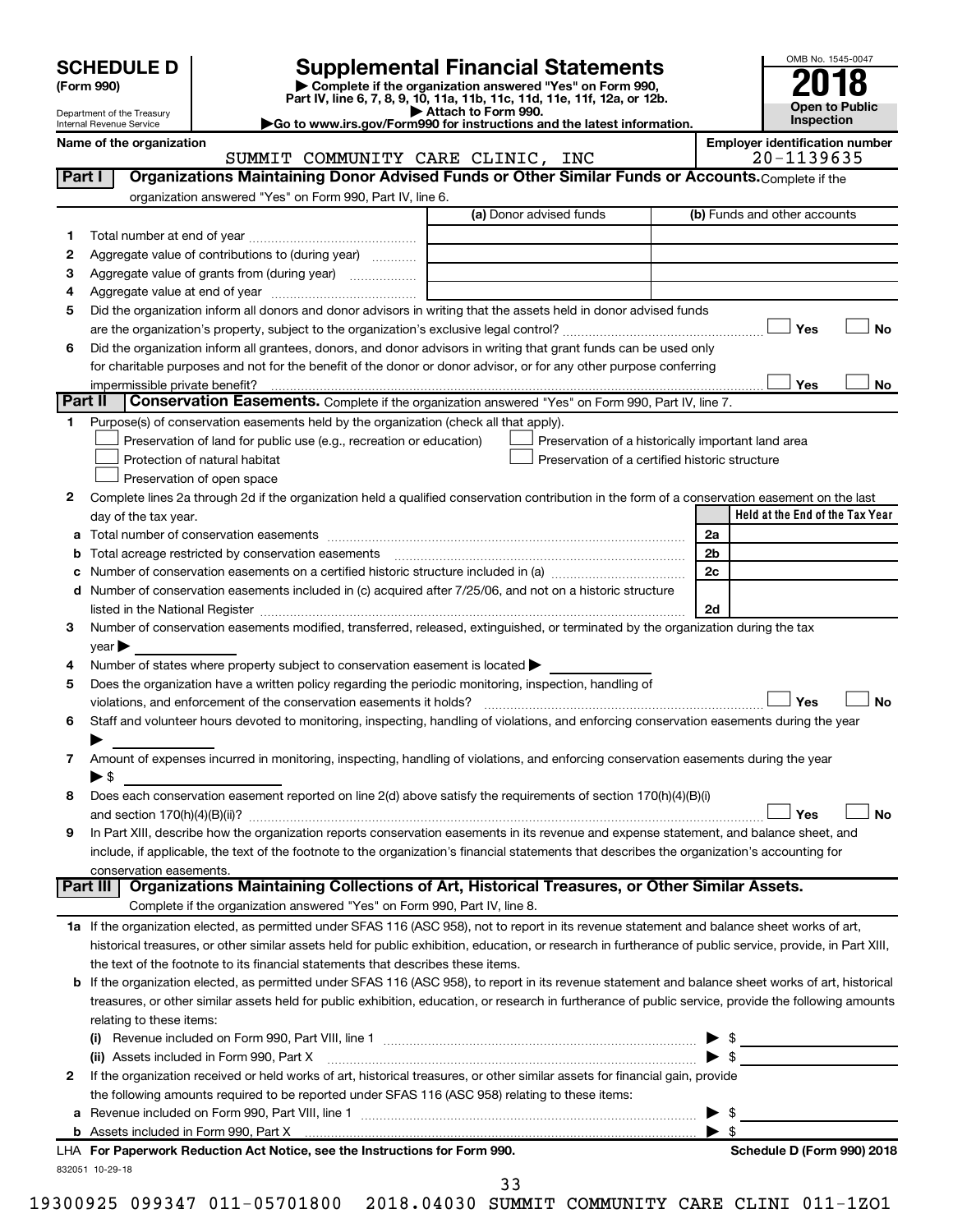|                                                                                                                                           | Schedule D (Form 990) 2018                                                                                                                                                                                                     | SUMMIT COMMUNITY CARE CLINIC, INC       |   |                                    |                           |          |                                 | $20 - 1139635$ Page 2      |                     |           |           |
|-------------------------------------------------------------------------------------------------------------------------------------------|--------------------------------------------------------------------------------------------------------------------------------------------------------------------------------------------------------------------------------|-----------------------------------------|---|------------------------------------|---------------------------|----------|---------------------------------|----------------------------|---------------------|-----------|-----------|
|                                                                                                                                           | Organizations Maintaining Collections of Art, Historical Treasures, or Other Similar Assets (continued)<br>Part III                                                                                                            |                                         |   |                                    |                           |          |                                 |                            |                     |           |           |
| 3                                                                                                                                         | Using the organization's acquisition, accession, and other records, check any of the following that are a significant use of its collection items                                                                              |                                         |   |                                    |                           |          |                                 |                            |                     |           |           |
|                                                                                                                                           | (check all that apply):                                                                                                                                                                                                        |                                         |   |                                    |                           |          |                                 |                            |                     |           |           |
| a                                                                                                                                         | Public exhibition                                                                                                                                                                                                              |                                         |   |                                    | Loan or exchange programs |          |                                 |                            |                     |           |           |
| b                                                                                                                                         | Scholarly research                                                                                                                                                                                                             | e                                       |   | Other                              |                           |          |                                 |                            |                     |           |           |
| c                                                                                                                                         | Preservation for future generations                                                                                                                                                                                            |                                         |   |                                    |                           |          |                                 |                            |                     |           |           |
| Provide a description of the organization's collections and explain how they further the organization's exempt purpose in Part XIII.<br>4 |                                                                                                                                                                                                                                |                                         |   |                                    |                           |          |                                 |                            |                     |           |           |
| During the year, did the organization solicit or receive donations of art, historical treasures, or other similar assets<br>5             |                                                                                                                                                                                                                                |                                         |   |                                    |                           |          |                                 |                            |                     |           |           |
|                                                                                                                                           |                                                                                                                                                                                                                                |                                         |   |                                    |                           |          |                                 |                            | Yes                 |           | No        |
|                                                                                                                                           | Part IV<br><b>Escrow and Custodial Arrangements.</b> Complete if the organization answered "Yes" on Form 990, Part IV, line 9, or                                                                                              |                                         |   |                                    |                           |          |                                 |                            |                     |           |           |
|                                                                                                                                           | reported an amount on Form 990, Part X, line 21.                                                                                                                                                                               |                                         |   |                                    |                           |          |                                 |                            |                     |           |           |
|                                                                                                                                           | 1a Is the organization an agent, trustee, custodian or other intermediary for contributions or other assets not included                                                                                                       |                                         |   |                                    |                           |          |                                 |                            |                     |           |           |
|                                                                                                                                           |                                                                                                                                                                                                                                |                                         |   |                                    |                           |          |                                 |                            | Yes                 |           | <b>No</b> |
|                                                                                                                                           | b If "Yes," explain the arrangement in Part XIII and complete the following table:                                                                                                                                             |                                         |   |                                    |                           |          |                                 |                            |                     |           |           |
|                                                                                                                                           |                                                                                                                                                                                                                                |                                         |   |                                    |                           |          |                                 |                            | Amount              |           |           |
|                                                                                                                                           | c Beginning balance measurements and the contract of the contract of the contract of the contract of the contract of the contract of the contract of the contract of the contract of the contract of the contract of the contr |                                         |   |                                    |                           |          | 1c                              |                            |                     |           |           |
|                                                                                                                                           |                                                                                                                                                                                                                                |                                         |   |                                    |                           |          | 1d                              |                            |                     |           |           |
|                                                                                                                                           | e Distributions during the year manufactured and continuum and contact the year manufactured and contact the year manufactured and contact the year manufactured and contact the year manufactured and contact the year manufa |                                         |   |                                    |                           |          | 1e<br>1f                        |                            |                     |           |           |
| f.                                                                                                                                        | 2a Did the organization include an amount on Form 990, Part X, line 21, for escrow or custodial account liability?                                                                                                             |                                         |   |                                    |                           |          |                                 |                            | Yes                 |           | No        |
|                                                                                                                                           | <b>b</b> If "Yes," explain the arrangement in Part XIII. Check here if the explanation has been provided on Part XIII                                                                                                          |                                         |   |                                    |                           |          |                                 |                            |                     |           |           |
| Part V                                                                                                                                    | Endowment Funds. Complete if the organization answered "Yes" on Form 990, Part IV, line 10.                                                                                                                                    |                                         |   |                                    |                           |          |                                 |                            |                     |           |           |
|                                                                                                                                           |                                                                                                                                                                                                                                | (a) Current year                        |   | (b) Prior year                     | (c) Two years back        |          |                                 | (d) Three years back       | (e) Four years back |           |           |
|                                                                                                                                           | 1a Beginning of year balance                                                                                                                                                                                                   | 55,423.                                 |   | 54,075.                            |                           | 657,222. |                                 | 678,643.                   |                     |           | 661,253.  |
| b                                                                                                                                         |                                                                                                                                                                                                                                | 900.                                    |   | 1,300.                             |                           | 2,500.   |                                 | 700.                       |                     |           | 14,100.   |
| c                                                                                                                                         | Net investment earnings, gains, and losses                                                                                                                                                                                     | 208.                                    |   | 48.                                |                           | 39, 133. |                                 | $-19,533.$                 |                     |           | 8,473.    |
| d                                                                                                                                         | Grants or scholarships                                                                                                                                                                                                         |                                         |   |                                    |                           |          |                                 |                            |                     |           |           |
|                                                                                                                                           | e Other expenditures for facilities                                                                                                                                                                                            |                                         |   |                                    |                           |          |                                 |                            |                     |           |           |
|                                                                                                                                           | and programs                                                                                                                                                                                                                   |                                         |   |                                    |                           | 640,867. |                                 |                            |                     |           |           |
|                                                                                                                                           |                                                                                                                                                                                                                                |                                         |   |                                    |                           | 3,913.   |                                 | 2,588.                     |                     |           | 5,183.    |
| g                                                                                                                                         |                                                                                                                                                                                                                                | 56,531.                                 |   | 55,423.                            |                           | 54,075.  |                                 | 657,222.                   |                     |           | 678,643.  |
| 2                                                                                                                                         | Provide the estimated percentage of the current year end balance (line 1g, column (a)) held as:                                                                                                                                |                                         |   |                                    |                           |          |                                 |                            |                     |           |           |
|                                                                                                                                           | a Board designated or quasi-endowment >                                                                                                                                                                                        | 100.00                                  | % |                                    |                           |          |                                 |                            |                     |           |           |
| b                                                                                                                                         | . 00<br>Permanent endowment                                                                                                                                                                                                    | %                                       |   |                                    |                           |          |                                 |                            |                     |           |           |
|                                                                                                                                           | c Temporarily restricted endowment $\blacktriangleright$                                                                                                                                                                       | .00<br>%                                |   |                                    |                           |          |                                 |                            |                     |           |           |
|                                                                                                                                           | The percentages on lines 2a, 2b, and 2c should equal 100%.                                                                                                                                                                     |                                         |   |                                    |                           |          |                                 |                            |                     |           |           |
|                                                                                                                                           | 3a Are there endowment funds not in the possession of the organization that are held and administered for the organization                                                                                                     |                                         |   |                                    |                           |          |                                 |                            |                     |           |           |
|                                                                                                                                           | by:                                                                                                                                                                                                                            |                                         |   |                                    |                           |          |                                 |                            |                     | Yes       | No        |
|                                                                                                                                           | (i)                                                                                                                                                                                                                            |                                         |   |                                    |                           |          |                                 |                            | 3a(i)               |           | х         |
|                                                                                                                                           |                                                                                                                                                                                                                                |                                         |   |                                    |                           |          |                                 |                            | 3a(ii)              |           | X         |
|                                                                                                                                           |                                                                                                                                                                                                                                |                                         |   |                                    |                           |          |                                 |                            | 3b                  |           |           |
| 4                                                                                                                                         | Describe in Part XIII the intended uses of the organization's endowment funds.                                                                                                                                                 |                                         |   |                                    |                           |          |                                 |                            |                     |           |           |
|                                                                                                                                           | Part VI   Land, Buildings, and Equipment.<br>Complete if the organization answered "Yes" on Form 990, Part IV, line 11a. See Form 990, Part X, line 10.                                                                        |                                         |   |                                    |                           |          |                                 |                            |                     |           |           |
|                                                                                                                                           |                                                                                                                                                                                                                                |                                         |   |                                    |                           |          |                                 |                            |                     |           |           |
|                                                                                                                                           | Description of property                                                                                                                                                                                                        | (a) Cost or other<br>basis (investment) |   | (b) Cost or other<br>basis (other) |                           |          | (c) Accumulated<br>depreciation |                            | (d) Book value      |           |           |
|                                                                                                                                           |                                                                                                                                                                                                                                |                                         |   |                                    |                           |          |                                 |                            |                     |           |           |
|                                                                                                                                           |                                                                                                                                                                                                                                |                                         |   |                                    |                           |          |                                 |                            |                     |           |           |
| b                                                                                                                                         |                                                                                                                                                                                                                                |                                         |   |                                    | 727,831.                  |          |                                 | 139,412.                   |                     | 588,419.  |           |
| d                                                                                                                                         |                                                                                                                                                                                                                                |                                         |   |                                    | 820,786.                  |          |                                 | 524, 331.                  |                     | 296, 455. |           |
|                                                                                                                                           |                                                                                                                                                                                                                                |                                         |   |                                    |                           |          |                                 |                            |                     |           |           |
|                                                                                                                                           | Total. Add lines 1a through 1e. (Column (d) must equal Form 990, Part X, column (B), line 10c.)                                                                                                                                |                                         |   |                                    |                           |          |                                 |                            |                     | 884,874.  |           |
|                                                                                                                                           |                                                                                                                                                                                                                                |                                         |   |                                    |                           |          |                                 | Schedule D (Form 990) 2018 |                     |           |           |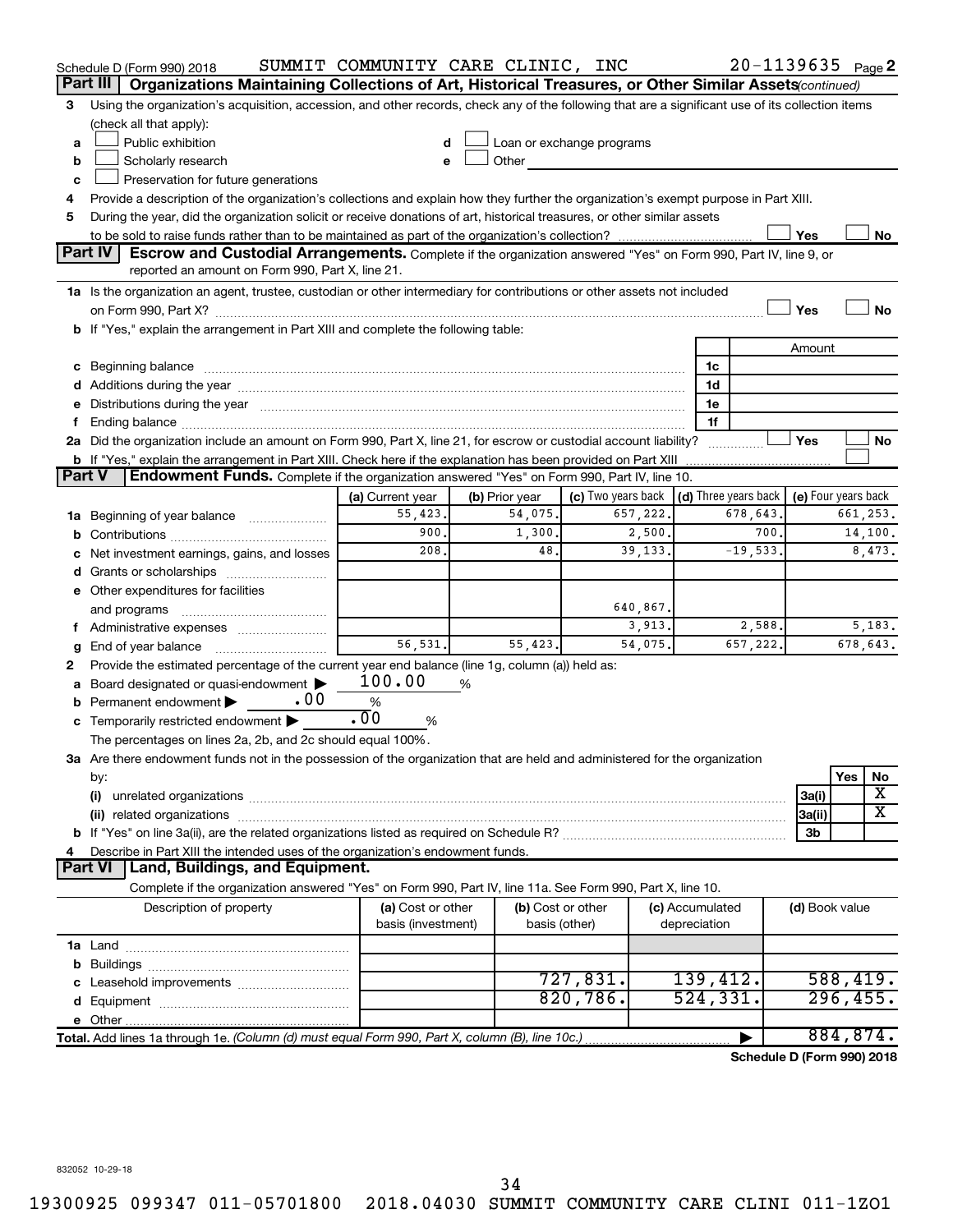|            | Schedule D (Form 990) 2018                                                                                                                                                                   | SUMMIT COMMUNITY CARE CLINIC, INC |                | $20 - 1139635$ Page 3                                     |
|------------|----------------------------------------------------------------------------------------------------------------------------------------------------------------------------------------------|-----------------------------------|----------------|-----------------------------------------------------------|
|            | Part VII Investments - Other Securities.                                                                                                                                                     |                                   |                |                                                           |
|            | Complete if the organization answered "Yes" on Form 990, Part IV, line 11b. See Form 990, Part X, line 12.                                                                                   |                                   |                |                                                           |
|            | (a) Description of security or category (including name of security)                                                                                                                         | (b) Book value                    |                | (c) Method of valuation: Cost or end-of-year market value |
|            | (1) Financial derivatives                                                                                                                                                                    |                                   |                |                                                           |
|            |                                                                                                                                                                                              |                                   |                |                                                           |
| (3) Other  |                                                                                                                                                                                              |                                   |                |                                                           |
| (A)<br>(B) |                                                                                                                                                                                              |                                   |                |                                                           |
| (C)        |                                                                                                                                                                                              |                                   |                |                                                           |
| (D)        |                                                                                                                                                                                              |                                   |                |                                                           |
| (E)        |                                                                                                                                                                                              |                                   |                |                                                           |
| (F)        |                                                                                                                                                                                              |                                   |                |                                                           |
| (G)        |                                                                                                                                                                                              |                                   |                |                                                           |
| (H)        |                                                                                                                                                                                              |                                   |                |                                                           |
|            | Total. (Col. (b) must equal Form 990, Part X, col. (B) line 12.) $\blacktriangleright$                                                                                                       |                                   |                |                                                           |
|            | Part VIII Investments - Program Related.                                                                                                                                                     |                                   |                |                                                           |
|            | Complete if the organization answered "Yes" on Form 990, Part IV, line 11c. See Form 990, Part X, line 13.                                                                                   |                                   |                |                                                           |
|            | (a) Description of investment                                                                                                                                                                | (b) Book value                    |                | (c) Method of valuation: Cost or end-of-year market value |
| (1)        |                                                                                                                                                                                              |                                   |                |                                                           |
| (2)        |                                                                                                                                                                                              |                                   |                |                                                           |
| (3)        |                                                                                                                                                                                              |                                   |                |                                                           |
| (4)        |                                                                                                                                                                                              |                                   |                |                                                           |
| (5)        |                                                                                                                                                                                              |                                   |                |                                                           |
| (6)<br>(7) |                                                                                                                                                                                              |                                   |                |                                                           |
| (8)        |                                                                                                                                                                                              |                                   |                |                                                           |
| (9)        |                                                                                                                                                                                              |                                   |                |                                                           |
|            | Total. (Col. (b) must equal Form 990, Part X, col. (B) line 13.) $\blacktriangleright$                                                                                                       |                                   |                |                                                           |
| Part IX    | <b>Other Assets.</b>                                                                                                                                                                         |                                   |                |                                                           |
|            | Complete if the organization answered "Yes" on Form 990, Part IV, line 11d. See Form 990, Part X, line 15.                                                                                   |                                   |                |                                                           |
|            |                                                                                                                                                                                              | (a) Description                   |                | (b) Book value                                            |
| (1)        |                                                                                                                                                                                              |                                   |                |                                                           |
| (2)        |                                                                                                                                                                                              |                                   |                |                                                           |
| (3)        |                                                                                                                                                                                              |                                   |                |                                                           |
| (4)        |                                                                                                                                                                                              |                                   |                |                                                           |
| (5)        |                                                                                                                                                                                              |                                   |                |                                                           |
| (6)        |                                                                                                                                                                                              |                                   |                |                                                           |
| (7)        |                                                                                                                                                                                              |                                   |                |                                                           |
| (8)<br>(9) |                                                                                                                                                                                              |                                   |                |                                                           |
|            | Total. (Column (b) must equal Form 990, Part X, col. (B) line 15.)                                                                                                                           |                                   |                |                                                           |
| Part X     | <b>Other Liabilities.</b>                                                                                                                                                                    |                                   |                |                                                           |
|            | Complete if the organization answered "Yes" on Form 990, Part IV, line 11e or 11f. See Form 990, Part X, line 25.                                                                            |                                   |                |                                                           |
| 1.         | (a) Description of liability                                                                                                                                                                 |                                   | (b) Book value |                                                           |
| (1)        | Federal income taxes                                                                                                                                                                         |                                   |                |                                                           |
| (2)        | DEFERRED RENT                                                                                                                                                                                |                                   | 99,178.        |                                                           |
| (3)        |                                                                                                                                                                                              |                                   |                |                                                           |
| (4)        |                                                                                                                                                                                              |                                   |                |                                                           |
| (5)        |                                                                                                                                                                                              |                                   |                |                                                           |
| (6)        |                                                                                                                                                                                              |                                   |                |                                                           |
| (7)        |                                                                                                                                                                                              |                                   |                |                                                           |
| (8)        |                                                                                                                                                                                              |                                   |                |                                                           |
| (9)        |                                                                                                                                                                                              |                                   | 99,178.        |                                                           |
|            | Total. (Column (b) must equal Form 990, Part X, col. (B) line 25.)                                                                                                                           |                                   |                |                                                           |
|            | 2. Liability for uncertain tax positions. In Part XIII, provide the text of the footnote to the organization's financial statements that reports the                                         |                                   |                |                                                           |
|            | organization's liability for uncertain tax positions under FIN 48 (ASC 740). Check here if the text of the footnote has been provided in Part XIII $\lfloor \textnormal{\textbf{X}} \rfloor$ |                                   |                | Schedule D (Form 990) 2018                                |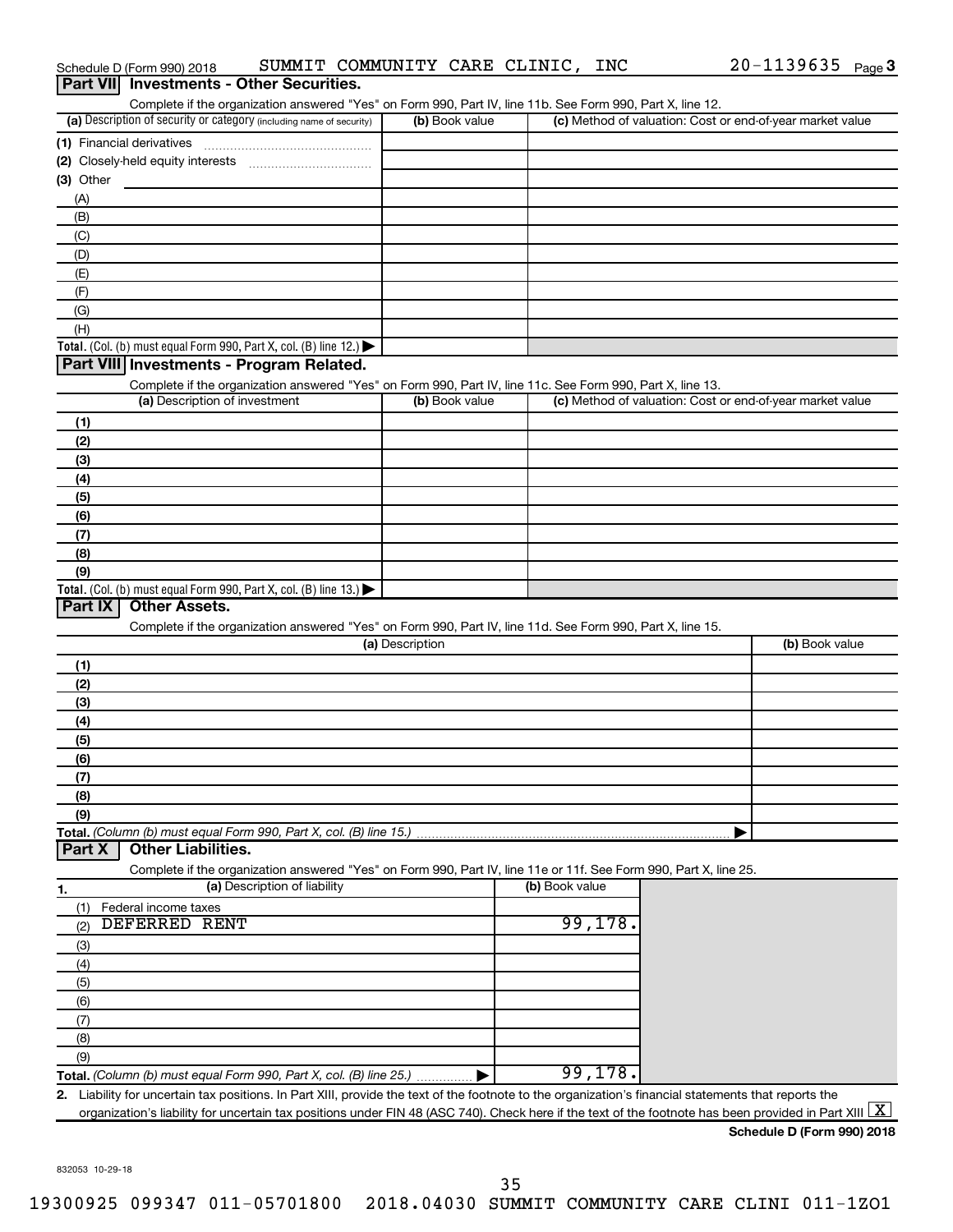|    | SUMMIT COMMUNITY CARE CLINIC, INC<br>Schedule D (Form 990) 2018                                                                                                                                                                     |                |              |                | $20 - 1139635$ Page 4 |
|----|-------------------------------------------------------------------------------------------------------------------------------------------------------------------------------------------------------------------------------------|----------------|--------------|----------------|-----------------------|
|    | Reconciliation of Revenue per Audited Financial Statements With Revenue per Return.<br>Part XI                                                                                                                                      |                |              |                |                       |
|    | Complete if the organization answered "Yes" on Form 990, Part IV, line 12a.                                                                                                                                                         |                |              |                |                       |
| 1  | Total revenue, gains, and other support per audited financial statements                                                                                                                                                            |                |              | $\blacksquare$ | 8,591,560.            |
| 2  | Amounts included on line 1 but not on Form 990, Part VIII, line 12:                                                                                                                                                                 |                |              |                |                       |
| a  | Net unrealized gains (losses) on investments [111] Net unrealized mains (losses) on investments [11] Metamanian                                                                                                                     | 2a             |              |                |                       |
|    |                                                                                                                                                                                                                                     | 2 <sub>b</sub> | 382,900.     |                |                       |
|    |                                                                                                                                                                                                                                     | 2c             |              |                |                       |
| d  |                                                                                                                                                                                                                                     | 2d             | 705, 161.    |                |                       |
| e  | Add lines 2a through 2d                                                                                                                                                                                                             |                |              | <b>2e</b>      | 1,088,061.            |
| З  |                                                                                                                                                                                                                                     |                |              | 3              | 7,503,499.            |
| 4  | Amounts included on Form 990. Part VIII. line 12, but not on line 1:                                                                                                                                                                |                |              |                |                       |
|    |                                                                                                                                                                                                                                     | 4a             |              |                |                       |
|    |                                                                                                                                                                                                                                     | 4 <sub>b</sub> | 2, 246, 623. |                |                       |
|    | c Add lines 4a and 4b                                                                                                                                                                                                               |                |              | 4c             | 2,246,623.            |
|    |                                                                                                                                                                                                                                     |                |              | 5              | 9,750,122.            |
|    | Part XII   Reconciliation of Expenses per Audited Financial Statements With Expenses per Return.                                                                                                                                    |                |              |                |                       |
|    |                                                                                                                                                                                                                                     |                |              |                |                       |
|    | Complete if the organization answered "Yes" on Form 990, Part IV, line 12a.                                                                                                                                                         |                |              |                |                       |
| 1. |                                                                                                                                                                                                                                     |                |              | $\blacksquare$ | 9,310,294.            |
| 2  | Amounts included on line 1 but not on Form 990, Part IX, line 25:                                                                                                                                                                   |                |              |                |                       |
| a  |                                                                                                                                                                                                                                     | 2a             | 382,900.     |                |                       |
| b  |                                                                                                                                                                                                                                     | 2 <sub>b</sub> |              |                |                       |
|    |                                                                                                                                                                                                                                     | 2 <sub>c</sub> |              |                |                       |
| d  |                                                                                                                                                                                                                                     | 2d             | 14,008.      |                |                       |
|    | e Add lines 2a through 2d <b>contract and a contract and a contract a</b> contract a contract and a contract a contract a contract a contract a contract a contract a contract a contract a contract a contract a contract a contra |                |              | 2e             | 396,908.              |
| з  |                                                                                                                                                                                                                                     |                |              | $\mathbf{a}$   | 8,913,386.            |
| 4  | Amounts included on Form 990, Part IX, line 25, but not on line 1:                                                                                                                                                                  |                |              |                |                       |
| a  |                                                                                                                                                                                                                                     | 4a             |              |                |                       |
| b  |                                                                                                                                                                                                                                     | 4 <sub>h</sub> | 533,340.     |                |                       |
|    | c Add lines 4a and 4b                                                                                                                                                                                                               |                |              | 4c             | 533,340.              |
|    | Part XIII Supplemental Information.                                                                                                                                                                                                 |                |              |                | $9,446,726$ .         |

Provide the descriptions required for Part II, lines 3, 5, and 9; Part III, lines 1a and 4; Part IV, lines 1b and 2b; Part V, line 4; Part X, line 2; Part XI, lines 2d and 4b; and Part XII, lines 2d and 4b. Also complete this part to provide any additional information.

### PART V, LINE 4:

### ENDOWMENTS ARE BOARD DESIGNATED TO SUBSIDIZE THE ORGANIZATION'S

OPERATIONS.

PART X, LINE 2:

THE ORGANIZATION HAS PREVIOUSLY RECEIVED NOTICE OF EXEMPTION OF INCOME TAX

FROM THE INTERNAL REVENUE SERVICE UNDER SECTION 501(C)(3) OF THE FEDERAL

INTERNAL REVENUE CODE. THE ORGANIZATION IS NOT A PRIVATE FOUNDATION, AND

CONTRIBUTIONS TO THE ORGANIZATION QUALIFY AS CHARITABLE TAX DEDUCTIONS BY

THE CONTRIBUTOR. THE ORGANIZATION FOLLOWS THE ACCOUNTING STANDARDS

REGARDING THE RECOGNITION AND MEASUREMENT OF UNCERTAIN TAX POSITIONS. THE

36

IMPLEMENTATION OF THE ACCOUNTING STANDARDS REGARDING UNCERTAIN TAX

832054 10-29-18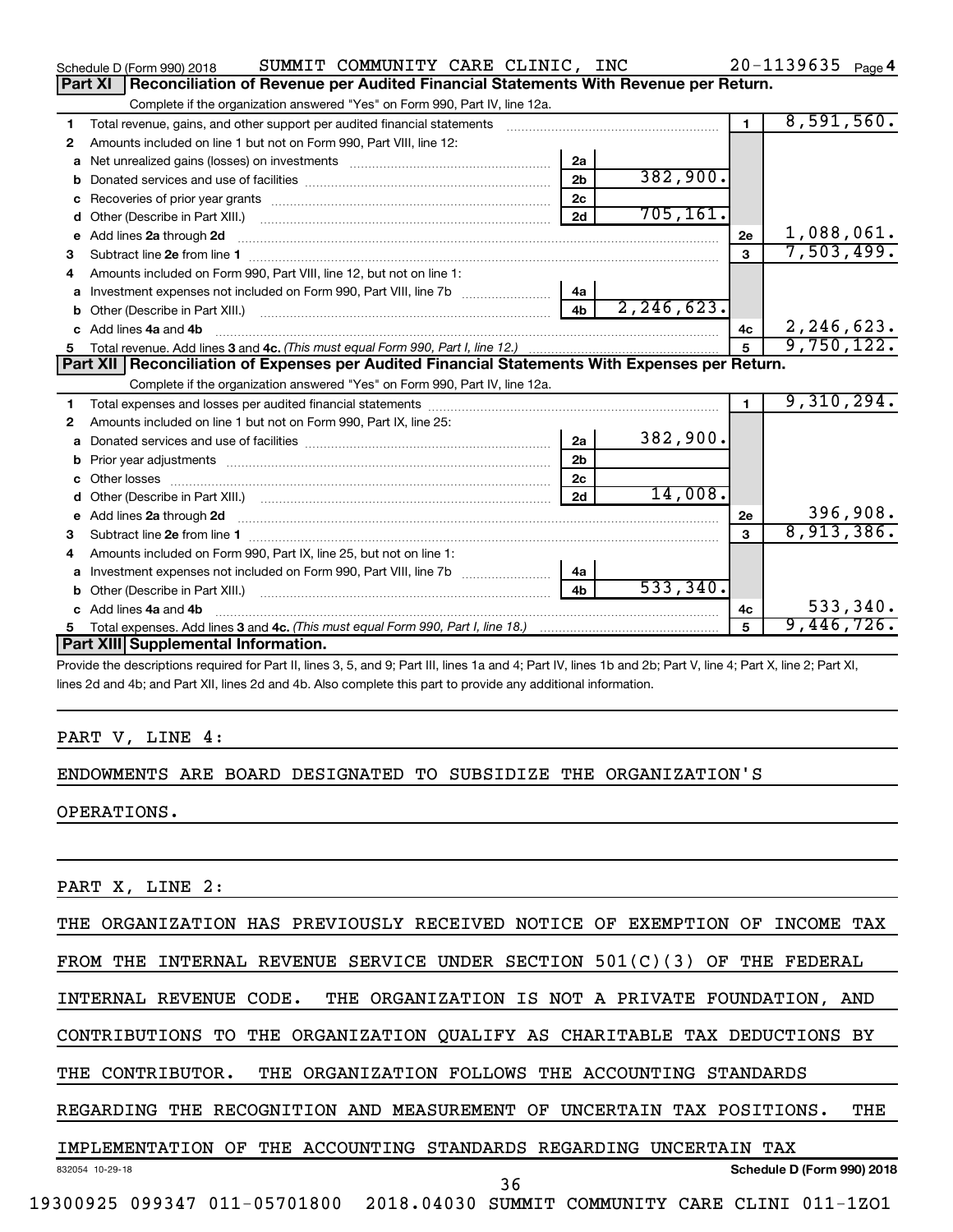| PROVISIONS HAD NO IMPACT ON THE ORGANIZATION'S FINANCIAL STATEMENTS.      |            |
|---------------------------------------------------------------------------|------------|
|                                                                           |            |
| THE ORGANIZATION IS NOT AWARE OF ANY ACTIVITIES THAT WOULD JEOPARDIZE ITS |            |
| TAX-EXEMPT STATUS OR AWARE OF ANY ACTIVITIES THAT ARE SUBJECT TO TAX ON   |            |
| UNRELATED BUSINESS INCOME OR EXCISE OR OTHER TAXES.                       |            |
|                                                                           |            |
| PART XI, LINE 2D - OTHER ADJUSTMENTS:                                     |            |
| NET ASSETS RELEASED FROM RESTRICTIONS                                     | 691,153.   |
| FUNDRAISING EVENT EXPENSES                                                | 14,008.    |
| TOTAL TO SCHEDULE D, PART XI, LINE 2D                                     | 705, 161.  |
|                                                                           |            |
| PART XI, LINE 4B - OTHER ADJUSTMENTS:                                     |            |
| PROVISION FOR BAD DEBTS                                                   | 533,340.   |
| CONTRIBUTIONS WITH DONOR RESTRICTIONS                                     | 1,713,283. |
| TOTAL TO SCHEDULE D, PART XI, LINE 4B                                     | 2,246,623. |
|                                                                           |            |
| PART XII, LINE 2D - OTHER ADJUSTMENTS:                                    |            |
| FUNDRAISING EVENT EXPENSES                                                | 14,008.    |
|                                                                           |            |
| PART XII, LINE 4B - OTHER ADJUSTMENTS:                                    |            |
| PROVISION FOR BAD DEBTS                                                   | 533,340.   |
|                                                                           |            |
|                                                                           |            |
|                                                                           |            |
|                                                                           |            |
|                                                                           |            |
|                                                                           |            |
|                                                                           |            |

Schedule D (Form 990) 2018  $\;$  SUMMIT COMMUNITY CARE CLINIC, INC  $\;$  20-1139635  $\;$  Page

*(continued)* **Part XIII Supplemental Information** 

**Schedule D (Form 990) 2018**

20-1139635 Page 5

832055 10-29-18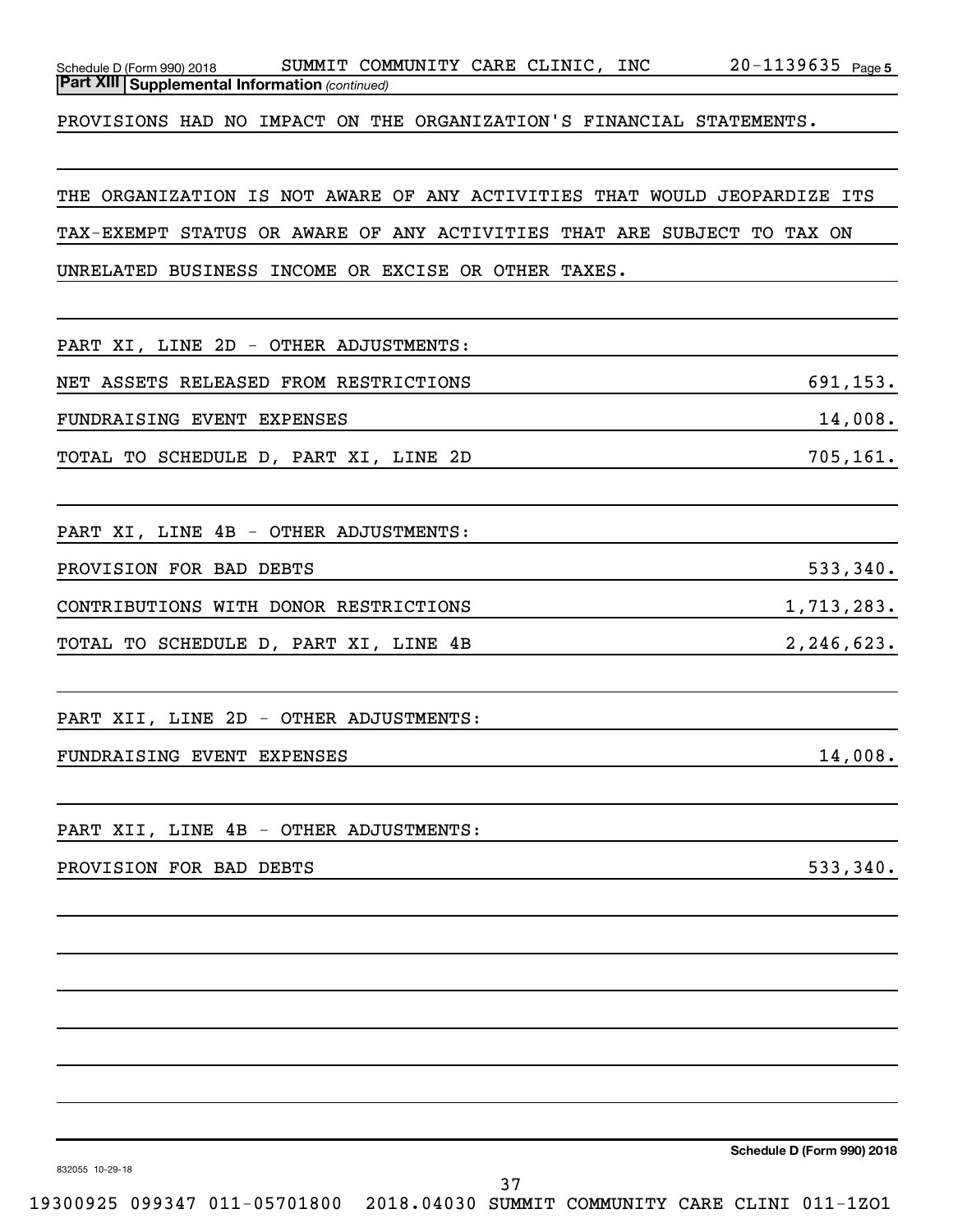|                                                                                                                                                                                                                                                                                                                                                                                                                                                             |     |    |                                                                            |                                                                                                                                             |  | OMB No. 1545-0047                                                                                                                                                                                                                                                                                                                                                                                                                                                                                                    |  |  |
|-------------------------------------------------------------------------------------------------------------------------------------------------------------------------------------------------------------------------------------------------------------------------------------------------------------------------------------------------------------------------------------------------------------------------------------------------------------|-----|----|----------------------------------------------------------------------------|---------------------------------------------------------------------------------------------------------------------------------------------|--|----------------------------------------------------------------------------------------------------------------------------------------------------------------------------------------------------------------------------------------------------------------------------------------------------------------------------------------------------------------------------------------------------------------------------------------------------------------------------------------------------------------------|--|--|
| (Form 990 or 990-EZ)<br>Complete if the organization answered "Yes" on Form 990, Part IV, line 17, 18, or 19, or if the                                                                                                                                                                                                                                                                                                                                     |     |    |                                                                            |                                                                                                                                             |  |                                                                                                                                                                                                                                                                                                                                                                                                                                                                                                                      |  |  |
|                                                                                                                                                                                                                                                                                                                                                                                                                                                             |     |    |                                                                            |                                                                                                                                             |  | 78<br><b>Open to Public</b>                                                                                                                                                                                                                                                                                                                                                                                                                                                                                          |  |  |
| Department of the Treasury<br>Internal Revenue Service<br>► Go to www.irs.gov/Form990 for instructions and the latest information.                                                                                                                                                                                                                                                                                                                          |     |    |                                                                            |                                                                                                                                             |  |                                                                                                                                                                                                                                                                                                                                                                                                                                                                                                                      |  |  |
| Name of the organization                                                                                                                                                                                                                                                                                                                                                                                                                                    |     |    |                                                                            |                                                                                                                                             |  |                                                                                                                                                                                                                                                                                                                                                                                                                                                                                                                      |  |  |
|                                                                                                                                                                                                                                                                                                                                                                                                                                                             |     |    |                                                                            |                                                                                                                                             |  |                                                                                                                                                                                                                                                                                                                                                                                                                                                                                                                      |  |  |
| Part I<br>required to complete this part.                                                                                                                                                                                                                                                                                                                                                                                                                   |     |    |                                                                            |                                                                                                                                             |  |                                                                                                                                                                                                                                                                                                                                                                                                                                                                                                                      |  |  |
| 1 Indicate whether the organization raised funds through any of the following activities. Check all that apply.<br>Mail solicitations<br>Solicitation of non-government grants<br>a<br>e<br>Internet and email solicitations<br>Solicitation of government grants<br>b<br>Phone solicitations<br>Special fundraising events<br>c<br>g<br>In-person solicitations<br>d                                                                                       |     |    |                                                                            |                                                                                                                                             |  |                                                                                                                                                                                                                                                                                                                                                                                                                                                                                                                      |  |  |
| 2 a Did the organization have a written or oral agreement with any individual (including officers, directors, trustees, or<br>Yes<br><b>No</b><br>key employees listed in Form 990, Part VII) or entity in connection with professional fundraising services?<br>b If "Yes," list the 10 highest paid individuals or entities (fundraisers) pursuant to agreements under which the fundraiser is to be<br>compensated at least \$5,000 by the organization. |     |    |                                                                            |                                                                                                                                             |  |                                                                                                                                                                                                                                                                                                                                                                                                                                                                                                                      |  |  |
| (ii) Activity                                                                                                                                                                                                                                                                                                                                                                                                                                               |     |    | (iv) Gross receipts<br>from activity                                       |                                                                                                                                             |  | (vi) Amount paid<br>to (or retained by)<br>organization                                                                                                                                                                                                                                                                                                                                                                                                                                                              |  |  |
|                                                                                                                                                                                                                                                                                                                                                                                                                                                             | Yes | No |                                                                            |                                                                                                                                             |  |                                                                                                                                                                                                                                                                                                                                                                                                                                                                                                                      |  |  |
|                                                                                                                                                                                                                                                                                                                                                                                                                                                             |     |    |                                                                            |                                                                                                                                             |  |                                                                                                                                                                                                                                                                                                                                                                                                                                                                                                                      |  |  |
|                                                                                                                                                                                                                                                                                                                                                                                                                                                             |     |    |                                                                            |                                                                                                                                             |  |                                                                                                                                                                                                                                                                                                                                                                                                                                                                                                                      |  |  |
|                                                                                                                                                                                                                                                                                                                                                                                                                                                             |     |    |                                                                            |                                                                                                                                             |  |                                                                                                                                                                                                                                                                                                                                                                                                                                                                                                                      |  |  |
|                                                                                                                                                                                                                                                                                                                                                                                                                                                             |     |    |                                                                            |                                                                                                                                             |  |                                                                                                                                                                                                                                                                                                                                                                                                                                                                                                                      |  |  |
|                                                                                                                                                                                                                                                                                                                                                                                                                                                             |     |    |                                                                            |                                                                                                                                             |  |                                                                                                                                                                                                                                                                                                                                                                                                                                                                                                                      |  |  |
|                                                                                                                                                                                                                                                                                                                                                                                                                                                             |     |    |                                                                            |                                                                                                                                             |  |                                                                                                                                                                                                                                                                                                                                                                                                                                                                                                                      |  |  |
|                                                                                                                                                                                                                                                                                                                                                                                                                                                             |     |    |                                                                            |                                                                                                                                             |  |                                                                                                                                                                                                                                                                                                                                                                                                                                                                                                                      |  |  |
|                                                                                                                                                                                                                                                                                                                                                                                                                                                             |     |    |                                                                            |                                                                                                                                             |  |                                                                                                                                                                                                                                                                                                                                                                                                                                                                                                                      |  |  |
|                                                                                                                                                                                                                                                                                                                                                                                                                                                             |     |    |                                                                            |                                                                                                                                             |  |                                                                                                                                                                                                                                                                                                                                                                                                                                                                                                                      |  |  |
|                                                                                                                                                                                                                                                                                                                                                                                                                                                             |     |    |                                                                            |                                                                                                                                             |  |                                                                                                                                                                                                                                                                                                                                                                                                                                                                                                                      |  |  |
|                                                                                                                                                                                                                                                                                                                                                                                                                                                             |     |    |                                                                            |                                                                                                                                             |  |                                                                                                                                                                                                                                                                                                                                                                                                                                                                                                                      |  |  |
|                                                                                                                                                                                                                                                                                                                                                                                                                                                             |     |    |                                                                            |                                                                                                                                             |  |                                                                                                                                                                                                                                                                                                                                                                                                                                                                                                                      |  |  |
|                                                                                                                                                                                                                                                                                                                                                                                                                                                             |     |    |                                                                            |                                                                                                                                             |  |                                                                                                                                                                                                                                                                                                                                                                                                                                                                                                                      |  |  |
|                                                                                                                                                                                                                                                                                                                                                                                                                                                             |     |    |                                                                            |                                                                                                                                             |  |                                                                                                                                                                                                                                                                                                                                                                                                                                                                                                                      |  |  |
|                                                                                                                                                                                                                                                                                                                                                                                                                                                             |     |    |                                                                            |                                                                                                                                             |  |                                                                                                                                                                                                                                                                                                                                                                                                                                                                                                                      |  |  |
|                                                                                                                                                                                                                                                                                                                                                                                                                                                             |     |    |                                                                            |                                                                                                                                             |  |                                                                                                                                                                                                                                                                                                                                                                                                                                                                                                                      |  |  |
|                                                                                                                                                                                                                                                                                                                                                                                                                                                             |     |    |                                                                            |                                                                                                                                             |  |                                                                                                                                                                                                                                                                                                                                                                                                                                                                                                                      |  |  |
|                                                                                                                                                                                                                                                                                                                                                                                                                                                             |     |    |                                                                            |                                                                                                                                             |  |                                                                                                                                                                                                                                                                                                                                                                                                                                                                                                                      |  |  |
|                                                                                                                                                                                                                                                                                                                                                                                                                                                             |     |    |                                                                            |                                                                                                                                             |  |                                                                                                                                                                                                                                                                                                                                                                                                                                                                                                                      |  |  |
|                                                                                                                                                                                                                                                                                                                                                                                                                                                             |     |    |                                                                            |                                                                                                                                             |  |                                                                                                                                                                                                                                                                                                                                                                                                                                                                                                                      |  |  |
|                                                                                                                                                                                                                                                                                                                                                                                                                                                             |     |    |                                                                            |                                                                                                                                             |  |                                                                                                                                                                                                                                                                                                                                                                                                                                                                                                                      |  |  |
|                                                                                                                                                                                                                                                                                                                                                                                                                                                             |     |    | (iii) Did<br>fundraiser<br>have custody<br>or control of<br>contributions? | organization entered more than \$15,000 on Form 990-EZ, line 6a.<br>Attach to Form 990 or Form 990-EZ.<br>SUMMIT COMMUNITY CARE CLINIC, INC |  | <b>Supplemental Information Regarding Fundraising or Gaming Activities</b><br>Inspection<br><b>Employer identification number</b><br>20-1139635<br>Fundraising Activities. Complete if the organization answered "Yes" on Form 990, Part IV, line 17. Form 990-EZ filers are not<br>(v) Amount paid<br>to (or retained by)<br>fundraiser<br>listed in col. (i)<br>3 List all states in which the organization is registered or licensed to solicit contributions or has been notified it is exempt from registration |  |  |

**For Paperwork Reduction Act Notice, see the Instructions for Form 990 or 990-EZ. Schedule G (Form 990 or 990-EZ) 2018** LHA

832081 10-03-18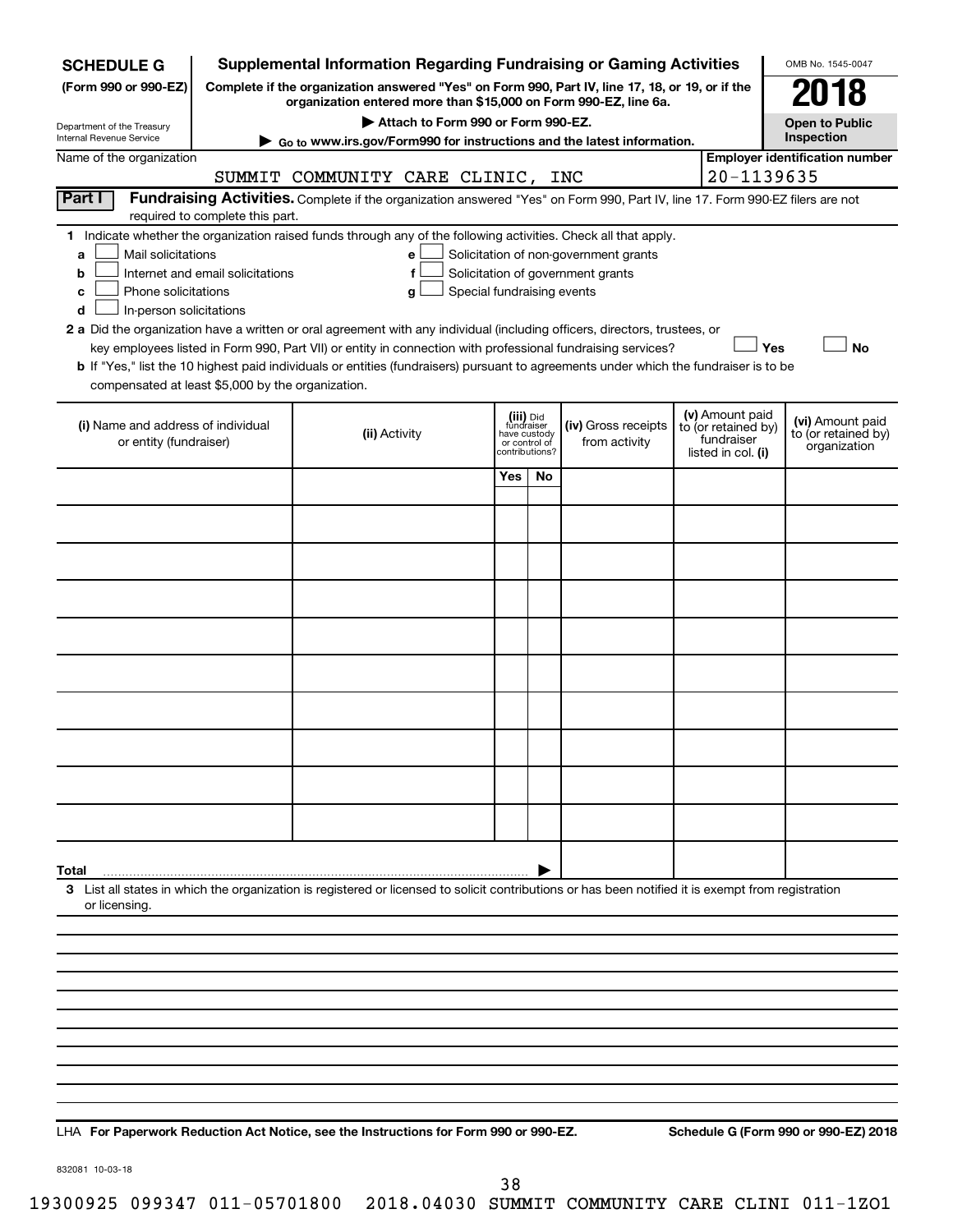Part II | Fundraising Events. Complete if the organization answered "Yes" on Form 990, Part IV, line 18, or reported more than \$15,000 of fundraising event contributions and gross income on Form 990-EZ, lines 1 and 6b. List events with gross receipts greater than \$5,000.

|                 |              |                                                                                                           | (a) Event $#1$        | (b) Event #2            | (c) Other events | (d) Total events                     |
|-----------------|--------------|-----------------------------------------------------------------------------------------------------------|-----------------------|-------------------------|------------------|--------------------------------------|
|                 |              |                                                                                                           | SOUP FOR THERALLY FOR |                         | <b>NONE</b>      |                                      |
|                 |              |                                                                                                           | SOUL                  | THE CURE                |                  | (add col. (a) through                |
|                 |              |                                                                                                           | (event type)          | (event type)            | (total number)   | col. (c)                             |
|                 |              |                                                                                                           |                       |                         |                  |                                      |
| Revenue         | 1.           |                                                                                                           | 134,498.              | $10,455$ .              |                  | 144,953.                             |
|                 |              |                                                                                                           |                       |                         |                  |                                      |
|                 |              |                                                                                                           | 115,948.              | $10,455$ .              |                  | 126,403.                             |
|                 |              |                                                                                                           |                       |                         |                  |                                      |
|                 | 3            | Gross income (line 1 minus line 2)                                                                        | 18,550.               |                         |                  | 18,550.                              |
|                 |              |                                                                                                           |                       |                         |                  |                                      |
|                 |              |                                                                                                           |                       |                         |                  |                                      |
|                 |              |                                                                                                           |                       |                         |                  |                                      |
|                 | 5            |                                                                                                           |                       |                         |                  |                                      |
| Direct Expenses |              |                                                                                                           |                       |                         |                  |                                      |
|                 | 6            |                                                                                                           |                       |                         |                  |                                      |
|                 |              |                                                                                                           |                       |                         |                  |                                      |
|                 | $\mathbf{7}$ |                                                                                                           | 7,029.                |                         |                  | 7,029.                               |
|                 |              |                                                                                                           |                       |                         |                  |                                      |
|                 | 8            |                                                                                                           |                       |                         |                  |                                      |
|                 | 9            |                                                                                                           | 6,979.                |                         |                  | 6,979.                               |
|                 | 10           | Direct expense summary. Add lines 4 through 9 in column (d)                                               |                       |                         |                  | 14,008.                              |
|                 |              | 11 Net income summary. Subtract line 10 from line 3, column (d)                                           |                       |                         |                  | 4,542.                               |
| <b>Part III</b> |              | Gaming. Complete if the organization answered "Yes" on Form 990, Part IV, line 19, or reported more than  |                       |                         |                  |                                      |
|                 |              | \$15,000 on Form 990-EZ, line 6a.                                                                         |                       |                         |                  |                                      |
|                 |              |                                                                                                           | (a) Bingo             | (b) Pull tabs/instant   | (c) Other gaming | (d) Total gaming (add                |
| Revenue         |              |                                                                                                           |                       | bingo/progressive bingo |                  | col. (a) through col. (c))           |
|                 |              |                                                                                                           |                       |                         |                  |                                      |
|                 | 1.           |                                                                                                           |                       |                         |                  |                                      |
|                 |              |                                                                                                           |                       |                         |                  |                                      |
|                 |              |                                                                                                           |                       |                         |                  |                                      |
|                 |              |                                                                                                           |                       |                         |                  |                                      |
|                 | 3            |                                                                                                           |                       |                         |                  |                                      |
| Direct Expenses |              |                                                                                                           |                       |                         |                  |                                      |
|                 | 4            |                                                                                                           |                       |                         |                  |                                      |
|                 |              |                                                                                                           |                       |                         |                  |                                      |
|                 |              |                                                                                                           |                       |                         |                  |                                      |
|                 |              |                                                                                                           | Yes<br>%              | Yes<br>%                | Yes<br>%         |                                      |
|                 | 6            | Volunteer labor                                                                                           | No                    | No                      | No               |                                      |
|                 |              |                                                                                                           |                       |                         |                  |                                      |
|                 | 7            | Direct expense summary. Add lines 2 through 5 in column (d)                                               |                       |                         |                  |                                      |
|                 |              |                                                                                                           |                       |                         |                  |                                      |
|                 | 8            |                                                                                                           |                       |                         |                  |                                      |
|                 |              |                                                                                                           |                       |                         |                  |                                      |
| 9               |              | Enter the state(s) in which the organization conducts gaming activities:                                  |                       |                         |                  |                                      |
|                 |              |                                                                                                           |                       |                         |                  | Yes<br><b>No</b>                     |
|                 |              | <b>b</b> If "No," explain:                                                                                |                       |                         |                  |                                      |
|                 |              |                                                                                                           |                       |                         |                  |                                      |
|                 |              |                                                                                                           |                       |                         |                  |                                      |
|                 |              | 10a Were any of the organization's gaming licenses revoked, suspended, or terminated during the tax year? |                       |                         |                  | Yes<br>No                            |
|                 |              | <b>b</b> If "Yes," explain:                                                                               |                       |                         |                  |                                      |
|                 |              |                                                                                                           |                       |                         |                  |                                      |
|                 |              |                                                                                                           |                       |                         |                  |                                      |
|                 |              | 832082 10-03-18                                                                                           |                       |                         |                  | Schedule G (Form 990 or 990-EZ) 2018 |
|                 |              |                                                                                                           |                       |                         |                  |                                      |
|                 |              |                                                                                                           |                       |                         |                  |                                      |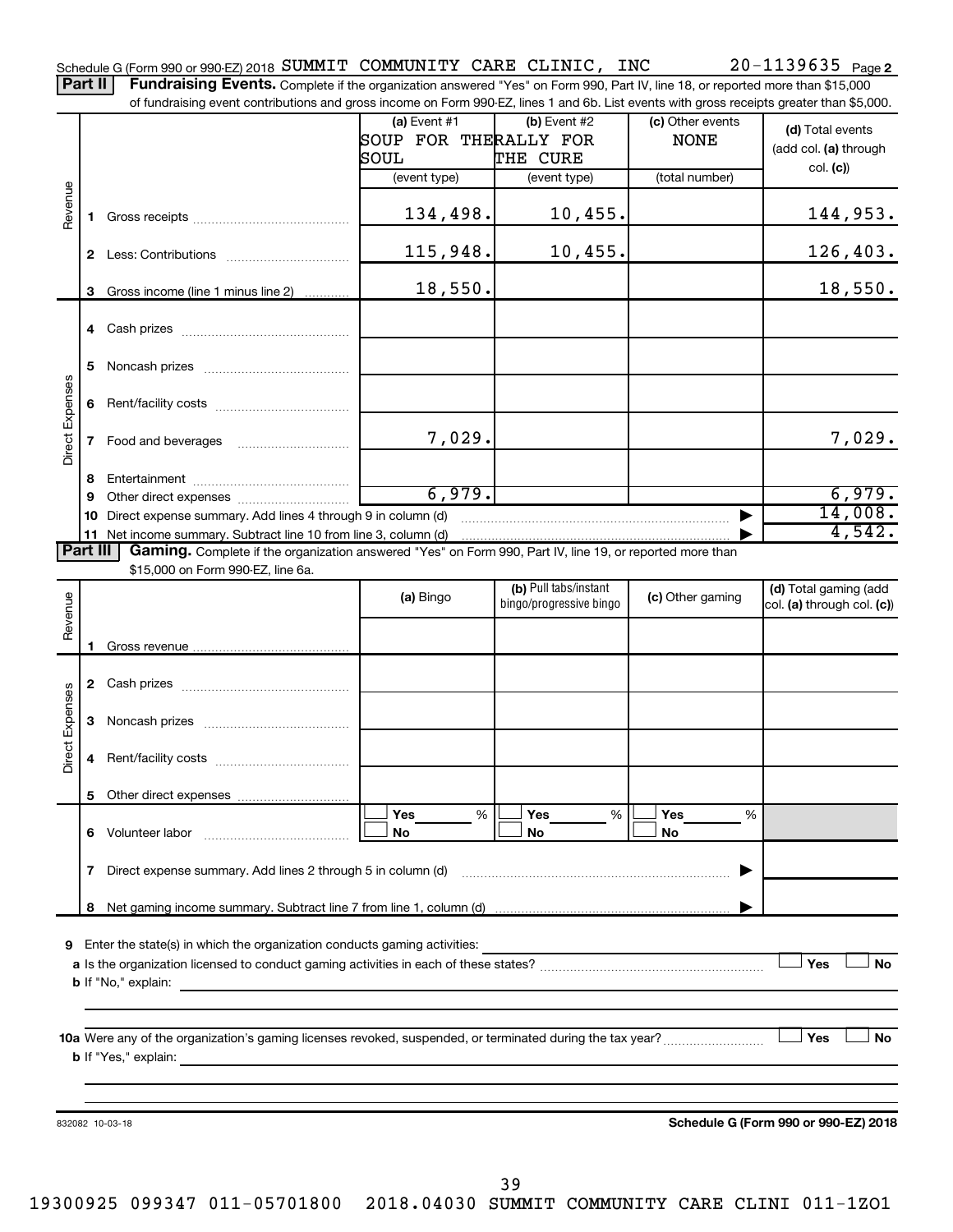|    | Schedule G (Form 990 or 990-EZ) 2018 SUMMIT COMMUNITY CARE CLINIC, INC                                                                                                                                                             | 20-1139635           | Page 3    |
|----|------------------------------------------------------------------------------------------------------------------------------------------------------------------------------------------------------------------------------------|----------------------|-----------|
|    |                                                                                                                                                                                                                                    | Yes                  | <b>No</b> |
|    | 12 Is the organization a grantor, beneficiary or trustee of a trust, or a member of a partnership or other entity formed                                                                                                           |                      |           |
|    |                                                                                                                                                                                                                                    | │Yes                 | <b>No</b> |
|    | 13 Indicate the percentage of gaming activity conducted in:                                                                                                                                                                        |                      |           |
|    |                                                                                                                                                                                                                                    |                      | %         |
|    |                                                                                                                                                                                                                                    | 13b l                | %         |
|    | 14 Enter the name and address of the person who prepares the organization's gaming/special events books and records:                                                                                                               |                      |           |
|    |                                                                                                                                                                                                                                    |                      |           |
|    |                                                                                                                                                                                                                                    |                      |           |
|    |                                                                                                                                                                                                                                    |                      | No        |
|    |                                                                                                                                                                                                                                    |                      |           |
|    |                                                                                                                                                                                                                                    |                      |           |
|    | c If "Yes," enter name and address of the third party:                                                                                                                                                                             |                      |           |
|    |                                                                                                                                                                                                                                    |                      |           |
|    | Name $\blacktriangleright$                                                                                                                                                                                                         |                      |           |
|    |                                                                                                                                                                                                                                    |                      |           |
| 16 | Gaming manager information:                                                                                                                                                                                                        |                      |           |
|    |                                                                                                                                                                                                                                    |                      |           |
|    |                                                                                                                                                                                                                                    |                      |           |
|    | Gaming manager compensation > \$                                                                                                                                                                                                   |                      |           |
|    |                                                                                                                                                                                                                                    |                      |           |
|    |                                                                                                                                                                                                                                    |                      |           |
|    |                                                                                                                                                                                                                                    |                      |           |
|    | Director/officer<br>Employee<br>Independent contractor                                                                                                                                                                             |                      |           |
|    |                                                                                                                                                                                                                                    |                      |           |
|    | <b>17</b> Mandatory distributions:                                                                                                                                                                                                 |                      |           |
|    | a Is the organization required under state law to make charitable distributions from the gaming proceeds to                                                                                                                        |                      |           |
|    |                                                                                                                                                                                                                                    | $\Box$ Yes $\Box$ No |           |
|    | <b>b</b> Enter the amount of distributions required under state law to be distributed to other exempt organizations or spent in the                                                                                                |                      |           |
|    | organization's own exempt activities during the tax year $\triangleright$ \$<br>Supplemental Information. Provide the explanations required by Part I, line 2b, columns (iii) and (v); and Part III, lines 9, 9b, 10b,<br> Part IV |                      |           |
|    | 15b, 15c, 16, and 17b, as applicable. Also provide any additional information. See instructions.                                                                                                                                   |                      |           |
|    |                                                                                                                                                                                                                                    |                      |           |
|    |                                                                                                                                                                                                                                    |                      |           |
|    |                                                                                                                                                                                                                                    |                      |           |
|    |                                                                                                                                                                                                                                    |                      |           |
|    |                                                                                                                                                                                                                                    |                      |           |
|    |                                                                                                                                                                                                                                    |                      |           |
|    |                                                                                                                                                                                                                                    |                      |           |
|    |                                                                                                                                                                                                                                    |                      |           |
|    |                                                                                                                                                                                                                                    |                      |           |
|    |                                                                                                                                                                                                                                    |                      |           |
|    |                                                                                                                                                                                                                                    |                      |           |
|    |                                                                                                                                                                                                                                    |                      |           |
|    |                                                                                                                                                                                                                                    |                      |           |
|    |                                                                                                                                                                                                                                    |                      |           |
|    | Schedule G (Form 990 or 990-EZ) 2018<br>832083 10-03-18<br>40                                                                                                                                                                      |                      |           |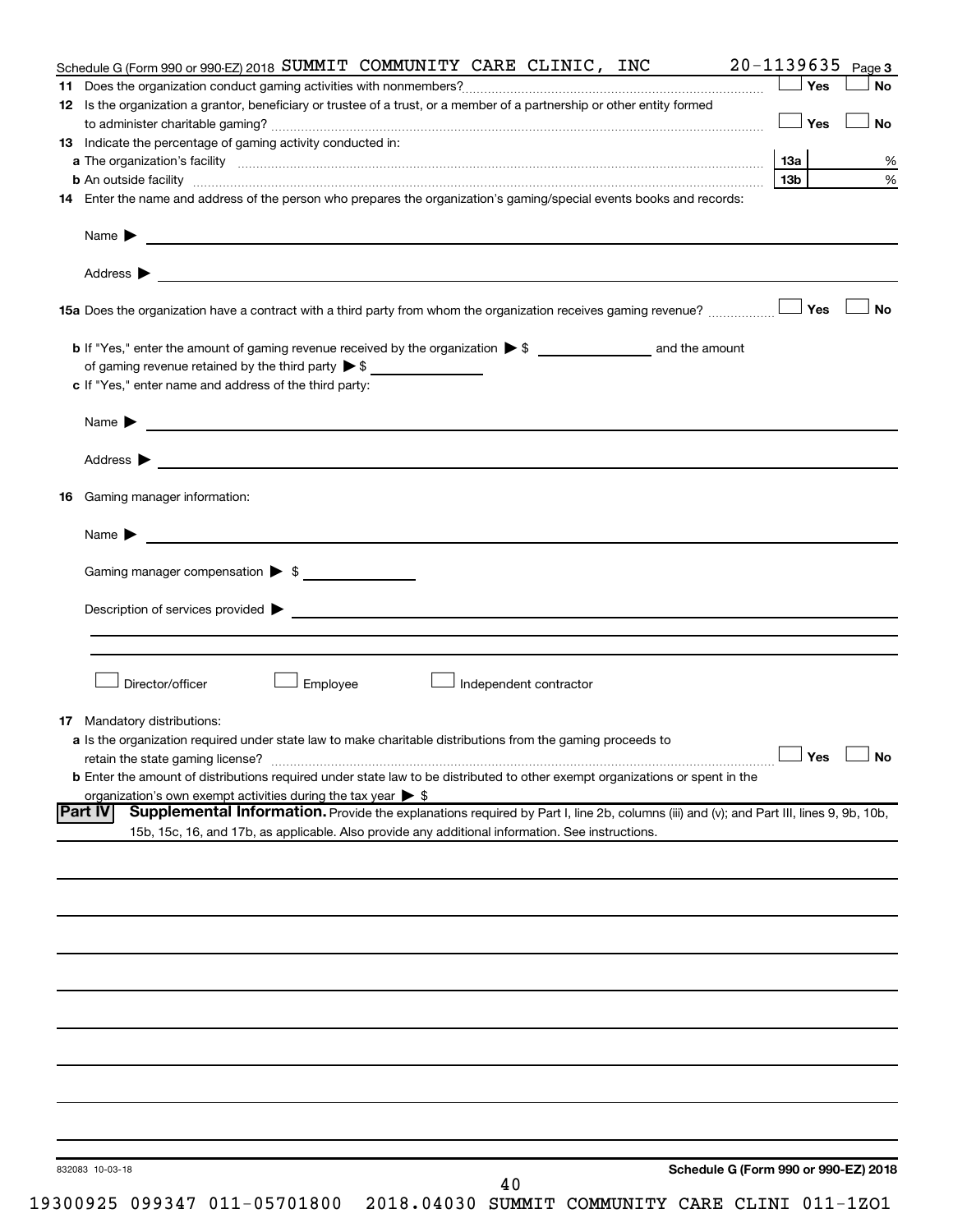|                 |  |        |                                                                              | Schedule G (Form 990 or 990-EZ) |  |
|-----------------|--|--------|------------------------------------------------------------------------------|---------------------------------|--|
| 832084 04-01-18 |  |        |                                                                              |                                 |  |
|                 |  | $41\,$ | 19300925 099347 011-05701800 2018.04030 SUMMIT COMMUNITY CARE CLINI 011-1ZO1 |                                 |  |

Schedule G (Form 990 or 990-EZ) SUMMIT COMMUNITY CARE CLINIC , INC  $20$  –  $1139635\,$  Page

20-1139635 Page 4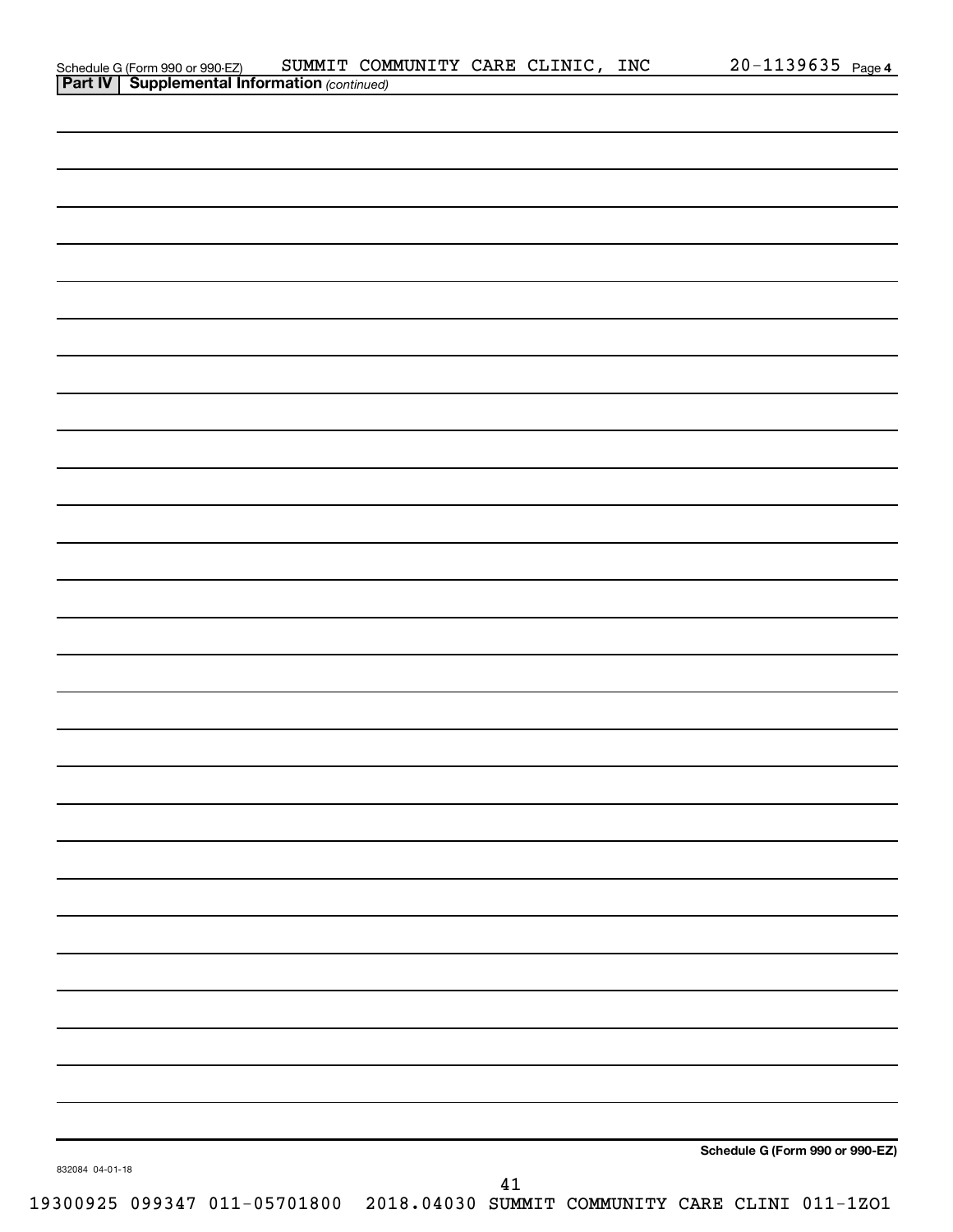| <b>Compensation Information</b><br><b>SCHEDULE J</b>                                                                             |                                       | OMB No. 1545-0047           |  |  |  |  |  |
|----------------------------------------------------------------------------------------------------------------------------------|---------------------------------------|-----------------------------|--|--|--|--|--|
| (Form 990)<br>For certain Officers, Directors, Trustees, Key Employees, and Highest                                              |                                       | 018                         |  |  |  |  |  |
| <b>Compensated Employees</b>                                                                                                     |                                       |                             |  |  |  |  |  |
| Complete if the organization answered "Yes" on Form 990, Part IV, line 23.<br>Attach to Form 990.                                |                                       | <b>Open to Public</b>       |  |  |  |  |  |
| Department of the Treasury<br>Go to www.irs.gov/Form990 for instructions and the latest information.<br>Internal Revenue Service |                                       | Inspection                  |  |  |  |  |  |
| Name of the organization                                                                                                         | <b>Employer identification number</b> |                             |  |  |  |  |  |
| SUMMIT COMMUNITY CARE CLINIC, INC                                                                                                | 20-1139635                            |                             |  |  |  |  |  |
| <b>Questions Regarding Compensation</b><br>Part I                                                                                |                                       |                             |  |  |  |  |  |
|                                                                                                                                  |                                       | <b>Yes</b><br>No            |  |  |  |  |  |
| Check the appropriate box(es) if the organization provided any of the following to or for a person listed on Form 990,           |                                       |                             |  |  |  |  |  |
| Part VII, Section A, line 1a. Complete Part III to provide any relevant information regarding these items.                       |                                       |                             |  |  |  |  |  |
| First-class or charter travel<br>Housing allowance or residence for personal use                                                 |                                       |                             |  |  |  |  |  |
| Payments for business use of personal residence<br>Travel for companions                                                         |                                       |                             |  |  |  |  |  |
| Health or social club dues or initiation fees<br>Tax indemnification and gross-up payments                                       |                                       |                             |  |  |  |  |  |
| Discretionary spending account<br>Personal services (such as maid, chauffeur, chef)                                              |                                       |                             |  |  |  |  |  |
|                                                                                                                                  |                                       |                             |  |  |  |  |  |
| <b>b</b> If any of the boxes on line 1a are checked, did the organization follow a written policy regarding payment or           |                                       | X                           |  |  |  |  |  |
|                                                                                                                                  | 1b                                    |                             |  |  |  |  |  |
| 2<br>Did the organization require substantiation prior to reimbursing or allowing expenses incurred by all directors,            |                                       | х                           |  |  |  |  |  |
|                                                                                                                                  | $\mathbf{2}$                          |                             |  |  |  |  |  |
| Indicate which, if any, of the following the filing organization used to establish the compensation of the organization's<br>з   |                                       |                             |  |  |  |  |  |
| CEO/Executive Director. Check all that apply. Do not check any boxes for methods used by a related organization to               |                                       |                             |  |  |  |  |  |
| establish compensation of the CEO/Executive Director, but explain in Part III.                                                   |                                       |                             |  |  |  |  |  |
| $\lfloor \underline{X} \rfloor$ Compensation committee<br>Written employment contract                                            |                                       |                             |  |  |  |  |  |
| $\boxed{\textbf{X}}$ Compensation survey or study<br>Independent compensation consultant                                         |                                       |                             |  |  |  |  |  |
| $\lfloor \underline{X} \rfloor$ Form 990 of other organizations<br>Approval by the board or compensation committee               |                                       |                             |  |  |  |  |  |
|                                                                                                                                  |                                       |                             |  |  |  |  |  |
| During the year, did any person listed on Form 990, Part VII, Section A, line 1a, with respect to the filing<br>4                |                                       |                             |  |  |  |  |  |
| organization or a related organization:                                                                                          |                                       |                             |  |  |  |  |  |
| Receive a severance payment or change-of-control payment?<br>а                                                                   | 4a                                    | х                           |  |  |  |  |  |
| b                                                                                                                                | 4b                                    | $\overline{\text{x}}$       |  |  |  |  |  |
| с                                                                                                                                | 4c                                    | $\overline{\textnormal{x}}$ |  |  |  |  |  |
| If "Yes" to any of lines 4a-c, list the persons and provide the applicable amounts for each item in Part III.                    |                                       |                             |  |  |  |  |  |
|                                                                                                                                  |                                       |                             |  |  |  |  |  |
| Only section 501(c)(3), 501(c)(4), and 501(c)(29) organizations must complete lines 5-9.                                         |                                       |                             |  |  |  |  |  |
| For persons listed on Form 990, Part VII, Section A, line 1a, did the organization pay or accrue any compensation                |                                       |                             |  |  |  |  |  |
| contingent on the revenues of:                                                                                                   |                                       |                             |  |  |  |  |  |
| a                                                                                                                                | 5a                                    | х                           |  |  |  |  |  |
|                                                                                                                                  | 5b                                    | $\overline{\mathbf{X}}$     |  |  |  |  |  |
| If "Yes" on line 5a or 5b, describe in Part III.                                                                                 |                                       |                             |  |  |  |  |  |
| For persons listed on Form 990, Part VII, Section A, line 1a, did the organization pay or accrue any compensation<br>6.          |                                       |                             |  |  |  |  |  |
| contingent on the net earnings of:                                                                                               |                                       |                             |  |  |  |  |  |
| a                                                                                                                                | 6а                                    | х                           |  |  |  |  |  |
|                                                                                                                                  | 6b                                    | $\overline{\mathbf{X}}$     |  |  |  |  |  |
| If "Yes" on line 6a or 6b, describe in Part III.                                                                                 |                                       |                             |  |  |  |  |  |
| 7 For persons listed on Form 990, Part VII, Section A, line 1a, did the organization provide any nonfixed payments               |                                       | x                           |  |  |  |  |  |
|                                                                                                                                  | 7                                     |                             |  |  |  |  |  |
| Were any amounts reported on Form 990, Part VII, paid or accrued pursuant to a contract that was subject to the<br>8             |                                       | х                           |  |  |  |  |  |
| If "Yes" on line 8, did the organization also follow the rebuttable presumption procedure described in                           | 8                                     |                             |  |  |  |  |  |
| 9                                                                                                                                | 9                                     |                             |  |  |  |  |  |
| LHA For Paperwork Reduction Act Notice, see the Instructions for Form 990.                                                       | Schedule J (Form 990) 2018            |                             |  |  |  |  |  |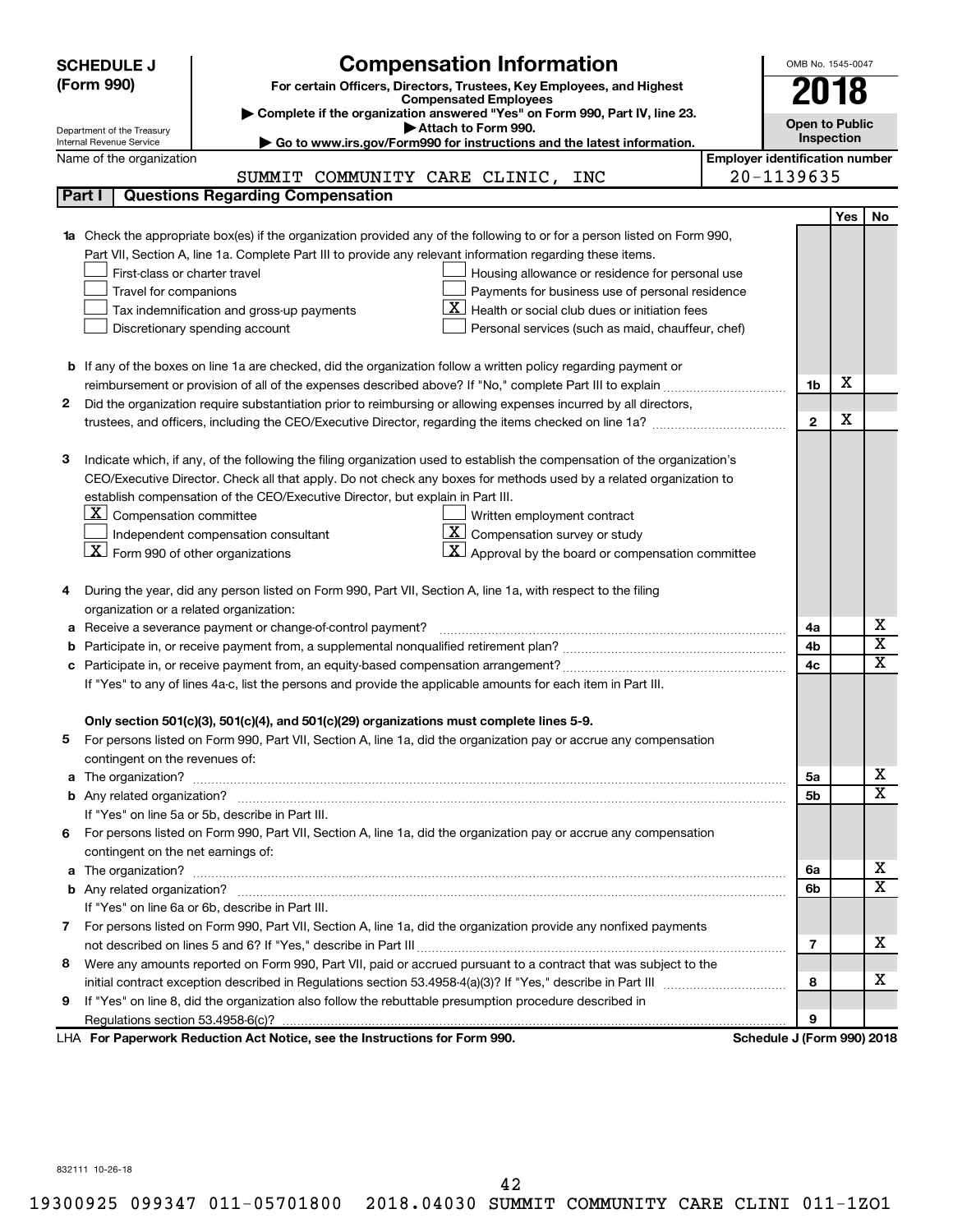### Part II | Officers, Directors, Trustees, Key Employees, and Highest Compensated Employees. Use duplicate copies if additional space is needed.

For each individual whose compensation must be reported on Schedule J, report compensation from the organization on row (i) and from related organizations, described in the instructions, on row (ii). Do not list any individuals that aren't listed on Form 990, Part VII.

Note: The sum of columns (B)(i)-(iii) for each listed individual must equal the total amount of Form 990, Part VII, Section A, line 1a, applicable column (D) and (E) amounts for that individual.

|                                  |                          | (B) Breakdown of W-2 and/or 1099-MISC compensation |                                           | (C) Retirement and             | (D) Nontaxable   | (E) Total of columns | (F) Compensation                                           |
|----------------------------------|--------------------------|----------------------------------------------------|-------------------------------------------|--------------------------------|------------------|----------------------|------------------------------------------------------------|
| (A) Name and Title               | (i) Base<br>compensation | (ii) Bonus &<br>incentive<br>compensation          | (iii) Other<br>reportable<br>compensation | other deferred<br>compensation | benefits         | $(B)(i)$ - $(D)$     | in column (B)<br>reported as deferred<br>on prior Form 990 |
| KATHLEEN COWIE, MD<br>(1)<br>(i) | 154,122.                 | $\overline{0}$ .                                   | $\overline{0}$ .                          | 8,106.                         | 7,279.           | 169,507.             | $\overline{0}$ .                                           |
| (ii)<br>${\tt CMO}$              | $\overline{0}$ .         | $\overline{0}$ .                                   | $\overline{0}$ .                          | $\overline{0}$ .               | $\overline{0}$ . | $\overline{0}$ .     | $\overline{0}$ .                                           |
| $\qquad \qquad \textbf{(i)}$     |                          |                                                    |                                           |                                |                  |                      |                                                            |
| (ii)                             |                          |                                                    |                                           |                                |                  |                      |                                                            |
| $(\sf{i})$                       |                          |                                                    |                                           |                                |                  |                      |                                                            |
| (ii)                             |                          |                                                    |                                           |                                |                  |                      |                                                            |
| $\qquad \qquad \textbf{(i)}$     |                          |                                                    |                                           |                                |                  |                      |                                                            |
| (ii)                             |                          |                                                    |                                           |                                |                  |                      |                                                            |
| $\qquad \qquad \textbf{(i)}$     |                          |                                                    |                                           |                                |                  |                      |                                                            |
| (ii)                             |                          |                                                    |                                           |                                |                  |                      |                                                            |
| $\qquad \qquad \textbf{(i)}$     |                          |                                                    |                                           |                                |                  |                      |                                                            |
| (ii)                             |                          |                                                    |                                           |                                |                  |                      |                                                            |
| $\qquad \qquad \textbf{(i)}$     |                          |                                                    |                                           |                                |                  |                      |                                                            |
| (ii)                             |                          |                                                    |                                           |                                |                  |                      |                                                            |
| $(\sf{i})$<br>(ii)               |                          |                                                    |                                           |                                |                  |                      |                                                            |
| $\qquad \qquad \textbf{(i)}$     |                          |                                                    |                                           |                                |                  |                      |                                                            |
| (ii)                             |                          |                                                    |                                           |                                |                  |                      |                                                            |
| $\qquad \qquad \textbf{(i)}$     |                          |                                                    |                                           |                                |                  |                      |                                                            |
| (ii)                             |                          |                                                    |                                           |                                |                  |                      |                                                            |
| $\qquad \qquad \textbf{(i)}$     |                          |                                                    |                                           |                                |                  |                      |                                                            |
| (ii)                             |                          |                                                    |                                           |                                |                  |                      |                                                            |
| $(\sf{i})$                       |                          |                                                    |                                           |                                |                  |                      |                                                            |
| (ii)                             |                          |                                                    |                                           |                                |                  |                      |                                                            |
| $(\sf{i})$                       |                          |                                                    |                                           |                                |                  |                      |                                                            |
| (ii)                             |                          |                                                    |                                           |                                |                  |                      |                                                            |
| $\qquad \qquad \textbf{(i)}$     |                          |                                                    |                                           |                                |                  |                      |                                                            |
| (ii)                             |                          |                                                    |                                           |                                |                  |                      |                                                            |
| $\qquad \qquad \textbf{(i)}$     |                          |                                                    |                                           |                                |                  |                      |                                                            |
| (ii)                             |                          |                                                    |                                           |                                |                  |                      |                                                            |
| $\qquad \qquad \textbf{(i)}$     |                          |                                                    |                                           |                                |                  |                      |                                                            |
| (ii)                             |                          |                                                    |                                           |                                |                  |                      |                                                            |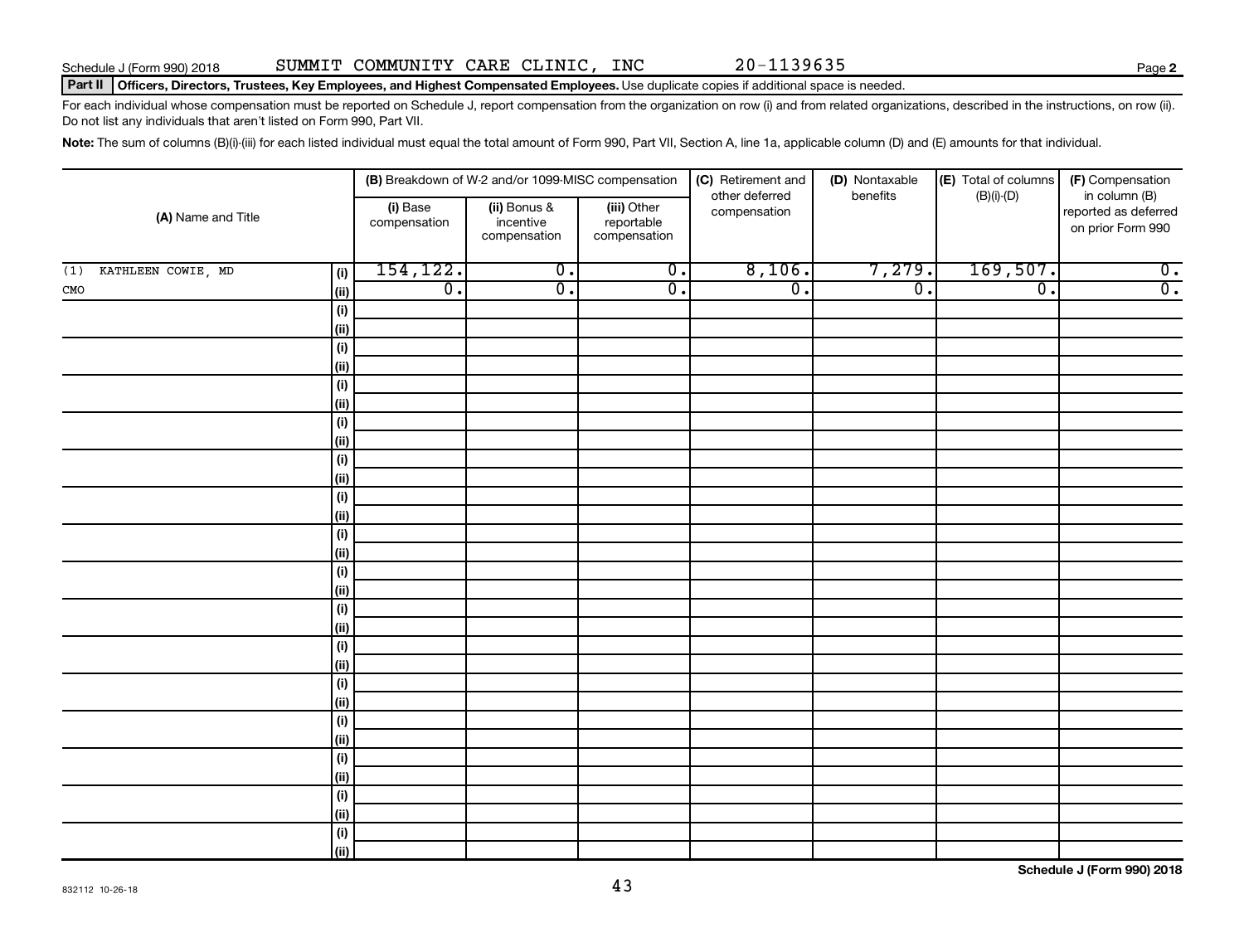### **Part III Supplemental Information**

Provide the information, explanation, or descriptions required for Part I, lines 1a, 1b, 3, 4a, 4b, 4c, 5a, 5b, 6a, 6b, 7, and 8, and for Part II. Also complete this part for any additional information.

### PART I, LINE 1A:

THE ORGANIZATION PAID FOR A CORPORATE PASS AT A LOCAL RECREATION CENTER TO

ALLOW EMPLOYEES TO RECEIVE A DISCOUNT WHEN USING THE RECREATION CENTER.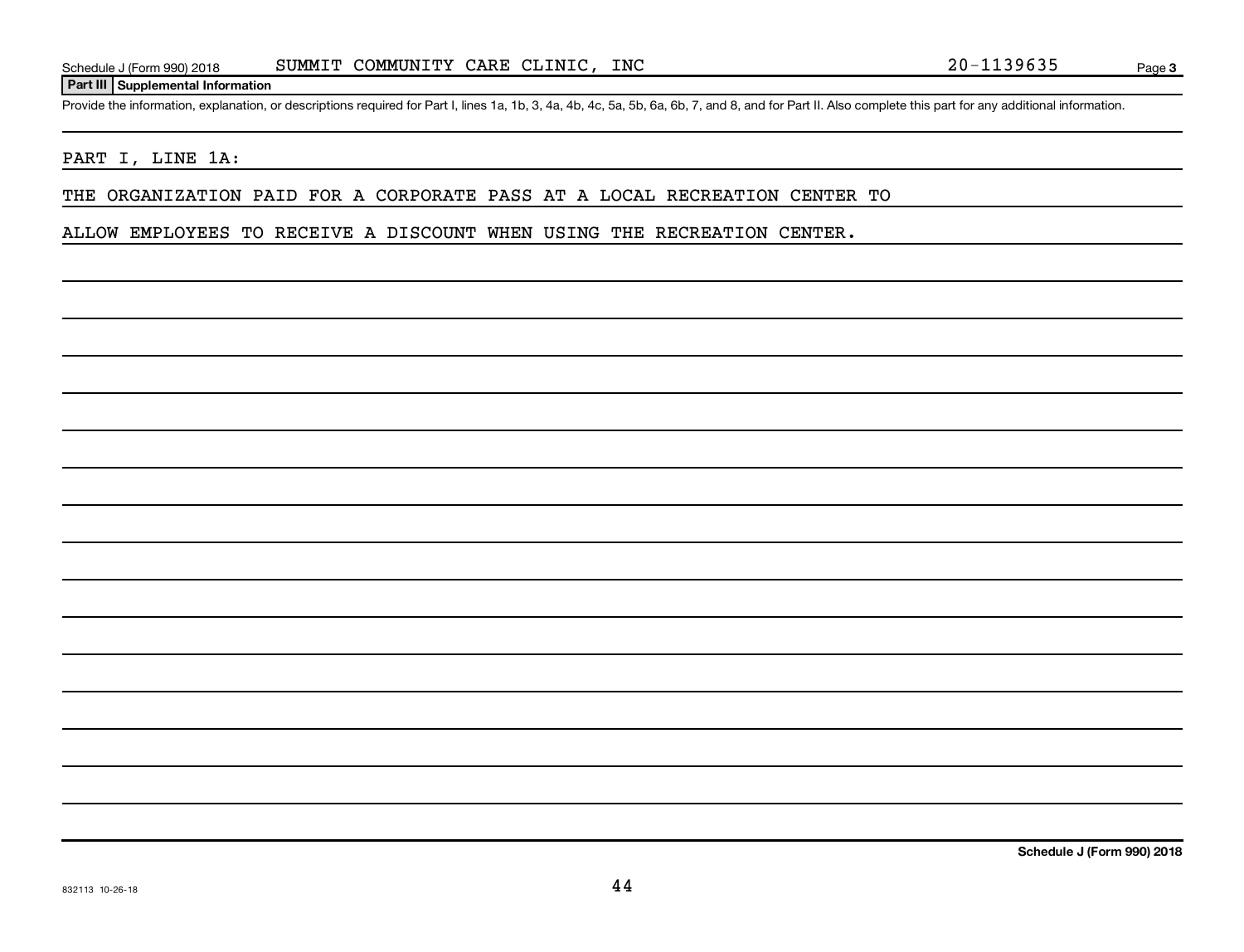### **SCHEDULE M (Form 990)**

## **Noncash Contributions**

OMB No. 1545-0047

| Department of the Treasury |  |
|----------------------------|--|
| Internal Revenue Service   |  |

Name of the organization

◆ Complete if the organizations answered "Yes" on Form 990, Part IV, lines 29 or 30.<br>▶ Complete if the organizations answered "Yes" on Form 990, Part IV, lines 29 or 30. **Attach to Form 990.** J

 **Go to www.irs.gov/Form990 for instructions and the latest information.** J

**Inspection Employer identification number**

**Open to Public**

|  | SUMMIT COMMUNITY CARE CLINIC, IN |  |  |
|--|----------------------------------|--|--|
|  |                                  |  |  |

|               | 20-1139635<br>SUMMIT COMMUNITY CARE CLINIC, INC                                                                                |                               |                                      |                                                                                                      |                                                              |     |     |    |  |  |  |
|---------------|--------------------------------------------------------------------------------------------------------------------------------|-------------------------------|--------------------------------------|------------------------------------------------------------------------------------------------------|--------------------------------------------------------------|-----|-----|----|--|--|--|
| <b>Part I</b> | <b>Types of Property</b>                                                                                                       |                               |                                      |                                                                                                      |                                                              |     |     |    |  |  |  |
|               |                                                                                                                                | (a)<br>Check if<br>applicable | (b)<br>Number of<br>contributions or | (c)<br>Noncash contribution<br>amounts reported on<br>items contributed Form 990, Part VIII, line 1g | (d)<br>Method of determining<br>noncash contribution amounts |     |     |    |  |  |  |
| 1.            |                                                                                                                                |                               |                                      |                                                                                                      |                                                              |     |     |    |  |  |  |
| 2             |                                                                                                                                |                               |                                      |                                                                                                      |                                                              |     |     |    |  |  |  |
| З             |                                                                                                                                |                               |                                      |                                                                                                      |                                                              |     |     |    |  |  |  |
| 4             |                                                                                                                                |                               |                                      |                                                                                                      |                                                              |     |     |    |  |  |  |
| 5             | Clothing and household goods                                                                                                   | $\overline{\text{x}}$         |                                      |                                                                                                      | 2,500. DONOR VALUED                                          |     |     |    |  |  |  |
| 6             |                                                                                                                                |                               |                                      |                                                                                                      |                                                              |     |     |    |  |  |  |
| 7             |                                                                                                                                |                               |                                      |                                                                                                      |                                                              |     |     |    |  |  |  |
| 8             |                                                                                                                                |                               |                                      |                                                                                                      |                                                              |     |     |    |  |  |  |
| 9             | Securities - Publicly traded                                                                                                   | $\overline{\text{x}}$         | 2                                    |                                                                                                      | 5,437. DAILY TRADING PRICE                                   |     |     |    |  |  |  |
| 10            | Securities - Closely held stock                                                                                                |                               |                                      |                                                                                                      |                                                              |     |     |    |  |  |  |
| 11            | Securities - Partnership, LLC, or                                                                                              |                               |                                      |                                                                                                      |                                                              |     |     |    |  |  |  |
| 12            | Securities - Miscellaneous                                                                                                     |                               |                                      |                                                                                                      |                                                              |     |     |    |  |  |  |
| 13            | Qualified conservation contribution -                                                                                          |                               |                                      |                                                                                                      |                                                              |     |     |    |  |  |  |
| 14            | Qualified conservation contribution - Other                                                                                    |                               |                                      |                                                                                                      |                                                              |     |     |    |  |  |  |
| 15            |                                                                                                                                |                               |                                      |                                                                                                      |                                                              |     |     |    |  |  |  |
| 16            | Real estate - Commercial                                                                                                       |                               |                                      |                                                                                                      |                                                              |     |     |    |  |  |  |
| 17            |                                                                                                                                |                               |                                      |                                                                                                      |                                                              |     |     |    |  |  |  |
| 18            |                                                                                                                                |                               |                                      |                                                                                                      |                                                              |     |     |    |  |  |  |
| 19            |                                                                                                                                | $\overline{\text{x}}$         | 1                                    |                                                                                                      | 12,500. INVOICED PRICE                                       |     |     |    |  |  |  |
| 20            | Drugs and medical supplies                                                                                                     | $\overline{\text{x}}$         | 4                                    |                                                                                                      | 75,239. INVOICED PRICE                                       |     |     |    |  |  |  |
| 21            |                                                                                                                                |                               |                                      |                                                                                                      |                                                              |     |     |    |  |  |  |
| 22            |                                                                                                                                |                               |                                      |                                                                                                      |                                                              |     |     |    |  |  |  |
| 23            |                                                                                                                                |                               |                                      |                                                                                                      |                                                              |     |     |    |  |  |  |
| 24            |                                                                                                                                |                               |                                      |                                                                                                      |                                                              |     |     |    |  |  |  |
| 25            | Other $\blacktriangleright$                                                                                                    |                               |                                      |                                                                                                      |                                                              |     |     |    |  |  |  |
| 26            | Other $\blacktriangleright$                                                                                                    |                               |                                      |                                                                                                      |                                                              |     |     |    |  |  |  |
| 27            | Other $\blacktriangleright$                                                                                                    |                               |                                      |                                                                                                      |                                                              |     |     |    |  |  |  |
| 28            | Other $\blacktriangleright$                                                                                                    |                               |                                      |                                                                                                      |                                                              |     |     |    |  |  |  |
| 29            | Number of Forms 8283 received by the organization during the tax year for contributions                                        |                               |                                      |                                                                                                      |                                                              |     |     |    |  |  |  |
|               | for which the organization completed Form 8283, Part IV, Donee Acknowledgement                                                 |                               |                                      | 29                                                                                                   |                                                              |     | 0   |    |  |  |  |
|               | 30a During the year, did the organization receive by contribution any property reported in Part I, lines 1 through 28, that it |                               |                                      |                                                                                                      |                                                              |     | Yes | No |  |  |  |
|               | must hold for at least three years from the date of the initial contribution, and which isn't required to be used for          |                               |                                      |                                                                                                      |                                                              |     |     |    |  |  |  |
|               |                                                                                                                                |                               |                                      |                                                                                                      |                                                              | 30a |     | х  |  |  |  |
|               | <b>b</b> If "Yes," describe the arrangement in Part II.                                                                        |                               |                                      |                                                                                                      |                                                              |     |     | х  |  |  |  |
| 31            | Does the organization have a gift acceptance policy that requires the review of any nonstandard contributions?<br>31           |                               |                                      |                                                                                                      |                                                              |     |     |    |  |  |  |
|               | 32a Does the organization hire or use third parties or related organizations to solicit, process, or sell noncash              |                               |                                      |                                                                                                      |                                                              |     |     |    |  |  |  |
|               | contributions?                                                                                                                 |                               |                                      |                                                                                                      |                                                              | 32a |     | х  |  |  |  |
|               | b If "Yes," describe in Part II.                                                                                               |                               |                                      |                                                                                                      |                                                              |     |     |    |  |  |  |
| 33            | If the organization didn't report an amount in column (c) for a type of property for which column (a) is checked,              |                               |                                      |                                                                                                      |                                                              |     |     |    |  |  |  |
|               | describe in Part II.                                                                                                           |                               |                                      |                                                                                                      |                                                              |     |     |    |  |  |  |
| LHA           | For Paperwork Reduction Act Notice, see the Instructions for Form 990.                                                         |                               |                                      |                                                                                                      | Schedule M (Form 990) 2018                                   |     |     |    |  |  |  |

832141 10-18-18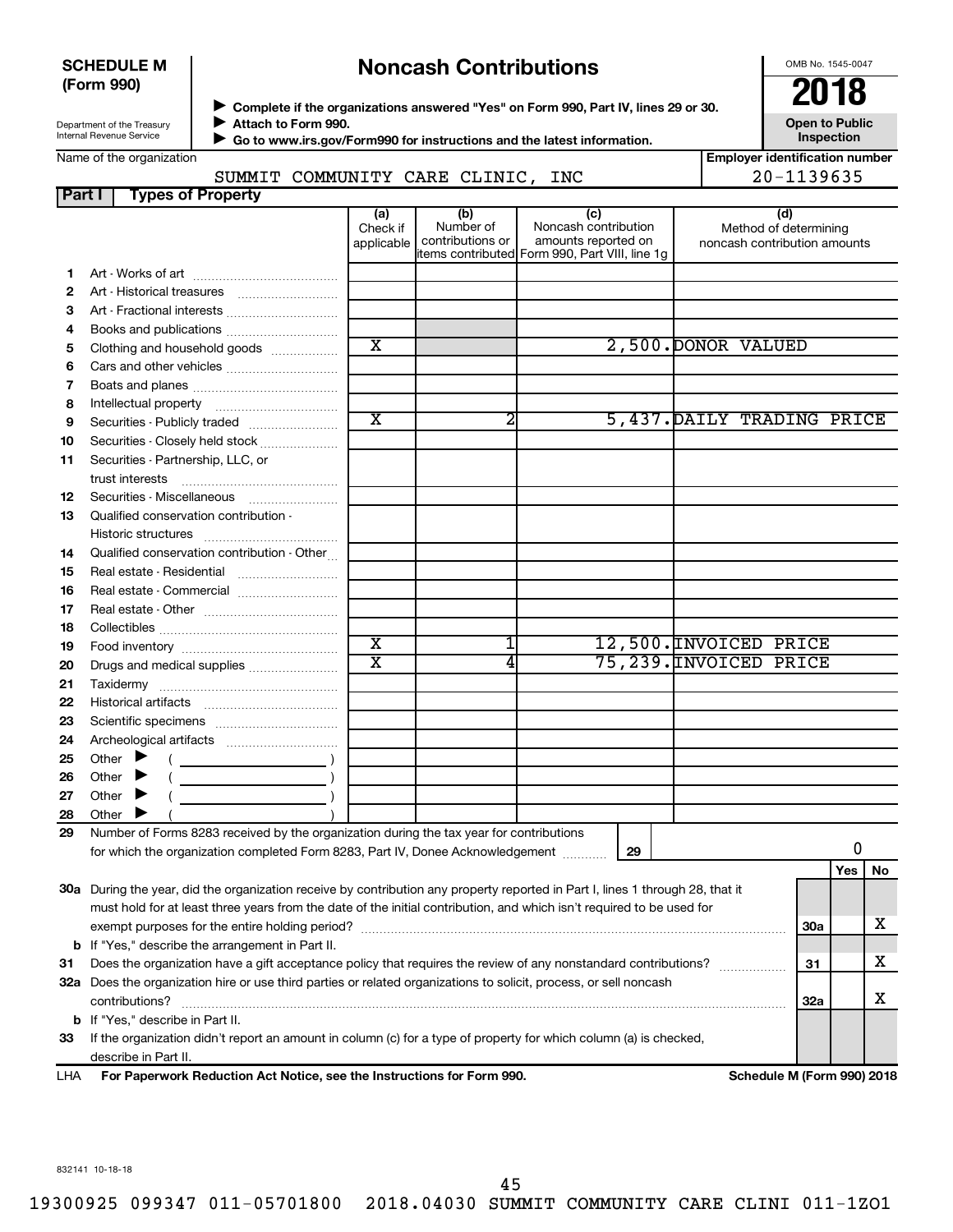| 832142 10-18-18 |  |  |          |                                                                              |  | Schedule M (Form 990) 2018 |
|-----------------|--|--|----------|------------------------------------------------------------------------------|--|----------------------------|
|                 |  |  |          |                                                                              |  |                            |
|                 |  |  | $4\,6\,$ | 19300925 099347 011-05701800 2018.04030 SUMMIT COMMUNITY CARE CLINI 011-1ZO1 |  |                            |

**2** Provide the information required by Part I, lines 30b, 32b, and 33, and whether the organization is reporting in Part I, column (b), the number of contributions, the number of items received, or a combination of both. Also complete **Part II Supplemental Information.**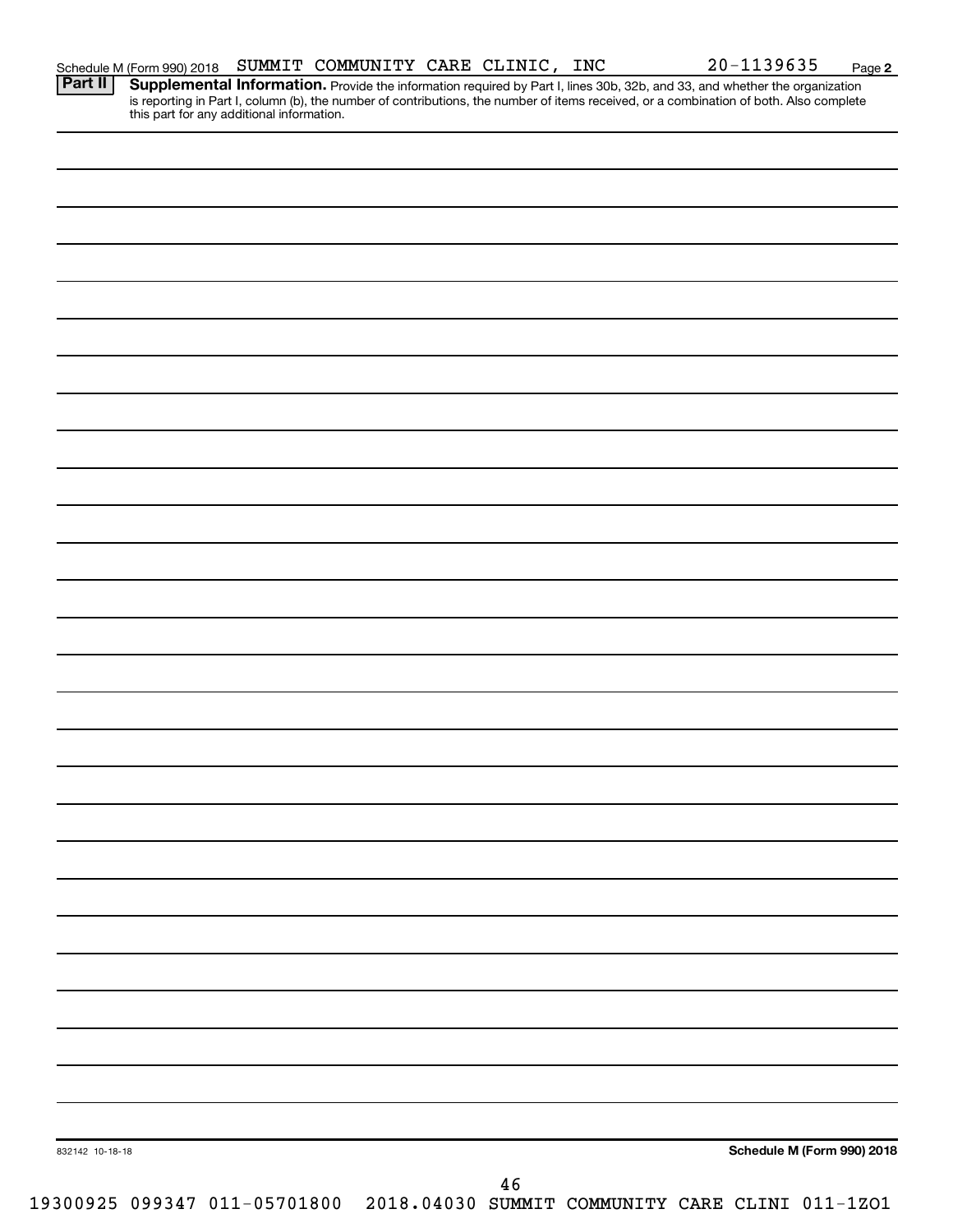**(Form 990 or 990-EZ)**

Department of the Treasury Internal Revenue Service Name of the organization

**Complete to provide information for responses to specific questions on Form 990 or 990-EZ or to provide any additional information. | Attach to Form 990 or 990-EZ.** SCHEDULE O **Supplemental Information to Form 990 or 990-EZ 2018**<br>(Form 990 or 990-EZ) Complete to provide information for responses to specific questions on

**| Go to www.irs.gov/Form990 for the latest information.**



SUMMIT COMMUNITY CARE CLINIC, INC | 20-1139635

FORM 990, PART III, LINE 4A, PROGRAM SERVICE ACCOMPLISHMENTS:

SINCE ITS HUMBLE BEGINNINGS IN 1993, THE CARE CLINIC HAS GROWN INTO ONE

OF THE MOST WELL-RESPECTED SAFETY NET CLINICS IN THE STATE OF COLORADO.

THE CARE CLINIC PROVIDES THE FOLLOWING SERVICES TO THE MEDICALLY

UNDERSERVED INDIVIDUALS AND FAMILIES IN SUMMIT AND SURROUNDING

COUNTIES: PRIMARY AND PREVENTIVE HEALTH CARE IN THE FORM OF SAME DAY OR

SCHEDULED APPOINTMENTS; ORAL HEALTH MAINTENANCE AND TREATMENT;

BEHAVIORAL HEALTH SERVICES; REPRODUCTIVE HEALTH AND FAMILY PLANNING

SERVICES; UNIVERSAL DRUG AND ALCOHOL SCREENING AND SUBSTANCE ABUSE

TREATMENT; SCHOOL-BASED HEALTH SERVICES INCLUDING PRIMARY; ORAL AND

BEHAVIORAL HEALTH; PATIENT NAVIGATION SERVICES; CHRONIC DISEASE

MANAGEMENT; AND COMMUNITY AND SCHOOL-WIDE SCREENING EVENTS. THE CARE

CLINIC USES AN INTEGRATED MODEL OF CARE DELIVERY.

IN 2018, THE CARE CLINIC SERVED 8,388 UNDUPLICATED PATIENTS AND PROVIDED OVER 31,460 VISITS IN PRIMARY CARE, ORAL HEALTH OR BEHAVIORAL HEALTH AT THE MAIN CARE CLINIC OFFICE, IN THE SIX SCHOOL-BASED HEALTH CENTERS AND THROUGH DENTAL SCREENINGS IN SUMMIT, PARK AND LAKE COUNTIES. PRIMARY CARE VISITS REPRESENT OVER 39% OF TOTAL VISITS WHILE 36% OF VISITS ARE FOR DENTAL SERVICES AND 20% OF VISITS ARE FOR BEHAVIORAL HEALTH. THE REMAINING 5% ARE FOR ENABLING SERVIES LIKE HEALTH EDUCATION. APPROXIMATELY 62% OF CARE CLINIC PATIENTS EARN LESS THAN 200% OF THE FEDERAL POVERTY LEVEL.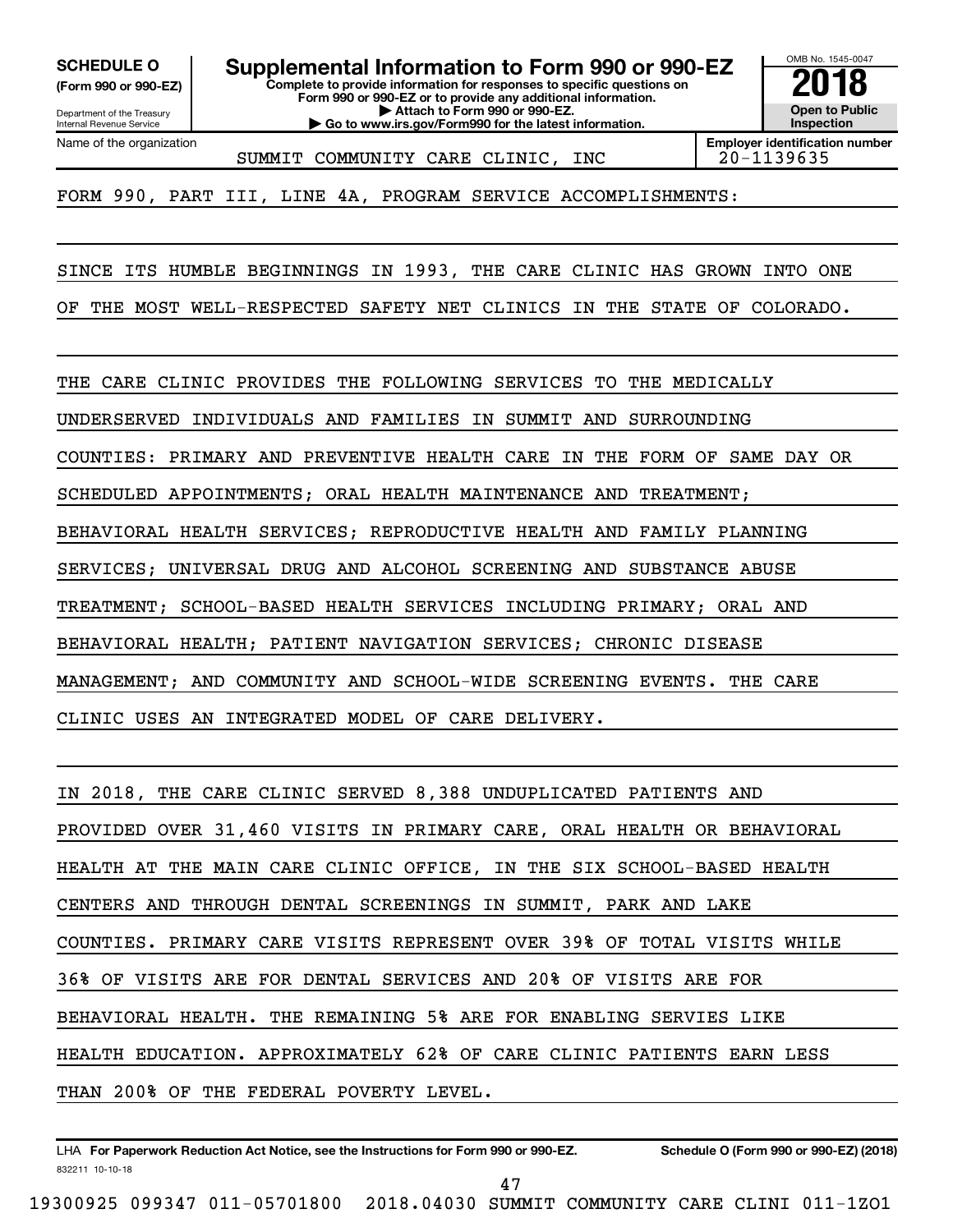| Schedule O (Form 990 or 990-EZ) (2018)                                  | Page 2                                              |  |  |  |  |  |  |  |
|-------------------------------------------------------------------------|-----------------------------------------------------|--|--|--|--|--|--|--|
| Name of the organization<br>SUMMIT COMMUNITY CARE CLINIC, INC           | <b>Employer identification number</b><br>20-1139635 |  |  |  |  |  |  |  |
| AMONG THE CARE CLINIC'S KEY ACCOMPLISHMENTS IN 2018 WAS THE AUGUST      |                                                     |  |  |  |  |  |  |  |
| OPENING OF A SCHOOL-BASED HEALTH CLINIC IN FAIRPLAY, COLORADO.          | THIS                                                |  |  |  |  |  |  |  |
| CLINIC WAS A WELCOME ADDITION TO THE PARK COUNTY LANDSCAPE GIVEN THAT   |                                                     |  |  |  |  |  |  |  |
| COMMUNITY'S STATUS AS A HEALTH DESERT WITH NO PRIMARY CARE PROVIDERS    |                                                     |  |  |  |  |  |  |  |
| AND ONLY VERY LIMITED ACCESS TO BEHAVIORAL HEALTH AND DENTAL PROVIDERS. |                                                     |  |  |  |  |  |  |  |
|                                                                         |                                                     |  |  |  |  |  |  |  |
| OCTOBER 2018, THE CARE CLINIC LAUNCHED A COMPREHENSIVE DIALETICAL<br>IΝ |                                                     |  |  |  |  |  |  |  |
| BEHAVIORAL THERAPY (DBT) PROGRAM AT SUMMIT HIGH SCHOOL.                 | THIS PROGRAM                                        |  |  |  |  |  |  |  |
| WAS CREATED TO ADDRESS A COMMUNITY-WIDE GAP IN BEHAVIORAL HEALTH        |                                                     |  |  |  |  |  |  |  |
| SERVICES FOR ADOLESCENTS STEPPING DOWN FROM HOSPITALIZATION OR NEEDING  |                                                     |  |  |  |  |  |  |  |
| A HIGHER LEVEL OF CARE TO AVOID HOSPITALIZATION.                        | TO DATE, TWO COHORTS                                |  |  |  |  |  |  |  |
| HAVE COMPLETED THE DBT PROGRAM AND INITIAL EVALUATION RESULTS           |                                                     |  |  |  |  |  |  |  |
| DEMONSTRATE POSITIVE RESULTS AND COMMUNITY RESPONSE.                    | THIS PROGRAM                                        |  |  |  |  |  |  |  |
| INCLUDES A RIGOROUS EVALUATION COMPONENT THAT IS EXPECTED TO LAY A      |                                                     |  |  |  |  |  |  |  |
| FOUNDATION FOR REPLICABILTY IN OTHER COMMMUNITIES.                      |                                                     |  |  |  |  |  |  |  |
|                                                                         |                                                     |  |  |  |  |  |  |  |
| THE CARE CLINIC ALSO LAUNCHED A NEW COLORADO MEDICAL DENTAL INTEGRATION |                                                     |  |  |  |  |  |  |  |
| (COMDI) PROJECT IN 2018, WHICH IS RESPONSIBLE FOR THE CREATION OF A     |                                                     |  |  |  |  |  |  |  |

DENTAL EXAM ROOM WITHIN THE MEDICAL CLINIC. THROUGH THIS PROJECT, PREVENTATIVE AND DIAGNOSTIC SERVICES, EXAMS, FLUORIDE, SEALANTS AND CLEANINGS OF ALL KINDS, INTERIM THERAPEUTIC RESTORATIONS (ITR) AND

SILVER DIAMINE FLORIDE (SDF) ARE PROVIDED IN THE MEDICAL SETTING.

832212 10-10-18 **Schedule O (Form 990 or 990-EZ) (2018)** THE CARE CLINIC CONTINUES TO PROMOTE DIRECT-TO-EMPLOYER HEALTHCARE PROGRAMS, ALLOWING EMPLOYERS TO OFFER HIGH QUALITY PRIMARY AND BEHAVIORAL HEALTH CARE TO EMPLOYEES AT SIGNIFICANT COST SAVINGS. THIS PROGRAM ALLOWS SMALLER GROUPS AND EMPLOYERS TO OFFER A HEALTHCARE OPTION TO ITS EMPLOYEES WHILE AT THE SAME TIME CREATING AN ADDITIONAL 19300925 099347 011-05701800 2018.04030 SUMMIT COMMUNITY CARE CLINI 011-1ZO1 48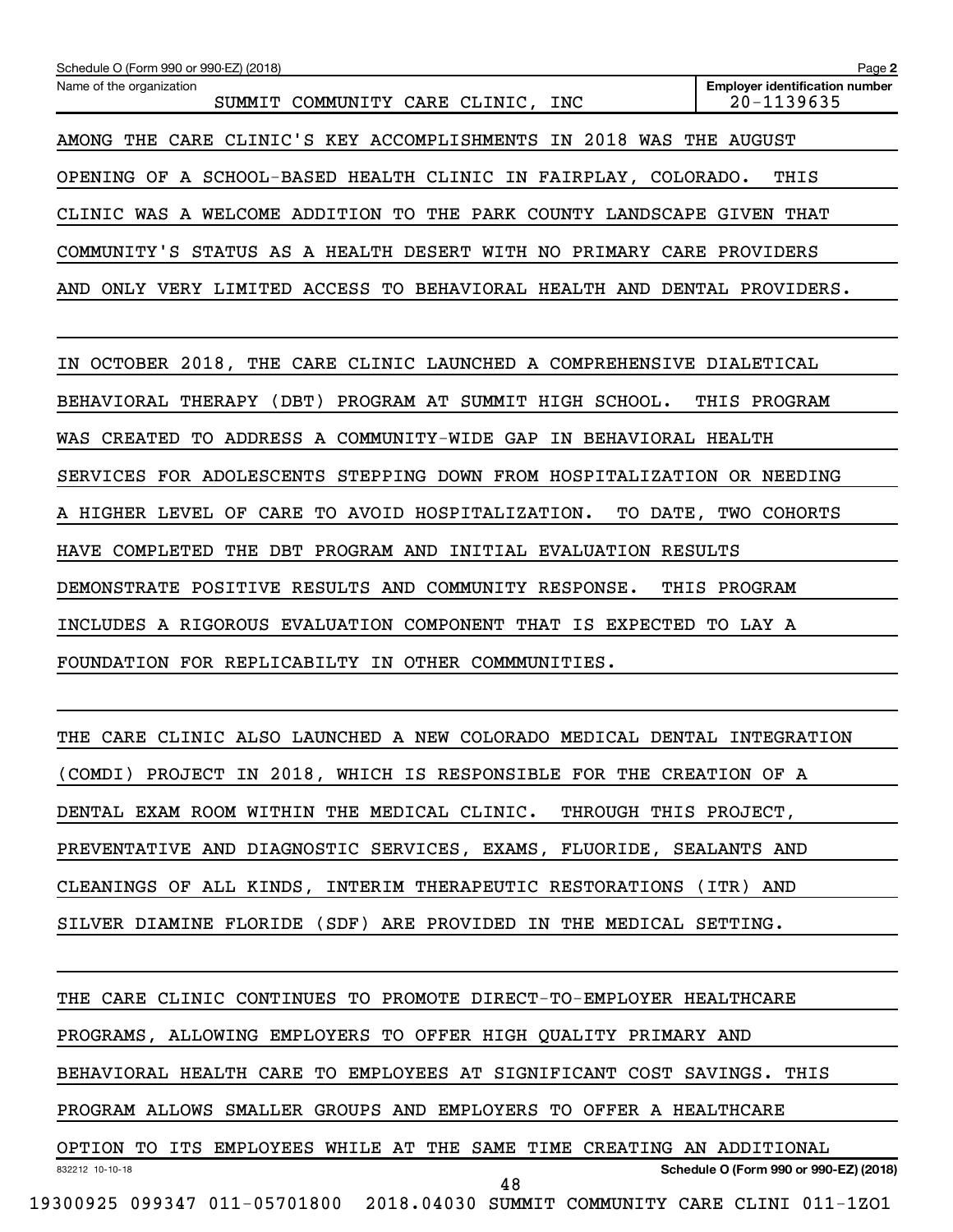| Schedule O (Form 990 or 990-EZ) (2018)                                      | Page 2                                              |
|-----------------------------------------------------------------------------|-----------------------------------------------------|
| Name of the organization<br>SUMMIT COMMUNITY CARE CLINIC, INC               | <b>Employer identification number</b><br>20-1139635 |
| REVENUE STREAM FOR THE CARE CLINIC. THE CARE CLINIC IS ALSO A KEY           |                                                     |
| PARTNER IN THE PEAK HEALTH ALLIANCE, AN INNOVATIVE COMMUNITY-WIDE           |                                                     |
| APPROACH TO NEGOTIATE REDUCED HEALTH CARE PRICES FOR PARTICIPATING          |                                                     |
| ENTITIES.                                                                   |                                                     |
|                                                                             |                                                     |
| FORM 990, PART VI, SECTION A, LINE 1:                                       |                                                     |
| THE EXECUTIVE COMMITTEE CONSISTS OF THE OFFICERS OF THE BOARD OF DIRECTORS. |                                                     |
| THE EXECUTIVE COMMITTEE IS EMPOWERED TO MAKE DECISIONS ON BEHALF OF THE     |                                                     |
| BOARD REGARDING MATTERS THAT REQUIRE IMMEDIATE ACTION. SUCH DECISIONS ARE   |                                                     |
| FORMALLY ENDORSED, AMENDED, OR REJECTED BY THE BOARD OF DIRECTORS AT ITS    |                                                     |
| NEXT REGULAR MEETING. EXECUTIVE COMMITTEE MEMBERS MAY CO-SIGN WITH THE CEO  |                                                     |
| OR ATTEST TO THE CEO'S SIGNATURE WHEN REQUIRED ON CONTRACTS, GRANT          |                                                     |
| AGREEMENTS, AND OTHER OFFICIAL DOCUMENTS. IN THE EVENT OF A CEO VACANCY,    |                                                     |
| THE EXECUTIVE COMMITTEE MAY BE EMPOWERED BY THE BOARD OF DIRECTORS TO ACT   |                                                     |
| THE ROLE OF CEO, INCLUDING AUTHORITY TO SIGN CONTRACTS, GRANT<br>IN         |                                                     |
|                                                                             |                                                     |

AGREEMENTS, AND OTHER OFFICIAL DOCUMENTS.

FORM 990, PART VI, SECTION B, LINE 11B:

THE FORM 990 WAS REVIEWED IN DETAIL BY MANAGEMENT. A PUBLIC INSPECTION COPY OF THE FORM 990 WAS PRESENTED TO THE FINANCE COMMITTEE FOR A DETAILED REVIEW AND APPROVAL. THE FINANCE COMMITTEE THEN PRESENTED A PUBLIC INSPECTION COPY OF THE FORM 990 TO THE FULL BOARD FOR APPROVAL BEFORE THE RETURN WAS FILED.

|                 |  |  | FORM 990, PART VI, SECTION B, LINE 12C:                                      |  |  |    |  |                                        |  |  |
|-----------------|--|--|------------------------------------------------------------------------------|--|--|----|--|----------------------------------------|--|--|
|                 |  |  | ANY BOARD MEMBER OR ADVISORY MEMBER WITH A POTENTIAL CONFLICT OF INTEREST    |  |  |    |  |                                        |  |  |
|                 |  |  | MUST NOTIFY THE EXECUTIVE COMMITTEE, WHO WILL REVIEW THE INFORMATION WITH    |  |  |    |  |                                        |  |  |
|                 |  |  | THE BOARD AS APPROPRIATE. IN ALL CASES OF CONFLICT OR POTENTIAL CONFLICT,    |  |  |    |  |                                        |  |  |
| 832212 10-10-18 |  |  |                                                                              |  |  | 49 |  | Schedule O (Form 990 or 990-EZ) (2018) |  |  |
|                 |  |  | 19300925 099347 011-05701800 2018.04030 SUMMIT COMMUNITY CARE CLINI 011-1ZO1 |  |  |    |  |                                        |  |  |